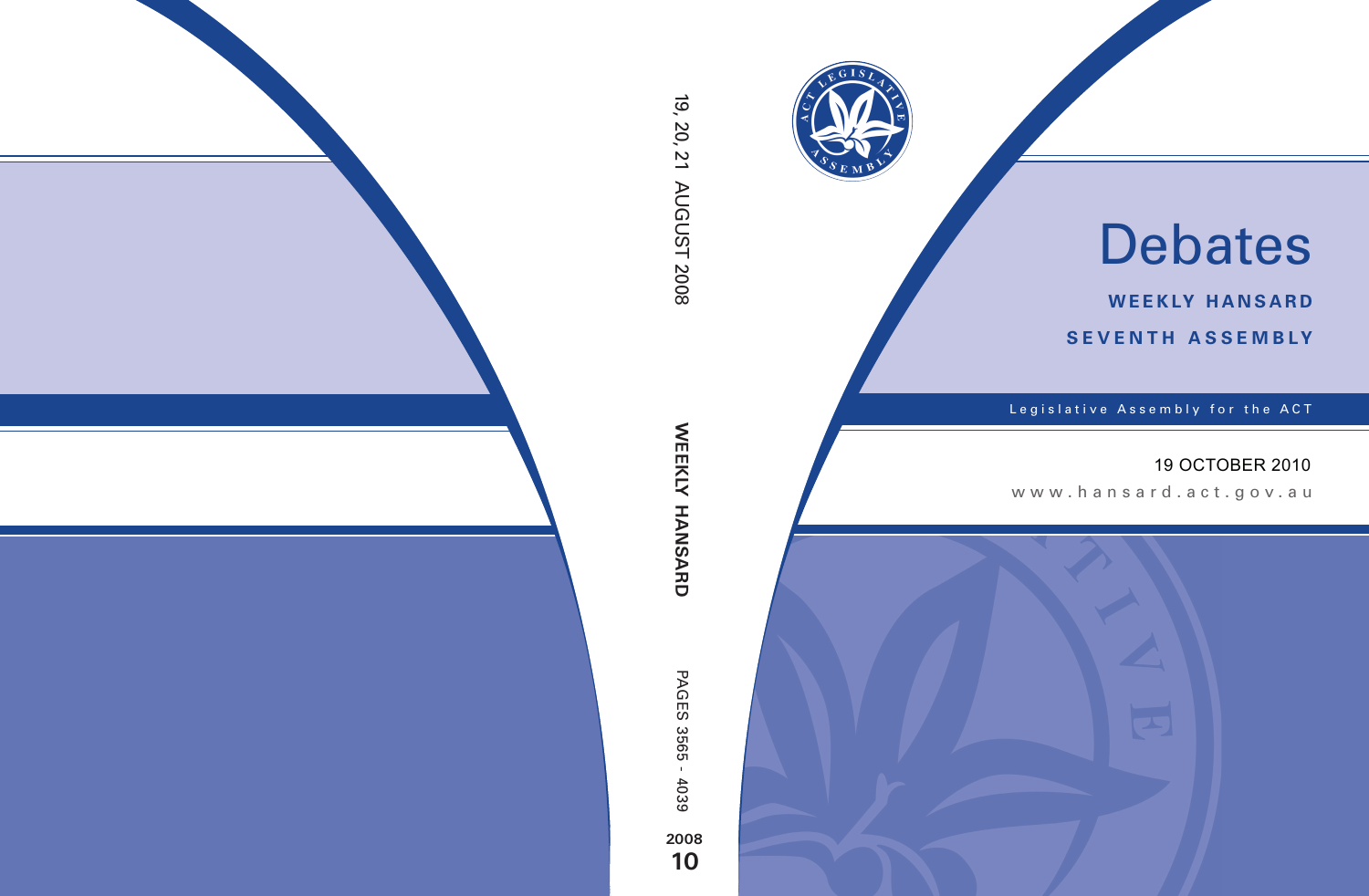# Tuesday, 19 October 2010

| Climate Change, Environment and Water—Standing Committee 4553                  |  |
|--------------------------------------------------------------------------------|--|
|                                                                                |  |
|                                                                                |  |
|                                                                                |  |
|                                                                                |  |
|                                                                                |  |
|                                                                                |  |
| Questions without notice:                                                      |  |
|                                                                                |  |
|                                                                                |  |
|                                                                                |  |
|                                                                                |  |
|                                                                                |  |
|                                                                                |  |
|                                                                                |  |
|                                                                                |  |
|                                                                                |  |
|                                                                                |  |
|                                                                                |  |
|                                                                                |  |
|                                                                                |  |
|                                                                                |  |
|                                                                                |  |
|                                                                                |  |
|                                                                                |  |
|                                                                                |  |
|                                                                                |  |
|                                                                                |  |
| Planning and Development Act 2007—variation No 299 to the territory plan  4620 |  |
|                                                                                |  |
|                                                                                |  |
|                                                                                |  |
|                                                                                |  |
| Adjournment:                                                                   |  |
|                                                                                |  |
|                                                                                |  |
|                                                                                |  |
|                                                                                |  |
|                                                                                |  |
|                                                                                |  |
|                                                                                |  |
|                                                                                |  |
|                                                                                |  |
|                                                                                |  |
|                                                                                |  |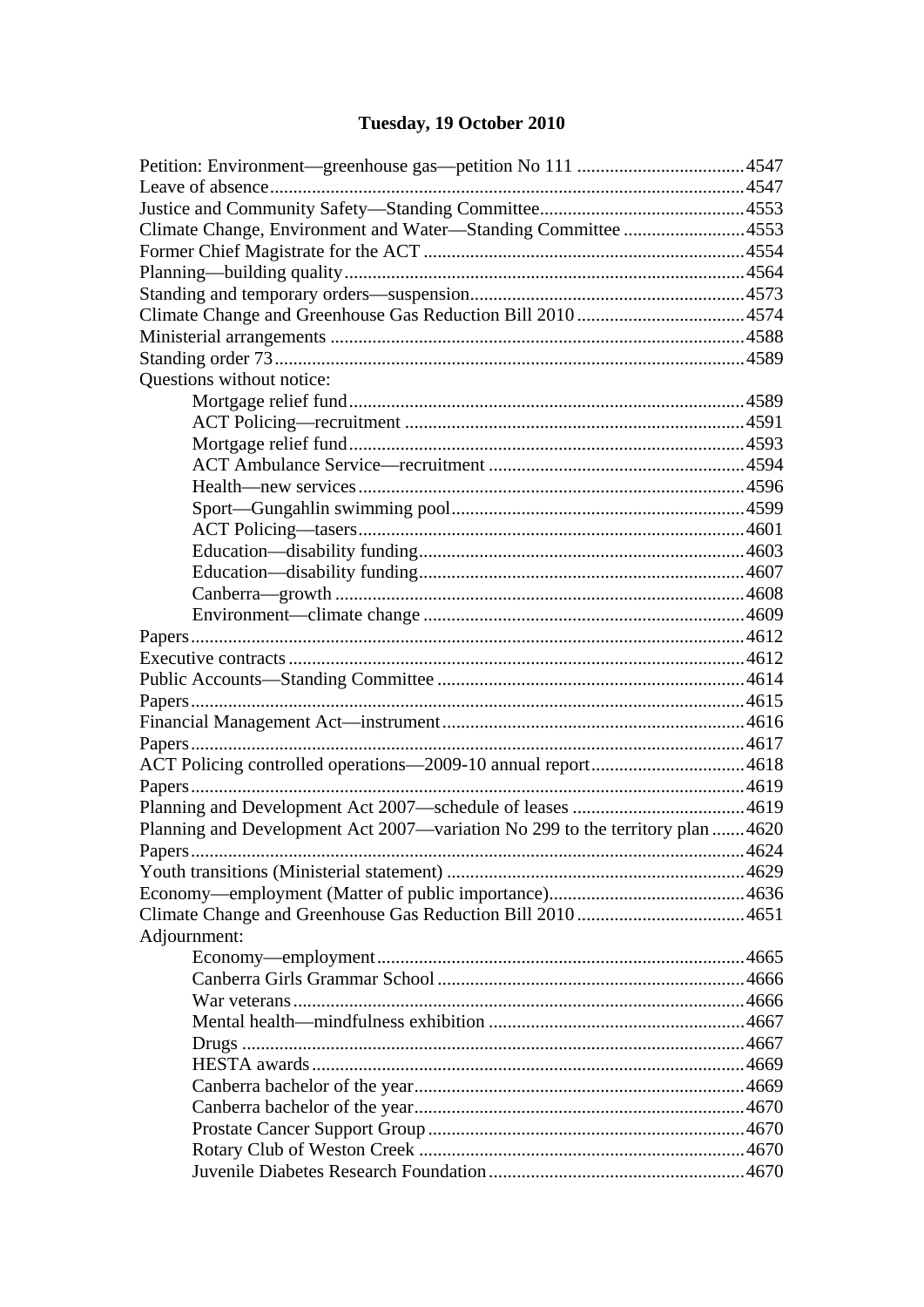# <span id="page-2-0"></span>**Tuesday, 19 October 2010**

**MR SPEAKER** (Mr Rattenbury) took the chair at 10 am, made a formal recognition that the Assembly was meeting on the lands of the traditional custodians, and asked members to stand in silence and pray or reflect on their responsibilities to the people of the Australian Capital Territory.

## <span id="page-2-1"></span>**Petition**

*The following petition was lodged for presentation, by* **Mr Rattenbury**, *from 1,628 residents*:

#### **Environment—greenhouse gas—petition No 111**

#### **To the Speaker and Members of the Legislative Assembly for the Australian Capital Territory**

This petition of certain residents of the Australian Capital Territory draws to the attention of the Assembly that: the Interim Report of the Standing Committee on Climate Change, Environment and Water recommended that the ACT Assembly legislates a climate change target of a 40 per cent reduction in overall ACT emissions by 2020, using 1990 as a baseline year.

Your petitioners therefore request the Assembly to: legislate a **Greenhouse Gas Emissions reduction target of at least 40 per cent by 2020** based on 1990 levels.

*The Clerk having announced that the terms of the petition would be recorded in Hansard and a copy referred to the appropriate minister for response pursuant to standing order 100, the petition was received*.

## <span id="page-2-2"></span>**Leave of absence**

Motion (by **Mr Corbell**) proposed:

That leave of absence be granted to Mr Stanhope for the period 19 to 28 October 2010 for personal reasons.

**MR HANSON** (Molonglo) (10.02): At the outset I would like to speak on this motion and say that the opposition will be granting leave to Mr Stanhope. But I think it is important to make a few comments and put them in the *Hansard*, with respect to both Mr Stanhope's leave and also to the pairing arrangements which have been discussed in the media.

We will be supporting the leave because obviously Mr Stanhope does not deserve to lose his seat, which would be the consequence if leave was not granted. But my colleagues and I are bitterly disappointed that the Chief Minister has decided to prioritise a holiday in Europe over his responsibilities to the Assembly. As we are aware, the Assembly sits for just 14 weeks a year, and for the Chief Minister to have essentially decided that he is going to avoid two weeks of the sitting rather than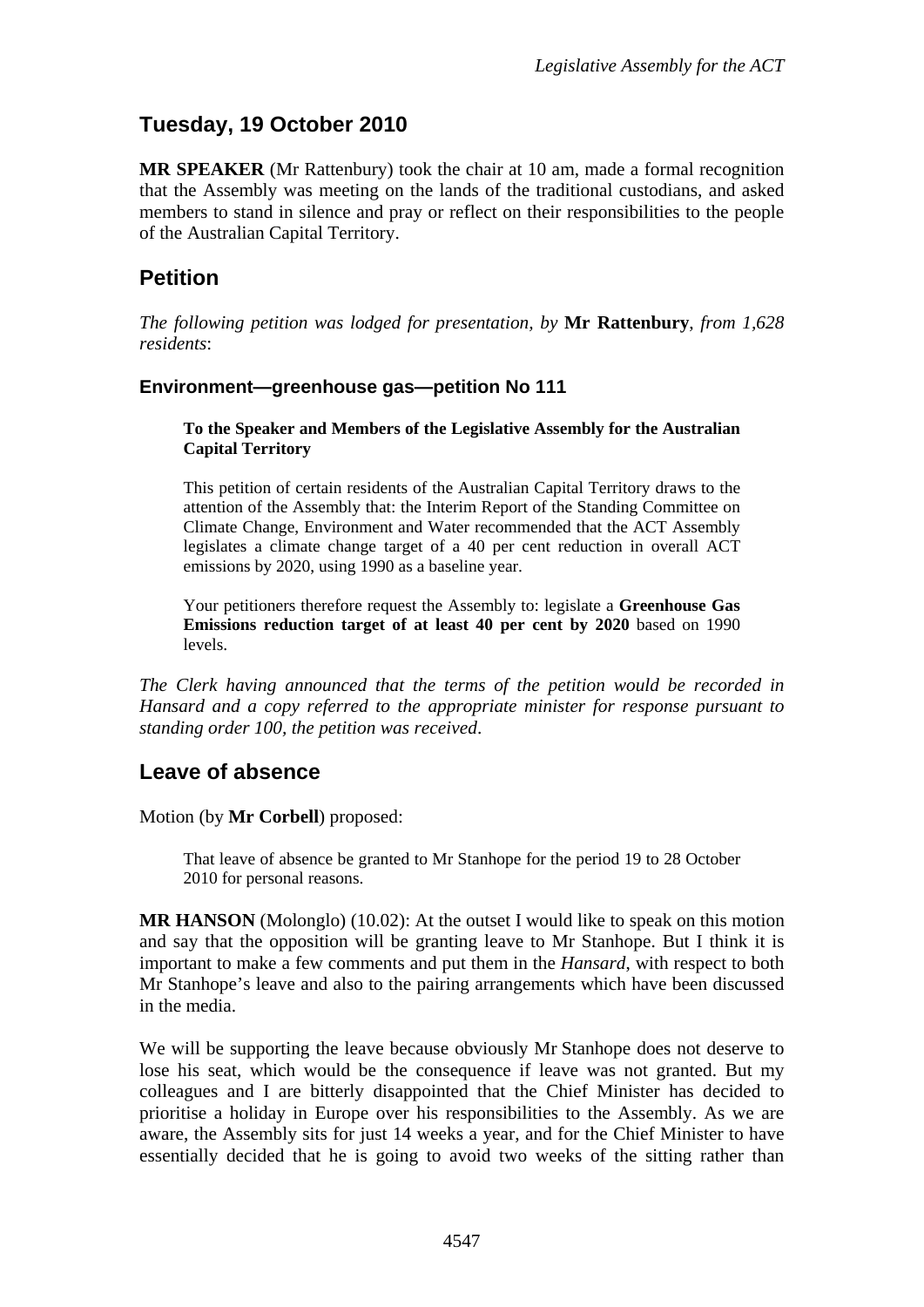choose one of the other 38 weeks of the year in order to take his leave, I think is unacceptable. There are plenty of breaks available. There is a six-week break in the winter recess and there is a nine-week break in the summer recess. He has plenty of time and opportunity to take his holidays, and that is the convention of this place. That is when everybody takes their holidays. That is a long-established convention of this Assembly.

It is not that Mr Stanhope has not had holidays. He does take holidays. Indeed, I recall that, as recently as the summer break, Mr Stanhope was on leave and the Deputy Chief Minister stepped up to the role. So I do consider, and my colleagues consider, that he is out of touch with the people of Canberra if he thinks that this is acceptable behaviour. And the people of Canberra will rightly question his priorities. I believe it is a failure in leadership and I believe it is arrogant. It suggests to me that the Chief Minister is either distracted from his duties or tired of his job, and neither is an acceptable situation.

Mr Speaker, I can think of no other example in recent history of a leader of a government taking leave during a parliamentary sitting such as this. You can think of John Howard, Paul Keating, Bob Hawke, Tony Blair or Peter Beattie. I can think of no leader of a government that sits in a parliamentary Westminster-style democracy that has chosen to prioritise a holiday over a sitting period.

Can you imagine, Mr Speaker, if John Howard, in the ninth year of his prime ministership, had decided that he was going to go on a jaunt in Europe and prioritise that over a sitting in the federal parliament? Can you imagine the outrage? The outrage would have come from the Greens, from Labor and, I would imagine, from the media.

If this occurred today in New South Wales, can you imagine the response that you would see from the media, from those in New South Wales that have commentary and are sitting in the parliament, if a premier of New South Wales decided to miss sittings so that they could go on holiday? What would happen is that they would be rightly roasted by the media. I can guarantee that the Premier of New South Wales would not have his or her job when they came back to the parliament. Those are the established protocols of Western democracy everywhere. I can think of no example. If you can come up with one, let me know. This is exceptional and extraordinary behaviour by the Chief Minister.

In my view, if you look at the response from Labor and the Greens, and from some people outside this place who have been commenting, the comparison between what would occur in any other situation and what is occurring here in the ACT is just remarkable, and you have to question whether the response is balanced.

I also think that it is rude, arrogant and discourteous that leave is being sought in this place several weeks after the Chief Minister left the country. Would you accept, Mr Speaker, or would any of the ministers accept, that your staff would disappear overseas on a holiday and then get someone else to stand up and ask for leave for them three weeks after they have left? It is not the normal form of this place. It is extraordinary, and it shows an absolute disregard for the conventions of this place and arrogance towards the people of the ACT.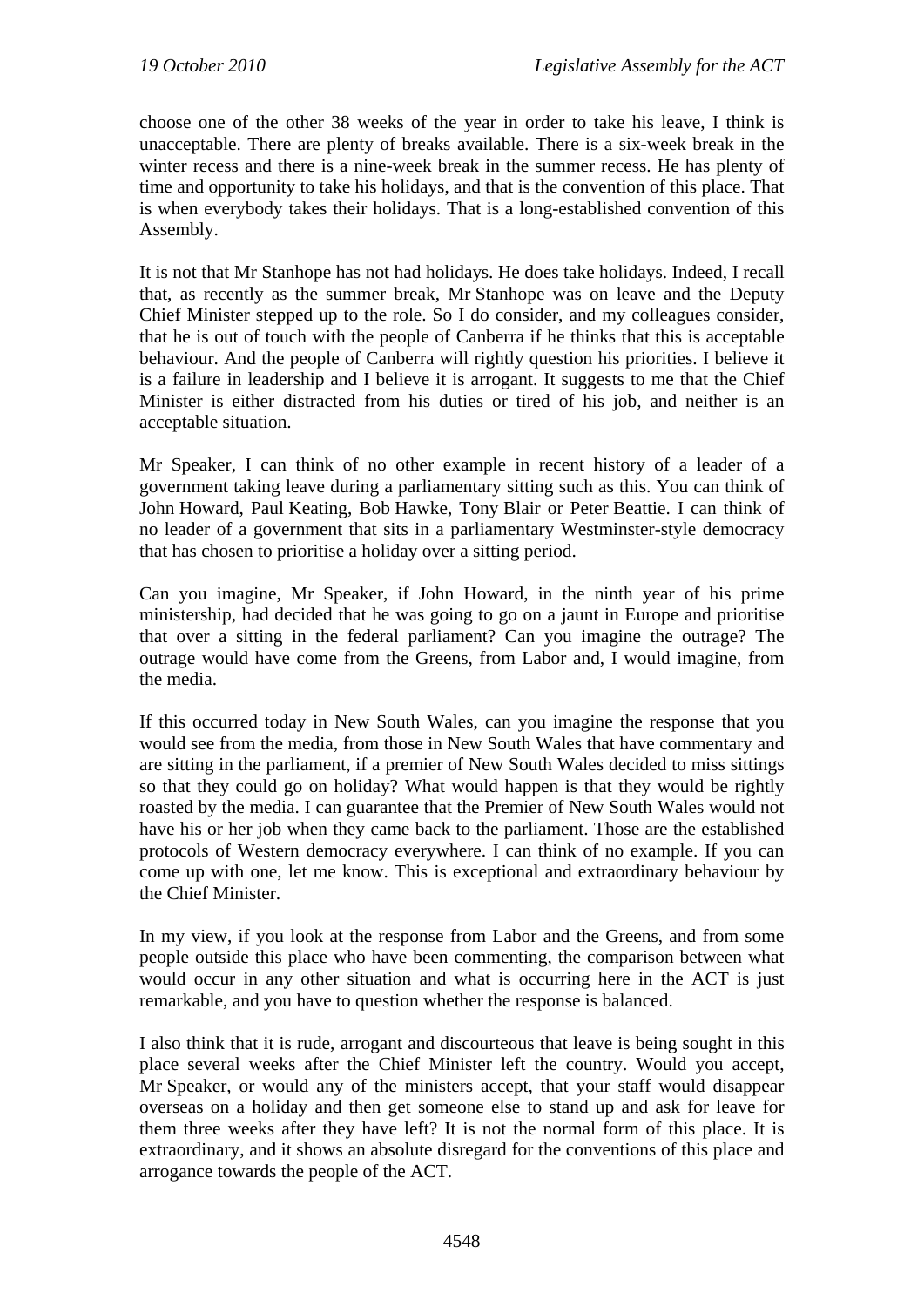I will move now to the issue of the pair. It is absolutely unreasonable to suggest that a Liberal member of this Assembly should forgo their vote so that the Chief Minister can go on a holiday. Pairs are granted by the opposition and by the government so that members can conduct their duties—either their ministerial duties or their Assembly duties—or for significant personal reasons or for an illness. It is not a provision that allows a minister, or indeed a Chief Minister, to take holidays and in essence still have their vote accounted for.

There are long-established conventions in Western parliamentary democracies, and in the ACT specifically, and it is very clear what those conventions are. People who are opposing what the Liberals are doing do so either because they simply do not understand what pairs are or they are coming at this from entrenched ideological positions.

Back in 2005, the then opposition whip, Mrs Dunne, wrote to the then government whip, Ms Karin MacDonald, and outlined the protocols for pairs. This was established in the previous Assembly, as it had been in previously Assemblies. It was decided that pairs would be granted for illness of a member or close family, for other personal leave like attending funerals, and for ministers to attend ministerial councils and other related business and reasonable—and that word is in bold in the letter—travel. It goes on to say where pairs will not be granted. It is quite clear—and you all know this; those opposite have been in this place longer than I—that those are the conventions for when pairs are granted and when they are not.

I will move now to the convention that has been established in this Assembly and for this Assembly. At the beginning of the Assembly, the whips—myself, Ms Burch, as it was then, and Ms Bresnan—met and discussed the pairing arrangements and how they would work. I received an email from Ms Burch outlining the pairs arrangement. This is the email:

Also below is the document discussed at the whip meeting. Regards Joy

And here is the principle:

The Legislative Assembly sitting days are an important feature of representative government in the ACT.

I agree. It continues:

Outlined below are agreed protocols for pairing to ensure the orderly conduct of the business of government in the interests of the people of the ACT. We recognise that there will be instances where ministers are unable to be in the chamber to fulfil their Assembly duties. As such, we will continue to grant pairs between the government, opposition and crossbench members as per previous practice.

So it is consistent with the previous Assemblies of this place and the correspondence between the government and the opposition of the day. It continues: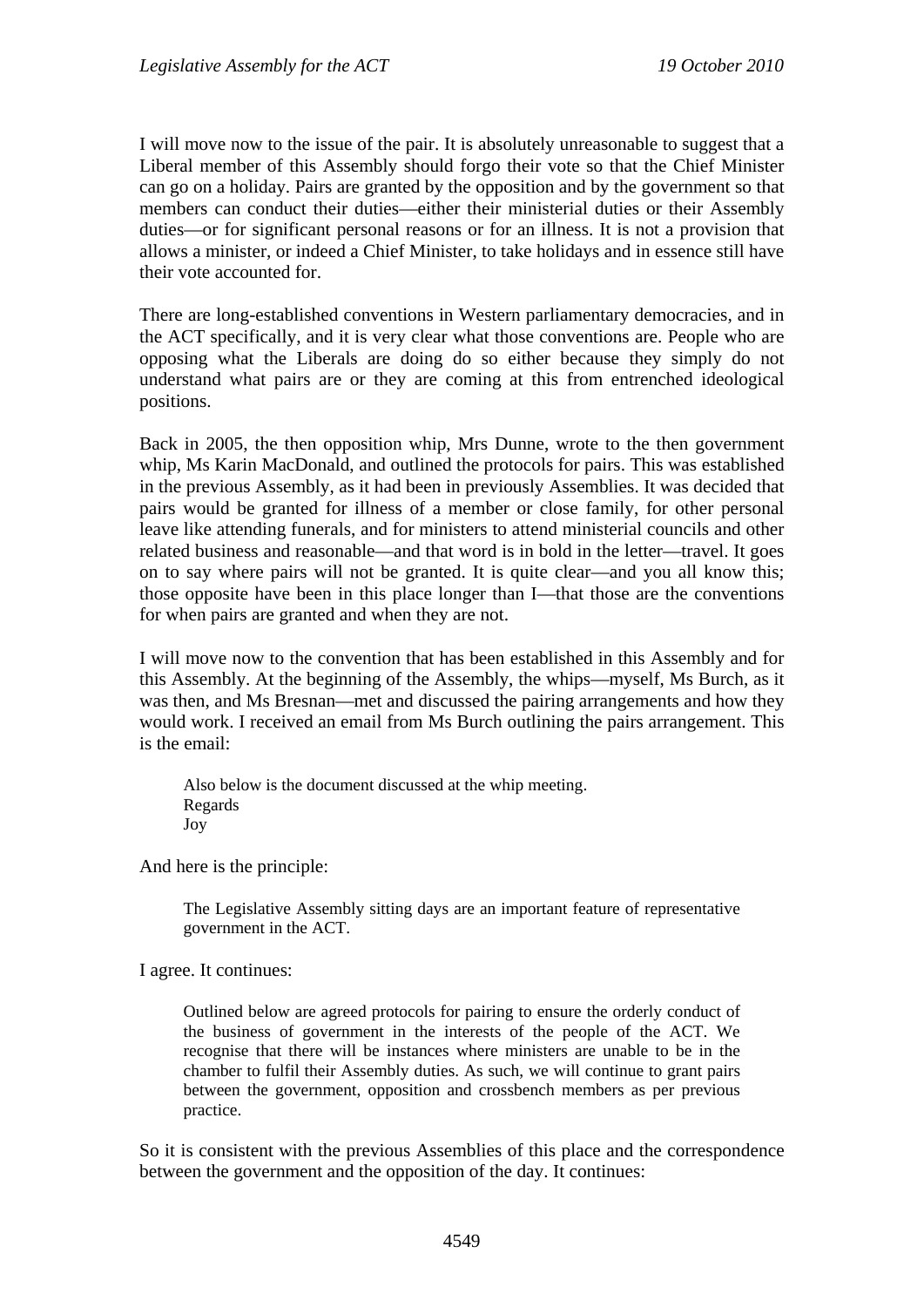Pairs are agreed in the following circumstances: when ministers are invited to attend functions on ministerial business and reasonable—

reasonable, Mr Speaker—

associated travel; the illness of a member of close family; and other significant personal—

**Mr Corbell**: On a point of order, Mr Speaker, the motion is about leave of absence for the Chief Minister; it is not about pairing arrangements in this place. There is a question about relevance. We have given Mr Hanson some latitude but he is continuing to propagate this argument. It is not relevant to the motion before the Assembly, and I would ask you to consider the question of relevance.

**MR SPEAKER**: On the point of order, Mr Hanson?

**MR HANSON**: Mr Speaker, it is directly relevant. This is the relationship between this Assembly and Mr Stanhope's leave. As part of that, a consequence of his leave is the pairing arrangement. This is a very important issue regarding voting in this place. We have said that we will be granting leave, but I think it is entirely reasonable for me to outline the details of why we are concerned about Mr Stanhope taking leave and the consequential flow-on from his taking of leave, which is the fact that his government has requested a pair and why we will not be providing it.

**MR SPEAKER**: On the point of order, I think the issue of pairing is only marginally related. Mr Hanson, you have mostly made the point. Could you perhaps wrap up and come back to the leave matter particularly.

**MR HANSON**: Thank you, Mr Speaker. I will continue with regard to this letter, just to finalise it, Mr Speaker. It says quite clearly what the requirements are for a pair. It is consistent with Mrs Dunne's letter, and it is not for people to go on holiday. That is quite clear; that is absolutely clear.

The agreement in this place between the Greens and Labor and the opposition is that a pair is not granted for holidays. Mr Hargreaves, the government whip, knows this and Mr Corbell knows this. In fact, the whole government is fully aware of this. Ms Bresnan is quoted in the media as saying that the Liberals are behaving disgracefully. I do not understand how our simply adhering to a long-established convention in this place that has been agreed to by all members of the Assembly, by all parties, is actually disgraceful. I simply cannot understand that. I find it bizarre and incomprehensible. I find it odd as to what the Greens find disgraceful and what they do not. So the decision or the intent to cut teaching support, learning support, for hearing impaired children is not disgraceful but the decision—

**Mr Corbell**: Relevance, Mr Speaker.

**Mr Smyth**: It's a comparison, it's context.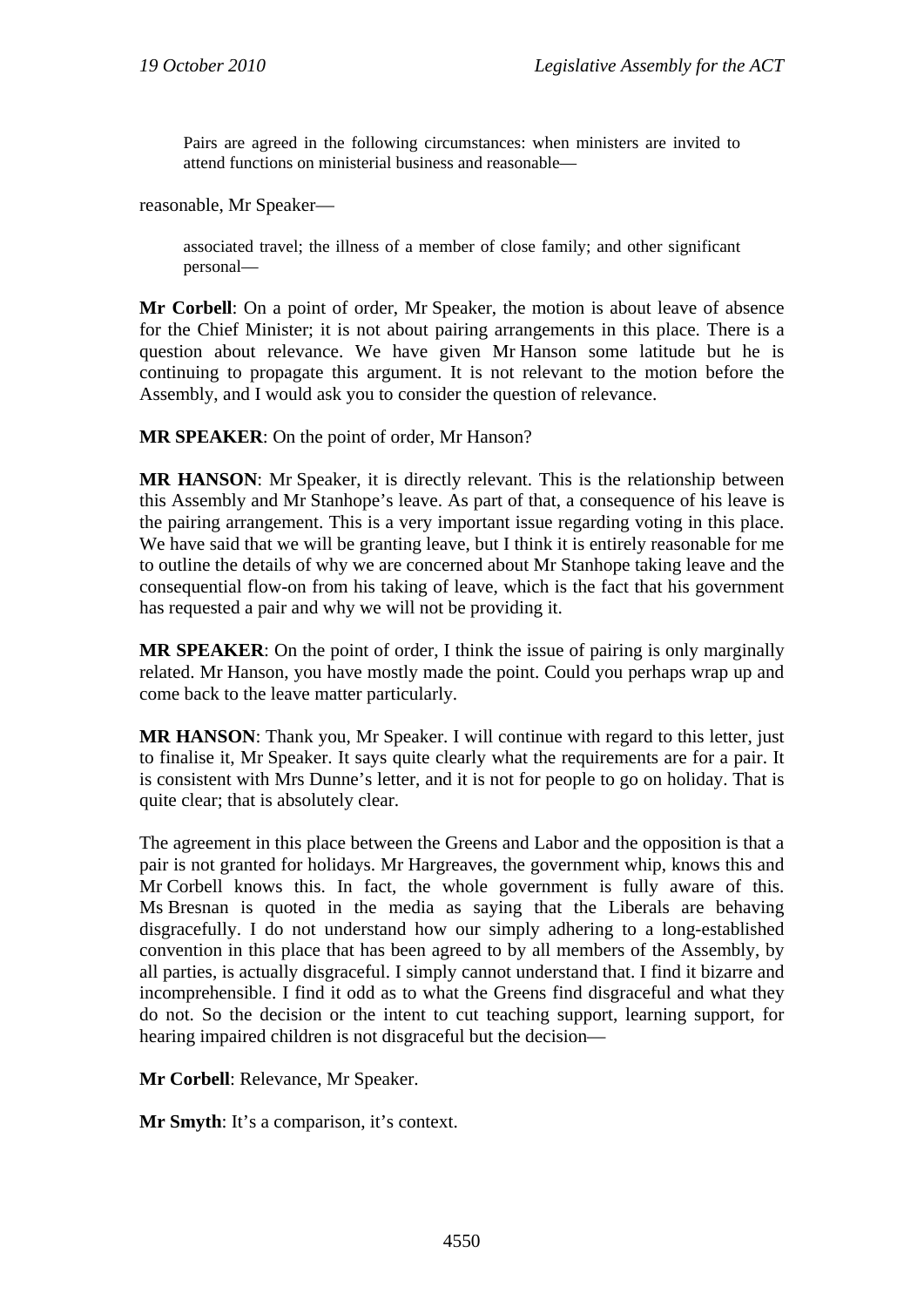**MR HANSON:** I think it is—regarding Mr Stanhope going on leave and demanding that he be granted a pair is somehow disgraceful. If European holidays are now to be considered justification for pairs then one really has to consider what is not a justification for a pair and when in this place we will actually say no to a pair. The opposition and the government have been entirely generous in the granting of pairs. I have not refused a pair request. And those opposite—

**MR SPEAKER**: Order, Mr Hanson. We have had a brief discussion on the relevance of pairs. Let us wrap up the pairs thing and come back to the question of leave, thank you.

**MR HANSON**: Well, I think I have made my point, Mr Speaker.

#### **MR SPEAKER**: Yes.

**MR HANSON**: I will wrap up. In conclusion, I think that the decision by Mr Stanhope to take a holiday and prioritise that over his duties as the Chief Minister, the head of government and as a member of this Assembly, is very disappointing. I think that the people of the ACT will consider it so. I think that they will see that empty chair there. They will consider the opportunities that the Chief Minister has to take leave on 38 other weeks of the year. They will consider how difficult it is for them to get away from their own jobs as they are struggling to meet housing affordability pressures, the increase in rates, the power bills they have to pay, the difficulty for an average member of the community to get away and take leave, and they will find it just extraordinary that the Chief Minister would decide to prioritise his holiday and his leave above his responsibilities as the head of this government and as a member of the Assembly.

I think that that empty chair for the next two weeks should stand as a reminder of how out of touch this government have become if they think that it is appropriate for the Chief Minister to take holidays while he should be here and fulfilling his duties as the Chief Minister.

**MS HUNTER** (Ginninderra—Parliamentary Convenor, ACT Greens) (10.15): The Greens will support the motion to grant leave of absence to Mr Stanhope. We are a small Assembly and it is inevitable that members will be absent at some stage. Whilst it is certainly not desirable that the Chief Minister is not here for the sittings and we would prefer that he was here, it is not unreasonable that he be away from the Assembly for a short period. Again, as I said, it is not desirable but I think that it is appropriate that leave is granted.

The community knows that he has chosen to have this absence and, if they do not feel that they have been well represented by him, they can and will vote once we get to the 2012 election. So, again, I just say that the Greens will support the motion to grant leave of absence to Mr Stanhope.

**MR CORBELL**: (Molonglo—Attorney-General, Minister for the Environment, Climate Change and Water, Minister for Energy and Minister for Police and Emergency Services) (10.16), in reply: I thank the Greens for their support to grant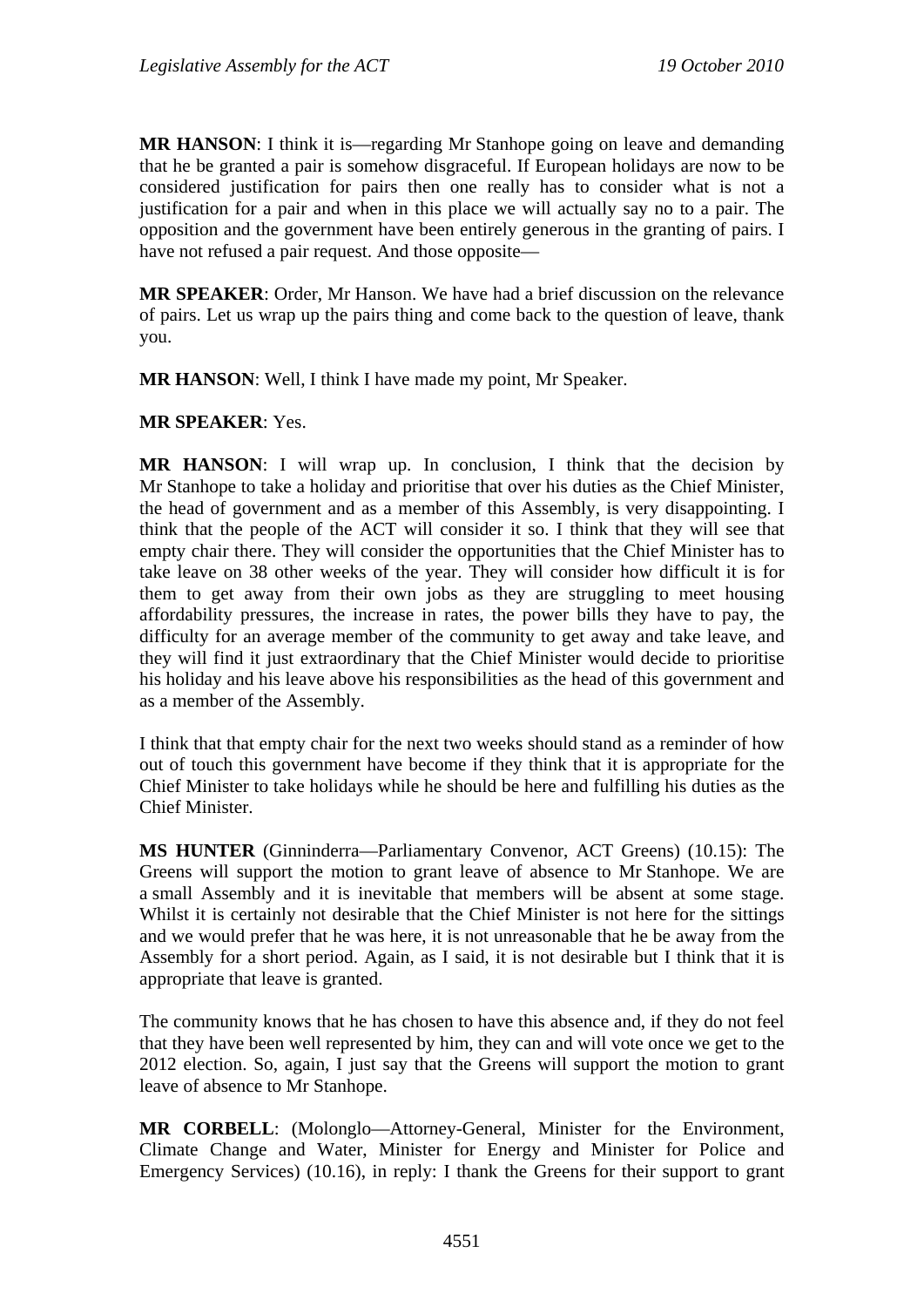leave to the Chief Minister. The Chief Minister is the longest serving head of government in the country. He is the longest serving Chief Minister in this place. He has taken an extremely limited number of days, fewer than a handful of days, absence from the Assembly during its sitting in the period that he has been Chief Minister or, indeed, when in opposition.

Of course, it is worth observing that the opposition's backflip on the issue of leave comes after they advised the government whip last week that they would not support the granting of leave in relation to this matter. So one can only speculate on what the reasons were for their change of position. But, equally, it is worth observing that, when the Deputy Chief Minister took a period of leave earlier this year, the opposition criticised that as well, even though the Deputy Chief Minister took that leave at a time when the Assembly was not sitting. So it is quite clear that the opposition have no credibility on these issues.

Members are entitled to take periods of leave, particularly after periods of long service. The Chief Minister has done just that, and I am sure every Canberran would understand that, after extended periods of service, everyone, even a chief minister, deserves to get a break. That is exactly what our Chief Minister has done. He is entitled to do so. It is the same sort of entitlement that is extended to every member of the public service every year but it is not something that apparently is available to the Chief Minister.

The Liberals show their increasing irrelevance and churlishness in this place by the approach they have adopted today, but I thank the Greens for their support for passage of this motion.

**Mr Hanson**: I seek leave to speak again. I want to make it very clear, Mr Speaker—

**MR SPEAKER**: Order, Mr Hanson! Is leave granted to Mr Hanson to speak again?

Leave not granted.

**Mrs Dunne**: Under standing order 47 you do not need leave.

**Mr Hanson**: I do not need leave?

**Mrs Dunne**: Surely Mr Hanson does not need leave to speak, under standing order 47, to clarify matters that are raised in the debate.

**MR SPEAKER**: Mr Corbell has closed the debate, Mrs Dunne.

**Mrs Dunne**: Could I seek your clarification? Standing order 47 does not apply when the debate is closed?

**MR SPEAKER**: Just a moment, I will have a look.

**Mr Corbell**: Generally speaking, that is done after the motion.

**Mrs Dunne**: No.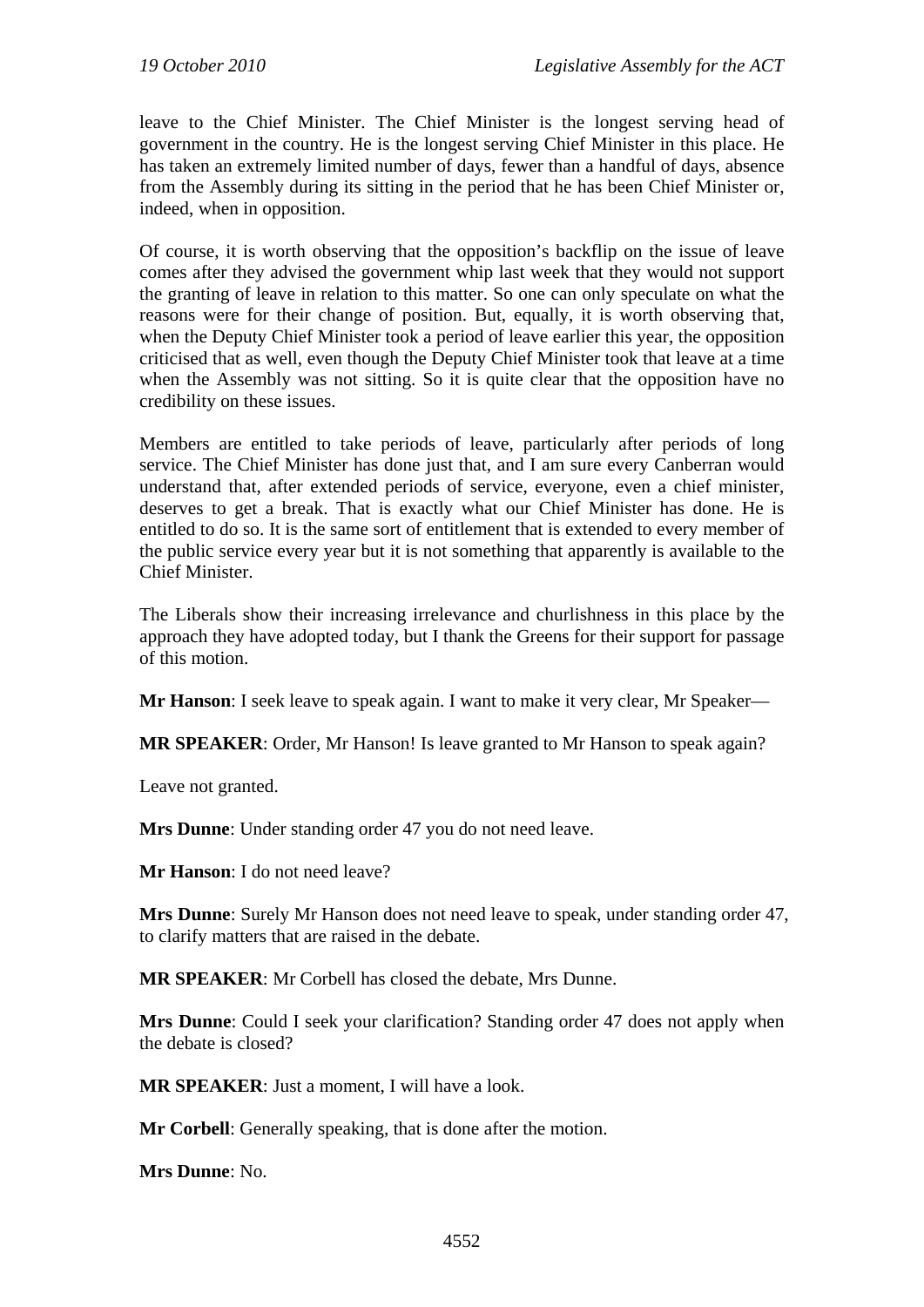**Mr Corbell**: The standing order cannot be used to provide another opportunity to speak during the debate.

**Mrs Dunne**: Except standing order 47.

**MR SPEAKER**: Whilst Mr Hanson did not seek it under standing order 47, I think, if he now wishes to make a brief statement on the misrepresentation, he can do so. Mr Hanson.

**MR HANSON** (Molonglo): I want to make it very clear to the Assembly that we are granting leave. That is not the issue here.

**Mr Hargreaves**: On a point of order, Mr Speaker, does Mr Hanson require leave to make a statement under standing order 47?

**MR SPEAKER**: I believe it is the Speaker's—

**Mr Hargreaves**: Yes, I know, but has he sought leave to do so?

**MR SPEAKER**: In giving him the call, I believe I granted leave.

**MR HANSON**: I want to make it very clear that we will be granting leave. Mr Corbell tried to suggest that we were not. That is not the case. We are not granting a pair, and I did outline the reasons for that, but we will be granting leave.

Question resolved in the affirmative.

## <span id="page-8-0"></span>**Justice and Community Safety—Standing Committee Scrutiny report 28**

**MRS DUNNE** (Ginninderra): I present the following report:

Justice and Community Safety—Standing Committee (performing the duties of a Scrutiny of Bills and Subordinate Legislation Committee)—Scrutiny Report 28*,* dated 18 October 2010, together with the relevant minutes of proceedings.

I seek leave to make a brief statement.

Leave granted.

**MRS DUNNE**: Scrutiny report No 28 contains the committee's comments on four bills, five pieces of subordinate legislation and six government responses. The report was circulated to members when the Assembly was not sitting. I commend the report to the Assembly.

## <span id="page-8-1"></span>**Climate Change, Environment and Water—Standing Committee Statement by chair**

**MS HUNTER** (Ginninderra—Parliamentary Convenor, ACT Greens): Pursuant to standing order 246A, on behalf of the Standing Committee on Climate Change,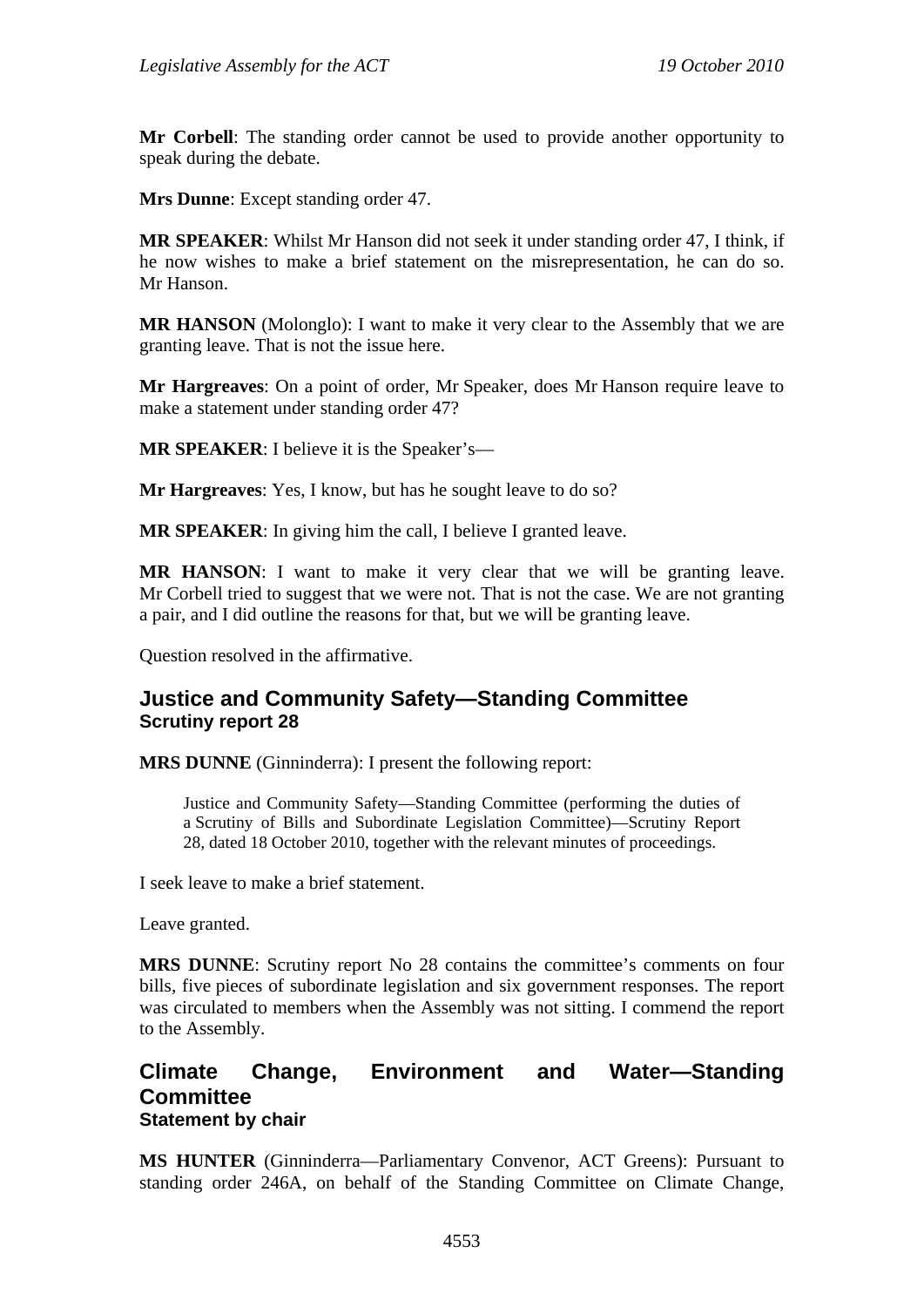Environment and Water, I present the following paper:

Climate Change, Environment and Water—Standing Committee—Inquiry into the ecological carrying capacity of the ACT and region—Discussion paper, dated 6 October 2010.

I wish to make a statement in regard to the paper.

When announcing this inquiry, the committee indicated its intention to release a discussion paper. This paper has been developed to provide additional information about the terms of reference and some of the key issues related to the inquiry. The paper poses a number of questions as a starting point for discussion. The committee anticipates that the release of this discussion paper will provide assistance to those individuals and organisations in the community who wish to make a submission.

The committee invites comments from interested parties on the issues raised in the discussion paper or any other issues they consider within the scope of the terms of reference. The closing date for submissions is 12 November 2010. However, extensions may be granted.

I would like to thank the committee secretary, Margie Morrison, for her work on this discussion paper and my fellow committee members, Mr Seselja and Mr Hargreaves, for their assistance in the development of this discussion paper.

**MR HARGREAVES** (Brindabella), by leave: I do not wish to add anything further by way of the substantive comments that Ms Hunter made other than to echo them, but I do wish to recognise the support that we have received from the committee secretariat and the research staff who looked into some of the work we needed to put together to have the discussion paper created. It needed bringing together, and I commend Ms Hunter as the chair and the committee secretary for the work they have done, which I think has produced what I believe to be probably one of the best discussion papers I have seen in this Assembly in the 12 years that I have been here.

Quite often discussion papers are actually put out with an end result in mind; that is the nature of politics. This one was not; this is a genuine attempt to engage with the community. I urge all members not only to read the discussion paper but also to use their networks to see if we can get people to engage in its conclusions.

## <span id="page-9-0"></span>**Former Chief Magistrate for the ACT Statement by minister**

**MR CORBELL** (Molonglo—Attorney-General, Minister for the Environment, Climate Change and Water, Minister for Energy and Minister for Police and Emergency Services), by leave: Mr Speaker, I rise to address the Assembly today on the establishment late last year of a judicial commission to examine a complaint about former Chief Magistrate Ron Cahill. I previously addressed members on the facts relating to the establishment of the commission on 10 and 17 November 2009. Following the decision last month of the Director of Public Prosecutions not to prosecute Mr Cahill, there has been public commentary about the matter. I feel it is appropriate that I address the issues that have been raised.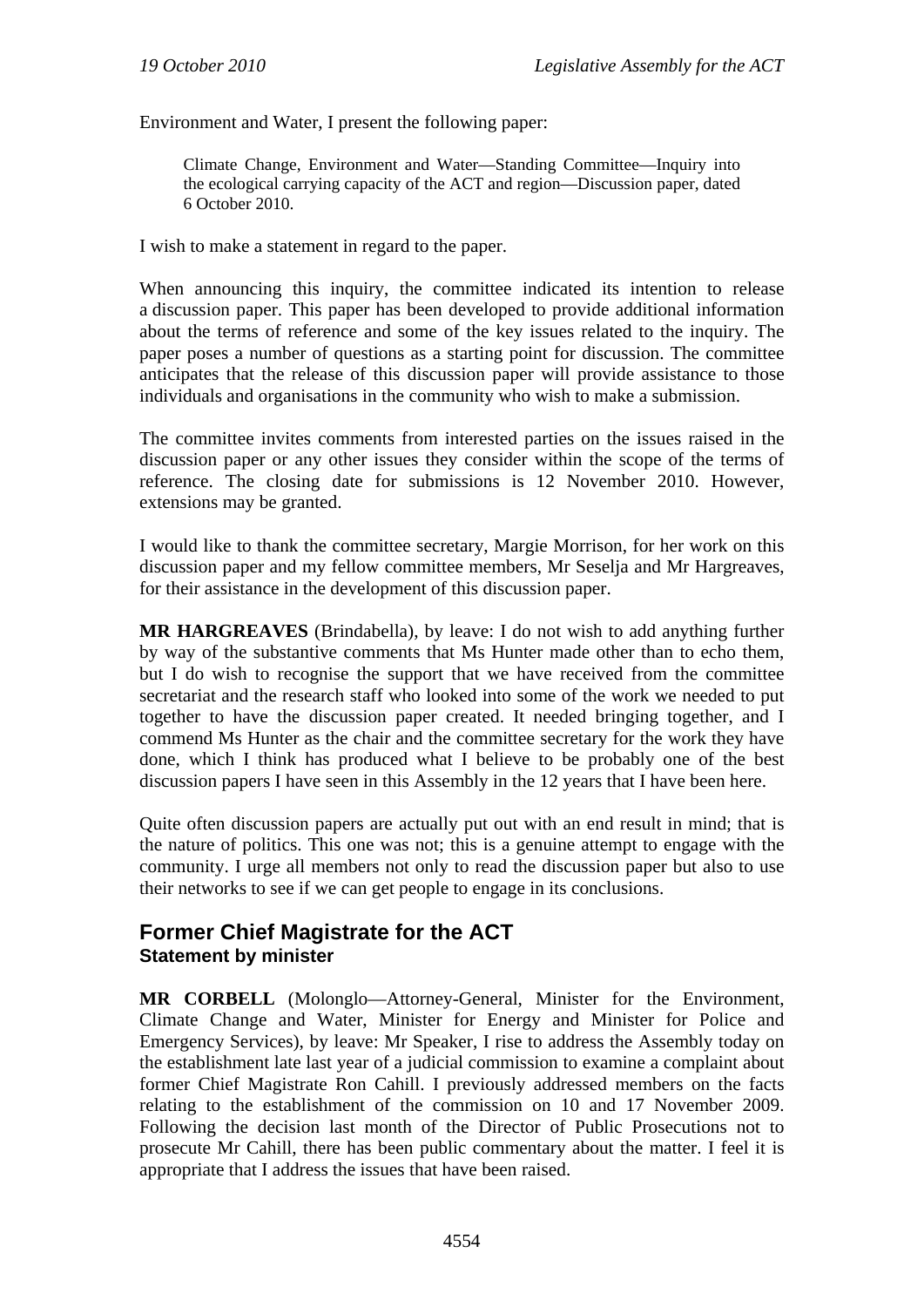The establishment of a judicial commission is a serious matter. As the outcome of the now defunct commission would have itself been a matter for the Assembly to consider, I consider it appropriate to set out to the Assembly itself the circumstances of this matter and the action taken.

As members will no doubt recall, I was contacted by Magistrate Fryar and Magistrate Burns, as he then was, on 23 October 2009 regarding the transmission from Mr Cahill's chambers to Special Magistrate Lauritsen of documents relating to a criminal matter before the ACT Magistrates Court. The defendant in those criminal proceedings was a public figure known to Mr Cahill both professionally and socially who had been charged with common assault. Both magistrates Burns and Fryar expressed concern to me about the content of the material sent to Special Magistrate Lauritsen. They believed the transmission of that material should be brought to my attention as Attorney-General on the basis that the material had the potential to influence the outcome of the criminal proceedings.

Upon receiving the information from magistrates Burns and Fryar, I reviewed in detail the documents sent to me and sought the advice of the Chief Solicitor and I informed the Director of Public Prosecutions. The director, upon his own initiative, referred the matter to ACT Policing for investigation.

The Judicial Commissions Act 1994 establishes a framework for handling complaints in relation to judicial officers. The act does not limit the range of communications that may constitute a complaint but sets out two essential features which such a communication must possess. First, it must relate to the behaviour of a judicial officer and, secondly, it must be written, identify the name and address of the source, identify the judicial officer and give full particulars of the matter. Whether the person who provides the information to me intends to make a complaint under the act is irrelevant to whether I am satisfied that the requirements of the act are met. I am entitled and, indeed, may even be required, to treat any communication which possesses the features set down by the act as a complaint under the act. It would be inconsistent with my role as Attorney-General and first law officer under the Law Officer Act 1992 to do otherwise than treat communications as complaints provided the essential features are satisfied.

In considering a complaint as Attorney-General, I cannot be confined to a rigid form of documentation. The purpose of the act is to provide a mechanism by which potential judicial misconduct may be examined, and I must view my role under the act with that in mind and not be confined by artificial limits on form. When examining the material which was provided to me by magistrates Burns and Fryar, the only conclusion that could be drawn was that the material was, by its nature, a complaint about the behaviour of a judicial officer. I am entitled if not obliged as first law officer to examine and consider material given to me and to draw from it the essence of the allegation that a plain reading of the material provides.

Under the act it is incumbent on me as Attorney-General not to prejudge any suggestions or allegations of judicial misconduct but to determine whether, if substantiated, the alleged conduct could justify consideration by the Assembly of a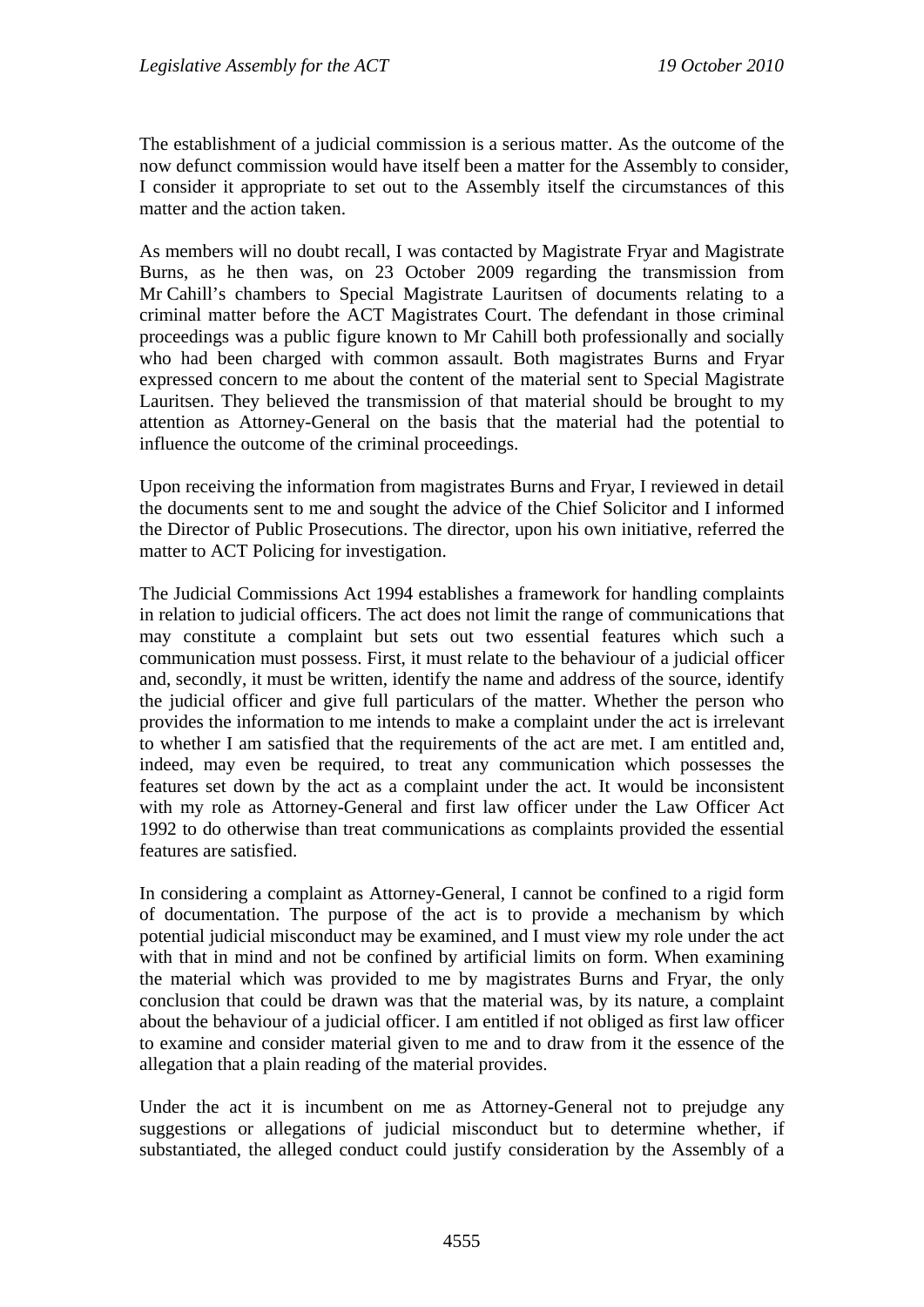resolution requiring the removal of the judicial officer concerned. If I reach this view, I am required to request the executive to appoint a judicial commission. It is solely the task of a judicial commission to examine the complaint and the evidence, make findings as to the facts of the matter and determine whether the judicial officer's conduct could amount to proved misbehaviour such as to warrant his or her removal from office. It is then a matter for this Assembly to determine whether to remove the judicial officer from his or her position.

After reviewing the documents provided by magistrates Burns and Fryar and taking relevant advice, I felt it incumbent on me to afford Mr Cahill appropriate fairness. I therefore extended to him an opportunity to respond, even though this was not required expressly under the act. After considering all the material, I formed the view that the complaint went to the heart of the proper performance of judicial functions and, if substantiated, could cause the Assembly to support a motion for the removal of Mr Cahill from judicial office. At no time did I form a concluded view as to the actions of Mr Cahill. As I have indicated, I am not required to undertake substantial inquiry into the complaint, and any such inquiry could, indeed, be considered to interfere with the conduct of any future commission. Once I had formed the conclusion that the complaint could justify consideration by the Assembly of a resolution requiring removal of the judicial officer, the act gave me no alternative but to progress the matter further. It was on that basis that I approached the executive requesting it to appoint a judicial commission. The executive had no discretion under the terms of the act once it received my request and proceeded to appoint a commission.

The commission comprised three eminent former judges, being the Hon James Wood AO, QC, formerly of the New South Wales Supreme Court, the Hon Jerrold Cripps QC, formerly of the New South Wales Supreme Court, and the Hon Ted Mullighan QC, formerly of the South Australian Supreme Court. No-one could doubt that a commission consisting of retired judges with such high repute as these would conduct an inquiry of the highest standards, including fairness to the judicial officer in question.

As I mentioned in my address to the Assembly on 10 November last year, the commission was established only a short time prior to Mr Cahill reaching the statutory retirement age of 65 years. I was mindful of this fact when I considered the complaint in October 2009. However, as Attorney-General, it is my responsibility to maintain the integrity of the justice system in the territory and make every effort to address any threat to public confidence in it. I could not sit back and allow such serious allegations to be disregarded simply because a statutory time frame was about to expire. Instead, I took steps to address the matter promptly with the assistance of the ACT Government Solicitor. Commission members were briefed, counsel assisting the commission was retained and a hearing room was booked at the Federal Court. The commission was ready to begin hearing the matter as early as 20 November 2009. Given the swiftness with which the commission was prepared and established, the members of the commission believed, as did I, that it was entirely possible to complete the necessary investigation and hearing process prior to Mr Cahill's statutorily imposed retirement date of 15 December 2009.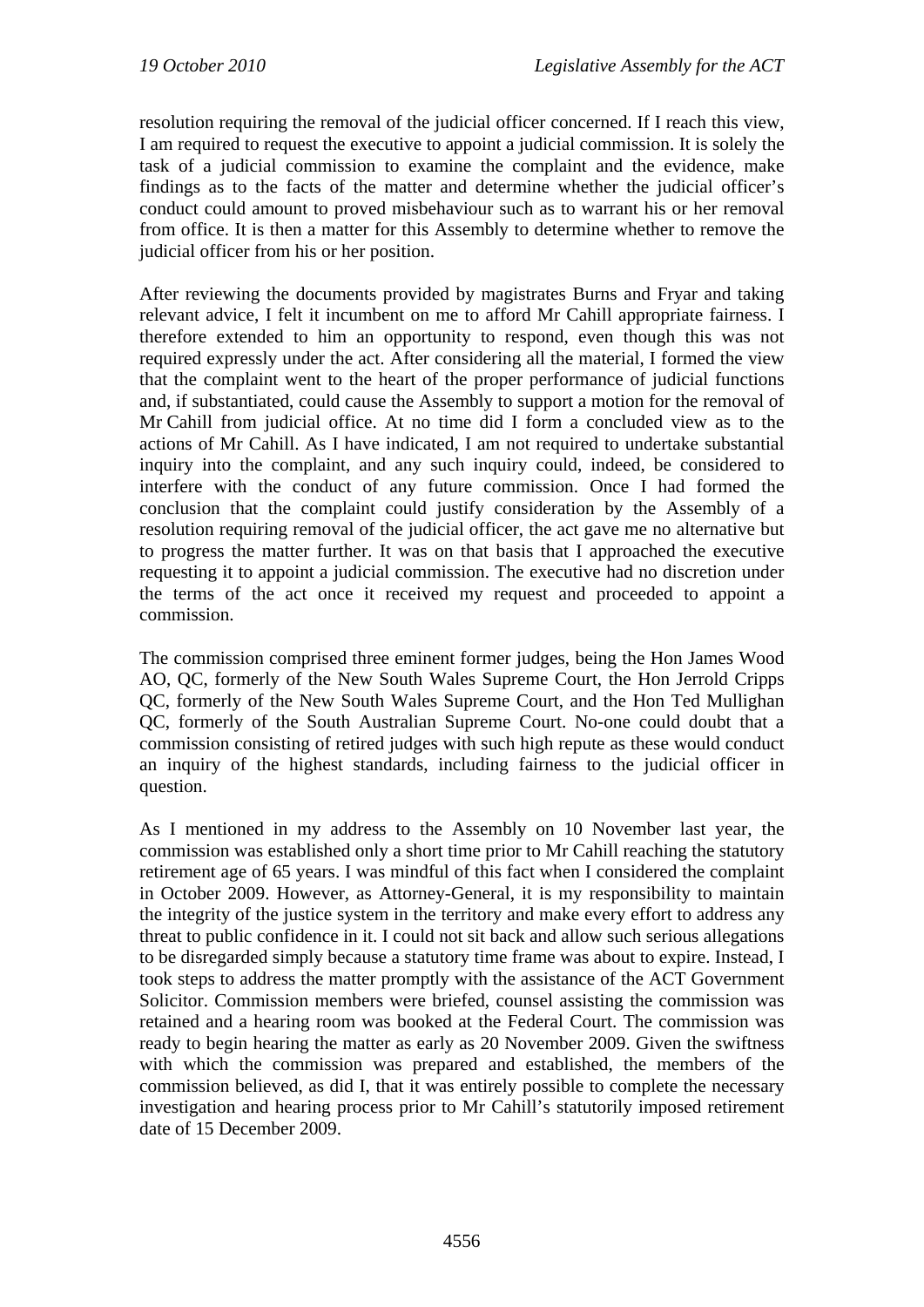Nevertheless, I remind members that I foreshadowed to the Assembly on 10 November last year that I had also thought it necessary to consider the possibility of amending the act to allow the judicial commission to complete its inquiries after Mr Cahill's statutory retirement date, should it be unable to do so before then. Of course, these considerations were only in the preliminary stages when Mr Cahill tendered his immediate resignation on 17 November 2009. Mr Cahill's resignation meant that he was no longer a judicial officer within the meaning of the Judicial Commissions Act, meaning the commission had no further role under the act. As I stated to the Assembly on that day, as the commission had not commenced its hearings, the government did not consider it appropriate to seek amendments to the act to provide for those hearings to proceed.

The conduct of the commission, although short lived, was independent of the criminal investigation conducted by the AFP and the decision of the Director of Public Prosecutions on whether to prosecute. The two processes, although arising from the same set of facts, involve different considerations, apply different standards and serve different purposes. The commission was to focus on the behaviour which was the subject of the complaint and determine on the balance of probabilities whether Mr Cahill was guilty of misconduct whilst holding judicial office sufficient to warrant removal from office. The commission was to look at establishing what conduct occurred and whether to categorise it as conduct that could amount to proved misconduct so as to warrant removal. Whether it amounted to a criminal offence was irrelevant to the determination of the issues faced by the commission and a matter which is properly for the Director of Public Prosecutions and the courts.

The criminal investigation was centred on an analysis of provisions of the Criminal Code 2002 and any evidence which may go to proving the commission of a criminal offence. Upon completion of that investigation by the AFP, it was for the Director of Public Prosecutions to determine in accordance with his prosecutorial guidelines whether all the elements of a criminal offence could be proved beyond a reasonable doubt.

Any finding of criminal guilt would be a relevant matter for a judicial commission, but misconduct does not rely upon the Criminal Code. Conversely, the findings of a judicial commission would not and could not impact upon the conduct of any criminal prosecution should that course have been pursued. Any action taken as a result of the commission's findings would lie solely with the Legislative Assembly.

I would like to reiterate my confidence in the ACT judiciary. The conduct of magistrates Burns and Fryar was entirely appropriate in the circumstances. I was obliged to act on the material given to me. A judicial commission was properly appointed. It was unable to conclude its function, and the DPP considered the matter separately.

For the information of members, I table a copy of the documents constituting the complaint made to me by magistrates Karen Fryar and John Burns:

Former Chief Magistrate for the ACT—Complaint—Copy of various emails, including briefing material.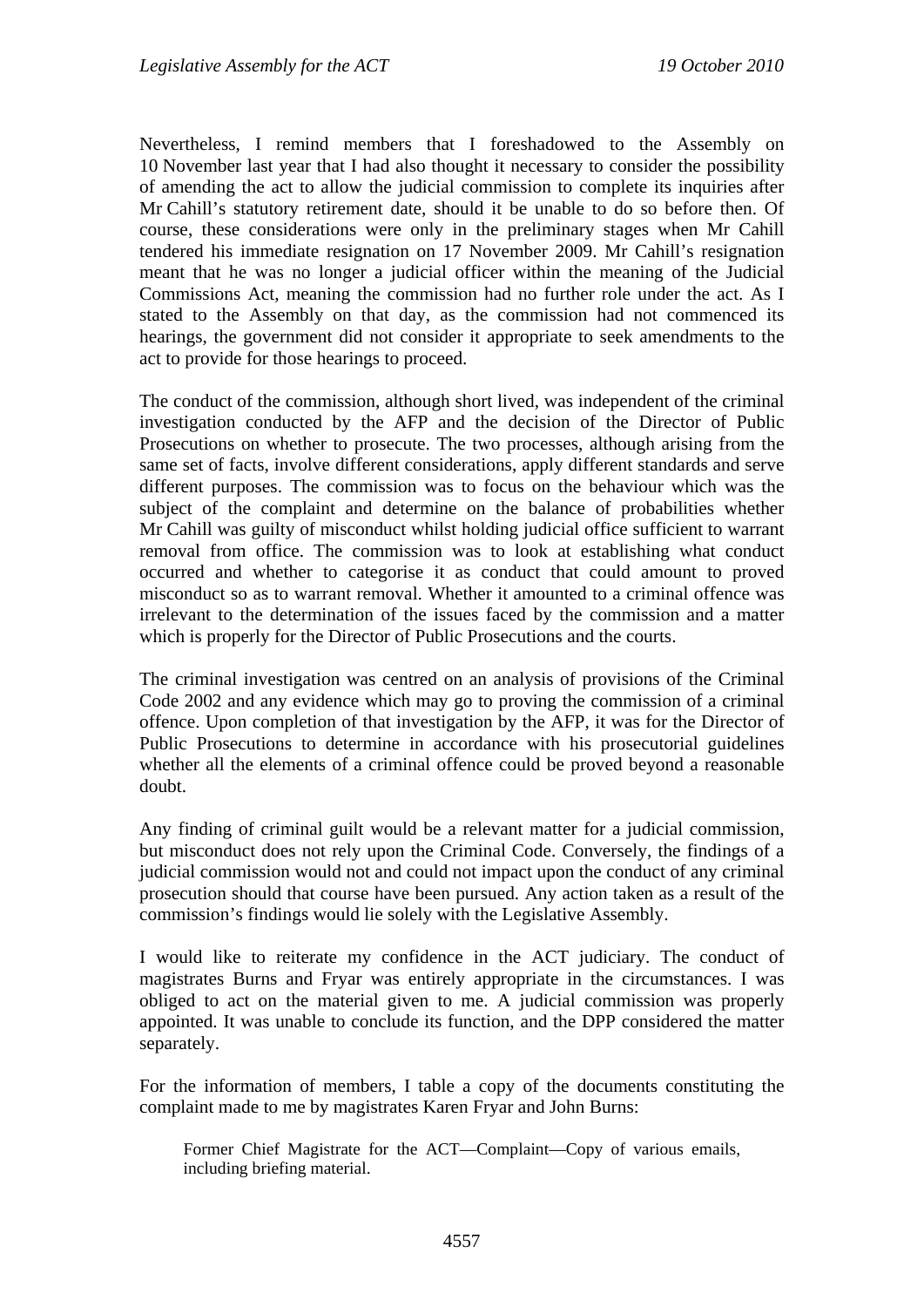These documents have been de-identified as the identities of certain persons involved remain the subject of a suppression order.

**MRS DUNNE** (Ginninderra), by leave: This is a most important and grave matter which I have said from the outset needs to be handled with the utmost care. I think that the statement today is more of a protection exercise for the minister than an exposition of the utmost care that was necessary. From the outset I believe that the minister has handled this matter quite inappropriately. I took time this morning to reflect on the notes that I took of various meetings that I had with Mr Corbell. You too, Mr Speaker, were in some of those meetings back in November last year when this matter first arose.

When the matter first arose I asked for a briefing on the issues and I was granted one by the minister on 4 November. I was struck at the time by how keen the minister was to proceed down a particular course of action. This is why I took the notes that I did. I think that the minister has handled this matter quite inappropriately from day one. At the outset, I did take issue with the minister on the way that he handled the matter and the way that he handled it in the media—the fact that he went out and had a press conference.

His excuse for that was that he had been pestered—they were his words—by the media throughout the day and he had eventually given up and decided that instead of issuing a statement which would be appropriate in the severe and solemn circumstances that we were dealing with, he went out and he made a press statement. This, of course, caused the whole thing to explode in a quite inappropriate way and the minister has behaved in an inappropriate way since then.

It was quite clear from the very first meeting that I had with Mr Corbell on this matter that he was going to go down the path of a judicial commission. He was quite excited about the prospect. His body language and everything about him—he was nervous but he was excited at the anticipation of being a groundbreaking Attorney-General and instituting a judicial review. That is the only conclusion I can make.

It was very early in the piece that he raised with me the prospect of pursuing Magistrate Cahill even into his retirement because I raised with him the issue that Magistrate Cahill at the time was only about six weeks away from his retirement. The attorney said to me words along the lines that he could not envisage sitting at a ceremonial sitting to mark Magistrate Cahill's retirement knowing what he knew, that if we went down the path of a judicial commission there was very little chance it would be concluded by the time that Magistrate Cahill retired and that we would have to contemplate, and I was asked to go and consult with my party about whether we would contemplate, an amendment to the Judicial Commissions Act to allow this matter to continue after Mr Cahill retired.

I went away and I discussed this with my leader. He gave me very sage advice. He said, "Vicki, go away and write down notes of everything that was said because it will be important that we have a good record of what has happened here." I consistently questioned whether a judicial commission was the appropriate path and whether it was warranted. But from the outset the minister said that he believed the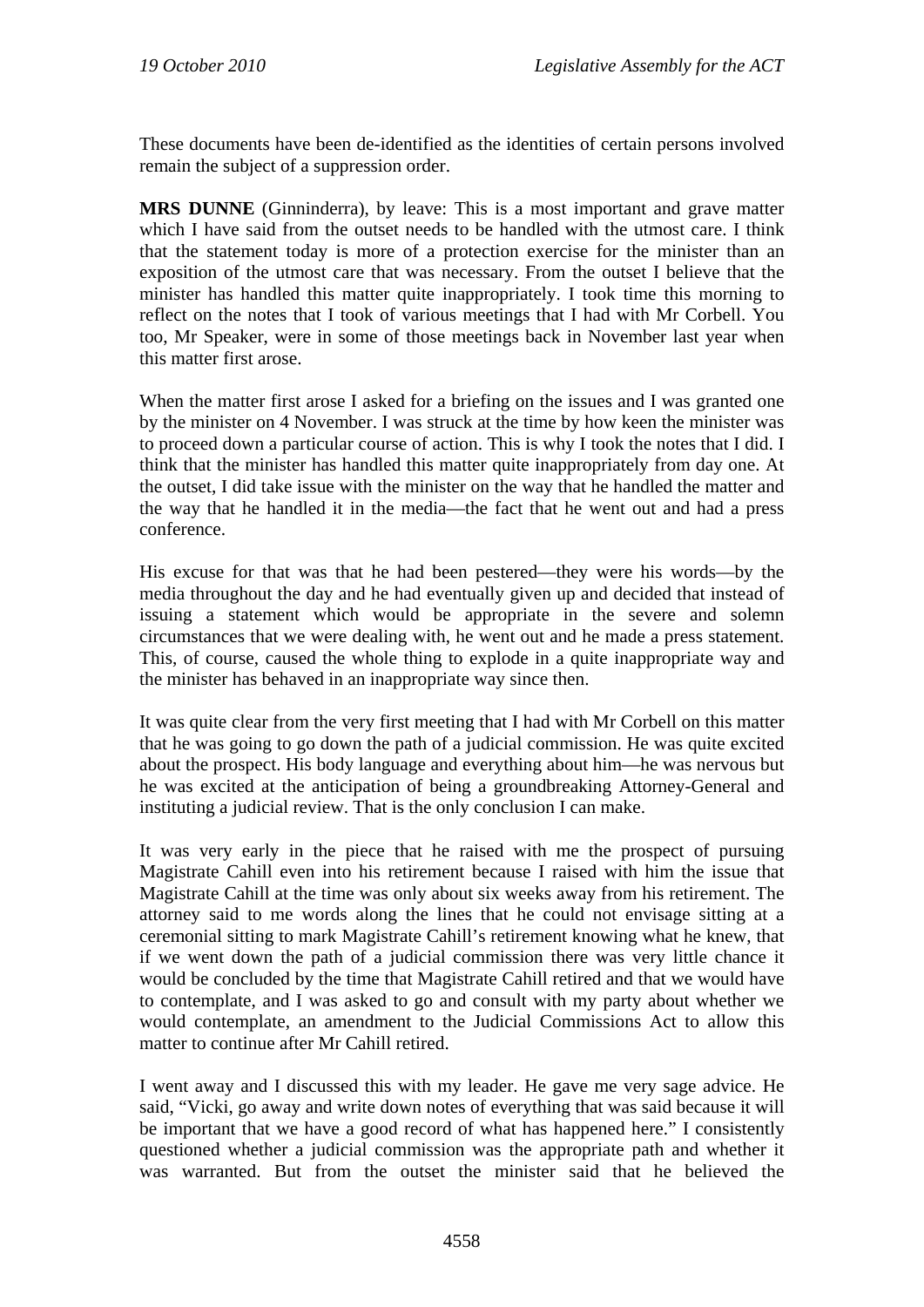representations made to him by then Magistrate Burns and Magistrate Fryar constituted a complaint within the terms of the act and that he had no other course of action.

The minister came to me immediately before he made his announcements in relation to the judicial commission and I encouraged him to act cautiously. I have said on the public record that it is up to the minister to demonstrate that he has done the right thing in this regard.

Very soon afterwards—within a week of establishing the judicial commission—the judicial commission was abandoned. I will draw to members' attention the answer to a question on notice that I received yesterday that points to in excess of \$17,000 that was expended in that very brief period in relation to the judicial commission. That does not include the money that was reported on that was expended by the ACT police and it does not include incidental costs of staff. This was direct outlays of paying for consultants, paying for legal advice and payments to commissioners who did not actually do any work. So \$17,000, and counting, in pursuit of the Chief Magistrate, who was about to retire, in what now appears to be very tenuous circumstances indeed.

Mr Cahill and other people have openly questioned the legality of whether this was a properly constituted judicial commission. This is why Mr Corbell has found it necessary to come in here today and somehow assure us that everything he did was according to Hoyle. I will quote Mr Waterford from the *Canberra Times* on 25 September when he said:

… it is legally doubtful that there was ever a legally constituted judicial commission in the first place. This is because Corbell, and those advising him, seem to have little understanding of what the law required, and did not follow the steps laid down by the law. There had to be a complaint, and in writing. Corbell was advised orally by Magistrate Burns of his concerns that a message sent from Cahill's office to a Victorian magistrate might be intended to "get at" that magistrate. Burns did nothing in writing. Later, another magistrate, Karen Fryar, emailed some documents to Corbell, but it is doubtful (since Corbell is holding on to them—

we do now have them, and we will now have the opportunity to peruse them—

… that these can be described as a written complaint.

Mr Waterford goes on:

A decision by an attorney-general to begin a judicial commission proceeding into whether a judge has attempted to poison the well of justice is an important and solemn one. It is taken only after the attorney has decided that the allegations, if sustained by the commission, could amount to "misbehaviour" and justify dismissal of the judicial officer by the ACT Assembly.

Neither Burns nor Fryar regarded themselves as having made a complaint under the Act. Neither (rightly) accept any responsibility for what Corbell decided to do after hearing of their concerns. Corbell has said, repeatedly, that the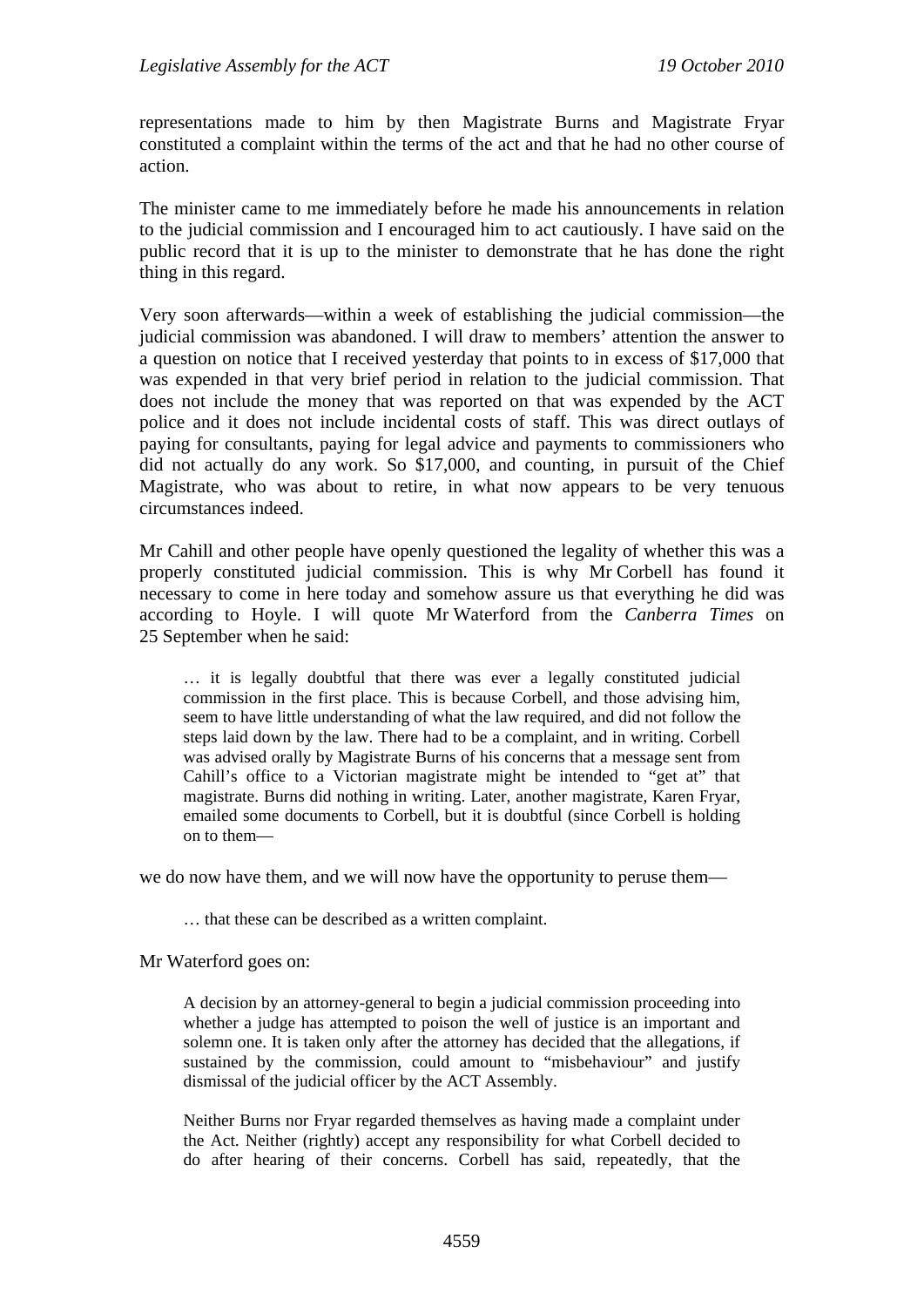commission was invoked on the complaints of Burns and Fryar, but his mere saying so cannot repair the deficiency.

I repeat that by simply coming in here today and saying that he did it according to Hoyle does not prove the matter. I thank the minister for tabling the papers, because the members of the Assembly who are interested in this matter—and we should be interested in this matter; this was a very serious course of action to take—can now examine it. Members of the community can examine the papers and see whether Mr Corbell's assertion that he did things in accordance with the act actually holds water.

There are many concerns about the attorney's actions here and his apparent cavalier disregard and disrespect for the ACT judiciary. There is no point coming in here afterwards saying, "I really have a great deal of respect for them." More importantly, by your actions shall you know him, and we have seen with this Attorney-General a man who was almost salivating with anticipation, in the anticipation of setting up a judicial commission. His excitement was palpable when he spoke about these matters. The fact that he was prepared to contemplate at a very early stage pursuing Mr Cahill into retirement shows that he was not being an Attorney-General who measures things as they should be, but that he was pursuing a vendetta. I am not sure what the cause or the root of that vendetta was—

**Mr Corbell**: On a point of order, Madam Assistant Speaker, Mrs Dunne is alluding that I had some personal vendetta against a former chief magistrate that led me to establish a judicial commission. I find that offensive in the extreme. It is an allegation made without any substantiation and, Madam Assistant Speaker—

**Mr Seselja**: On the point of order, Madam Assistant Speaker, there has to be a standing order under which he is making this point of order.

**MADAM ASSISTANT SPEAKER** (Ms Le Couteur): One minute, Mr Seselja.

**Mr Corbell:** it is grossly disorderly because it is an imputation on my character which I cannot allow to stand. The suggestion, Madam Assistant Speaker, that I established a judicial commission because I had a vendetta is outrageous; it is without foundation—

**Mr Seselja**: On a point of order, Madam Assistant Speaker, he is now debating the issue. He will have the opportunity if he wants to speak again—

**MADAM ASSISTANT SPEAKER**: Mr Seselja, one moment.

**Mr Seselja**: He is not able to flout points of order in order to debate the merits of the matter.

**MADAM ASSISTANT SPEAKER**: Mr Corbell, I think—

**Mr Corbell**: It is an improper imputation. Madam Assistant Speaker, it is an improper imputation. That is disorderly and I ask you to direct Mrs Dunne to withdraw.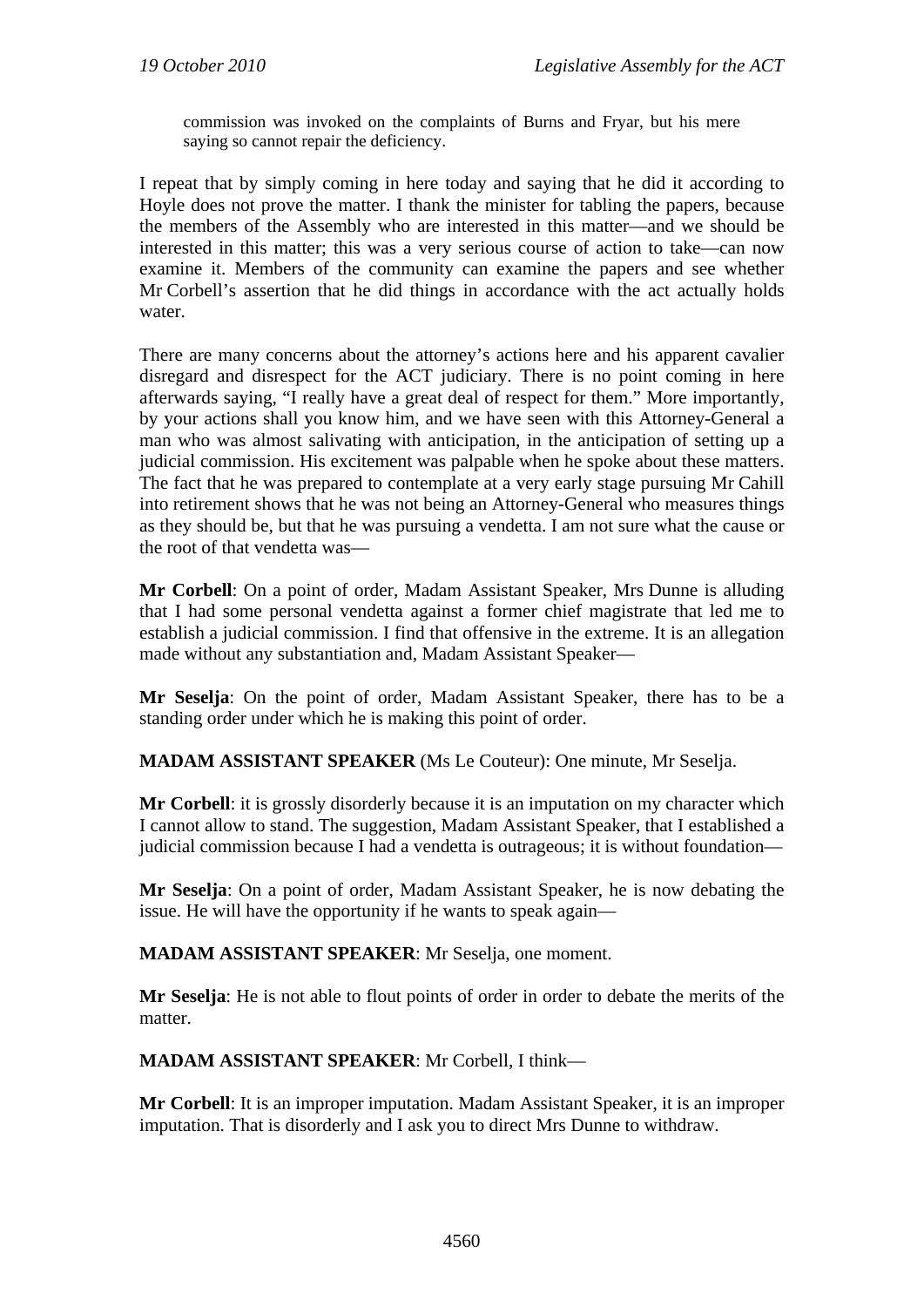**MADAM ASSISTANT SPEAKER** Mr Seselja, did you have more to say on that point of order?

**Mr Seselja**: Only that there does not appear to be a point of order. He has not pointed to a standing order. I again ask you to ensure that members such as Mr Corbell do not sit there and use points of order as an opportunity to simply debate the merits. He is debating the merits. Mrs Dunne should be allowed to continue.

**Mr Corbell**: Madam Assistant Speaker, the standing orders do not permit members to make improper imputations against other members. It is disorderly conduct, and she should be asked to withdraw.

**MADAM ASSISTANT SPEAKER**: Mrs Dunne, I invite you to withdraw your comments.

**MRS DUNNE**: Sorry, which comments am I being invited to withdraw?

**MADAM ASSISTANT SPEAKER**: I understand you made comments which suggested—look, I cannot remember the exact words—

**Mr Smyth**: Kind of hard to withdraw if there are not exact words.

**MRS DUNNE**: Sorry, Madam Assistant Speaker; I am happy to contemplate withdrawing remarks, but I have to know what it is I am withdrawing.

**MADAM ASSISTANT SPEAKER**: Yes. Mr Corbell, exactly which remark did you wish to have withdrawn?

**Mr Corbell**: Madam Assistant Speaker, standing order 55 is called "Personal reflections".

#### **MADAM ASSISTANT SPEAKER**: Yes.

**Mr Corbell**: It states that all imputations of improper motives and all personal reflections on members shall be considered highly disorderly. Mrs Dunne suggested in fact, she imputed—that I had a personal vendetta against the former Chief Magistrate such as to justify my decision to establish a judicial commission. It is an outrageous allegation. It is highly disorderly, and she should be asked to withdraw.

**MADAM ASSISTANT SPEAKER**: Mr Corbell, I think we have heard what you want—

**Mr Seselja**: On the point of order, Madam Assistant Speaker, what Mr Corbell is now arguing is that Mrs Dunne should not be allowed to draw conclusions in making her argument. In this place we draw conclusions. We often draw conclusions about the motives of members. In the absence of any evidence as to why Mr Corbell pursued this course, Mrs Dunne should be free to ask what was the motivation behind his actions. That is what we do in this place. We often ask that question. If we are going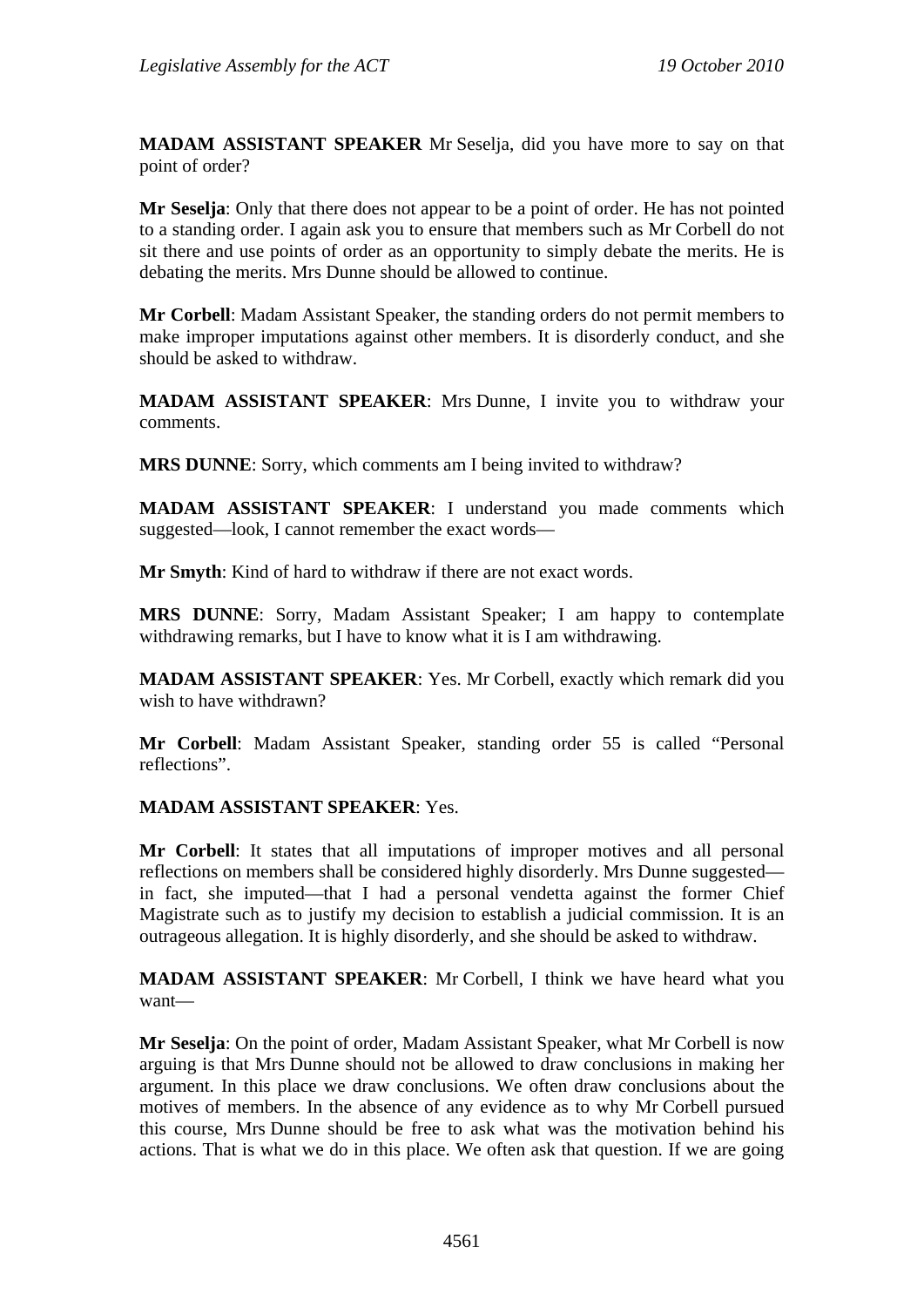to be shut down from asking those kinds of questions and making assertions about the conduct of ministers then there will be very little debate in this place.

**MADAM ASSISTANT SPEAKER**: Thank you, Mr Seselja. I think that the attorney is correct and that Mrs Dunne should withdraw personal imputations about him about a vendetta. I invite you to withdraw those imputations.

**MRS DUNNE**: Madam Assistant Speaker, I withdraw the word "vendetta". If necessary, I will come back after checking the record. I do not think that I used the word "personal", which is what I think Mr Corbell said, but to satisfy you, Madam Assistant Speaker, I withdraw the word "vendetta".

**MADAM ASSISTANT SPEAKER**: Thank you, Mrs Dunne.

**MRS DUNNE**: I do ask the question: what were the motivations of the attorney to pursue Mr Cahill through the latter stages of his service to the ACT and to contemplate at a very early stage and to raise this matter with me not once but on a number of occasions—

*Members interjecting—*

**MADAM ASSISTANT SPEAKER**: Mr Corbell and Mr Seselja please do not continue debating across the chamber. Mrs Dunne has the floor.

**MRS DUNNE**: He raised with me not once but on a number of occasions the prospect of pursuing Mr Cahill into retirement. When the announcement was made that the attorney and government had set up a judicial commission, that prospect was raised in this place. The people of the ACT deserve to know what prompted this and what were the motivations of the Attorney-General who, as soon as this matter even looked like becoming public, went out and inflamed the situation by attending a media conference in a way which was quite unprecedented and quite unseemly for a person in his position.

He said to me that he did it because he was pestered by the media. The person who was supposed to stand up for the rights of the people of the ACT went out because he was too weak to withstand the blandishments of the ACT press corps. He was pestered by the media and he went out and made a comment in a way which was inappropriate for the circumstances that were currently afoot. That was the way he moved from there. He moved in a reckless and excitable way from that moment on. What we have here today is the attorney trying to draw a line over it and to say that there is nothing more to see here. There is plenty more to see here because this attorney caused expenditure of moneys, substantial expenditures of moneys. They have not all been accounted for and I will be pursuing that matter.

More than that, he pursued one of the longest serving judicial officers in this territory, resulting in his taking early retirement. He showed that he was intent on pursuing this man even into retirement. There are issues of this man's motivation that need to be addressed. There are issues of whether he exercised his judgement appropriately. I have had my doubts from the outset. I still have them. There are other members of the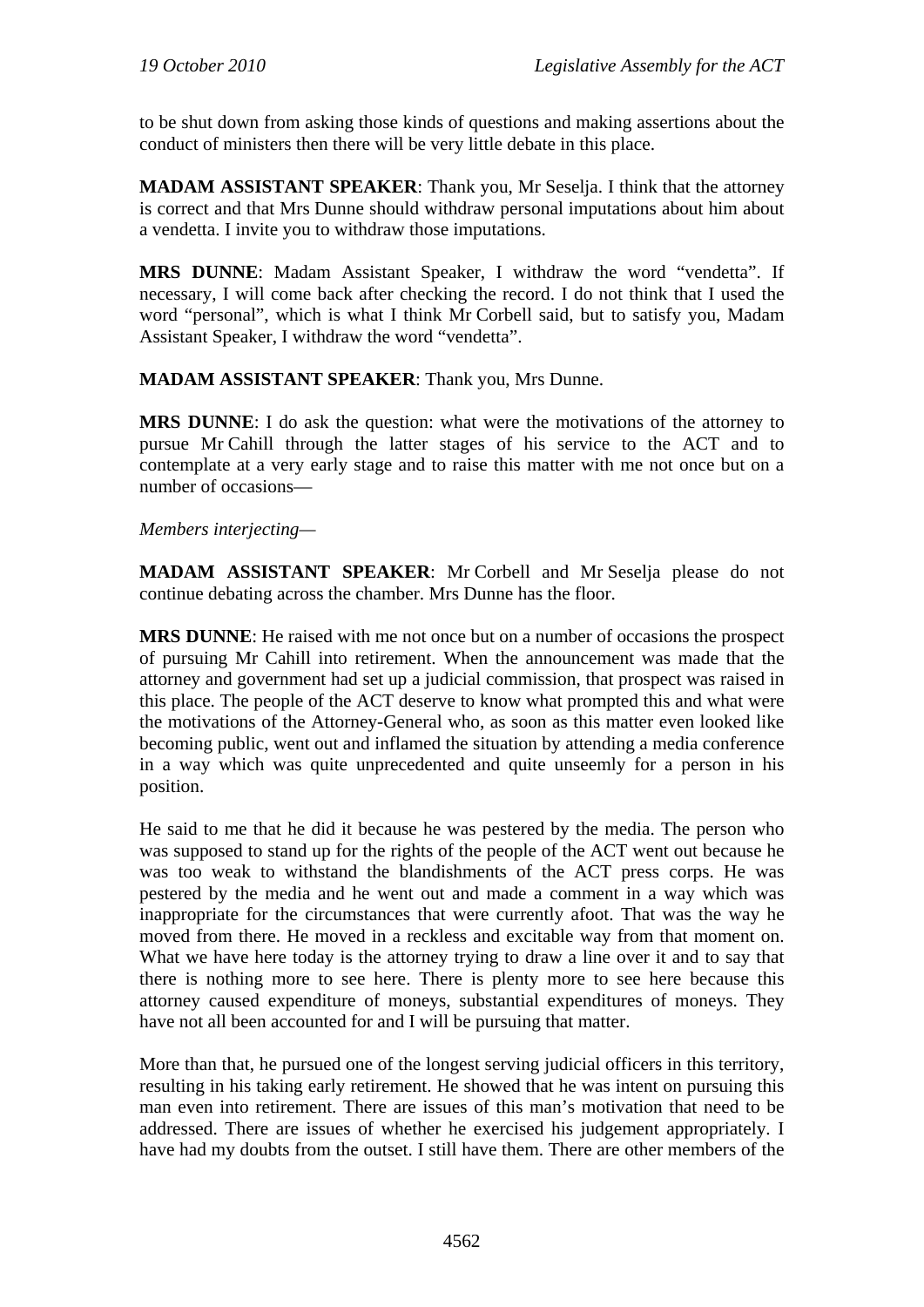ACT community who have been observing this very closely—not just Mr Cahill and not just the other people who have been caught up in this—who are concerned about the capacity of this man to exercise his position as Attorney-General.

The position of Attorney-General is a position of high trust and I think that what we are seeing here today is a minister who has failed in that high trust and a minister who has failed to exercise his powers appropriately. There is much more to be seen in this. We must review the papers. I thank the minister for finally having the courage to provide those papers and I also look forward to a satisfactory conclusion of my FOI request which is currently afoot. I hope that we will have a full disclosure in that as well.

**MR RATTENBURY** (Molonglo), by leave: I welcome the minister making the statement today and also tabling the documents relating to this matter. It is important that both the attorney's account of events and the documents are placed on the record. I do not particularly wish to comment on the observations Mrs Dunne has just made, other than to say that I think the whole affair has left us with an entirely unsatisfactory outcome. It is unsatisfactory on a number of levels. It is also unfortunate in terms of the timing in which it took place and the proximity to Mr Cahill's retirement. It is also unfortunate that the reputation of many people has been called into question. I will come back to that in a moment.

At the end of the day, the outcome is unsatisfactory on a number of levels. I would like to elaborate on why I think that is so. It is unsatisfactory for those involved. Clearly, for former Chief Magistrate Cahill, as an individual, natural justice has been denied. He has not had a chance to confront the allegations through a proper hearing and get a decision. Instead, the allegations will linger. That is an unfortunate outcome. It is also an unfortunate outcome for magistrates Burns and Fryar, who were the source of the original complaint. I can only imagine that it was very difficult for them to come forth with a complaint in the first instance against one of their colleagues, knowing that it would be a matter of some controversy and considerable difficulty within judicial circles.

To my mind, what is perhaps of greater significance is the highly unsatisfactory outcome for the justice system in the ACT. We are now left with a situation where a matter of some substance was raised—that is, a complaint against a judicial officer and we have no understanding or resolution as to whether or not it was an appropriate complaint. This is unsatisfactory in terms of the administration of justice in the ACT. A question has been raised and that question has been left unanswered. We now find ourselves in a situation where the matter has been debated in the pages of the newspaper through various columns—and it is now being debated in this chamber and we have not had an opportunity to address this important judicial question in an impartial and objective way, as the judicial commission would have done.

To my mind, that leaves us with a most important question and I think it raises some real issues. Under the current rules, there is no mechanism to resolve this matter. We have no way of going forward now, other than ongoing debate in various fora. There is no formal mechanism to resolve this and make a ruling or draw a conclusion in a satisfactory way. That is something this Assembly may wish to consider in future. I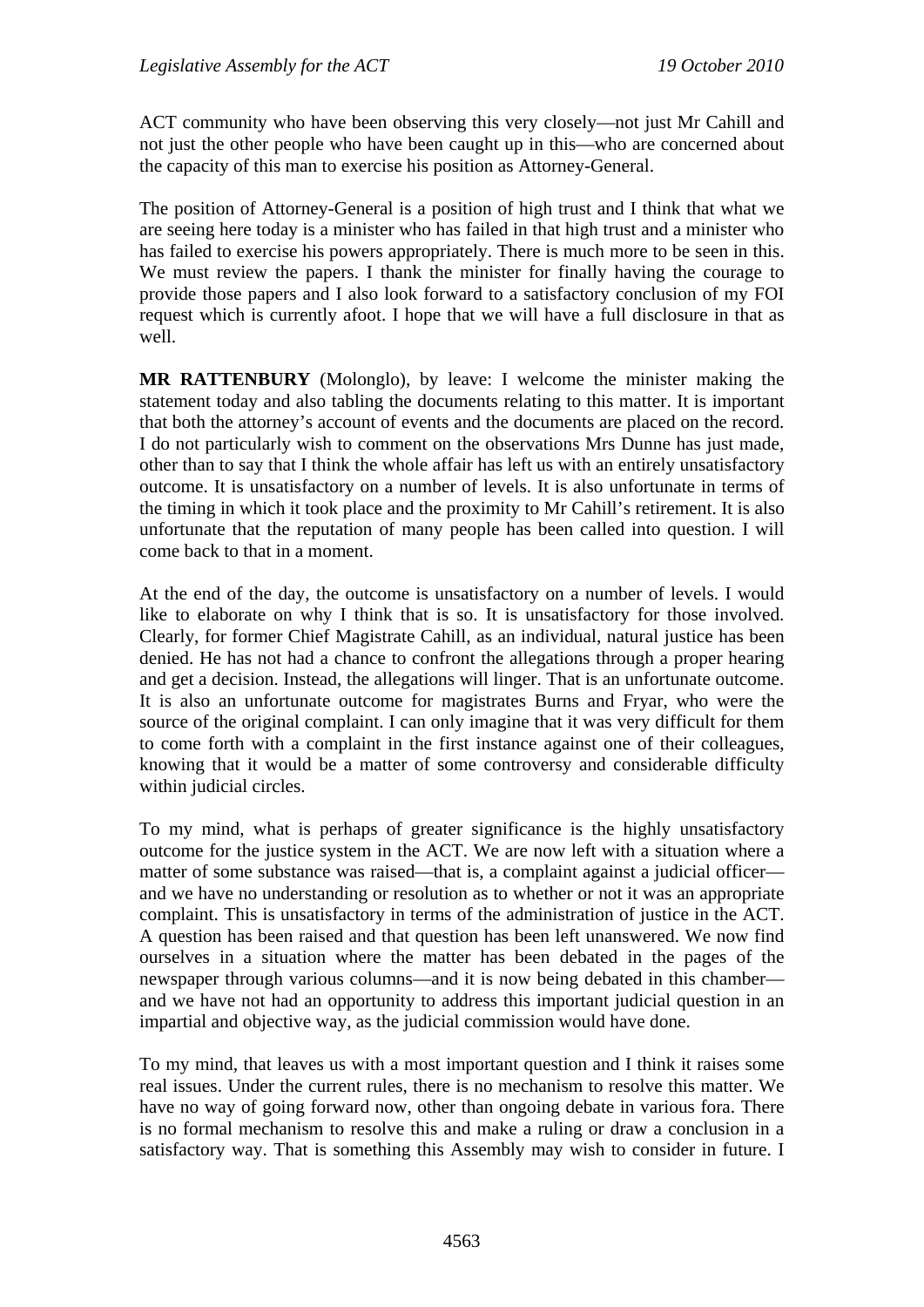do not have a proposition at the moment as to how we might address this differently, but I would certainly welcome discussion with members as to how we might avoid such a situation in future. At the end of the day, it is an unsatisfactory outcome for the people of the ACT and the judicial system in the ACT.

Having been at all of the briefings, I think, with Mrs Dunne on the matter, I do not entirely agree with her recollection of events. Certainly, the suggestion to pursue Mr Cahill into retirement was not a conclusion that I would draw. I recall those discussions with Mrs Dunne and Mr Corbell. At the time we identified very quickly that the impending retirement of Mr Cahill would potentially create a difficult situation. There was a discussion as to whether we should change the legislation to enable the judicial commission to continue. I certainly took it on board to discuss that with my colleagues as well. I did so on the basis not of pursuing Mr Cahill into retirement but of knowing right back then that we were facing the prospect of an unsatisfactory outcome. The matter would be left hanging in the air, justice would not be served and justice would not be seen to be served.

I stand up in this place and say that the Greens were willing to consider a change to the legislation. But I want to be very clear about our motivations for that. It was to avoid the situation that we now find ourselves in. To conclude, I simply observe that, again, we find ourselves in a very unfortunate situation. I suspect it is unresolvable at this point because of the current law, but we should all turn our minds to how, if such a situation were to arise again in future, we might find a way to achieve a better outcome for all of those involved.

## <span id="page-19-0"></span>**Planning—building quality Statement by minister**

**MR BARR** (Molonglo—Minister for Education and Training, Minister for Planning, Minister for Tourism, Sport and Recreation and Minister for Gaming and Racing) (10.58): Pursuant to the resolution of the Assembly of 1 July 2010, I present the following paper:

*Building Quality in the ACT*—Report to the ACT Legislative Assembly, dated September 2010.

This report was circulated to members when the Assembly was not sitting. I move:

That the Assembly take note of the paper.

In July this year the Assembly agreed to a motion that called for the government to provide a detailed report on building quality issues in the ACT, particularly those related to residential building standards and building certification. In response, I convened the building quality forum to consult with a diverse range of interests on problems occurring and possible solutions to improve building quality where needed.

The forum brought together unit owners, strata managers and representatives of building industry associations. It also included unions, the insurance, legal, adjudication and training sectors, as well as officers from the ACT Planning and Land Authority and the Office of Regulatory Services.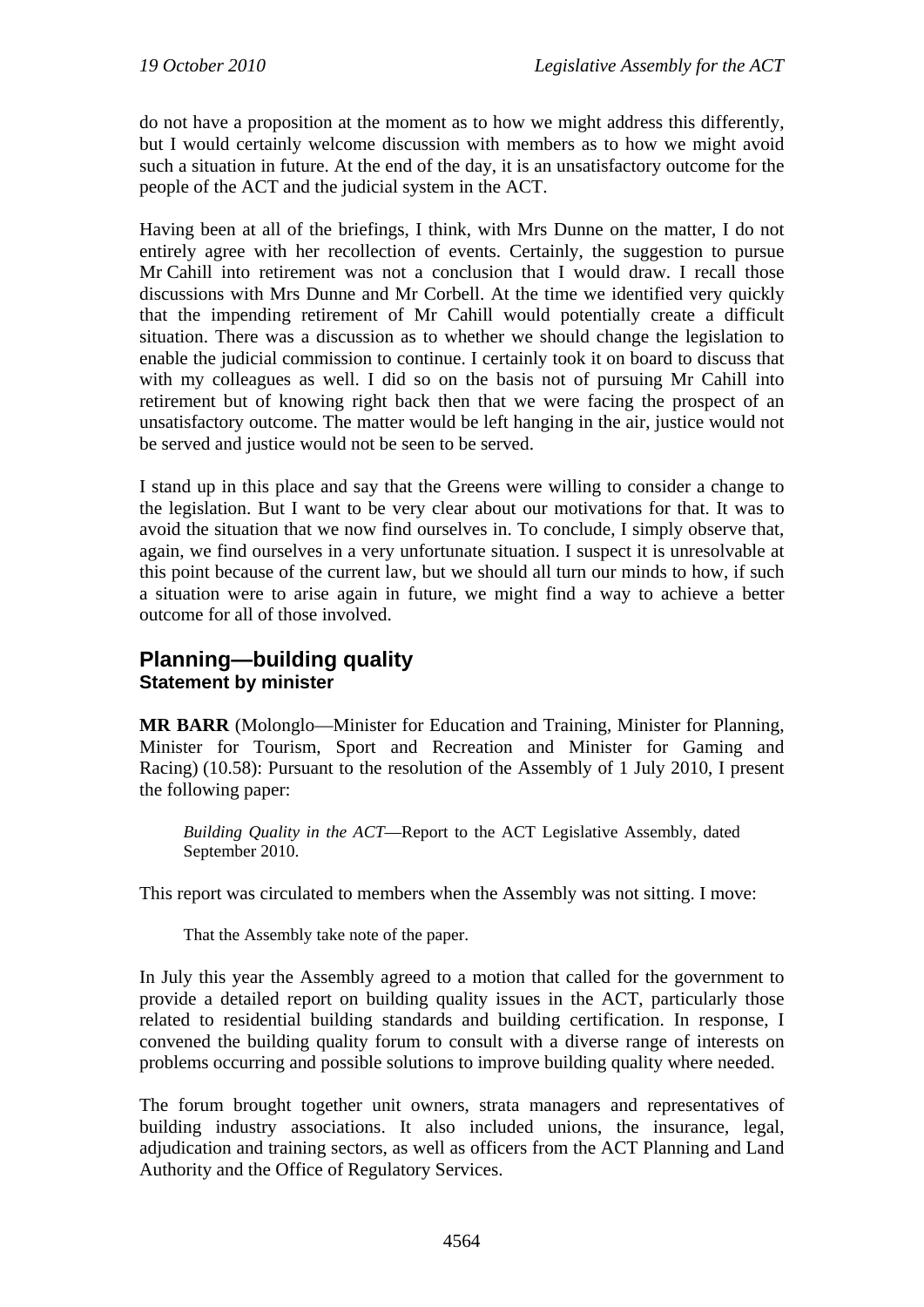After its first meeting in late July, the forum agreed to establish four working groups. These groups examined in detail reform in the areas of owners' rights, industry skills and competence, effective supervision and insurance for building defects. The discussions at the initial forum and at the working group meetings provided the basis for the recommendations contained in the report *Building quality in the ACT*, which I tabled today.

It is important to recognise the contribution from the members of the forum. I thank them for sharing their knowledge, their experience and their time. As we can all appreciate, issues that affect your home or your livelihood can be sensitive. I particularly commend the working groups for their positive and cooperative approach to resolving problems.

The report also includes the preliminary results from work ACTPLA have been undertaking on analysis of complaint statistics, setting their long-term program for legislative review for the construction sector and responding to increases in building work in the territory.

There are a wide range of problems that can be included under the heading "building quality". Not all of these fall into the definition of building work or in traditional building regulation. Many types of building problems, such as structural issues, fire safety and noise attenuation, relate to compliance with the Building Code of Australia. Other building issues relate more generally to the Building Act, which covers construction processes, and general requirements for services such as plumbing, electrical and gas fitting are covered by the electrical safety, gas safety and water and sewerage acts. Consumer issues, such as contractual problems and non-building work, and some trade work completed outside of construction processes are dealt with under fair trading and consumer laws.

Whilst this might sound complex, it should be remembered that in other jurisdictions there are many separate regulators for each process. There are only two regulators covering all of these areas in the ACT—the Planning and Land Authority for construction regulation and the Office of Regulatory Services for fair trading.

Despite this, one of the things the building quality forum identified is a need to provide clearer information to owners and consumers about their rights and obligations. The forum identified issues such as the role of building certifiers, builders and other practitioners; regulatory functions and complaints processes; and the coverage of mandatory building insurance for low-rise buildings. This information will be included on the ACTPLA website and in new publications for owners.

To assist industry with its obligations, ACTPLA will work with industry to develop a series of practice notes and default design solutions for major quality issues, such as balconies over habitable areas and the use of waterproofing products. This will give greater guidance on acceptable practices.

Throughout the process it has been recognised that the scale of building quality issues in the industry is difficult to quantify based on government statistics. This is because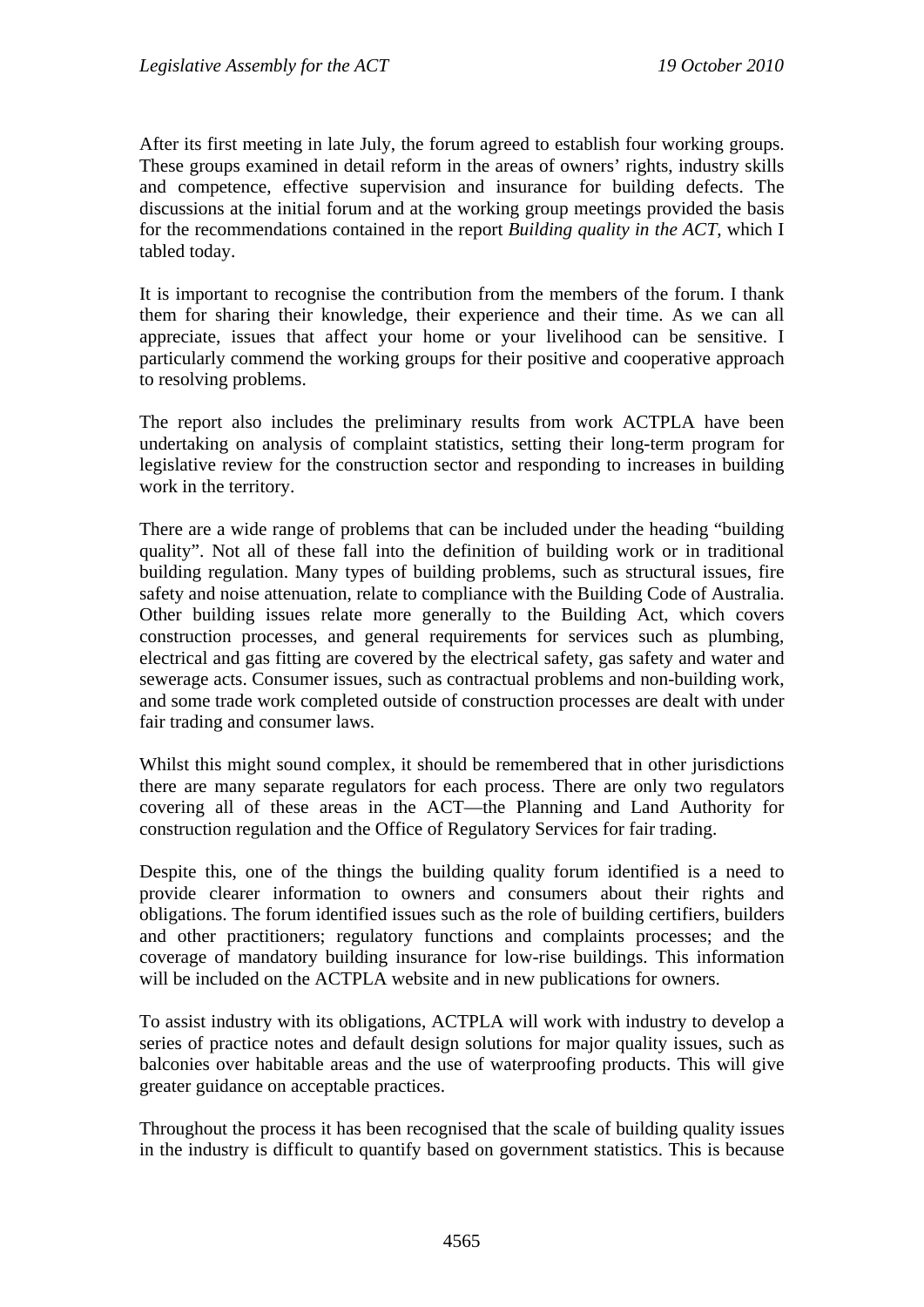many problems may have been resolved between owners and builders, or left unresolved, and are not reported to the planning authority or the Office of Regulatory Services. Building quality issues are reported against less than two per cent of all completed building works, of which complaints about residential work form only a part.

To gather further information, the government will work with the Owners Corporation Network to undertake a survey of apartment owners. I encourage all owners and bodies corporate to participate in this survey and report any problems, even if these have been rectified. The survey will complement a review of the way information on complaints is collected and used by ACTPLA. There will also be analysis on whether other models, where some degree of government certification is retained, are effective in producing better quality buildings.

Although building certifiers have definite responsibilities for making sure that buildings comply with relevant standards, it needs to be clarified that not all areas under the heading "building quality" are the responsibility of the certifier. Certifiers are not plumbers, gas fitters or electricians. Neither are they site supervisors that oversee daily work on a construction site. Other licensees are responsible for these issues. The additional research will find where failures in the current system may be occurring and where further reform is needed. This work will be completed by ACTPLA, in consultation with industry, by the end of this year.

Having said that, the forum identified a number of areas that are affecting quality. The building quality report details 16 recommendations for the short, medium and long term. These reforms focus mainly on apartment buildings, as forum discussion centred on these issues. But the reforms can be expanded to other types of residential buildings. The primary aim of these reforms is to improve the professionalism and maturity of the entire industry.

The challenge is to bring all practitioners up to the minimum standard whilst acknowledging the demands on the construction industry to deliver an increasing number of buildings in a short time frame. A number of improvements in administering existing legislation and education are also important to increase professionalism, industry skills, regulation and compliance activities. Practices in both industry and government can become sclerotic over time. When I ask why things are done this way I often get the response, "Well, because this is the way we've always done it."

The report acknowledges that ACTPLA can do more on auditing. There are not many building inspectors. The inspection service comes at a significant cost. On-site auditing has mainly focused on responding to complaints rather than duplicating certifiers' inspections or monitoring individual construction work. ACTPLA has already begun additional auditing of medium and high-rise apartment construction and improving communication with certifiers about policies and standards.

In the short term, the number of mandatory inspection stages in apartment buildings will increase to include a pre-sheet inspection, where major building services will be checked, and an inspection of completed wet areas. Further work on the construction will not be able to be carried out until these inspections are completed.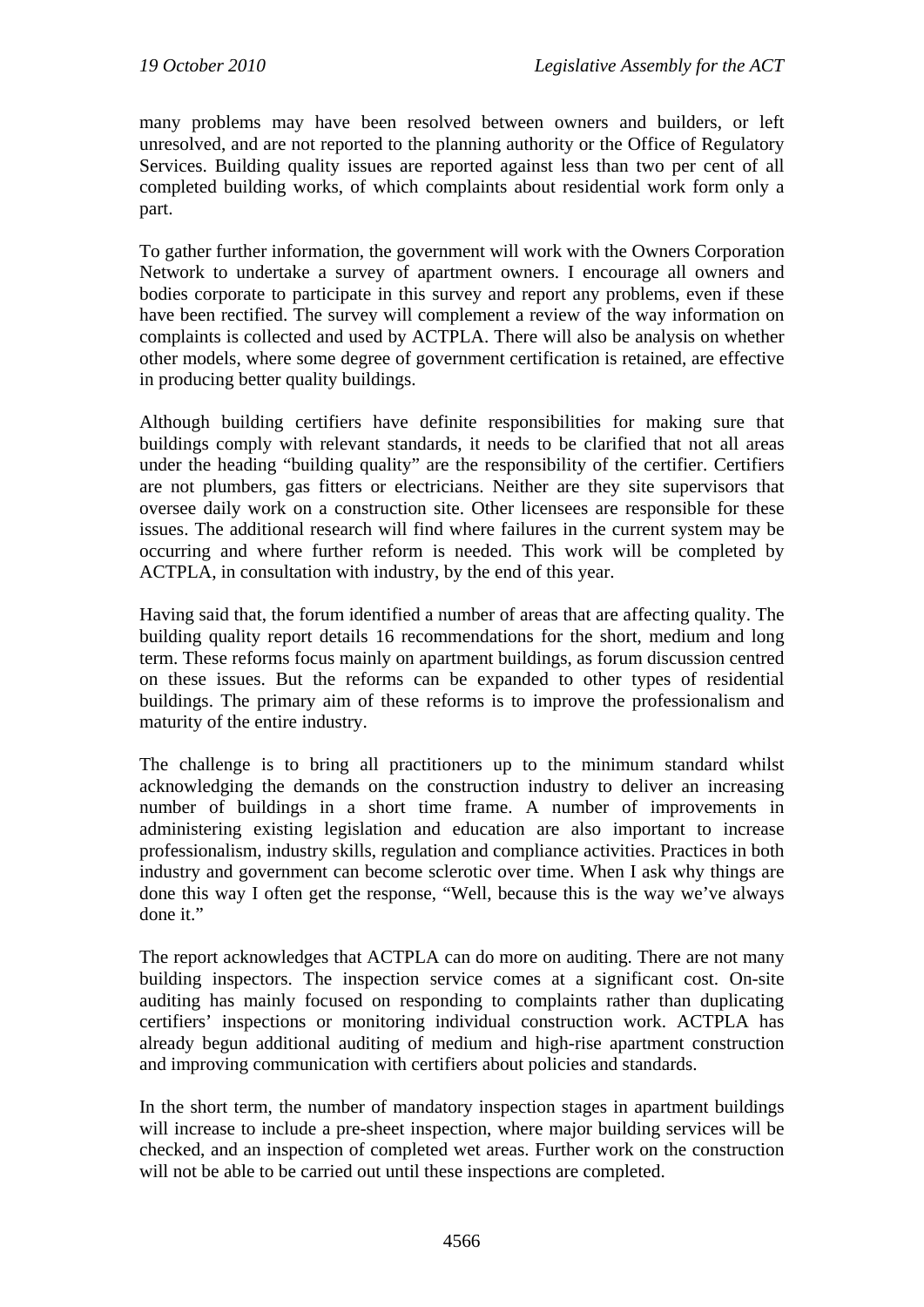A larger reform will restructure builders licence categories to reflect the complexity and types of building work being carried out. It will also introduce greater obligations on licensees to make sure the subtrades that they engage are adequately qualified. This will place the emphasis on licence holders to take responsibility for their work and the work that they have commissioned. That is, they will provide quality control on their own projects.

Skills cards for waterproofers, tilers, renderers, concreters, form workers, carpenters and bricklayers will be introduced, beginning with waterproofers in 2011. Skills cards are issued by registered training organisations and show the competencies and qualifications that a person has attained.

The report also proposes two major reforms to assist owners and owners corporations to address building faults and poor workmanship. The first is to introduce a complaint mediation and adjudication process for residential buildings. This will initially cover class 2 apartment buildings, modelled on the successful security of payments process. Expert advice on structural and other specialist issues or legal action is often needed and can come at a high cost to either the regulator or the owner.

This proposal would establish a formal adjudication process supported by legislation through which owners could access an independent expert and reach an early agreement between the parties. Decisions would be binding and would be appealable to a court. Adjudication bodies would report all disputes to ACTPLA to improve analysis.

For complaints lodged with government agencies, ACTPLA and the Office of Regulatory Services will coordinate referral processes between the agencies and management of complaints common to both agencies. This means that, regardless of where the regulatory responsibility is placed in government, owners will have better access to information and services from government agencies.

The second reform aimed at assisting owners and owners corporations is to develop a new statutory form of insurance tailored to the project rather than to the owner. Linking the insurance to the project means that second and future unit owners would be covered by the insurance. It will also address the problems in having defects rectified where the builder is no longer in business. For problems that already exist, there are avenues that can be pursued against former licensees and company directors. Government can establish a pro-prosecution and pro-rectification policy towards developers and builders who fail to comply with the building regulation when constructing class 2 buildings. All of the reforms will be supported by a review of the Building Act and changes to construction occupations licensing legislation and operational acts.

The Assembly's motion of 1 July also referred to the role of the Unit Titles Act in addressing building faults and poor workmanship in unit plans. This act is being reviewed in parallel to the work on building quality and forum participants have been able to contribute to that review. The Unit Titles Act allows an owners corporation to take legal action for the rectification of structural defects that are part of the units or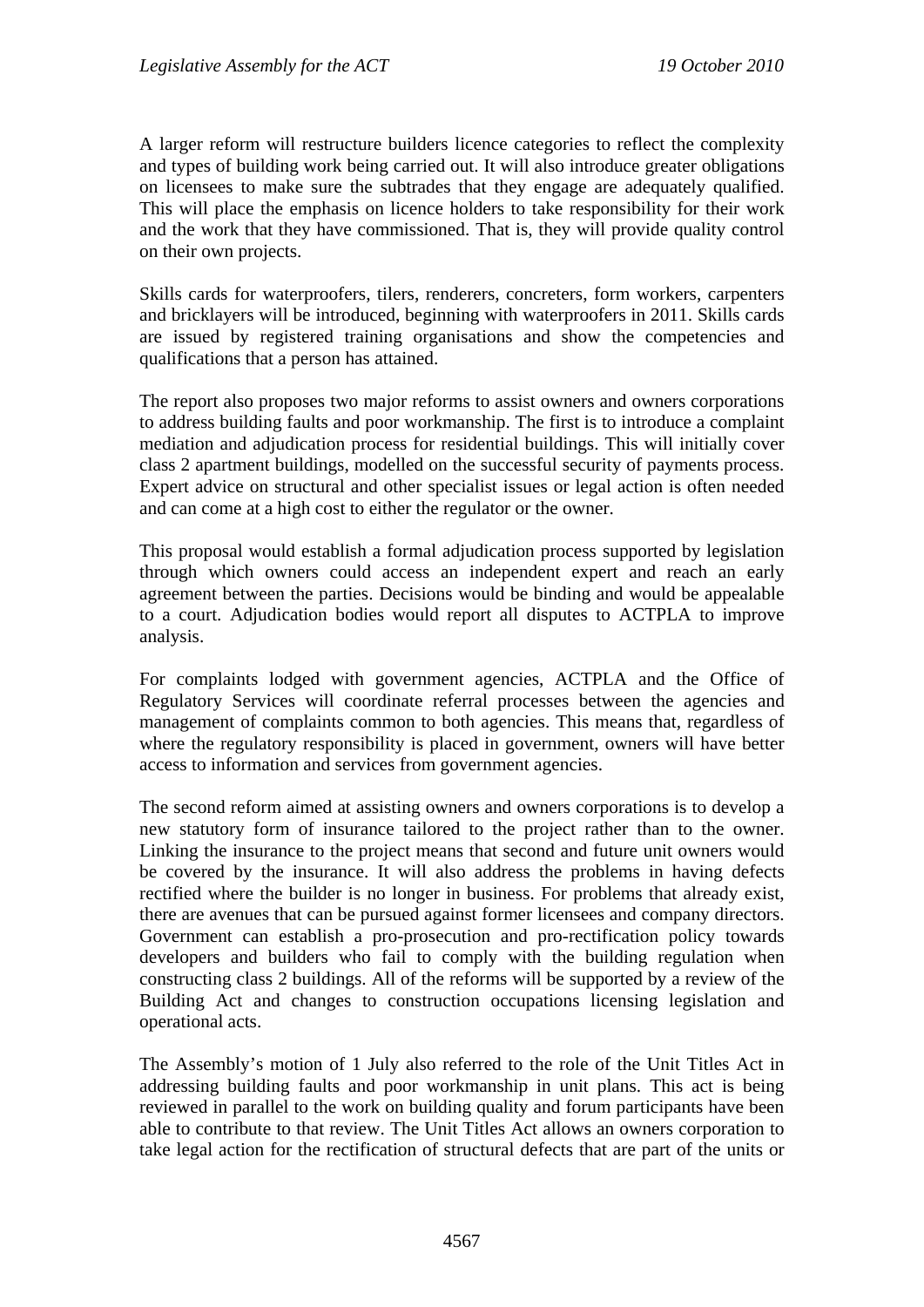common property of a units plan under certain circumstances. I note that the Owners Corporation Network convened an information session for owners on their legal obligations and rights under the act. I believe this is a very positive step, as addressing complaints in common areas requires an informed and engaged body corporate throughout the process.

As we in this place know, legislative reform cannot occur overnight. There are checks and balances in developing legislation that must be adhered to and wider consultation will be needed on many of the reforms. I intend to continue the forum and working groups in the short term to refine major proposals and to bring forward any new recommendations for reform suggested by the ongoing work to gather and analyse information on the scale and scope of building defects.

Whilst reform has already begun, the transformation of the building industry will obviously take longer than just a few months. That is why the report also includes a recommendation to review the funding model for construction regulation and ensure that regulators can respond to the need for increased services. This process has put industry on notice.

As I said at the first building quality forum meeting, shoddy building should be a thing of the past. This report represents the first step in making this a reality in the ACT. I encourage all members to engage constructively on this issue so that we can all work together to get this right for the long term.

**MS LE COUTEUR** (Molonglo) (11.13): I thank Mr Barr for his report. I note that the report came about as a response to a motion passed by the Assembly on 1 July this year, which, of course, followed significant public concern about poor building quality in the ACT, specifically in multi-unit dwellings. The motion originally put forward by the Liberals called for an Assembly inquiry, and it was my belief at the time that, rather than an Assembly inquiry, we would be better off with ACTPLA sitting down with the stakeholders and using all the expertise involved to collaboratively develop solutions. I think that the results of this report have demonstrated that was the correct response.

It is clear, from reading the report, that there has been concerted effort put forward in considering solutions over the past three months within the building forum. The report clearly was written quite quickly and written obviously by ACTPLA. I must admit that I have heard some criticism of the report that it has been a bit too forgiving of ACTPLA and its role. However, generally most of the comments I have heard are at the very least steps in the right direction, if not a lot more than that.

I would like to thank all of those involved in the process, particularly the members of the four working groups who have put a lot of time, effort and thought into the issues in the past few months. In this regard, I would like to note particularly the efforts of Gary Petherbridge of the Owners Corporation Network who participated in all four working groups.

Looking at the report, the industry representatives agreed that the majority of problems were in the multi-unit developments over three storeys and under 10 storeys.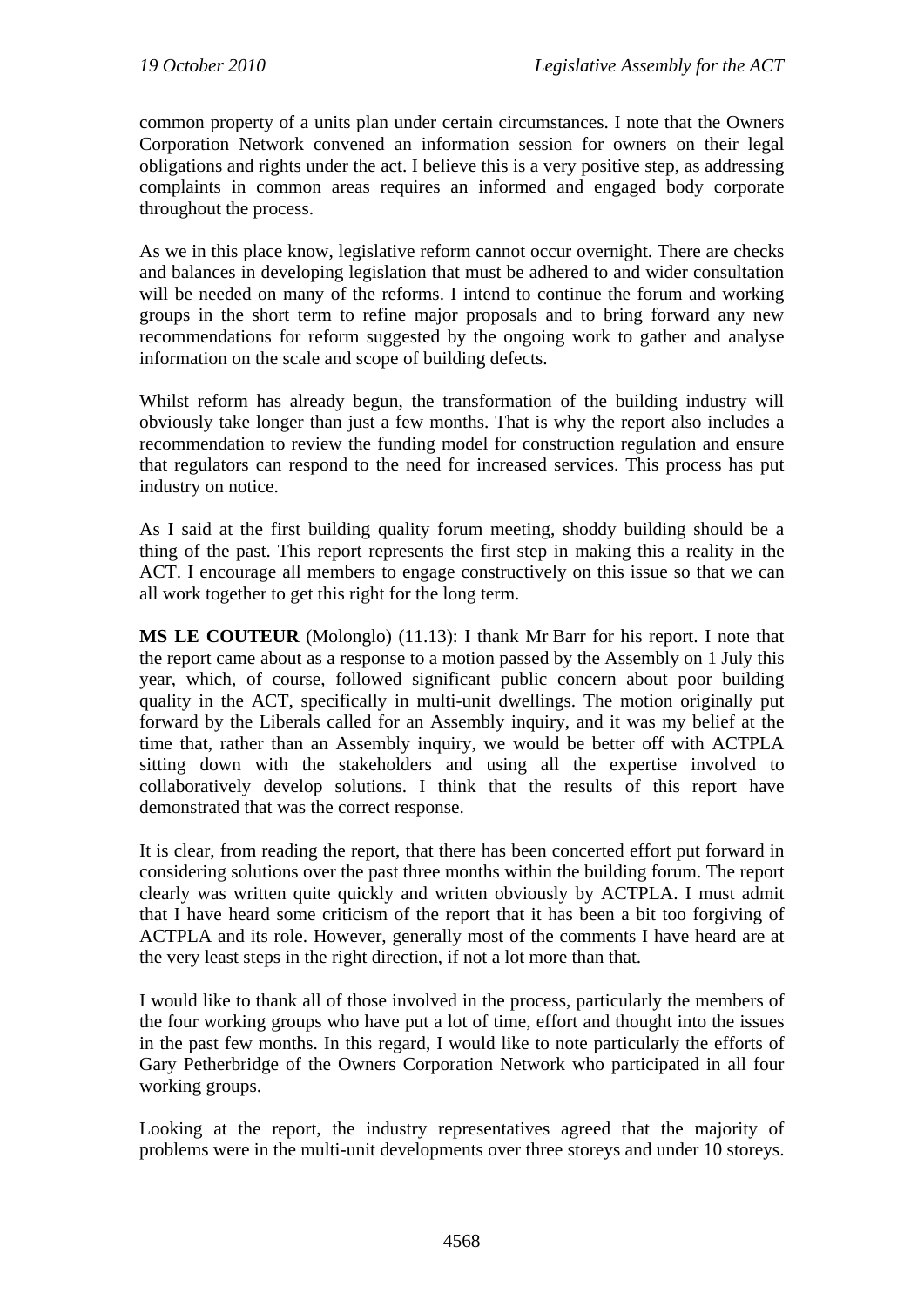I believe that is because three storeys and over requires a significantly greater level of skill than the smaller buildings. But I very much hope the reason that we are not seeing as many problems with over 10-storey buildings is simply that, as we all know, there are not a lot of over 10-storey residential buildings in the ACT.

I am very pleased that the government is working with the OCN to coordinate a survey of owners corporations to get a better idea of the extent of the problem, and I do hope that this will be the forerunner of other cases where the OCN can work with the government to get access to owners corporations.

One of the major findings was that waterproofing was a major issue, which, unfortunately, sometimes takes a long time to become obvious to the residents. This is one that is often discovered much later than other problems like structural and soundproofing defects.

I also want to note one of the things I found most worrying in this report. It stated that houses are only being built with a 35-year lifespan. Last year, I went and looked at the Victorian government's public housing complex at Windsor, K2, which they have built to last for 200 years. This is really what we should be aiming at. We need to get our construction and building policies right and our building practices right so that we build things that are going to be here for centuries, not just decades.

Later today we are going to be debating a bill to reduce greenhouse gas emissions in the ACT. We cannot reduce greenhouse gas emissions and then have the situation that the buildings we have built now are going to have to be replaced in a greenhouse, carbon-constrained world. We can do better, and we know we can. And we must.

I was very surprised to find that Engineering Australia were not invited to the building quality forum. They clearly have a lot to offer in terms of building quality issues. I recently attended one of their forums and saw, in not very pretty pictures, why they need to be involved. I even heard of the instance of a death caused by poor building practices where an unflued pool heater asphyxiated someone.

I will only speak quite briefly on the various issues at the roundtables because Mr Barr has already been through quite a lot of them. A major issue is skills shortages, and that clearly has led to quite a number of the problems. Obviously, this is a much bigger issue than can be addressed solely by the forum. I note Mr Barr is also the Minister for Education and Training and I trust that, in his other portfolio, he will also look at this.

Issues related to skills are things like company licences, where only the skills of the nominee are assessed, not the people that are employed by the company. As building standards and technologies are constantly changing, there is a real need to ensure that licensees are kept up to date, but there is no mechanism for this at this stage.

Another area that was noted through the forum was that builders, in fact, have minimal training on how to fix problems, which often makes it difficult for them to carry out rectification orders. I note some of the changes Mr Barr noted. There will immediately be mandatory inspection of wet areas by certifiers. We support that. We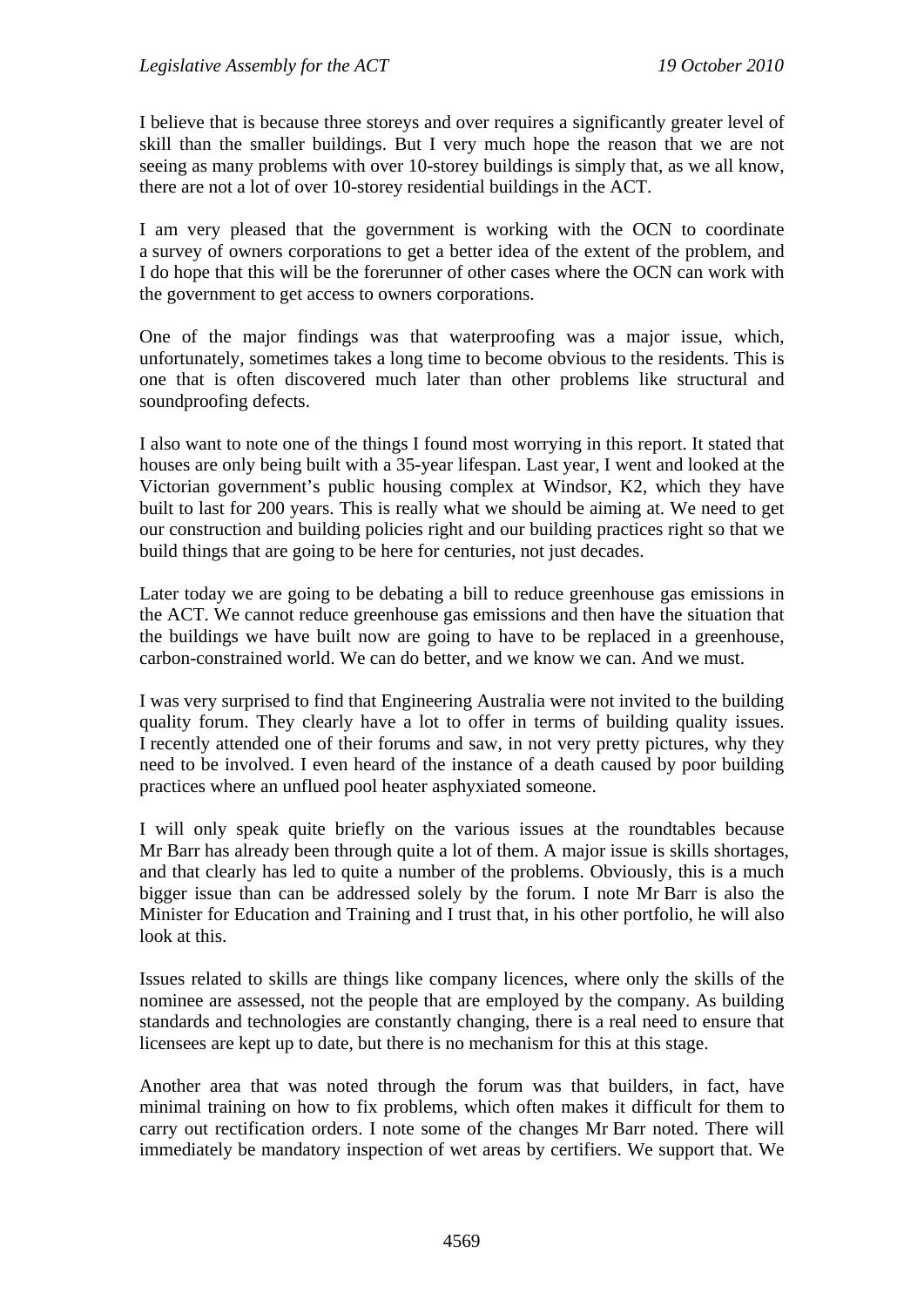support the potential changes to licence holders to limit the number of simultaneous constructions in the early years. We support looking at reforming the licences and instituting a system of continuing professional development.

The effective supervision working group had a lot to do, and it raised a number of issues, including there being a number of significant buildings which are complex or non-standard where it is felt that builders often did not have sufficient skills to construct. I note that the need for increased supervision, which is what this group was talking about, has, to some extent, been forced upon developers and builders by the changes to the development application part of the legislation. Nominated licensed builders, we believe, must be present to supervise overall development.

It is reasonable also that nominated engineers be included in the application for the larger, more complex buildings because it is not reasonable to expect that building certifiers for the larger and more complex buildings should be able to check all critical aspects of the problems. A significant increase in regulated, certified inspections is needed, and I am glad that ACTPLA is at least doing some of that.

I also believe that the significant increase in auditing by ACTPLA is needed. This is one where ACTPLA auditing is largely paper based, not actually going out on site. I believe this is for financial reasons but I do not think this is good enough. Auditors have to be out on site.

I am very pleased with the potential change so that it will be clearer that owners are engaging certifiers themselves rather than engaging them through the builder. But given that most of the problems are in multi-unit developments, in most cases the developer will be the owner during the period of construction rather than the eventual owners. So I think that this change, while worth while, is likely to be fairly ineffectual because of that reason.

Obviously I am supportive of the changes to give better complaints processes, better quality control processes in government procurement, the potential for better supervision of jobs of a certain size or complexity and potentially even reviewing the Building Act. I note that there is obviously, at the very least, confusion about the role of the Building Act, given that ACTPLA is going to have to issue fact sheets on this. I think that this really is an issue.

Most people would believe that the Building Act would cover basic quality issues such as water penetration into living areas. However, in a number of instances ACTPLA has felt that this is not the case. So I am very pleased that they are putting out a fact sheet on what is covered by what bit of regulation but I do wish to say that we need to look at the regulations as well, particularly given that in apartments the actual owners tend to be second owners rather than, as I said, the first owner who will be the developer.

So we get to the situation that the only thing left for the second owners, the eventual substantive owners, is formal adjudication through the court system, which is both time consuming and costly. Also they generally need a well-functioning body corporate because they will be put forward by members of the body corporate, and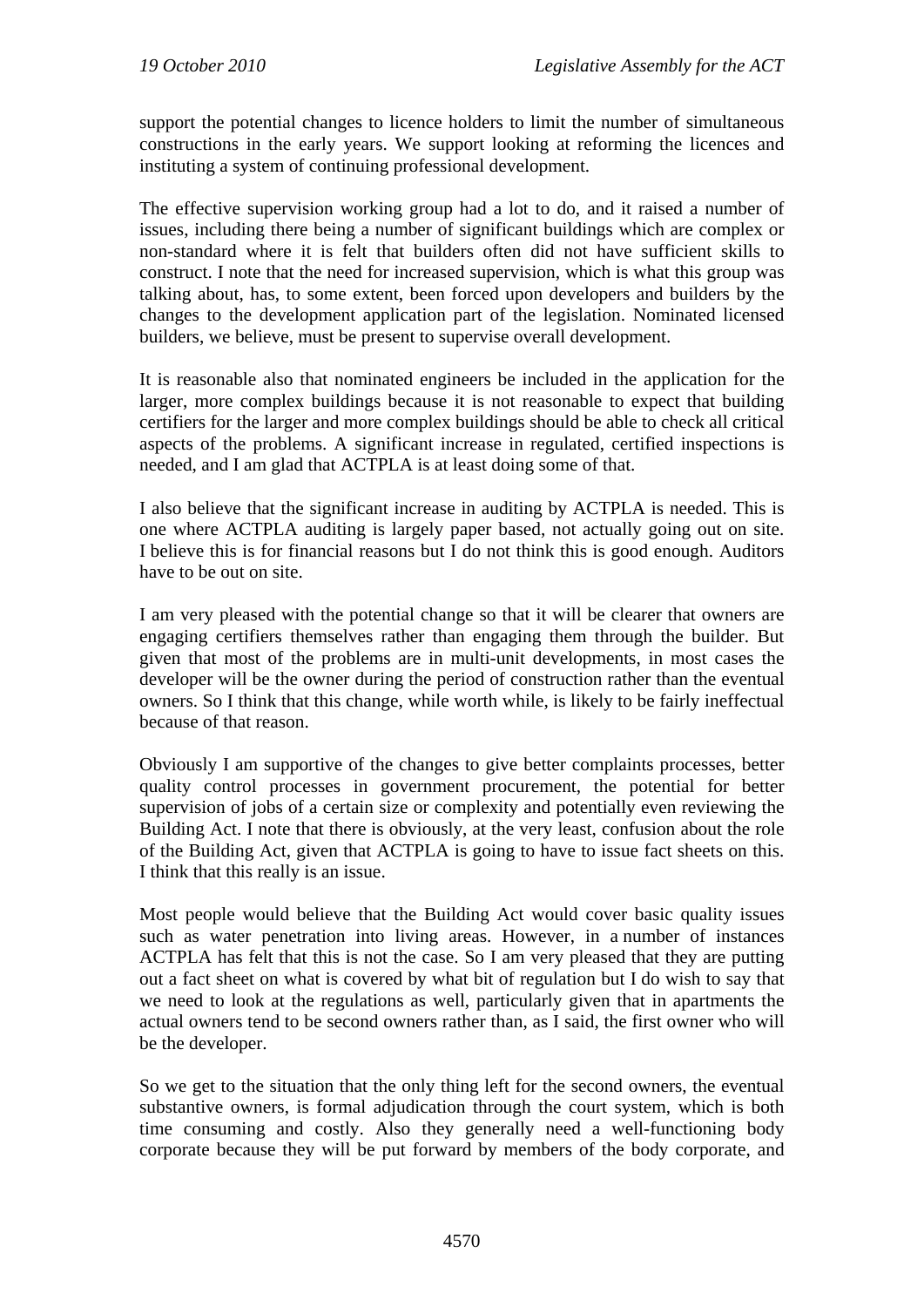this is not always going to be the case, of course. I do think that the idea of complaints, a mediation and adjudication process modelled on the security of payments process, is potentially a good idea to be considered.

I now move to insurance. It is a particular issue for the bigger buildings of four storeys and over because they do not have mandated insurance, and this would seem to be a considerable weakness. All buildings should have mandated insurance. And I note the possibility of a new form of insurance. That would seem a very useful idea. The report has a number of ways this could be achieved.

I do think that, whatever is done, it is very important to look at what I think is the hardest, most intractable problem—that is, the existing significant problems in the current building stock that is less than 10 years old. And I think this is an area which requires considerably more work from this building forum.

In the limited time remaining to me, let me say that the recommendations have been split into short, medium and long-term reforms. There are a good number of reforms which can be done in the short term quite simply—and I am very pleased that some of these have already been done—in the medium term with a bit of work, and in the longer term with more work. It would appear that all of these are likely to improve the building quality in the ACT, although, as I said a minute ago, there is still the big problem of how to help people currently living in substandard buildings.

Most of the recommendations will require funding. I think that this is one of the more interesting issues to deal with, and I certainly think that the building levy idea is worth exploring.

Looking to the future, I am very glad to see that the four working groups are ongoing until the end of the year and that the matter has not ended with this report. And I am pleased to hear that ACTPLA is intending to establish a permanent forum of building certifiers to improve communication regarding emerging issues in the industry. I would hope that the forum would be wider than certifiers and would include the range of people that were involved in the building quality forum so that we make sure that this congruence of problems does not happen in the future.

I note that the initial motion the Assembly passed had a clause foreshadowing an inquiry if the issue was not satisfactorily addressed by November this year. I would like to suggest that what we should do is extend this option to next year, given that the work on the issue has not concluded. So it would be pre-emptive for the Assembly to decide whether or not the issues have been satisfactorily addressed.

I would also like to request that the planning minister report back to the Assembly in August 2011 on the progress of the review and of the implementation of the short-term recommendations. The Assembly would be in a better position then to assess whether a further inquiry was necessary at this point. Perhaps we could also have a progress report when the working groups have finished. At the end of the round of meetings this year it would be quite helpful if the planning minister could report back on these.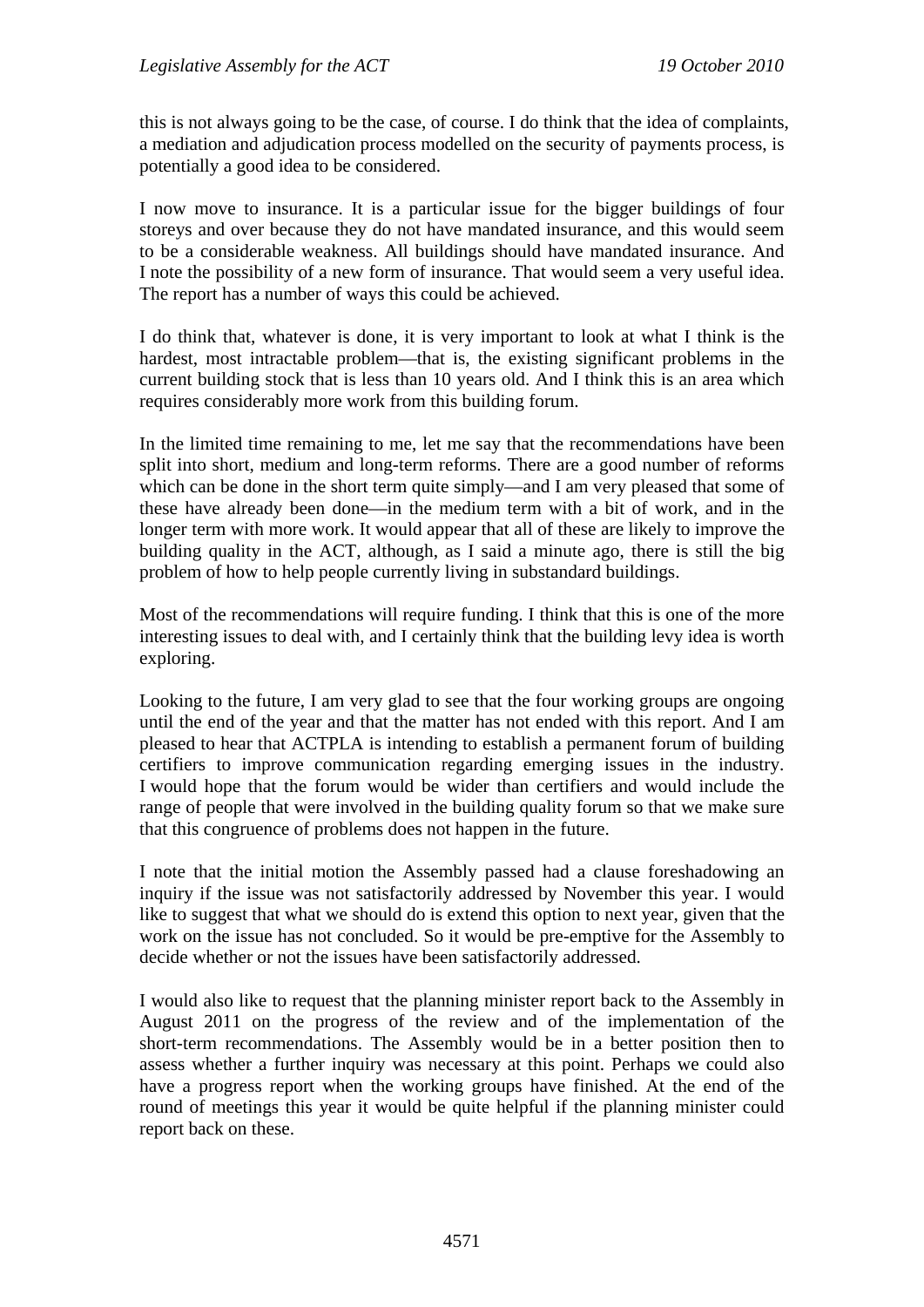I note that the medium-term measures will be reviewed by December 2011 and the long-term measures by December 2012. The Greens and, I hope, the rest of the Assembly will continue to monitor progress on these and I look forward to hearing further information about these proposals. This information could be integrated into my proposed report back to the Assembly in August 2011.

Basically I would say we are very pleased with the progress to date but more needs to be done, particularly in the area of certification, and we really need a commitment to the implementation of the report and a preparedness to keep on with the work.

**MR SESELJA** (Molonglo—Leader of the Opposition) (11.28): I think Ms Le Couteur touched on this at the beginning of her speech when she said that there was some criticism that this process may have been a little too forgiving of ACTPLA. I think that was the very point that we were making when the Greens amended the original motion, which was to establish an inquiry. Simply giving it to the government to look into itself, simply handing over to government to tell us what it is going to do and to inquire into its own problems, is not the appropriate way to shed light on what are important issues.

We firmly believe that the quality of construction in the ACT in the main is of a high standard. We believe that we have a good industry in the ACT, that far more often than not they get it right, but we also know—and it has been drawn to our attention and to the community's attention—that sometimes they do get it wrong and in some cases quite seriously so.

I do not think that anyone who has been through the process of having poor building standards would want us to underestimate the impact of that on a family. There were a number of *Stateline* pieces on this. There were at least two. In the second one we saw the impact on a family of some serious problems in building work. And that costs a lot of money. That costs families a lot of money and can cause families a lot of heartache. They are serious issues.

We do maintain that the building industry generally gets it right, and for that reason it is even more important that we are rigorous in this. Every time there is a cowboy, every time there are those one or two shoddy builders, they put the industry in a bad light, and unfairly so. They put in a bad light the hardworking men and women in the industry—the small businesspeople, the employees—who do so much to build the ACT and contribute so much to our economy, when we see those kinds of stories emerge. For that reason it is critically important that we do all we can to ensure that the community can have confidence.

We believe that the way to do that would be to have an inquiry. That is what we believed. Ms Le Couteur's comments today, I think, really reinforce that there is a feeling that it has gone too easy on the government. It is going to go too easy on the government because it is the government's process. It is not a genuine inquiry. It is not members of the Assembly on behalf of the community inquiring into this issue and shedding light on this issue. I think that would have been a better way of putting this behind us, of getting to the bottom, of finding which are the best reforms that are needed. Instead we have got a process that falls well short of that mark.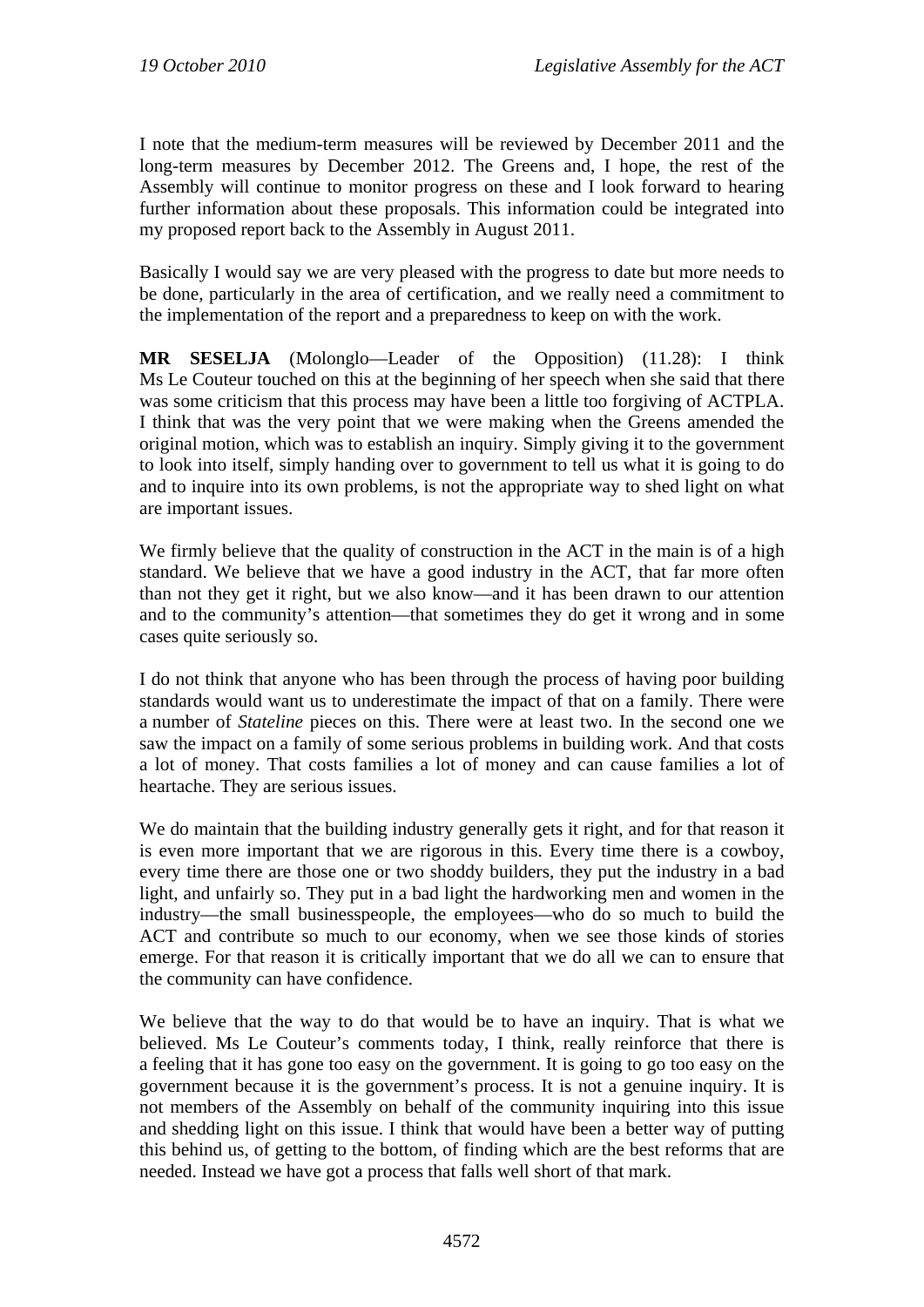It is worth just briefly reflecting on the other issue that I think is part of the subtext of this—that is, the lack of leadership and coordination in planning in the territory. There is no doubt that you have got a planning minister who has responsibility for some things and is not that interested in planning. And then you have got a chief minister who is responsible for other parts of planning and development through Land and Property Services and through the Land Development Agency. And we know he is not very interested. He is not interested in even being here.

We have got two uninterested ministers, unfortunately. We cannot fix that but I think that one step forward would be to have one minister who oversights all of these issues. Planning and development should come under the auspices of one minister. That would be an important step in the right direction. The government should take the opportunity of the Hawke review to make some reasonable changes that will assist.

That in and of itself will not fix it. Changing the structure of ACTPLA will not fix it but will improve it. It will improve it because we have a lot of double-up at the moment. There is a lot of double-up both in the ministers and in the agencies. We used to have a major projects unit which was designed to coordinate a lot of these issues. Then we had the Department of Land and Property Services that was established to coordinate these issues. And then they said that was not working, so they would appoint someone within Land and Property Services to be the coordinator on behalf of the department for all of these issues. It is ad hoc in its approach.

I would put it on the record that we believe that it is important that we see reforms in this area. This is one aspect but, when we have got a lack of leadership in planning, when we have got a lack of coordination, that leads to things being missed. That leads to there not being the kind of oversight that we would expect. That is clearly what has happened here. That has happened here and we believe that does need to be looked into properly rather than the whitewash of the government looking into itself.

We look forward to engaging further on possible changes to come out of this but I would say to the government that it is time to take our lead and make some reforms in this area rather than just bumbling along from one stuff-up to the next in the area of planning.

Question resolved in the affirmative.

## <span id="page-28-0"></span>**Standing and temporary orders—suspension**

**MRS DUNNE** (Ginninderra) (11.34): I move:

That so much of the standing and temporary orders be suspended as would prevent order of the day No 2, Private Members' business, relating to the Climate Change (Greenhouse Gas Emissions Targets) Bill 2008 (No 2), being called on and debated cognately with order of the day No 1, Executive business, relating to the Climate Change and Greenhouse Gas Reduction Bill 2010.

This is a process that we use fairly commonly in the Assembly. We did it with the freedom of information bill; we did it with random roadside drug testing legislation.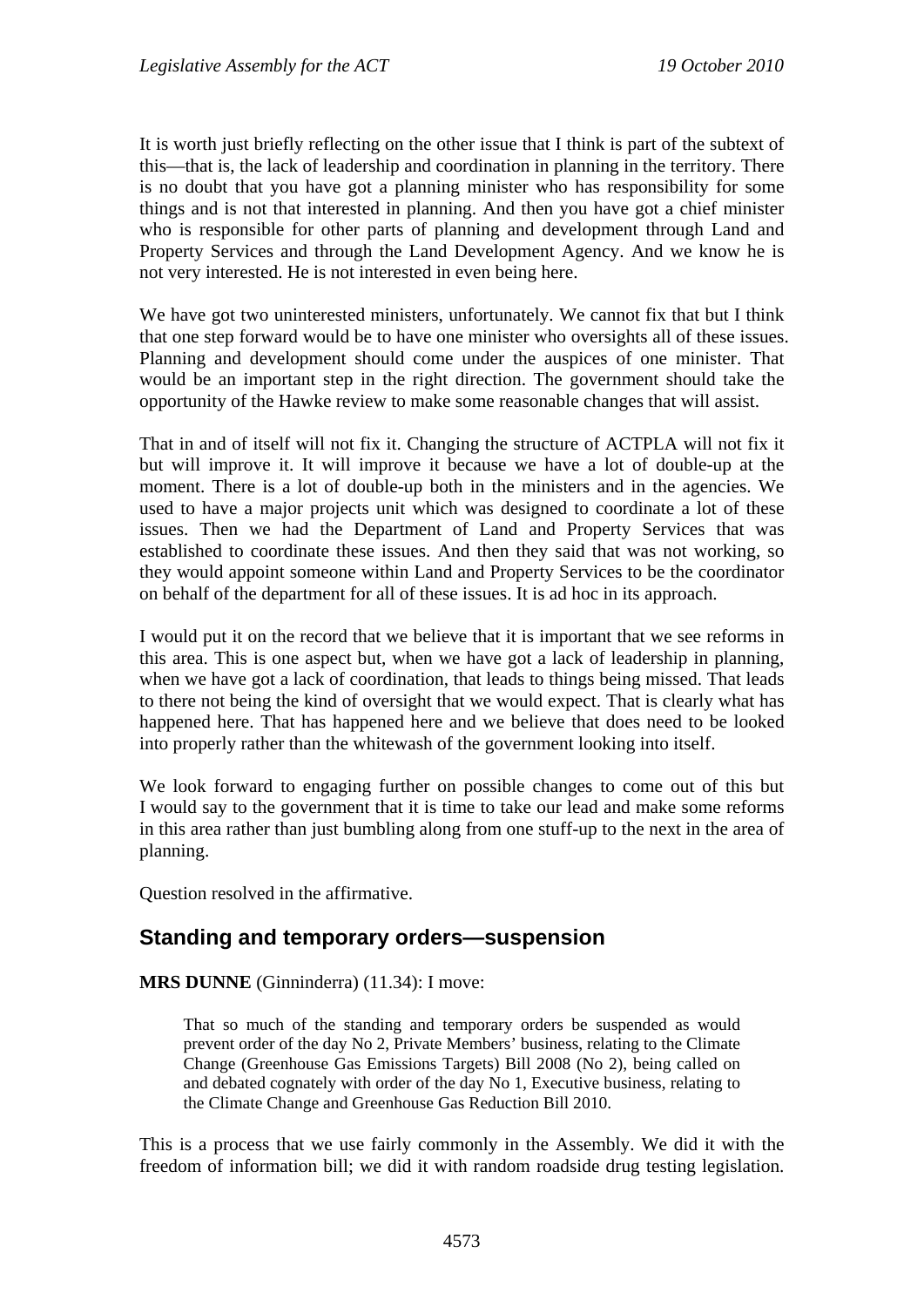When there are bills on the paper that cover similar issues, they can be dealt with cognately.

I raised this with the government. They were not so keen on it, but I do thank the Greens for their indication of support in this matter. There are two bills on the paper that relate closely, although they are not the same. I think that this is an appropriate way to deal with both matters. It allows members to speak to both bills at the same time. I thank the Assembly for consideration of this matter.

Question resolved in the affirmative, with the concurrence of an absolute majority.

## <span id="page-29-0"></span>**Climate Change and Greenhouse Gas Reduction Bill 2010**

[Cognate bill: Climate Change (Greenhouse Gas Emissions Targets) Bill 2008 (No 2)]

Debate resumed from 26 August 2010, on motion by **Mr Corbell**:

That this bill be agreed to in principle.

**MR RATTENBURY** (Molonglo) (11.36): This bill is one of the central tenets of the Greens-Labor parliamentary agreement, and we warmly welcome the debate today. The Greens will be supporting this bill, one of the most transformative pieces of legislation we are likely to see in this term of the Assembly. I will direct my comments to the government's bill in the first place and will address Mr Seselja's bill later.

It will come as no surprise to anyone in this place to hear me say that debating the climate change targets bill in the Assembly is a source of great excitement for me, for the Greens and for all of those people in the ACT community who are concerned about climate change and passionate about changing direction to live more sustainably on this little blue planet.

The passing of this bill is also a source of hope—hope that we can transform the ACT with energy, creativity and boldness, and reduce our greenhouse emissions over the next 50 years, becoming a city that is genuinely a low carbon community.

I do not wish to spend too much time today revisiting the science—there are reams of evidence to suggest that the action being proposed in this bill is at least consistent with what the science is telling us we need to do—but let me touch briefly on it. The Intergovernmental Panel on Climate Change, in its fourth assessment report released in 2007, said:

Warming of the climate system is unequivocal, as is now evident from observations of increases in global average air and ocean temperatures, widespread melting of snow and ice and rising global average sea level.

It went on to say:

Global GHG—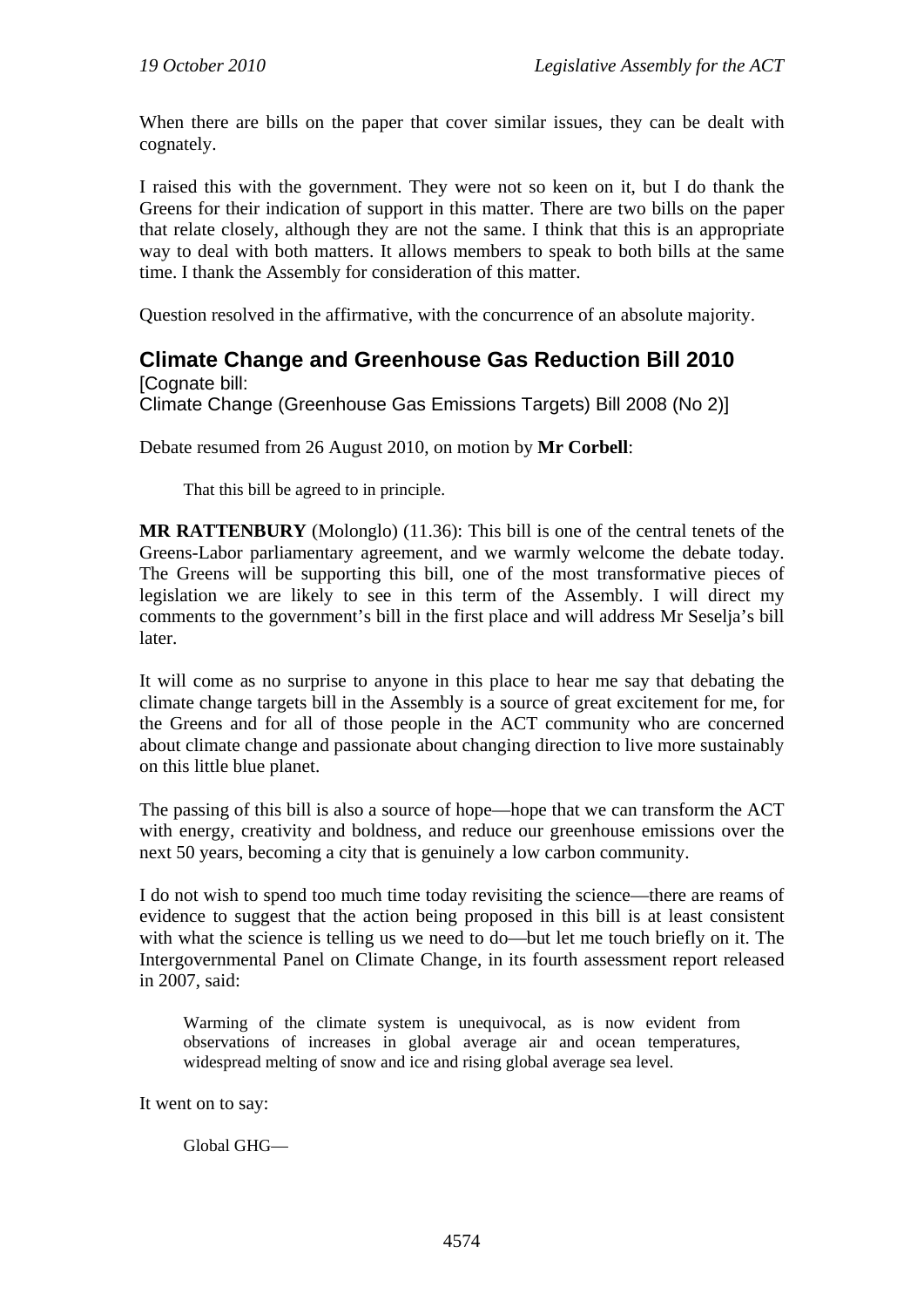greenhouse gas—

emissions due to human activities have grown since pre-industrial times, with an increase of 70% between 1970 and 2004.

The 25 to 40 per cent reduction negotiating range for developed countries proposed at the Bali conference a couple of years back was based on the 2007 IPCC assessment report. Yet it is worth observing for a moment that the outcomes of that report, even by the time they were released, were being superseded by new science. The science that comes out from the IPCC has been subject to what could be described as "political churn"; the science is inevitably politicised. Phrases that particular interests do not like are removed and de-prioritised; the degrees of certainty are watered down; consensus is found.

Let me be clear: I am not seeking to diminish the work undertaken by the IPCC. To the contrary, I commend them for the difficult task that they undertake. But the very nature and speed of the process mean that even when the IPCC report was first released, we were already seeing new science that indicated that the rate of warming is faster than was anticipated, with accelerating rates of carbon dioxide accumulating in the atmosphere, ocean temperatures increasing, and the loss of Arctic sea ice. We even see newer predictions that suggest that the impacts may be even more serious than anticipated.

The IPCC is the best process that we have for integrating the science, given that we are dealing with a global issue. But it is likely that we, as a global community, will find ourselves in an even stickier situation as new science is integrated into modelling and long-term feedback cycles kick in. The melting of the ice sheets, the exposure of the permafrost and the decreased capacity of the ocean to absorb more  $CO<sub>2</sub>$  are likely irreversible consequences of emissions we are putting into the atmosphere right now. And there will come tipping points when human intervention will not be able to prevent these impacts from occurring. The effects will be devastating if the situation is left unchecked.

Global political negotiations on climate change, as difficult as they have been, have been trying to build a plan of action to keep global temperature rises below two degrees Celsius to prevent dangerous climate change. Yet in actual fact, two degrees gives us only a 50 per cent chance of a safe climate. These are pretty marginal odds when you are talking about the future of the planet.

A couple of weeks back, scientists from the University of Exeter in the United Kingdom released the results of a study in which they had looked at previous interglacial temperatures, and indicated that a two degree increase in temperature may actually not be safe at all, throwing significant doubt on the accepted premise that two degrees is what we should be aiming for.

I make these observations to highlight that the Greens and the government, in supporting the top end of the 25 to 40 per cent range, have made a judicious decision. We can take no comfort from recent science that anything less is required; indeed, at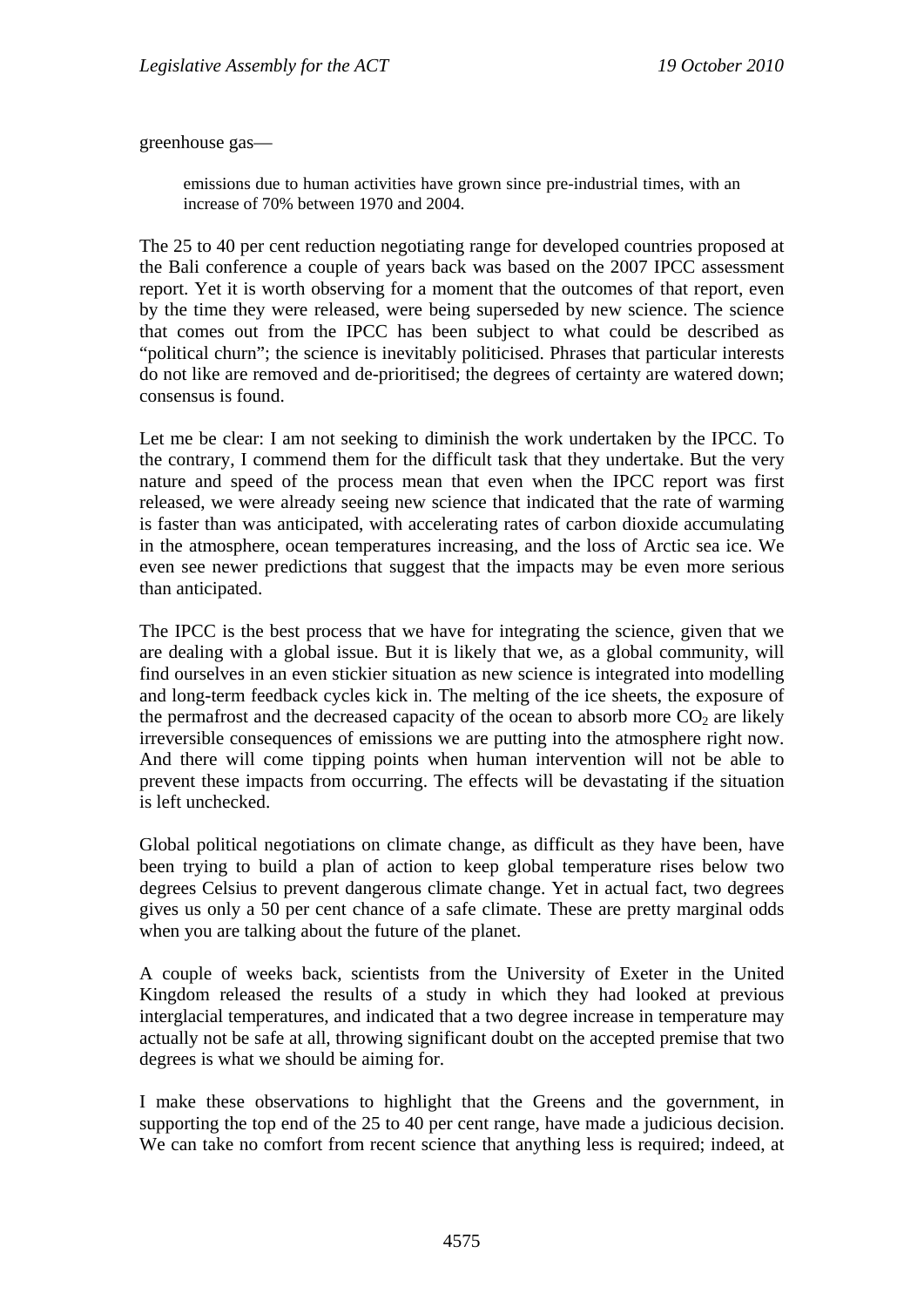some time we may need to do more. There is nothing extreme about this target when one pauses to read the science.

And there are strong reasons not to delay action. Many governments, including the Australian government, have confirmed their long-term positions: many governments have signed up to either a 60 per cent reduction by 2050 or even an 80 per cent reduction by 2050. Either way, long-term targets are dangerous policy indicators. More and more it is becoming clear that we need to peak global emissions quickly very quickly, by 2015—and then start to reduce. If we wait to reduce the bulk of emissions later on, some time after 2020 or after 2030, it is likely to be too late. Greenhouse gases that go into the atmosphere now will be having an impact on our climate for many decades into the future.

And what does business as usual look like? Scientists predict that if we keep to a business as usual scenario, relying on fossil fuels, greenhouse gas concentrations in the atmosphere will have tripled from pre-industrial levels by 2100. That is equivalent to a temperature rise of 4.5 degrees, though perhaps as low as three and possibly as high as seven degrees. Yet right now we are not even sure that two degrees is safe.

So there is no excuse for a "fossil fuel based business as usual" approach—not by anyone, not anywhere. Even those countries that have low emission profiles, and often low standards of living, must be assisted to leapfrog past the fossil fuel guzzling years and move straight into the clean energy years as their demand for energy grows.

Of course, when we start considering the ACT's emissions in comparison to Australia's emissions, we realise that we are a small part of the national pie. In the same way as when we compare Australia's emissions as part of the international pie, we realise that, in terms of total emissions, we again make a small contribution. And so, as the well-worn argument goes, why bother?

In response to such comments, I would ask: on what moral grounds can we stand by and say we will not bother? I would ask that question of any community, any city, any state that says, "Why bother?" On what moral ground can any community deal themselves out of taking action? Of course there is differentiated responsibility, depending on current and previous emissions levels. But a community like ours—a community that is, by global standards, wealthy, educated and organised, with stable governance, with great capacity—certainly has no excuse not to lead. We are a community with a high ecological footprint. We consume, per capita, more than our fair share. Our ecological footprint was calculated in 2004 to be four times the global average and 17 per cent higher than the Australia average. And there is no indication that it has gone downwards since that figure was calculated. So to those who say, "Why bother?" and to those who say, "It won't make any difference," I say, "On what grounds can you justify your indifference?"

Of course, we are not the only jurisdiction to set a subnational target. South Australia set a 2050 target of 60 per cent back in 2007. Scotland has set a far tougher target perhaps the toughest globally—of a 42 per cent reduction by 2020 on a 1990 baseline.

And cities have signed up to climate action as well—London to 60 per cent below 1990 levels by 2025; Chicago to 25 per cent below 1990 levels by 2020; Hong Kong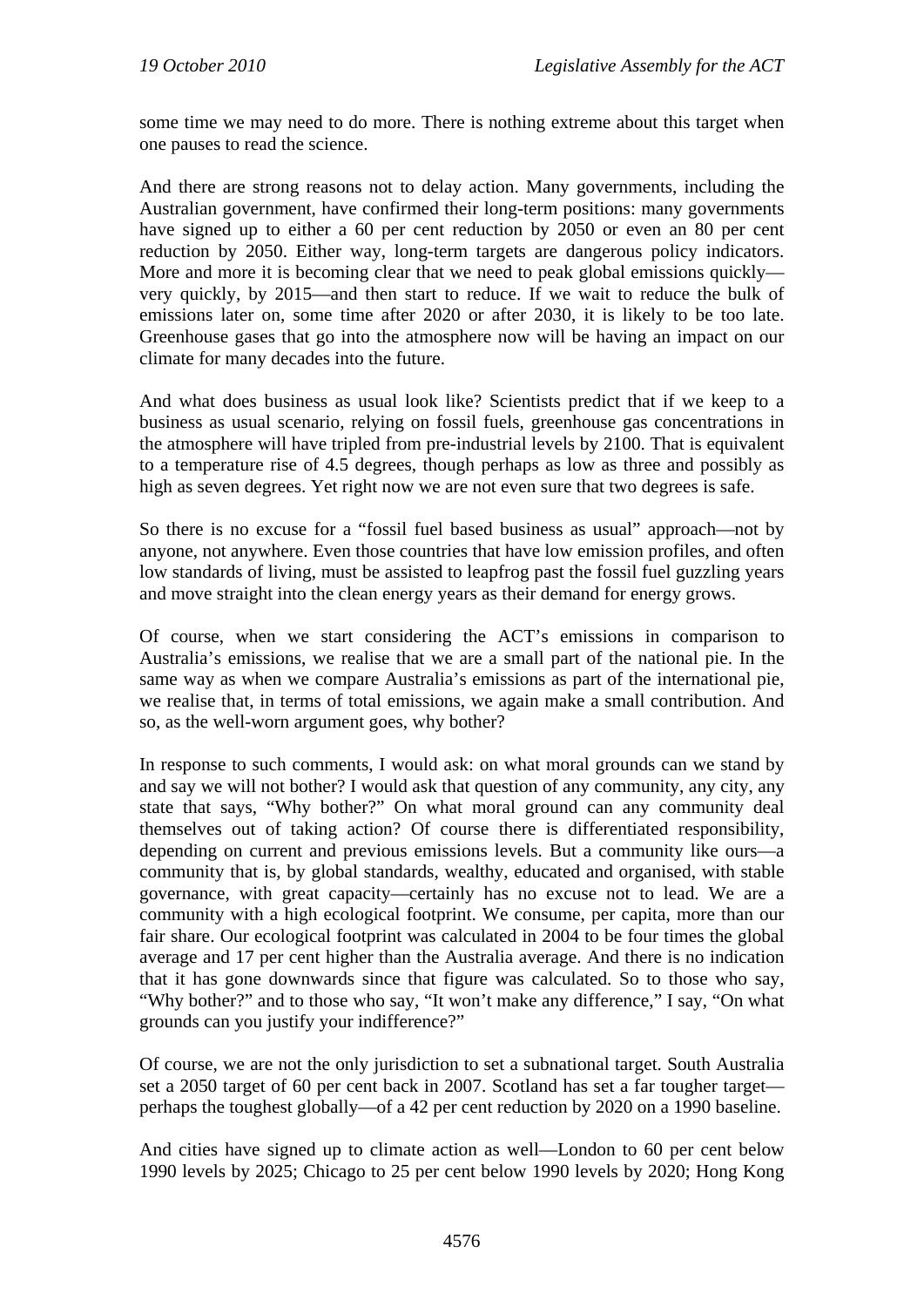to 50 to 60 per cent below 2005 levels by the year 2020; and Seoul to 40 per cent below 1990 levels by 2030.

There are strong reasons not to delay action. Setting a 2020 target is important. As the scientists in Exeter pointed out, action in the long term just is not going to cut it. We must move quickly to actually cut our emissions.

It is that failure to act quickly that is so frustrating at a federal level. Even if the CPRS had been supported in the Senate, it in no way delivered what the science demands aside from the fact that the CPRS paid polluters to keep polluting, and did little to discourage investment in polluting infrastructure.

This is what the two major parties at state and federal level are really delivering when it comes to action on climate change: extra funding for coal ports; digging up rural lands, prime agricultural land, in New South Wales and Queensland for new mining exploration; and subsidising the building of railways to get the coal to port faster so that we can export it faster. Australia is the world's biggest coal exporter, and black coal is Australia's largest export, worth more than \$50 billion in 2008-09. But the coal industry, rather than considering ways to transition out of this destructive commodity, is actually growing capacity at an alarming rate. The value of our exports more than doubled in 2008-09 from the previous year. And federal governments and state governments of every persuasion have so far done everything they can to fund the expansion of this industry. Where, I ask you, is the long-term planning in those decisions?

If every city and state on the planet took action where federal government had failed, perhaps we would see progress. The announcement by the ACT government that they, too, supported a 40 per cent target was welcome against a backdrop of political decision makers constantly compromising and reneging on climate action.

The community, I think, are often perplexed, and frequently even angry, at the lack of action that legislatures have taken in response to this challenge that we have before us. But for once we have here in the ACT given the ACT community hope that we are listening, that we do understand the scale of the challenge and that we do see the opportunities that are in front of us. I would like to congratulate the government on taking up this challenge and on showing the kind of leadership that is so often lacking.

I know that there has been some cynicism in the community about setting targets that are effectively aspirational and for policy guidance. People have been critical of the Liberals' original no waste by 2010 target, for example. But I would say that we should never be afraid of setting targets, of making goals, of having a plan about what we might be able to achieve. It was at the community forum in Woden a few months ago that someone put a compelling argument. He said, "If we set a 40 per cent target, we may or may not reach it, but if we set a 25 per cent target, we know for sure that we will never reach 40 per cent." I for one would rather we almost reach our ambitious targets than congratulate ourselves on reaching a level that just does not match what the planet really needs.

In the last few weeks my staff and I have had many comments about this climate change target from people we know and from people writing us emails. One person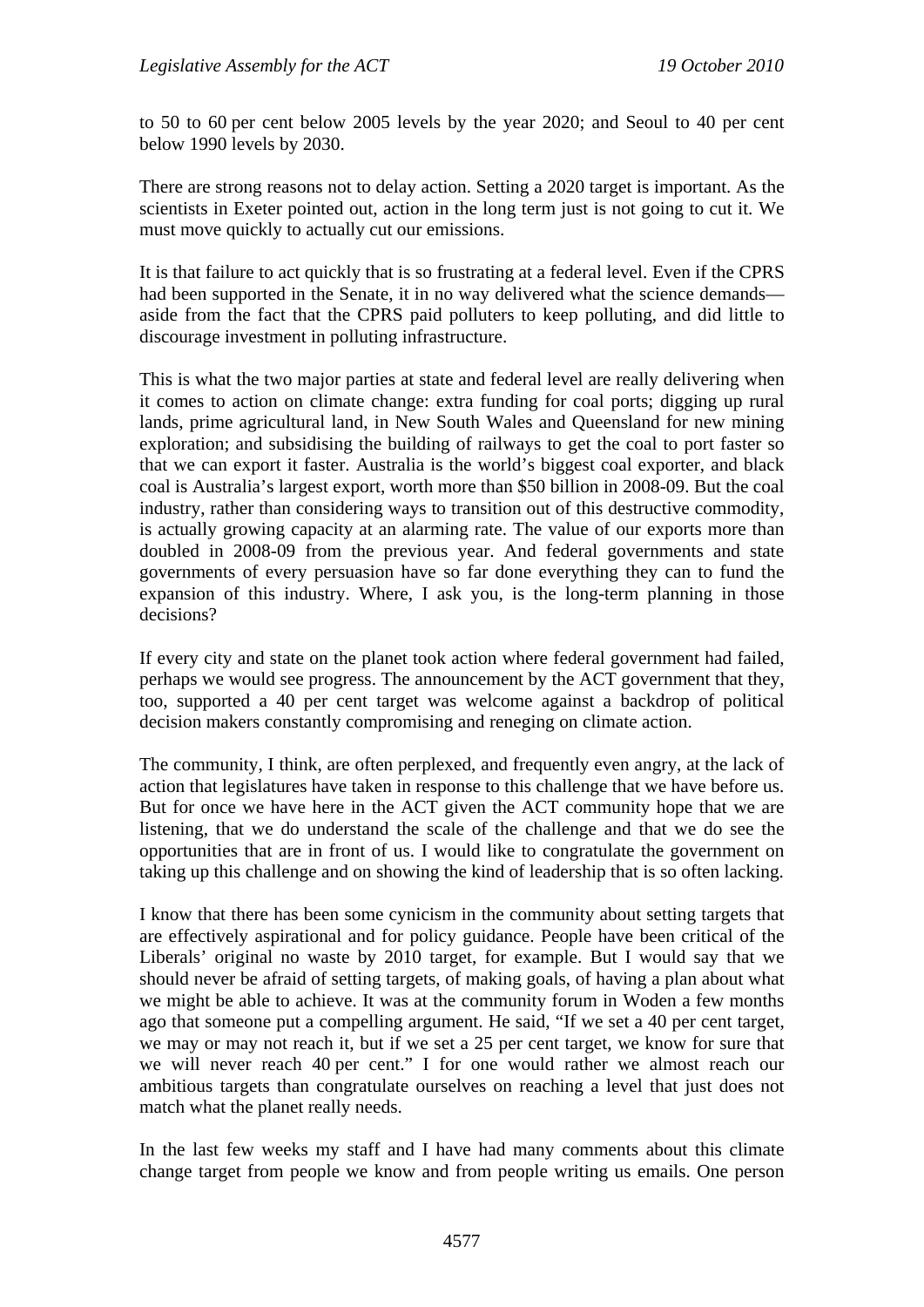wrote in saying how nice it was to hear some good news for a change, on the day they heard the minister announce that the government would adopt this target. Against the backdrop of politicians walking away from climate action over the last 12 months, it was indeed refreshing. This was a good announcement; it is a good policy setting; and it has demonstrated real leadership by this government, this parliament and this community.

The community has been represented in this debate by a group called Canberra Loves 40%, and some of their members have joined us in the gallery today. They seemed, in some way, to pop up out of nowhere, but in fact they are a coalition of longstanding local climate change groups that have, through either advocacy or personal action, been passionately working for a safer climate for many years. The speed with which these groups were able to focus on this target for the ACT is testament to their commitment to the issue.

I support the inclusive grassroots campaign that they have run and would encourage them, as a coalition, to stay engaged with the climate and energy debate in the ACT. There is much work to do and many policies yet to come; I think there will be much guidance that they will be able to give us. But if anyone in this place thinks that we are operating in a vacuum and that no-one really cares very much about what is going on in here, Canberra Loves 40% are testament to the fact that that is not true. Our community are very engaged on this issue.

Let me turn to the bill itself. At the heart of this bill is an effort to put climate change policies at the centre of government thinking in all policy areas, all programs. The bill itself does not deliver a mechanism to achieve a 40 per cent reduction on 1990 levels by 2020—as would, for example, an emissions trading scheme. But it legislates for the obligation for government to aim for that target and to implement programs and mechanisms to achieve that target right across all sectors.

It also establishes reporting mechanisms—one that will measure how we are tracking towards that target and another that reports on the progress being made by government. It establishes mechanisms for government to engage in ongoing dialogue with community, businesses and experts about climate change and what actions could and should be taken to meet the target. And finally it provides a mechanism for the government to engage with industry and the community to set voluntary agreements to reduce emissions. The Greens will be tabling amendments that we think will strengthen all four aspects of this bill.

At this point, I would like to make a few observations on the bill put forward by Mr Seselja, which has been on the notice paper since December 2008. I must say that I was a little surprised late yesterday to get notice that he was bringing it on this morning with no prior indication. The Greens will not be supporting Mr Seselja's bill. We support a higher target than the 30 per cent he is proposing and we believe that the bill has been overtaken by the committee process and the public consultation that have gone on since the commencement of this Assembly and since Mr Seselja tabled his bill.

The government has undertaken further analysis on whether the target of 40 per cent can be met; I think it has shown that it can. Since 2008 we have seen nothing in the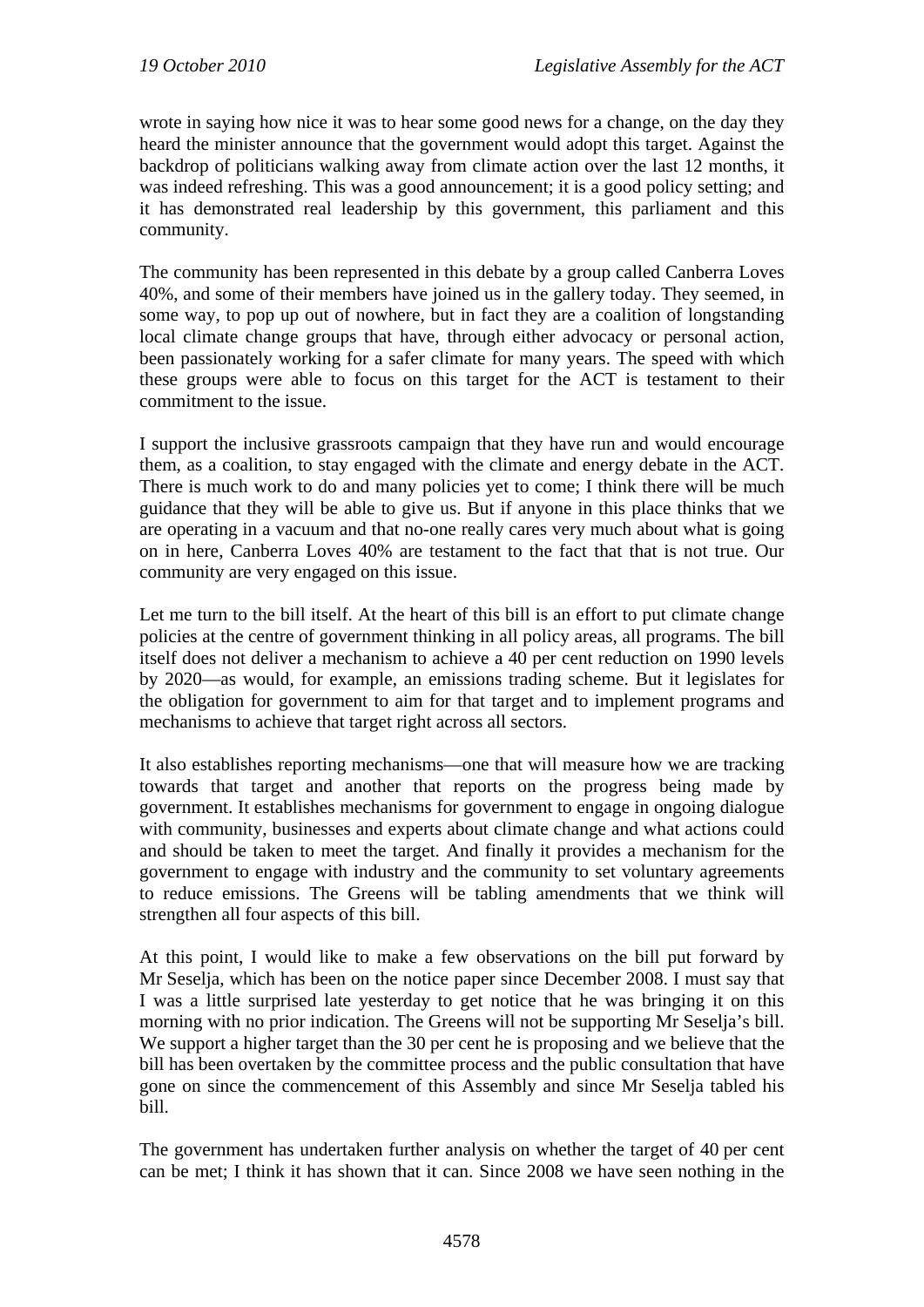science that says that we should accept anything lower than that 40 per cent target. Indeed, as I said earlier, the science is compelling that we should be taking stronger action.

The Liberals' bill has taken much of its structure from a similar piece of legislation in South Australia. There are some aspects of this bill, and indeed that South Australian legislation, that are indeed useful. In drafting our amendments, we did review all of the bills and the legislation that are around, including Mr Seselja's bill, to draw on what we thought were the best provisions for ensuring that the ACT had the best legislation. However there were some problems in the drafting of Mr Seselja's bill. To name a couple, we felt that the reporting periods for the targets were unworkable and that the electricity efficiency target did not discriminate between electricity that was generated through renewable energy and that not.

Having noted those problems, we did not overly focus our attention on Mr Seselja's bill, and, as I said, we were not clear that it was going to be brought on again. But I did want to offer those few observations before returning to the government's bill.

The government's bill, the bill that the Greens will be supporting, must be seen for what it is—a policy direction, a measurement tool and a reporting and accountability mechanism. It is important that we get this right, because this is the piece of legislation that the community will use to hold the government to account on its actions. If reporting standards are not included, we have no foundation on which to base our assessment of how effective the government is being. And without meaningful community engagement, this bill will just gather dust on the shelf. We absolutely cannot let that happen.

What this bill does is not wave a magic wand. We have much work to do now to put the policies and legislation in place to drive change. There may be some hard decisions along this path. There may also be some unpopular decisions. If doing this was going to be easy, every community around the planet would have done it by now. Some of it is easy, some of it is common sense, and much of it comes with benefits. But some of it will be tough. It will be interesting to see what role leaders in our community play—whether they will play a constructive role in meeting these challenges head on or whether they will, at every opportunity, take swipes at the government for their actions.

I am not averse to taking a swipe at the government if I think it is warranted. And I suspect that we will have some robust debates over the next couple of years about how to implement the goals in this bill. But that is very different from condemning every action that the government proposes to deal with climate change. And it is very different from playing easy, populist cards about rising electricity prices and pressure on family budgets.

The reality is that none of us in this place enjoy the idea of rising costs and putting people under more financial stress than they already have. But we must also step back and take a long-term view of this—look at what needs to be done and look at how we can best achieve it while protecting those people who are the most vulnerable in our community. We must look to the opportunities that such a situation can offer us and not just focus our attention on the costs or on the negatives.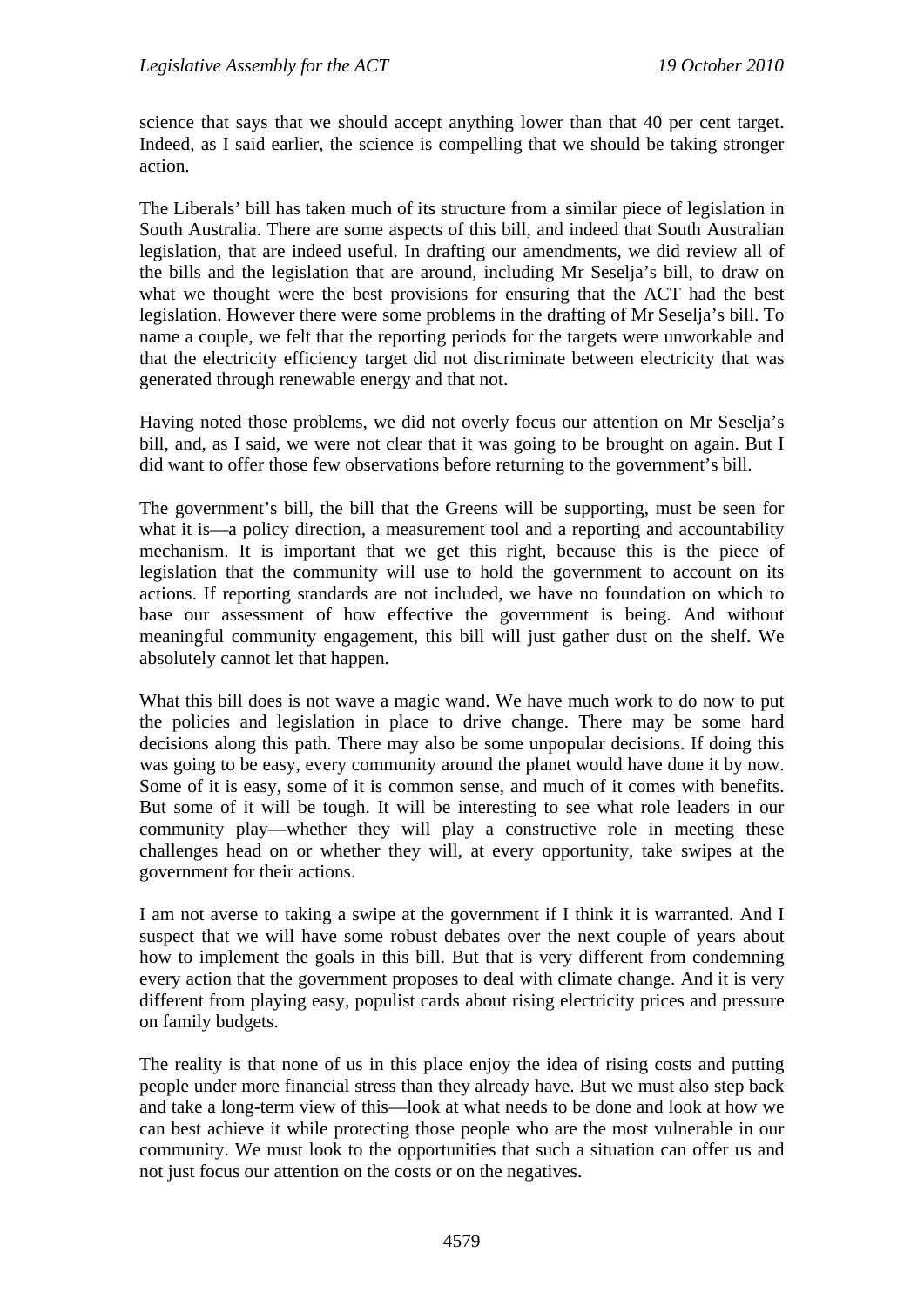There will be opportunities; of that I have no doubt. Living in warm, comfortable, insulated homes is one such opportunity. It not only reduces energy consumption but can improve both physical and mental health. How can that not be seen as a win-win situation? And building a green economy right here in Canberra that can build a jobs base outside the public service, providing more jobs and more opportunities so that our young people stay in Canberra.

There will be opportunities in being ahead of the curve on the path to decarbonisation—better research, better industry experience, better skilled workforces. We must grab these opportunities with both hands; if we do not, we are turning our backs on everything that change has to offer a community. We are either burying our heads in the sand or perhaps accepting defeat, acknowledging that we cannot make it better. I will not accept any of those options, and I know that there are thousands of people in this town who do not accept those options.

This is the greatest moral challenge of our time, and we, the people of the ACT, are telling the world here today that this is a challenge that we are prepared to face. The Greens support this bill.

**MR SESELJA** (Molonglo—Leader of the Opposition) (11.56): Madam Deputy Speaker, I think we heard at the end of Mr Rattenbury's speech just how little regard the Greens and government have for some of the serious questions that need to be asked about legislation such as this—that is, little things Mr Rattenbury tried to write off, like the cost on families, like the cost of living pressures. That is a fundamental difference in approach between the Liberal Party and the Greens and the Labor Party—that is, in taking strong environmental action, which we support, we will always have regard to the practical realities and we will always have regard to the potential costs on families. We make no apology for that. We will do that even if the Greens and the Labor Party feel that it is petty in some way to have regard to the cost of living pressures on Canberra families and for the potential increases in those cost of living pressures of certain environmental actions. We make no apology for that, Madam Deputy Speaker.

Today's debate is not just about whether we should support cuts in greenhouse gas emissions. That debate has been had many times, and just as many times I have indicated that strong leadership on greenhouse gas reduction targets is a goal worth striving for and which the Canberra Liberals support. That is why we have a 30 per cent target in our legislation, which was introduced in 2008. That is why the Liberals showed leadership in government, being the first government to sign Kyoto and setting strong, early targets well ahead of the rest of the country. We do believe; we just happen to take a sensible and practical approach in doing so.

In 2005-06 the ACT's per capita emissions were approximately 12 tonnes of carbon dioxide, which, while lower than any other state or territory, are increasing at a greater rate than national per capita emissions. From 2000 to 2006 ACT per capita emissions increased by 0.7 per cent per annum while national per capita emissions decreased by 0.6 per cent over the same period.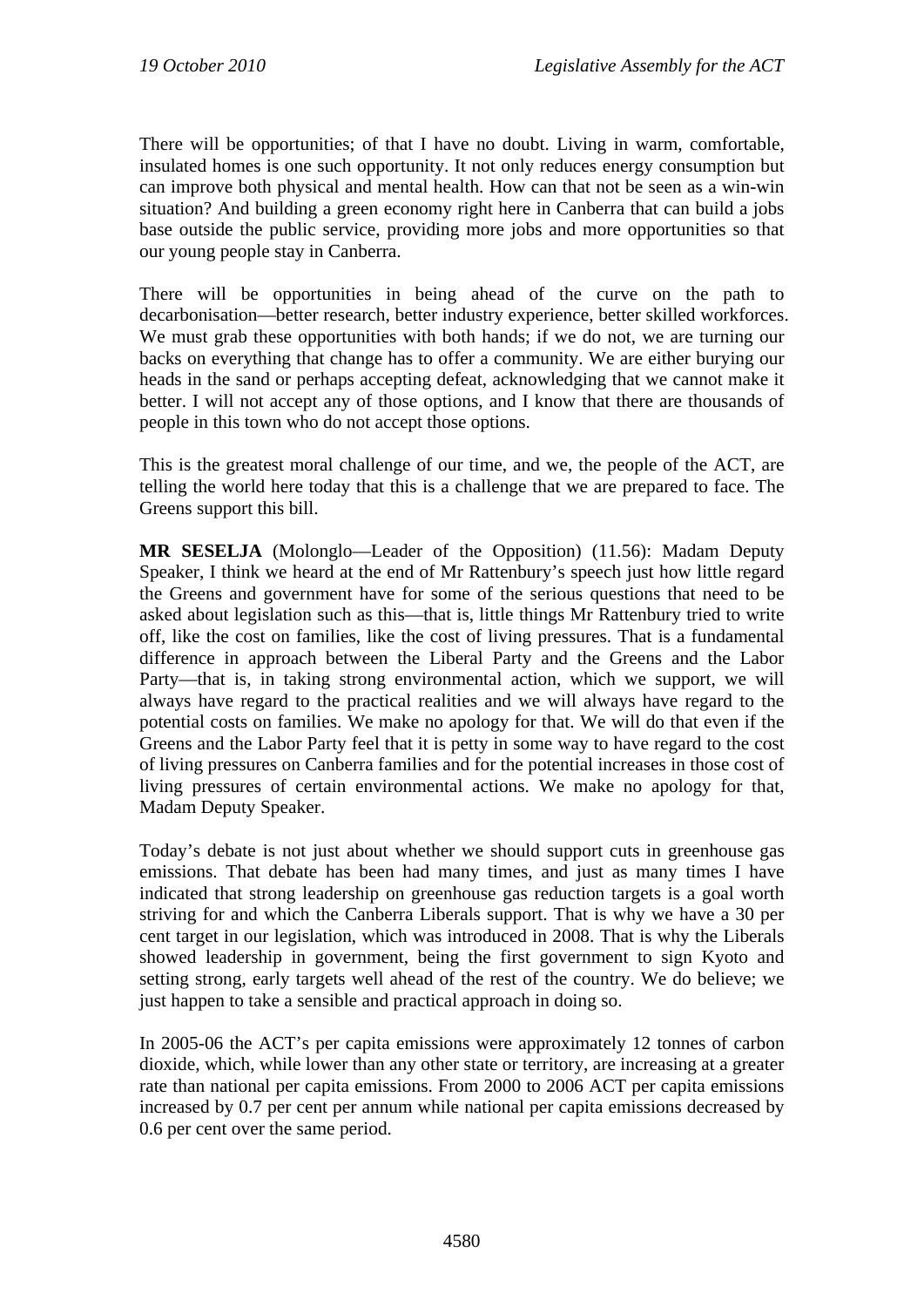We are not here to debate whether we should make cuts; we are here to debate how much we should cut, how we should make the cuts and what those cuts are going to cost. As you also know, and as I referred to earlier, the Canberra Liberals prefer a 30 per cent target, and for good reasons. It is a strong target, but an achievable one. It will make a serious difference to territory emissions. It will show leadership but will not cripple household budgets. It can be achieved through sensible measures, not through massive taxes. Yet the government and the Greens are committed to 40 per cent. As to how, when or at what cost, neither of these parties can explain.

They are important fundamental questions that must be answered before any party can accept this bill in good conscience and with proper regard for our responsibilities in this place on behalf of all Canberrans. As I have stated previously, I believe 30 per cent to be an achievable target using sensible measures. We also believe 40 per cent will inevitably move us into areas where there will be significant pain to Canberra families, and that is significant pain that we have regard to. The Liberal Party did this in government when we were showing leadership well ahead of other governments, and we will do so in opposition and in government. We will take strong environmental action, but we will also have regard to the impacts of that action on families and seek to mitigate those wherever possible.

Interestingly, it is not just the Canberra Liberals who recognise the fact that measures that would otherwise be supported can get us up close to that 30 per cent target which we have advocated. On 29 July this year, Simon Corbell himself said:

Energy efficiency is important, but on the government's assessment it will only get us 25 per cent of that, if Shane wants 40 per cent, it's only going to get us 25 per cent.

And later:

… there will be a range of measures we will need to explore beyond energy efficiency, energy efficiency alone won't get us there.

The government's own assessment is that efficiencies and other sensible measures, such as better public transport, will get us to around 25 per cent, and a range of other measures will be needed. This is where the pain comes in.

It is perfectly legitimate to ask just what those measures are before signing off on this bill. Who will be hit? Families driving kids to school and to sport? Will it be workers getting to work, parking at work, doing their errands? Will it be businesses? Will they be asked to bear the burden? And what will that mean for business growth and job opportunities? What will it mean for the economy of the territory?

When we were developing our own policy and legislation, far earlier than any other party in this place, we saw that the ACT produces about four million tonnes of greenhouse gas emissions per year from four main sources. It is worth touching on that, as it actually goes to some of the amendments that are necessary to this bill, because the government simply has not done its work in terms of representation on its climate change council.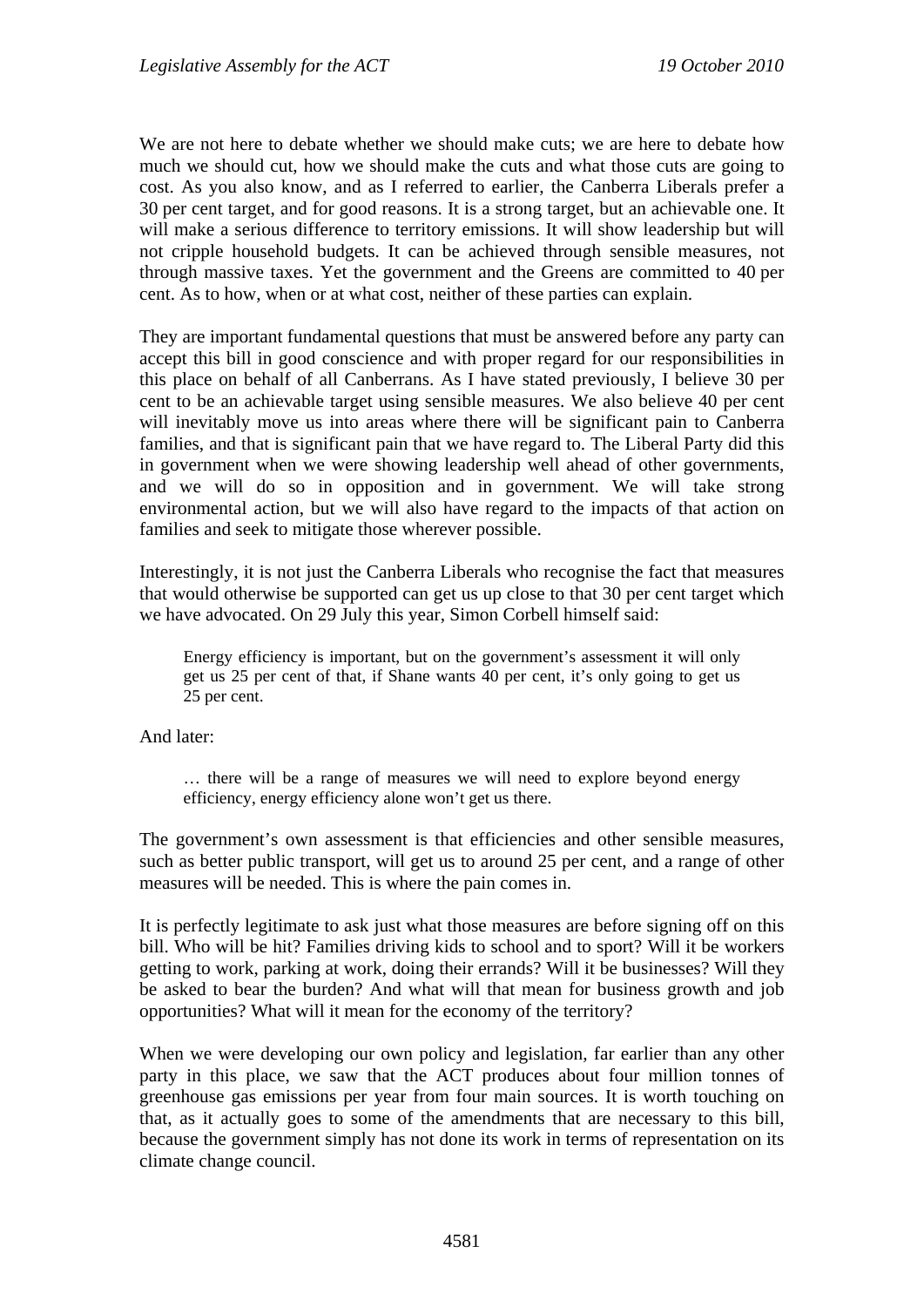Some 64 per cent comes from electricity generation which occurs outside the ACT's borders but is included in the ACT's usage; 24 per cent from transport fuels; nine per cent from natural gas use; and three per cent from waste. Which of these areas will be affected and in what way? We already know efficiency measures and other improvements such as public transport will get us to around 25 per cent. That is what the government says. Where is that extra 15 per cent? Where is the extra 10 per cent over and above our target coming from? From local businesses?

Dr Chris Peters has indicated to many that he is most concerned about cuts going this far. A reduction of 40 per cent from 1990 levels is equivalent to approximately a 53 per cent reduction relative to today's business-as-usual levels. Are we really asking businesses in the ACT to halve their use? What will this mean for the territory economy and for jobs? What will it mean for families?

We have put together a budget for a middle income family, and we need to look at the cost pressures on Canberra families. These are the cost pressures that Mr Rattenbury, I think, dismissed in his speech. It is not just the poorest Canberrans who face cost pressures. Of course, we know those who are on very low incomes or those who are without jobs or those who require support in other ways clearly have cost pressures. But many middle income families have serious cost pressures as well, and they will not be in line for the assistance. They never are in line for the direct assistance under the government programs. So we have to have regard to the effect on those families.

Does anyone think that a family with three children on \$70,000 or \$80,000 is wealthy? Likewise, does anyone believe that those families will be targeted for direct assistance by this government? Unlikely; very unlikely. That is the point that is worth reflecting on. It is worth reflecting on the fact that families in Canberra do face cost pressures.

Our role as governments, our role as leaders, is to say, "Yes, we want strong environmental action because we believe in it, because we believe in a better environment." But, in doing so, we need to make sure it is sensible, it is reasonable, that the cost impacts are carefully considered and that, wherever possible, we take the most efficient means of cutting emissions rather than inefficient ones. When we take those inefficient means, it costs more and that eventually flows through to Canberra families.

As stated, there are many families in Canberra who do not have a lot of room to move in their household budgets. Increases in costs which seem inevitable under a 40 per cent scheme will go directly to those families who are just making it, and it will have serious implications for them.

One of the measures already in place is the feed-in tariff, and it is worth considering this government's record and what I spoke about before about the efficiency of these measures. This is exactly the sort of program that needs to be carefully watched. It makes for a great headline, but what does it cost and what does it deliver? The ICRC has said: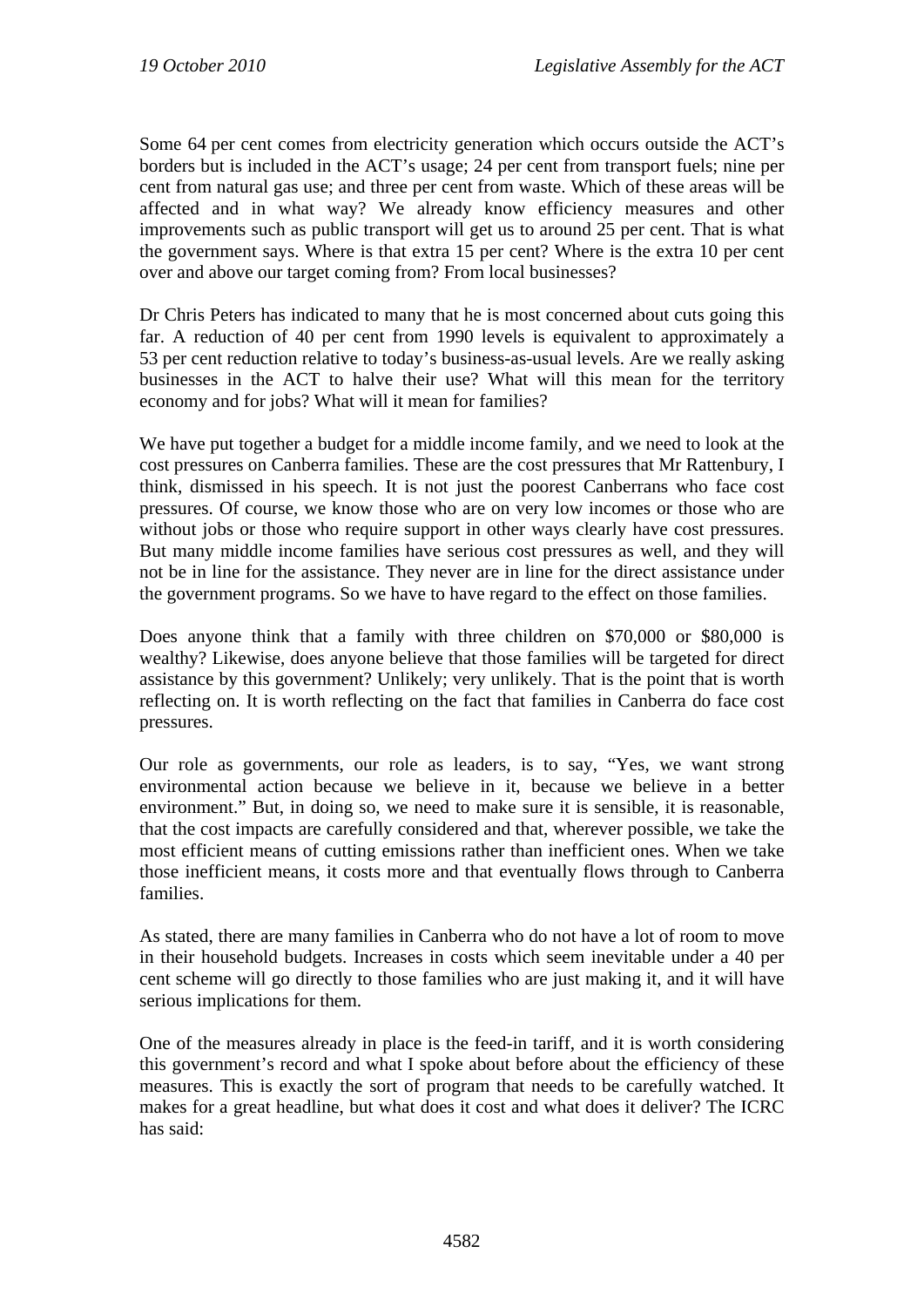Despite the benefits of the feed-in tariff scheme, the scheme is a relatively costly way of reducing greenhouse gas emissions. As the ACT Government has noted in relation to the potential expansion of the scheme, the cost of abatement is in the range of \$195 and \$434 per tonne.

We have actually seen the figures that have been given from the December quarter last year: premiums paid, \$314,000; carbon saved, 734 tonnes; cost per tonne, \$428. Now, Madam Deputy Speaker, that is at the absolute upper end of costs. We have seen that, even on the government's own range, it is hitting right at the top of that, and you compare that to other ways of cutting emissions.

So we do need to consider in all of this what the government's record is on cutting emissions. This program does not deliver environmental bang for buck, and those costs are borne by households, not the government. They are borne by the households least able to afford them, and they pay the extra to the households affluent enough to install panels. This obviously raises equity issues and shows how good intentions often produce poor outcomes.

After electricity use, transport then becomes the next target. It is here where the most draconian measures may be introduced in pursuit of a 40 per cent target. Is one of the measures being considered a congestion tax? This has been reported recently. It has been called for by some in industry. Is a congestion tax part of the mix to get to 40 per cent? If so, where will it be imposed? How will it be imposed? Most importantly, what will it cost and what will be the impact on families, workers and businesses?

Is one of the measures to be imposing tolls on our roads? If so, where will they be imposed? How will they be imposed? Most importantly, what will they cost and what will the impact be on families, workers and businesses? Is one of the measures an increase in car parking fees? And let us be serious—to get to the kind of targets we are talking about here now, a couple of dollars a day is not going to cut it. The kind of parking cost increases that the government would have to be contemplating to reach these targets would be in the order of double and greater what Canberrans currently pay. Can Canberra families bear that burden? Will they bear that burden? These are the questions that need to be asked, and we will ask them on behalf of Canberra families.

It would seem unavoidable that cost imposts will be placed on users—that is, families, workers, businesses. Are we to face fees and charges that have not been put to the people? Is this bill actually a huge tax grab masquerading as a greenhouse gas bill?

Given it is a cognate debate, it is worth also touching on another difference between the bill which I presented and the government's bill—that is, the renewable energy targets, a critical part of reducing emissions, are actually part of our bill. They are outlined in our bill, but in the government's bill that we are debating today that is not the case. That power is delegated; they do not set the targets in this bill. We have actually put them there up front and said, "If you're serious about cutting emissions, you need to have a serious renewable energy target." That is another reason why our bill should be favoured over the government's.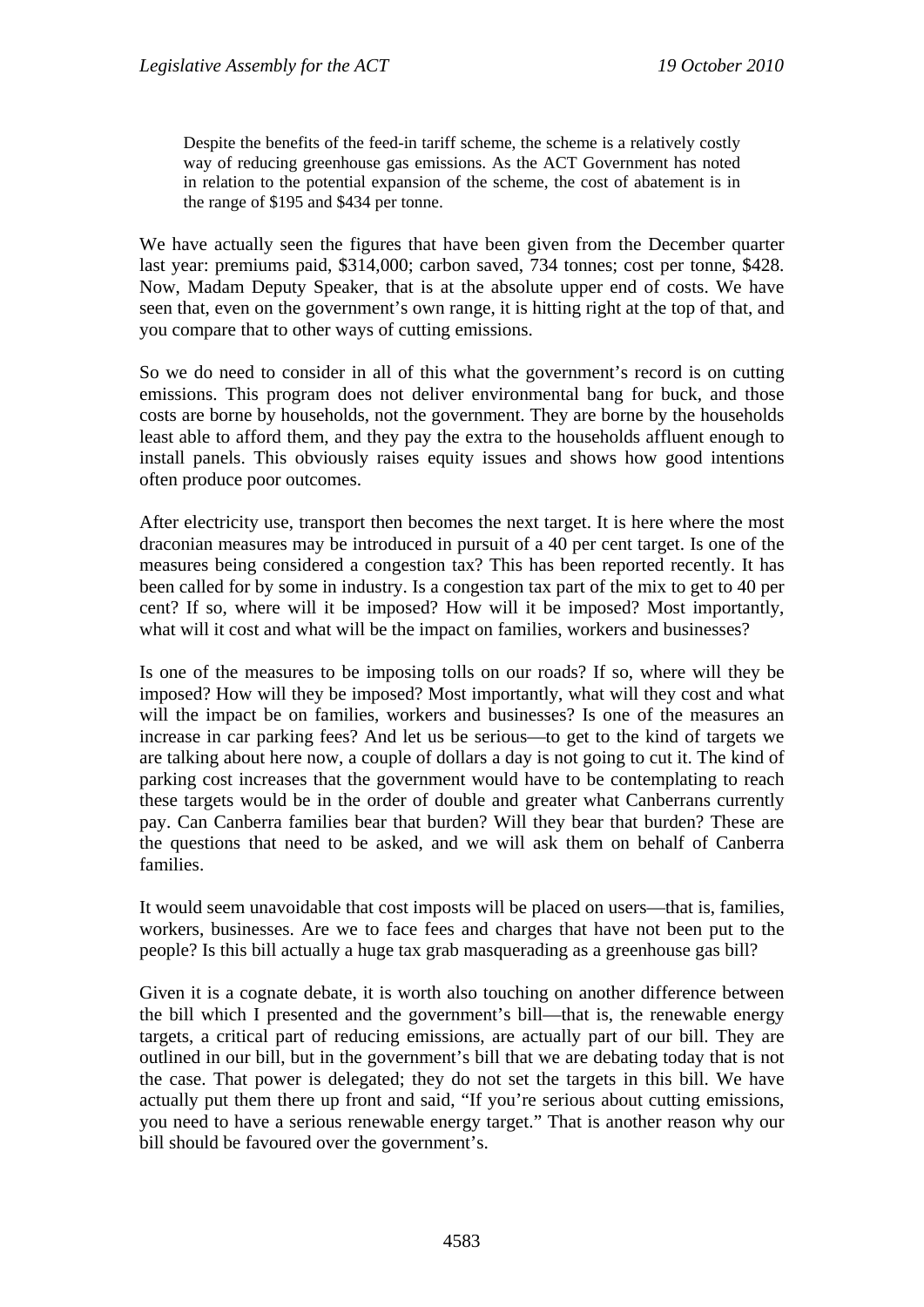I want to repeat that the Canberra Liberals support reduction. That is why we put forward the 30 per cent target well ahead of many other jurisdictions and well ahead of other parties in this place. That is why the previous Liberal government signed Kyoto. It was the first Australian government to do so. Back in 1997 it signed Kyoto and set strong medium-term targets.

The minister himself has indicated that to get to the 40 per cent target requires measures beyond what would ordinarily be expected in efficiencies and improvements to public transport. It is absolutely incumbent upon us to question this government. What are your plans? What will these plans cost, and how will they affect the territory? Without these answers this bill will remain nothing but a platitude; an opportunity to grab a headline. Without these answers, this bill gives the government a blank cheque to write whatever policies take their fancy. But, in the end, it is a cheque that must be paid for by the people of the ACT. Without these answers, the people of Canberra are left in the dark. It is simply not acceptable to set this target into law and have no regard for how it is to be achieved or how much it will cost households.

Mr Assistant Speaker, we will not be supporting this bill today. I commend the Liberal Party targets bill. I commend the strong and sensible action being advocated by us, and I commend the fact that it is absolutely critical that we take strong environmental action but at all times we consider the direct impact on the people of the ACT, the direct impact on families in the ACT. That is why our bill should be supported and the government's should not.

**MR ASSISTANT SPEAKER** (Mr Hargreaves): Thank you, Mr Seselja. Could I also remark on your addressing me during your speech as "Madam Deputy Speaker". I thank you for recognising my gentler feminine side. Thank you very much.

**MR BARR**: (Molonglo—Minister for Education and Training, Minister for Planning, Minister for Tourism, Sport and Recreation and Minister for Gaming and Racing) (12.10): I am very pleased to speak in support of the Climate Change and Greenhouse Gas Reduction Bill 2010. As members would be aware, in many contributions in this place, and most recently in the 2010 statement of planning intent, I have been on the record as saying that climate change changes everything and the implications of climate change for planning in Canberra are enormous.

I have observed in debates that the question of whether there is actually a problem has been resolved and the debate now should be about how to create solutions. It is critical to note here that there is a confluence of issues that amount to a challenge the size and complexity of which I do not think has ever been faced before by humanity. We must remember that this is not just a problem for today; climate change has dimensions which extend well beyond the current generation.

And it is not just climate change that we face: there is peak oil, population growth, demographic change, environmental degradation, water and food security, waste management, housing affordability, cost of infrastructure and services, pollution and, perhaps most importantly, social equity. All of these have a human dimension as well as an urban dimension.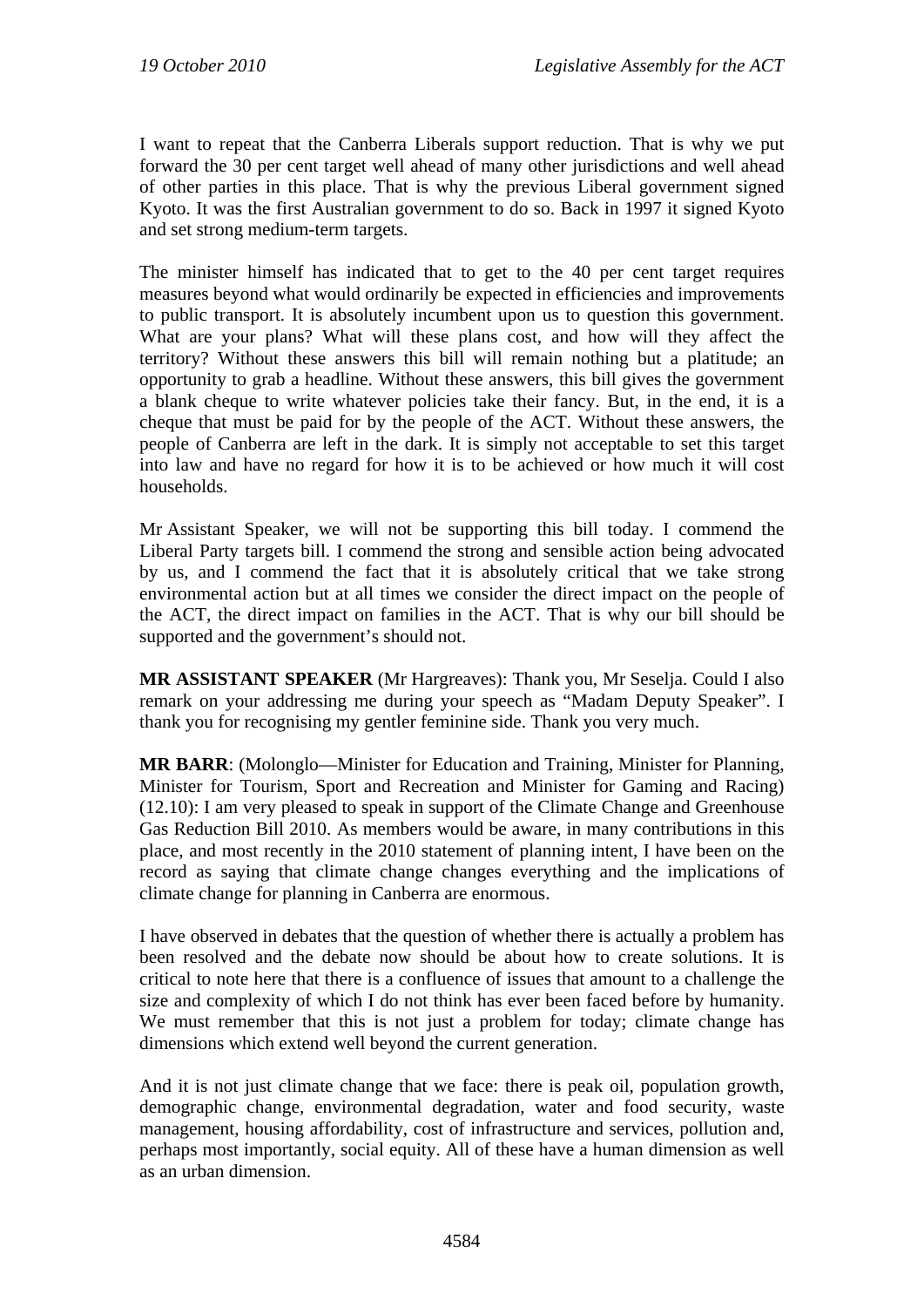For the first time in human history, more than 50 per cent of the global population lives within urban areas, and it is projected that by the middle of this century this figure could reach as high as 70 per cent. We know urban areas produce as much as 70 per cent of the greenhouse gas emissions that contribute to climate change. We know that urban settlement is a rampant consumer of resources and a producer of waste. Canberra cannot sit in splendid isolation from these events. We need to accept now that the future will be different. We should be looking forward to new solutions and not casting back a century for answers to Canberra's challenges. Walter Burley Griffin could never have foreseen the changes in lifestyles that technology has delivered and that climate change will require. We should not try and reinterpret his ideal city of the future.

None of this is intended to sound alarmist, but we have to put our present and future actions into perspective and into context. In respect of the planning of our city, this will be central to the local, national and international response by governments and civil society. The importance of city planning has been recognised by the UN, by the commonwealth heads of government, by COAG, by the Intergovernmental Panel on Climate Change and by a host of research, academic and professional institutions.

With greenhouse gas emissions in the ACT being predominantly emitted by the built environment, including transport, the government is taking clear steps now to address how we plan for the next century of development. For example, we are driving change to planning policy through the sustainable futures program, to support the government's climate change strategy, weathering the change. This includes examining the resilience of the pattern of spatial development in Canberra, scenario planning for different spatial distributions and greater analysis of biodiversity impacts.

It also includes examining the location for increased urban densities and how we can best optimise established infrastructure and services, including master plans for specific locations. We are recalibrating the Canberra spatial plan, to ensure that it is responsive to and can deliver on the key principles that are contained within it.

The spatial plan can affect both 62 per cent of greenhouse gas emissions caused by building energy and assist in reducing the 23 per cent caused by transport. We are consulting with industry, professional associations and the community to strengthen solar access rules in the territory plan. This work is currently going on through the code review reference group that I established to consider draft territory plan variations 301 and 303.

The government are also working with the community and industry to implement carbon targets for entire estates, and we are implementing more comprehensive measures to increase residential densities within town and group centres, to meet the needs of a community that will be demographically different to what it is now. This includes higher density along transport corridors and areas that have been bypassed by previous development—or where the development has passed its economic life cycle.

The government are developing a world's best practice sustainable development project at East Lake, as well as looking to introduce more sustainable development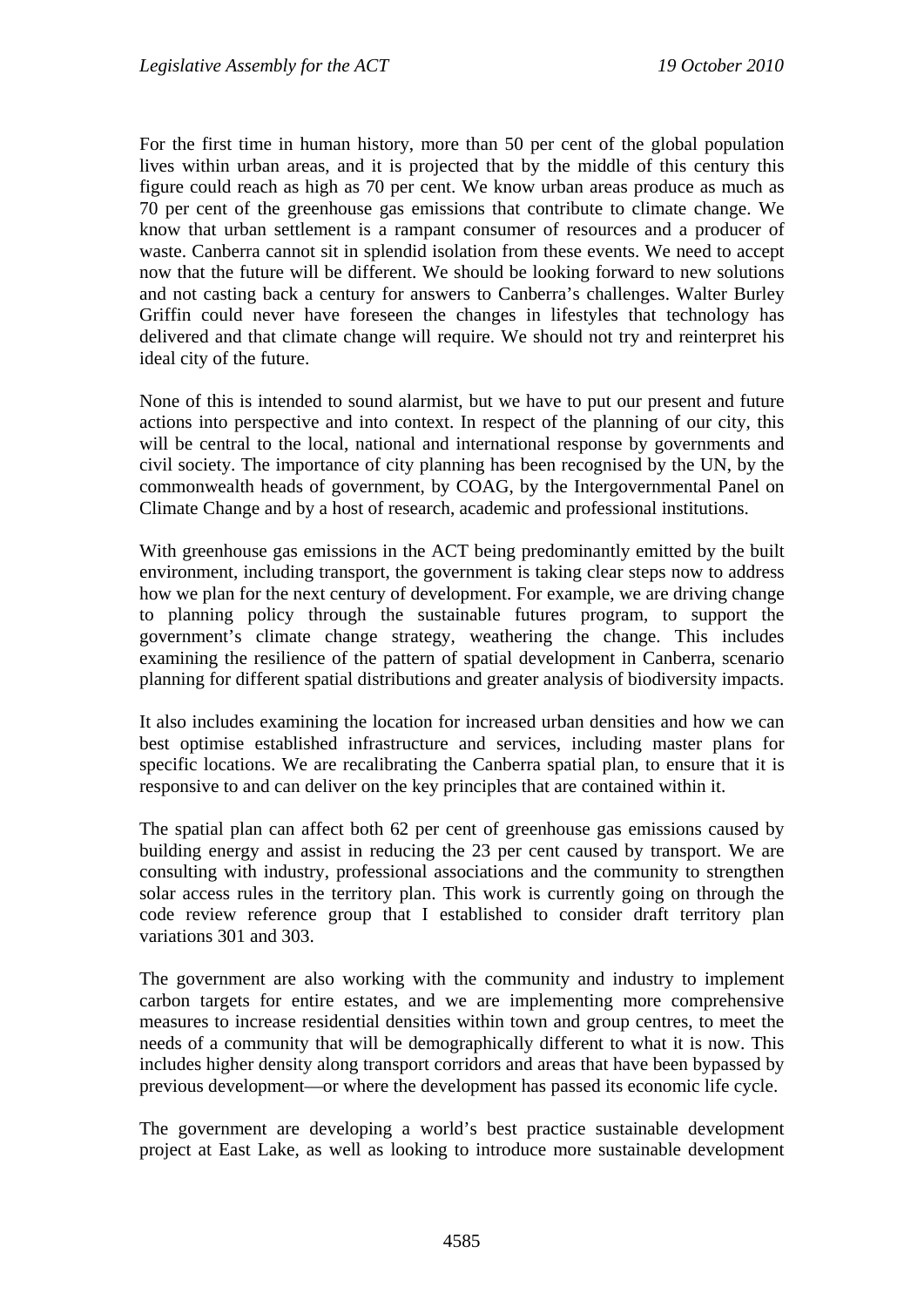practice in the planning for the Molonglo valley. We are establishing new approaches to water re-use in the Molonglo valley development and in the remaining suburbs of Gungahlin. We are continuing to drive energy efficiency in new and existing homes by phasing out electric storage hot-water heaters for class 1 and 2 buildings. This is consistent with the COAG national strategy on energy efficiency. We are participating in national think-tank projects on the design of sustainable cities and sustainable communities.

As Canberra's population grows and the demand for new and affordable housing is driven by demographic and market forces, the government will continue to plan new suburbs in accordance with the Canberra spatial plan. At the same time, we continue to plan to meet the goal of the spatial plan to achieve 50 per cent of all new development in Canberra by 2030 within 7½ kilometres of the city centre. Along with providing new growth in appropriate areas, the government has continued to plan for residential intensification in existing areas of the city, to ensure a more compact and, most importantly, a more affordable city.

Despite the often ill-informed commentary on infill development, which is responding to the challenges we face, the reality is that the vast majority of Canberra as we know it—probably as much as 80 per cent of this city—will remain unchanged in character.

It is interesting to read about the way other cities are planning for their population growth while minimising their environmental footprint. One example is Melbourne's planning and the *Transforming Australian cities* document. This was produced by the Victorian government and anticipates the growth of Melbourne. It states that cities should be aiming to maximise development along new and future road public transport corridors. The report also shows that high density does not have to mean high rise. Research shows that building heights of three to eight storeys are actually more sustainable than their higher counterparts, as they reduce the need for excessive, embedded and operating energy. In fact, the study argues that all of Melbourne's projected population growth of around 1.9 million people could in fact be accommodated in buildings of no more than three to eight storeys along its public transport corridors.

The relationship of sensitively designed buildings to public space is also critical, and there is a challenge for all of us here—most particularly, though, for our design professionals and the development industry. Meanwhile, the balance of developed and developing suburbs needs to be planned and designed to minimise energy and water use, to reduce waste and to be more efficient in the use of land and materials. This built form not only needs to be environmentally sustainable but also to contribute to the economic viability of the city, its liveability and, critically, its social inclusiveness.

My vision for Canberra in 2030 is of a more progressive, more inclusive and more vibrant city, a city that offers even better services, entertainment, hospitality and amenities for a growing local and regional community. Over the next 20 years, Canberra's population will grow by around 80,000 people. That is simply the excess of births over deaths. We will need about 50,000 more homes in Canberra to keep up and, in the context of climate change, this means a significant change to the way we have traditionally done things. This includes appropriately designed higher density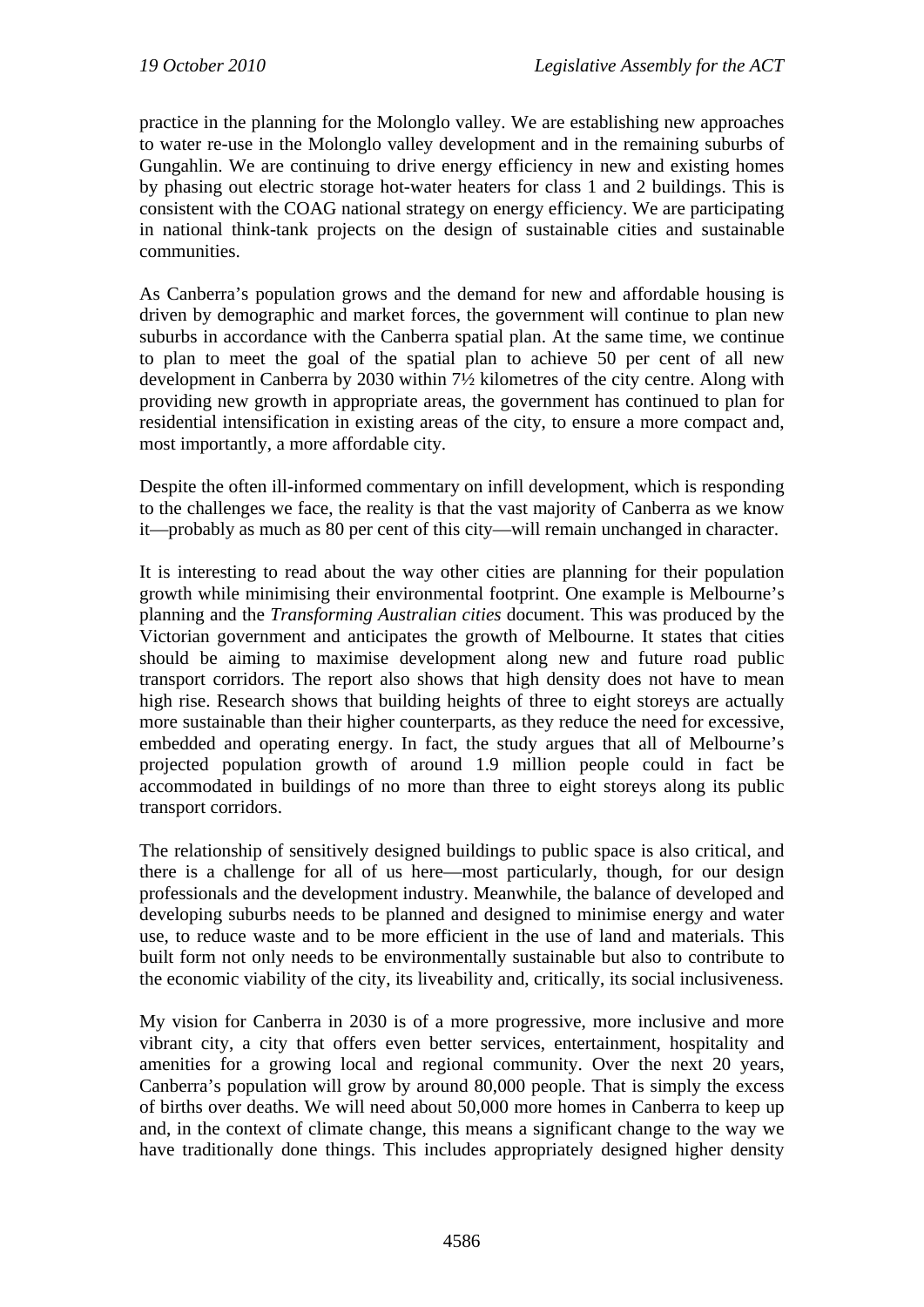and targeted locations. Whilst we will continue to be a capital city set amongst the bush, I do not think anyone would say that Canberra in 50 years will be anything like the city it was in the 1950s.

I have just talked at some length about the sustainability challenge we face from the planning perspective, but cities are full of people and exist for their benefit. As such, it is people who will continue to make the decisions that will shape the future of Canberra as a sustainable and vibrant city. As such, education has a vital role to play. Indeed, the planners—and even the ACT Chief Minister of 2030—are probably right now in their latter years of high school or college. Environmental sustainability is something that ACT students learn every day from their teachers, and it is something we demonstrate to them every day in ACT schools, by embedding it into our refurbishments and new school programs.

In fact, we are investing over \$20 million to make our schools carbon neutral by 2017. We are ensuring that new schools are designed to improve their energy efficiency and to reduce water consumption. The new Gungahlin college, the new P-10 school at Kambah and the Harrison secondary school are currently under construction. All are designed to achieve five-star green-star ratings from the Green Building Council of Australia.

A number of measures are included in the designs for the three schools, including: the installation of smart meters; the use of fittings and materials that have low volatile organic compound emissions; ensuring that there is enough secure and covered bicycle storage; photovoltaic generation systems to reduce the schools' dependence on mains power; and a range of other energy consumption reduction measures throughout the buildings.

In addition, Gungahlin college has an underground thermal labyrinth to ventilate the college's buildings. This labyrinth channels cooler air through the buildings in summer and warmer air in winter, increasing student and teacher comfort and, most importantly, saving energy. The college will also have a water retention pond and underground water tanks to collect rainwater and flush toilets for irrigation. The P-10 school at Kambah also has a range of similar measures.

Not surprisingly, it is a federal Labor government that has invested more in Australian schools than any other since Federation. Also, through the building the education revolution, a high emphasis was placed on environmentally sustainable design features.

The new environment centre at Gold Creek school has been designed to achieve a six-star green-star rating from the Green Building Council of Australia. It will generate more energy than it requires and will feed that energy back into the electricity distribution network. BER projects at a number of other schools include thermal labyrinths to ventilate their new libraries and assist with heating and cooling. Other school BER projects include a range of design features, such as natural light and energy efficient lighting, water efficient tapware and toilets, rainwater tanks and external shading to improve passive cooling.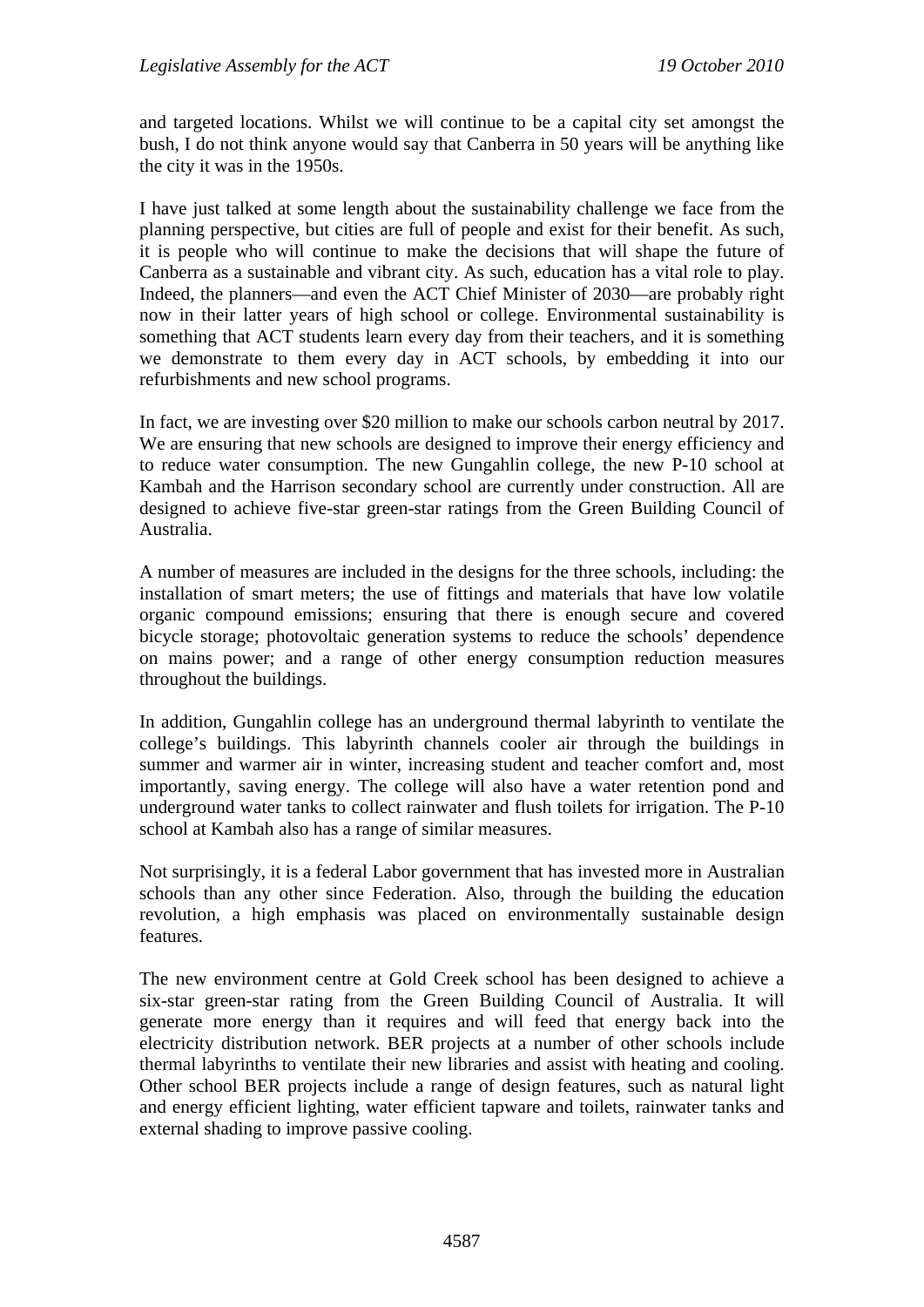All of this shows that it can be small and practical steps, school by school, suburb by suburb, in this city that will make a difference. The ACT government has allocated \$2 million to install solar generation systems at ACT public schools. I was very pleased to be able to open the pilot project at Evatt primary school and to see Kingsford Smith school solar systems installed, in addition to those already in place at Theodore and Gordon primary schools, under the BER.

Further solar systems will be installed in conjunction with the federal government's national solar schools program. We also have a \$2 million program to install rainwater tanks in all ACT public schools. The Department of Education and Training has recruited a landscape architect, who is preparing landscape designs for all ACT public schools over the next 12 to 18 months. These designs will help improve the image and amenity of our schools, but they will also, importantly, contribute to drought-proofing the landscapes, improving passive cooling, capturing water and integrating indoor and outdoor spaces and learning environments for students. These are all important local, practical measures.

In conclusion, there is no avoiding the fact that climate change changes everything. We will see this in the built form of our city and in the lifestyle of those who live in Canberra in coming decades. In my view, it presents challenges, changes, but, most importantly, opportunities in every part of life in this city. The future will be based on market-based solutions. We need to be up-front about pricing externalities. As an economic rationalist—and perhaps one of the few—

**Mrs Dunne**: The only one in the village.

**MR BARR**: And maybe the only one in the village, as I am often told, I think there are compelling rational, economic reasons for supporting this legislation. It is about putting in place market-based solutions. It is about transforming this city and this economy. It might be that what is Australia's largest regional subsidy program, the city of Canberra, could finally come of age economically. We might finally be able to see a city where employment is more than just the public sector, and where there are new industries and new opportunities. This is an important reform for our city. *(Time expired.)*

*Debate interrupted in accordance with standing order 74 and the resumption of the debate made an order of the day for a later hour.* 

## **Sitting suspended from 12.26 to 2 pm.**

# **Ministerial arrangements**

**MS GALLAGHER** (Molonglo—Deputy Chief Minister, Treasurer, Minister for Health and Minister for Industrial Relations): As members would be aware, the Chief Minister is away for this sitting period. For the next two weeks question time, I will take questions relating to the Chief Minister's portfolio, LAPS, the arts and heritage; my colleague Minister Corbell will take questions relating to TAMS and Indigenous affairs.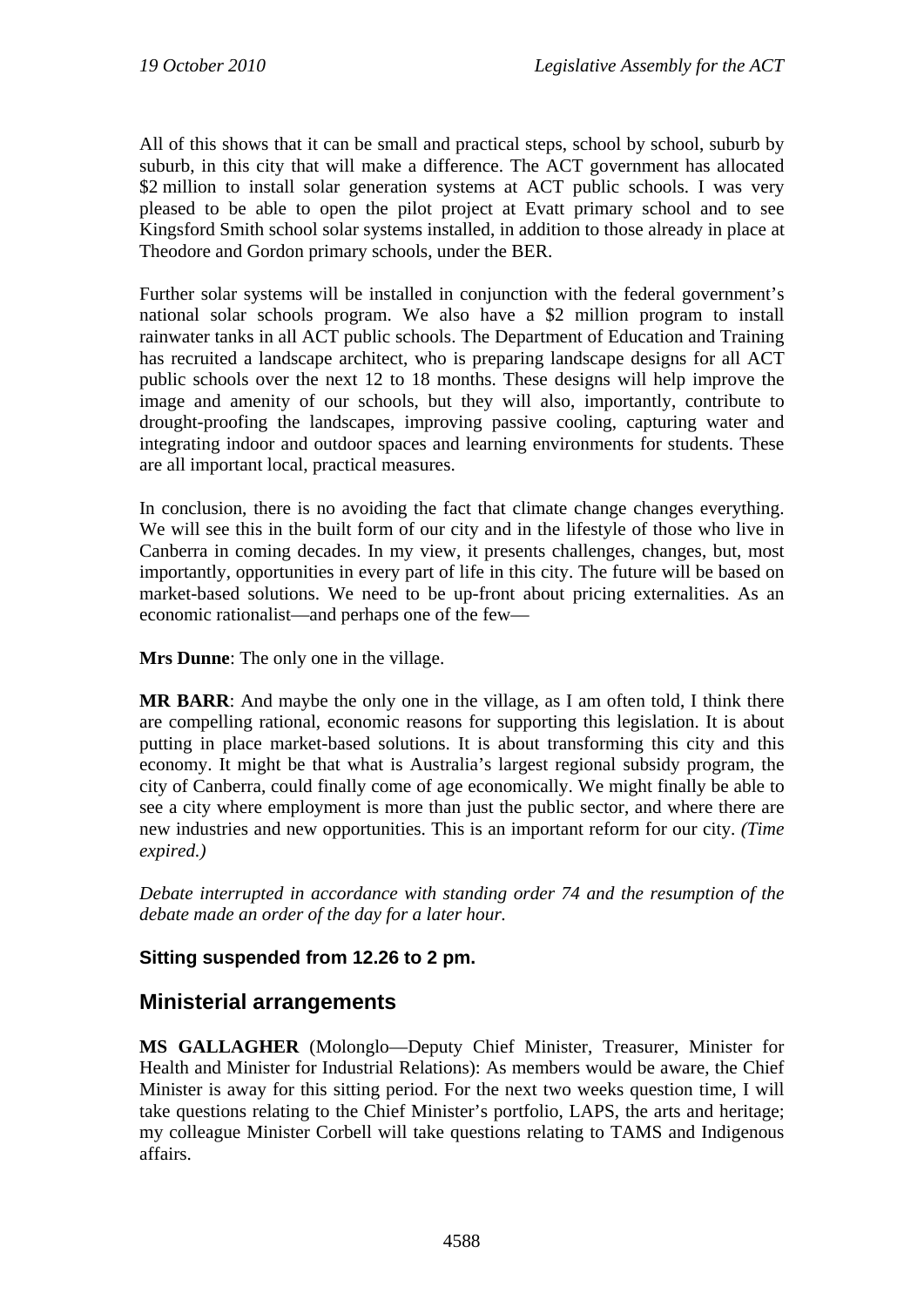## **Standing order 73 Statement by Speaker**

**MR SPEAKER**: I would like to make a brief statement regarding a point of order raised by Mr Smyth at the end of the last sitting period. Following question time on 23 September, Mr Smyth raised with me standing order 73, which deals with points of order. Specifically, he asked whether the action I took in asking Ms Burch whether she had anything further to add to an answer she had given in question time was an appropriate response to the point of order taken by Mr Seselja.

I think it would be helpful if I repeated Mr Seselja's point of order. He said:

Point of order, Mr Speaker. The question was not about us. The question was about other limitations in unmodelled costs. She has not addressed it. If she cannot address it, she should just sit down rather than being irrelevant to the question.

In response, and in an attempt to seek an answer to the issue being addressed in the question, I asked Ms Burch if she had anything else to add. Standing order 73 requires the Speaker to rule on any question of order raised in a point of order. Whilst not explicitly expressed, Mr Seselja's point of order related to standing order 118, which requires that answers to a question should be "concise and directly relevant to the subject matter of the question".

Now, if this was a valid point of order in that context, my action in asking Ms Burch whether she had anything to add was to assist Mr Seselja in obtaining a relevant answer. However, having reviewed the recording of proceedings that day, it became clear that before there was any opportunity to deal with this matter any further Mr Hanson interjected with:

Are you going to uphold the standing orders or not, Mr Speaker?

Proceedings then descended into a debate on the propriety of his remarks.

I do not believe it would suit the dignity of the chamber to pursue this matter any further.

### **Questions without notice Mortgage relief fund**

**MR SESELJA**: My question is to the Treasurer. I refer to an article in the *Canberra Times* on 10 October about your failed mortgage relief scheme and your response was:

Its success should not be measured by the number of loans only … Since the launch of the scheme, there have been 2030 hits to the web page, 28 inquiries either via telephone or in personal visits to the Revenue Office, four applications and one loan provided.

Treasurer, why did you consider that website hits are as important an indicator as people assisted?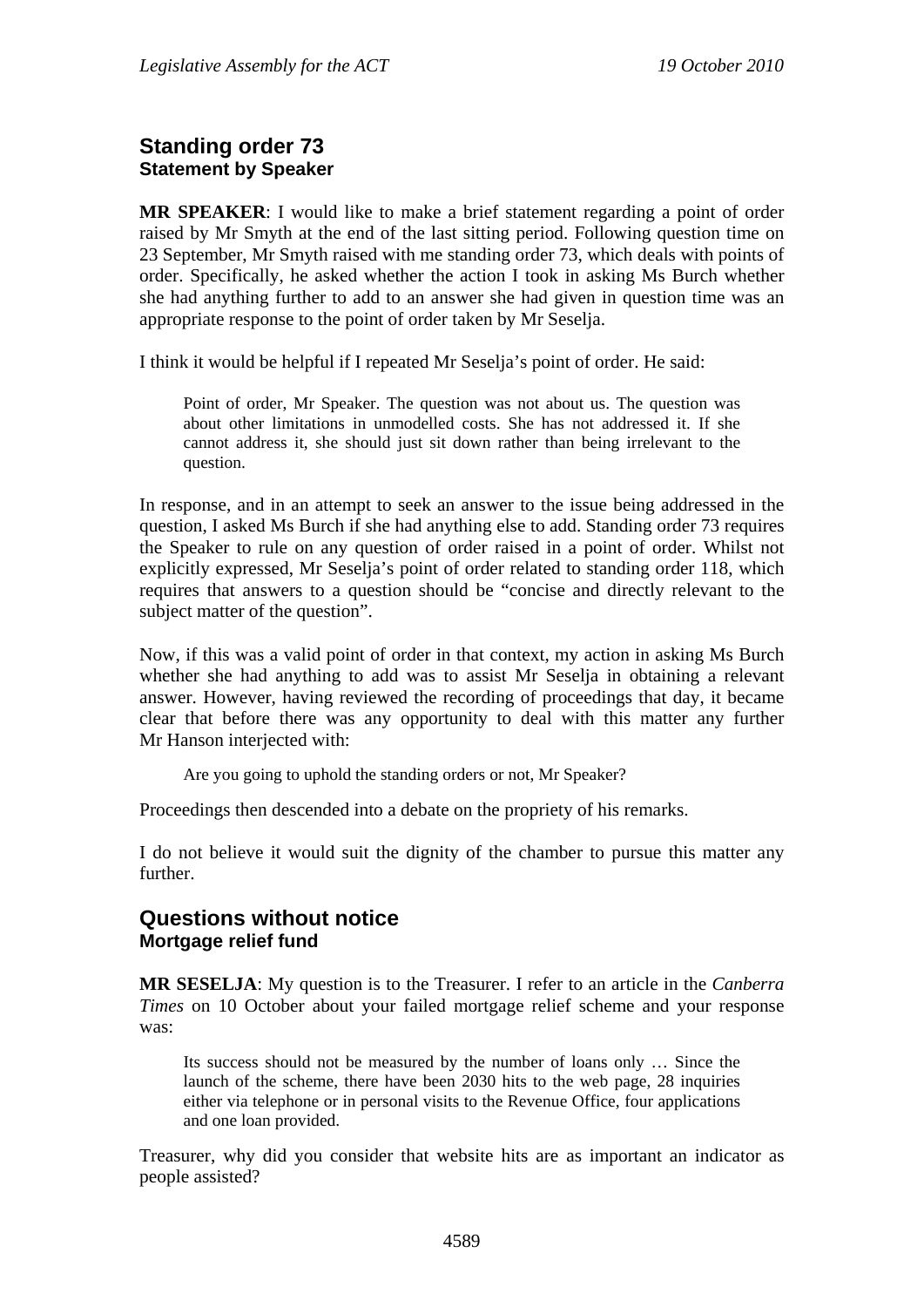**MS GALLAGHER**: I thank the Leader of the Opposition for the question. My comments around the mortgage relief fund were in the context of the mortgage relief fund being a safety net scheme—and that is that you cannot measure the success of a safety net scheme from the uptake. You actually do not want to see large numbers of people needing a mortgage relief fund because that means large numbers of people are experiencing housing stress to the point that they may lose ownership of their house. This scheme was set up to provide assistance to people, if they needed that further help. The number of contacts on the website indicates that—

**Mr Smyth**: What a feeble defence.

**MS GALLAGHER**: I do not know what is so funny about that to you, but the number of hits on the website indicates that people are aware of this scheme. They will then look at their eligibility for that. A number of them have contacted the ACT Revenue Office following those inquiries and have sought further assistance and advice around other measures, if they are not eligible for the mortgage relief fund other advice around their own personal finances. I have to say that I have not had any concerns raised with me by the non-government agencies who were involved in establishing this mortgage relief fund with us around this scheme but, as I said at the time, we are reviewing the operations of this scheme, to make sure that it is providing the support that is needed in the community. But I would actually think that members in this place would be pleased that there had not been a large uptake of the mortgage relief fund.

**MR SPEAKER:** A supplementary question, Mr Seselia?

**MR SESELJA**: Treasurer, which non-government organisations were given responsibility for implementing the policy as announced in 2008 and what assistance have they provided?

**MS GALLAGHER**: I cannot give you a list of all the people we spoke to but I think from memory the primary organisation was Care Financial Counselling Services in seeking advice around similar schemes that operated. The intention was originally to have this operated by the non-government sector. I think, through discussions with the non-government sector, in the implementation of this commitment there was agreement that in the initial stages the mortgage relief fund should stay within government and I have to say that I have not had any concerns raised with me around that decision either.

**MR SMYTH**: A supplementary.

**MR SPEAKER**: Yes, Mr Smyth.

**MR SMYTH**: Thank you, Mr Speaker. Treasurer, how much did it cost the government for the ANU to prepare the report commissioned after the policy was announced?

**MS GALLAGHER**: I do not have that level of detail with me but I am happy to provide that to the member.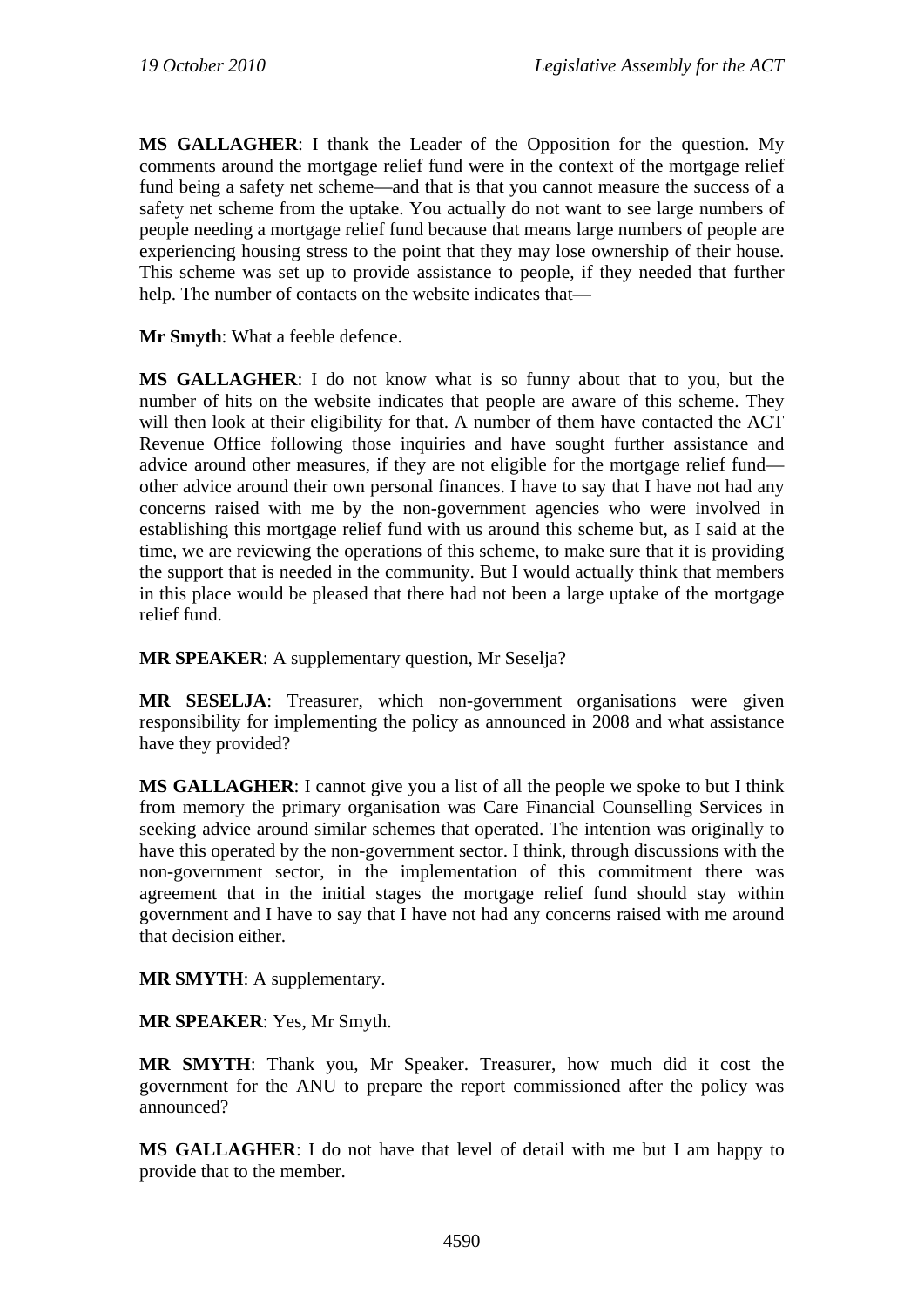**MS PORTER**: Mr Speaker, a supplementary.

**MR SPEAKER**: Yes, Ms Porter.

**MS PORTER**: Thank you. Minister, if there has not been a significant request for this fund, is this not an indication of how successful the government's financial management of the GFC and its effect on the people has been?

**MS GALLAGHER**: I think Ms Porter goes to the point, which is that the mortgage relief fund is part of a range of measures that this government has introduced around supporting people with housing affordability and for those that are in financial stress. Of course, the most important thing that the government can do is provide the environment for a strong economy. That is exactly what we have done over the past two years, while those opposite—the wreckers opposite, the opposition for opposition's sake—have twice voted down a budget that has provided that stability and that security to the people of the ACT, with unemployment now at three per cent and with state final demand growing faster than any other economy around the country.

That is what this government has provided—stability, security and financial responsibility. At the same time that we have been doing that we have been looking after those who are most disadvantaged and providing safety net schemes for those people who are experiencing extreme housing and mortgage stress. That is what this scheme is meant to do. If you opposite think that the only measure of success is that you have lots more uptake of the mortgage relief scheme, I think you have got your priorities wrong.

#### **ACT Policing—recruitment**

**MS HUNTER**: My question is to the minister for police and relates to turnover rates in ACT Policing and the structure of our police force. Minister, to combat the high turnover rates, there has recently been a recruitment drive to find police officers who want to live and work in Canberra on a long-term basis. Can you quantify the turnover rate and how the recruitment drive is progressing?

**MR CORBELL:** I thank Ms Hunter for the question. In relation to the interest to date in the recruitment drive, there has been strong interest. I think over 100 expressions of interest have occurred since that campaign was launched, but I am happy to provide more updated figures from ACT Policing.

In relation to the level of turnover, that is something on which I would need to seek some advice from the Chief Police Officer. I will do that and provide that to the member. But I think it is desirable that ACT Policing continues to emphasise the distinct role that it plays in community policing. It is a unique part of the AFP, responsible for community policing. No other part of the AFP performs that function. And it is desirable that we target people who live in our community, who are part of our community, to become police for our community. That is not to say that people who come from other places and join the AFP and subsequently are posted to the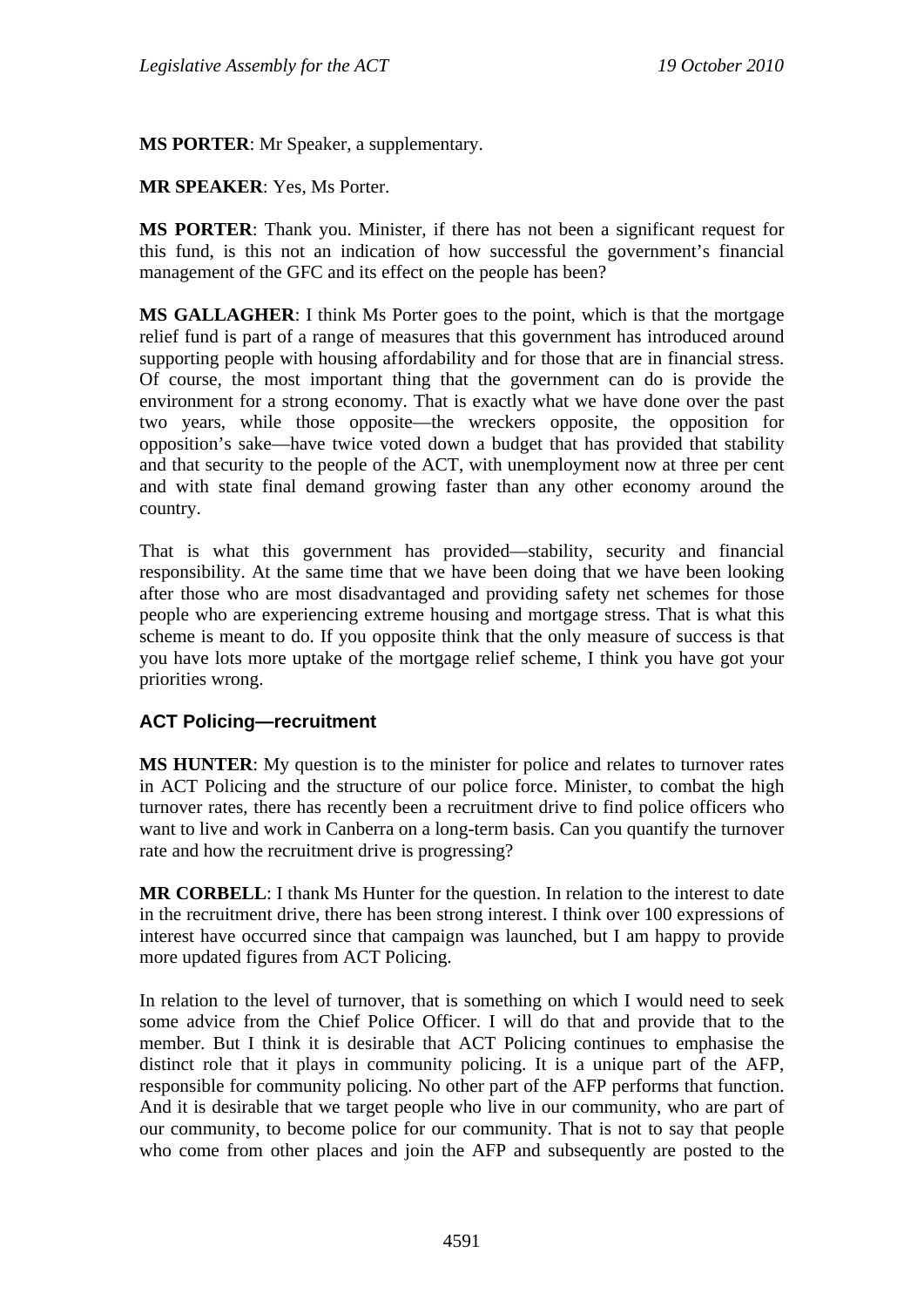ACT do not make a valuable contribution, because they do. And they prove to be very effective and professional police. But it is desirable to continue to strengthen the relationship that ACT Policing has with the immediate community by drawing more people from the community into its ranks, and I congratulate the Chief Police Officer on his efforts to date in achieving that.

**MR SPEAKER**: Ms Hunter, a supplementary?

**MS HUNTER**: Have you, minister, or your department done any work to assess the merits of returning to a stand-alone ACT police force, as was suggested in the opinion piece in the *Canberra Times* today?

**MR CORBELL**: This is a matter that comes up from time to time but it is not one that the government believes warrants further consideration at this time. The reason for that is that we have a strong purchase arrangement in place with the Australian Federal Police to deliver policing services to the ACT community. There are significant benefits, in our view, that flow from having the Australian Federal Police perform the community policing function in the ACT.

First of all, as I think was best demonstrated by the events surrounding the torch relay during the lead-up to the Beijing Olympics, the fact that ACT Policing is part of the broader AFP meant that, in the event of a need for a surge in police numbers to deal with a very large-scale event, ACT Policing would be immediately able to draw on police from the broader AFP national capability. All those police are sworn in as police officers in the ACT. They are able to immediately dispatch their functions without any need for special constables or other types of arrangements that we would otherwise have to have in place if there was a separate police service from the AFP in the territory performing the community policing function.

There are also significant cost implications for the territory choosing to establish its own police service. Those include, for example, the need to fund solely forensic services, specialist response capabilities and a whole range of other capabilities that we are able to draw on, albeit on a fee-for-service basis, from the AFP's broader national capabilities. I think there are significant synergies and significant cost savings associated with that.

Thirdly, I would have to seriously question whether or not a small police service established purely for the territory would be able to recruit people, particularly people of quality, to join its ranks. There is no doubt that people choose to join the Australian Federal Police because of the opportunities it presents nationally as well as locally. *(Time expired.)* 

**MR SPEAKER**: Mr Hargreaves, a supplementary?

 $\ddot{\phantom{0}}$ 

**MR HARGREAVES**: Thank you very much, Mr Speaker. Minister, is it still the case that the AFP Act, which is federal legislation, gives the AFP the charter to provide community policing in the ACT and is it also still the case that the self-government act does not include us having our own police force?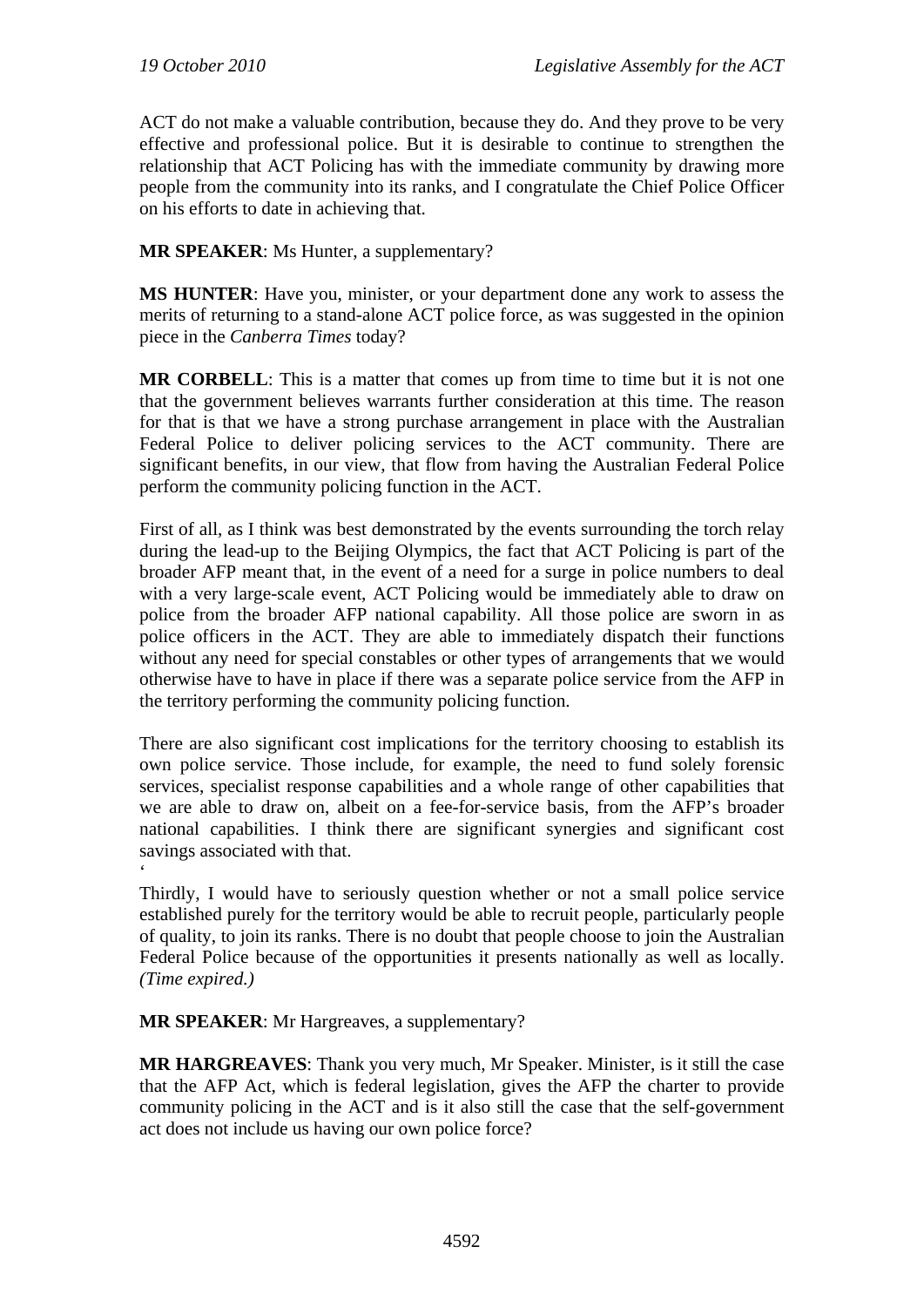**MR CORBELL**: I thank Mr Hargreaves for the question. In relation to the AFP Act, it is clear that the AFP Act, which is a commonwealth piece of legislation, grants the responsibility for policing the territory to the Australian Federal Police. There is, however, a question as to whether or not that relates solely to policing of federal functions or whether it also relates to policing of territory functions or territory laws. There is some ambiguity in the act in that respect.

In relation to the self-government act, my recollection of the self-government act is that it does not permit the territory to make laws insofar as they affect the operation of the Australian Federal Police. So we cannot make laws for the Australian Federal Police. We can make laws that they enforce, but we cannot make laws that affect the Australian Federal Police. I am happy to provide more detailed advice to Mr Hargreaves that outlines those issues in more detail.

I think it is important to draw to members' attention that there are a broad range of functions within the AFP that we get benefit from. I have mentioned the fact that if we were to have our own stand-alone police service, we would have to have our own forensics capability and our own specialist response counter-terrorism capability. We would have to have all of those capabilities and pay for them without the synergies that come from also being able to draw on the fact that the AFP is both a national police service as well as a community policing service.

In terms of turnover and the movement of officers between the ACT and the wider AFP, the attrition rate for 2009-10 was 3.23 per cent. The movement between ACT Policing and the broader AFP in percentage terms is quite small. I think that highlights the stability of the current arrangements.

**MS LE COUTEUR**: A supplementary.

**MR SPEAKER**: Yes, Ms Le Couteur.

**MS LE COUTEUR**: Thank you, Mr Speaker. Minister, can you please advise when the 2010-11 purchase agreement will be put on the ACT Policing website?

**MR CORBELL**: I would have to take that on notice, Mr Speaker.

#### **Mortgage relief fund**

**MR COE**: My question is to the Treasurer. I refer to the mortgage relief scheme launched by your government in 2008. In the past 12 months, there have been four applications for assistance under the scheme, with only one being approved. All of the money allocated from this financial year onwards has been reallocated. Minister, why did this scheme only receive four applications, with only one being successful?

**MS GALLAGHER**: Only one person met the criteria for approval of their application is the short answer. You just faded out a bit in asking your question, but I think you asked whether all the money was rolled over or removed. I just want to make it clear, because there was an inaccuracy in the media report in the paper, that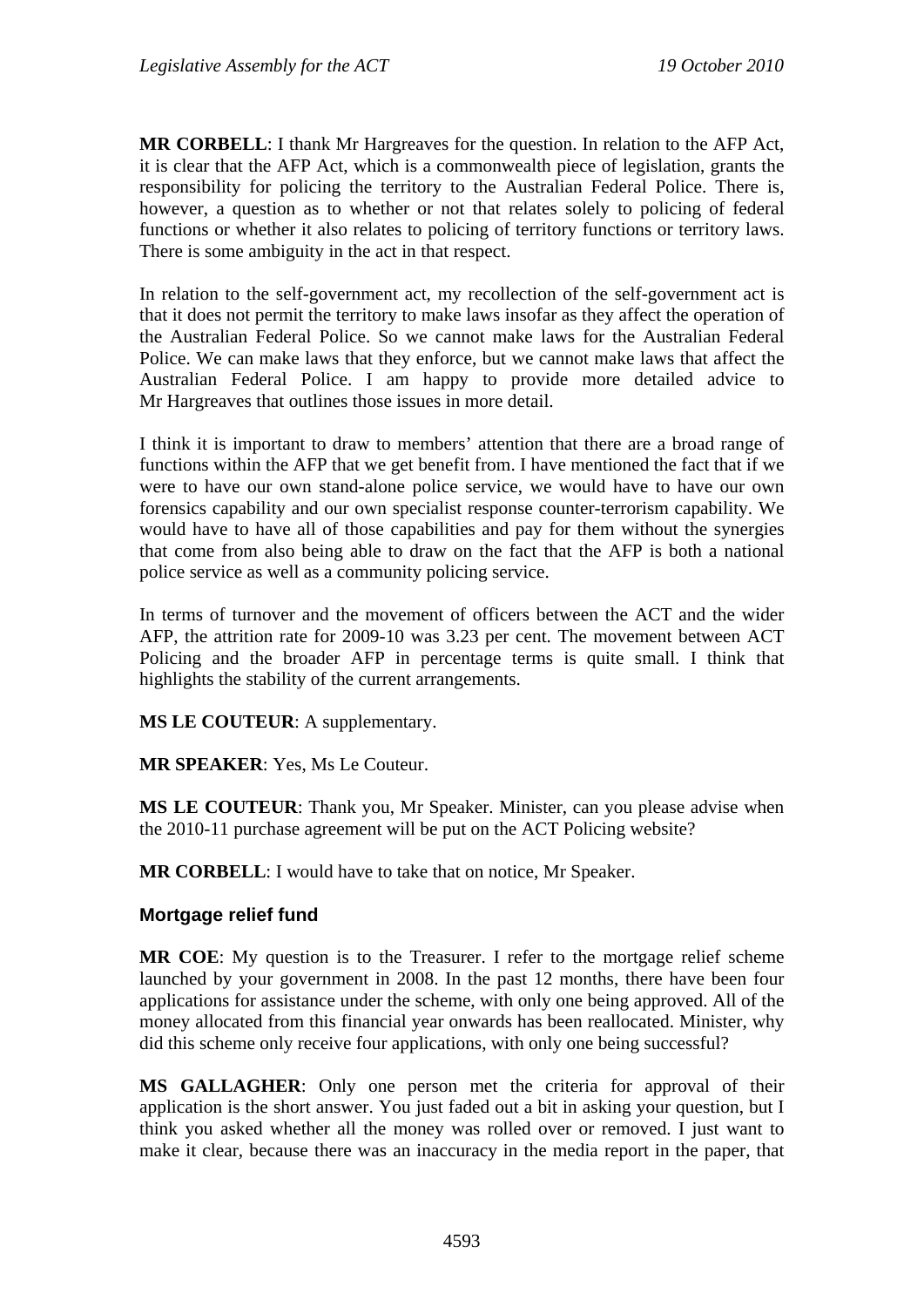no money has been removed. All the money for the fund remains in the fund, and we have not closed the fund. I think I did need to correct that. But the mortgage relief fund has criteria around how successful applications are to be considered. Each application is assessed against those criteria. If they do meet those criteria, then they will have their applications supported.

But, as I said, I do not think it is fair for anyone in this place to call this relief fund a failure. This is the first time this Assembly and this community have had access to a mortgage relief fund. It is in its very early days. We have said that we will review it, to make sure it is meeting the needs of those people it was designed for. I have not had any feedback from the non-government sector that this fund is not meeting that need, but I am very open to feedback. But I do not think it is fair in the first year or so of operation for those opposite to just stand up and start talking about this scheme as a failure.

**MR SPEAKER**: Supplementary question, Mr Coe?

**MR COE**: Thank you, Mr Speaker. Minister, what was the cost of delivering the mortgage relief scheme?

**MS GALLAGHER**: In terms of the administration and set-up of the scheme, this is being done in house at Treasury. They are a very lean operation; they do not like to spend any money over and above what is required. To my knowledge, there were not any significant additional expenses from establishing this scheme. I will come back to you if there is more information I can provide.

**MR SPEAKER**: A supplementary, Mr Seselja?

**MR SESELJA**: Thank you, Mr Speaker. What feedback did you receive from either the community or the non-government organisation assisting with the scheme in relation to the criteria relating to the scheme and whether or not that provided a barrier to people who were suffering serious mortgage stress from accessing the scheme?

**MS GALLAGHER**: The implementation of this initiative was designed in partnership with the non-government sector. I have already undertaken to provide a list of who was involved in those discussions. What was also looked at was similar schemes interstate. But my understanding is that there was agreement around the criteria for the mortgage relief fund amongst the parties who were involved in designing and getting this scheme up and running.

### **ACT Ambulance Service—recruitment**

**MS LE COUTEUR**: My question is to the minister for emergency services and relates to staffing at the ACT Ambulance Service. Minister, three of the last four ACT budgets have included funding for additional staff for the Ambulance Service. A total of 41 new positions have been funded. Can you update the Assembly on the success of the recruitment drives used to fill these new positions and how many of the 41 positions were filled?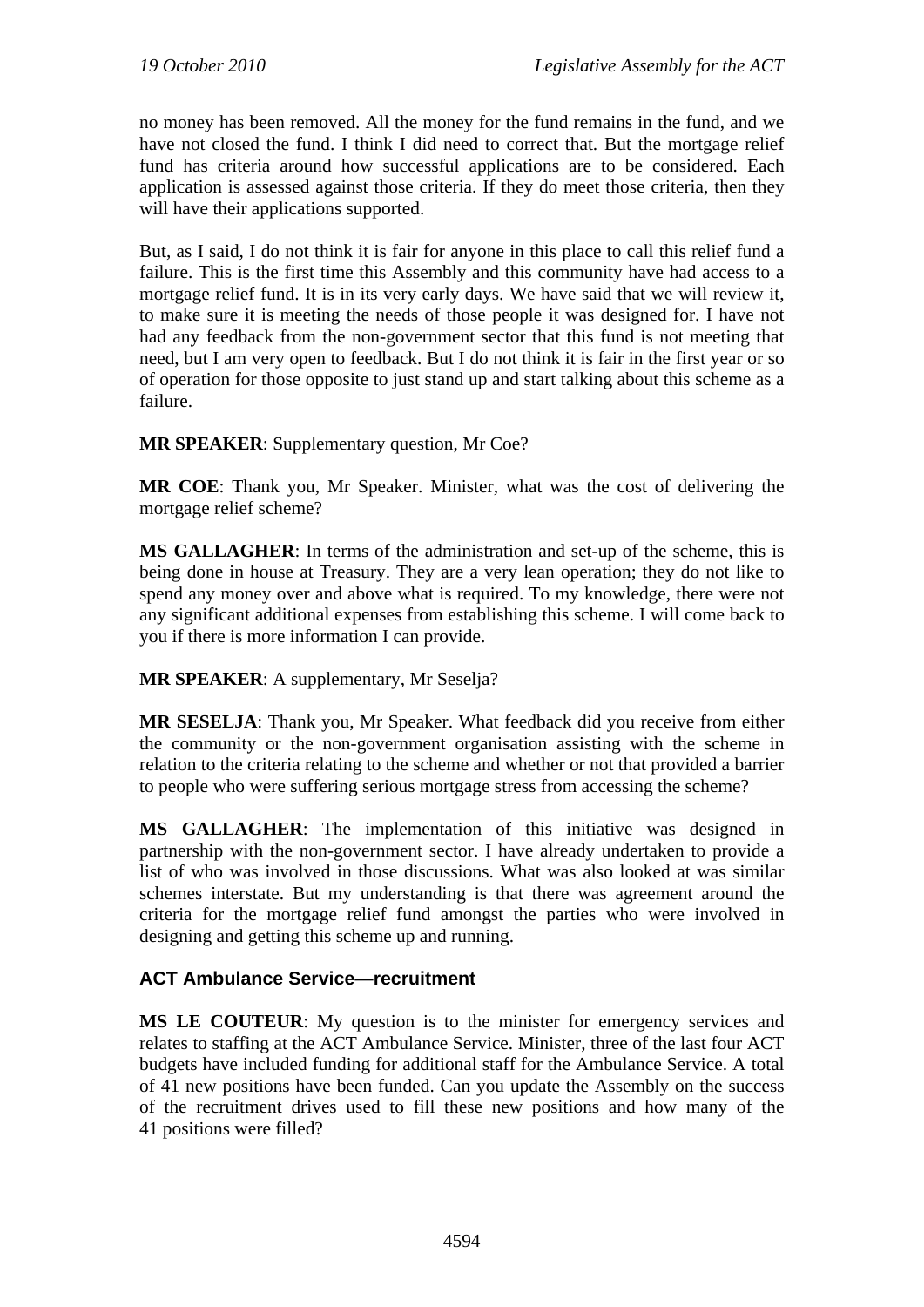**MR CORBELL**: All those positions are in the process of being filled or have been filled already. I am happy to provide a more detailed report to Ms Le Couteur in due course.

The ongoing support of our Ambulance Service is a very important priority for the government. The government has invested significantly in both capital and recurrent expenditure for the Ambulance Service to continue to improve its capability to meet rising levels of demand. And there is no doubt that our Ambulance Service is having to meet rising levels of demand, in the same way as ambulance services across the country are facing significant increases in demand.

The government has recently completed, as members would be aware, an analysis of options for improvements to the delivery of ambulance services in the ACT. That report was released at the time of the most recent ACT budget and the government is now working with unions and with the ESA management to identify those measures that need to be taken from that report to further improve the delivery of ambulance services to the ACT community. We will continue to identify those options to make sure we have a long-term funding base to deliver the services that are needed for the Canberra community.

The government is also working to support individual ACT ambulance paramedics. They do an outstanding job and they do an outstanding job often under significant pressure. The government has been pleased to recognise the work value of our paramedics through a recent work value case through the Australian Industrial Relations Commission that has seen the base rate for ambulance paramedics increase by 25 per cent as a result of that work value case to recognise the significant level of skill they are now required to bring to the workplace and the level of immediate pre-hospital care that they provide to the Canberra community.

In relation to the figures and the recruitment process that Ms Le Couteur asked about specifically, I will be happy to provide further detail to Ms Le Couteur in due course.

**MR SPEAKER**: Supplementary question, Ms Le Couteur?

**MS LE COUTEUR**: Thank you, Mr Speaker. Minister, while you mention probably some measures, given that the 2010 Lennox review found that the ACT Ambulance Service has a high turnover rate, what measures, apart from those you have mentioned, have been put in place to retain the new recruits?

**MR CORBELL**: The issue of retention is a challenge. The most valuable investment that a government can make is in the delivery of an improved rate of pay for ambulance officers, recognising their professional expertise. Our ambulance officers, unlike any other ambulance service in the country, trains all of its ambulance personnel who work in front-line ambulances to intensive care paramedic standard. We have 100 per cent coverage of intensive care paramedic standard for front-line ambulances. That makes those individuals very attractive to other ambulance services and to the private sector, because of that level of training.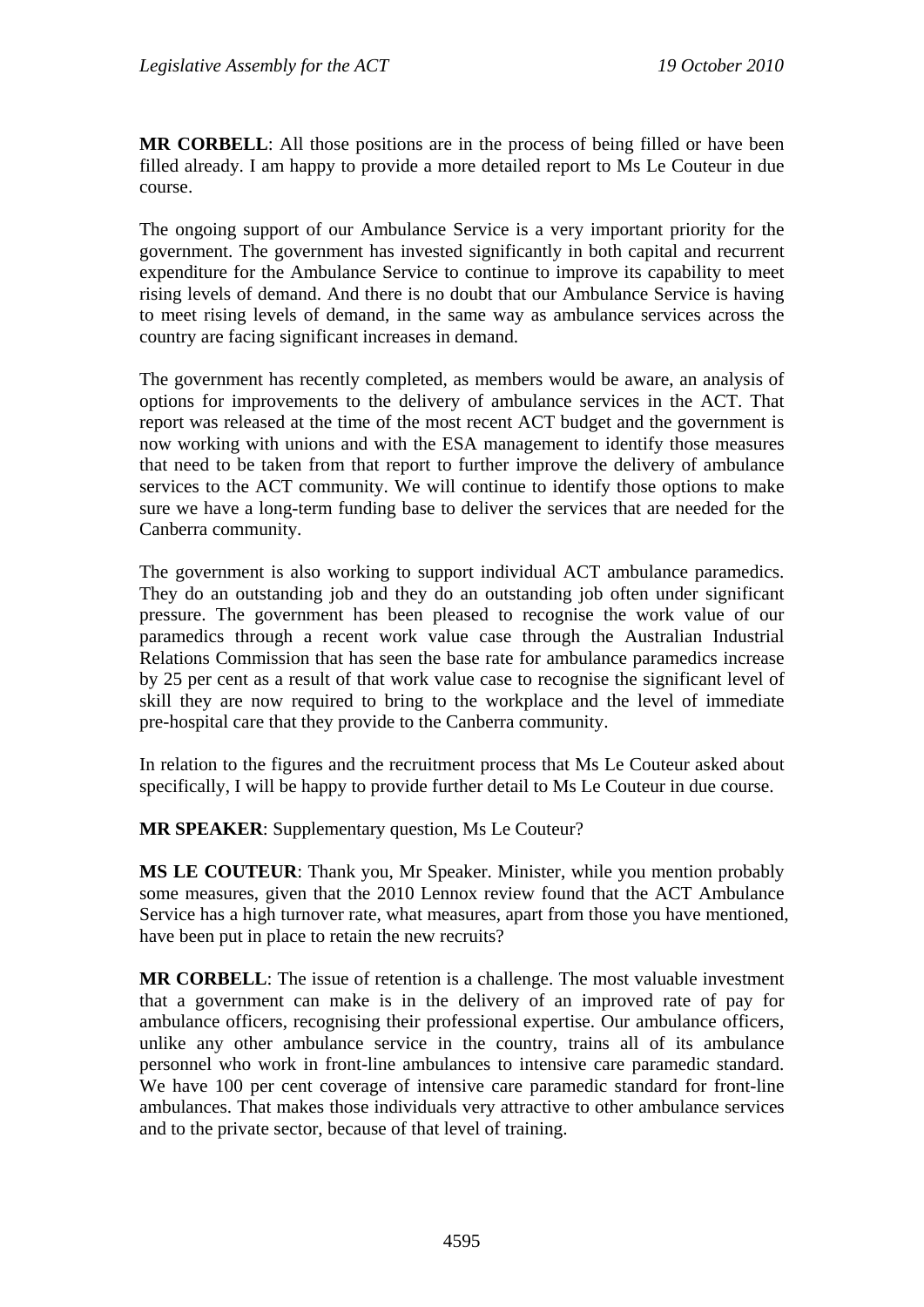The government has focused on improving retention by improving rates of pay. That is what that work value case was all about. That investment is now flowing through, with significant pay increases now flowing to our intensive care paramedics—in the order of about a 25 per cent pay increase, which is a very significant pay increase, I am sure all members would agree. It recognises the very valuable work that our ambulance officers do.

**MR SPEAKER**: A supplementary, Ms Hunter?

**MS HUNTER**: Thank you, Mr Speaker. Minister, what work has the government done to respond to the Lennox recommendation that it consider increasing the number of front-line ambulance staff working during peak times?

**MR CORBELL**: The government has already provided funding in recent budgets to expand the number of ambulances available in peak times. We now have demand-based crewing in place so that we roster on more crews at busy times rather than having a set establishment across each shift during the day. That is a significant change that has already taken place. The government is considering further enhancements to that, based on the Lennox review. That will be considered through the forthcoming budget process for the 2011-12 budget year.

**MR SMYTH**: A supplementary.

**MR SPEAKER**: Yes, Mr Smyth.

**MR SMYTH**: Minister, following the debacle of your management of the Rural Fire Service that culminated in the process out the front of this place, what confidence can the people of Canberra and members of the ACT Ambulance Service have in your leadership on these issues?

**MR CORBELL**: More confidence than they would have in Mr Smyth, Mr Speaker.

#### **Health—new services**

**MS PORTER**: My question is to the Minister for Health. Minister, can you please advise members of the Assembly of the range of new health services that have recently commenced in line with the government's commitments to the people of Canberra?

**MS GALLAGHER**: I thank Ms Porter for the question. Since the Assembly last sat, we have been able to implement a number of commitments that we made to the community two years ago in the area of health. The first one was the opening of the surgical assessment and planning unit at the Canberra Hospital which provides 16 additional beds to support the early transferral of patients from the emergency department into a ward close to the emergency department while further assessment and diagnosis is done.

This is modelled on the very successful MAPU that operates on level 7 of the hospital—which is the medical assessment and planning unit—which has a similar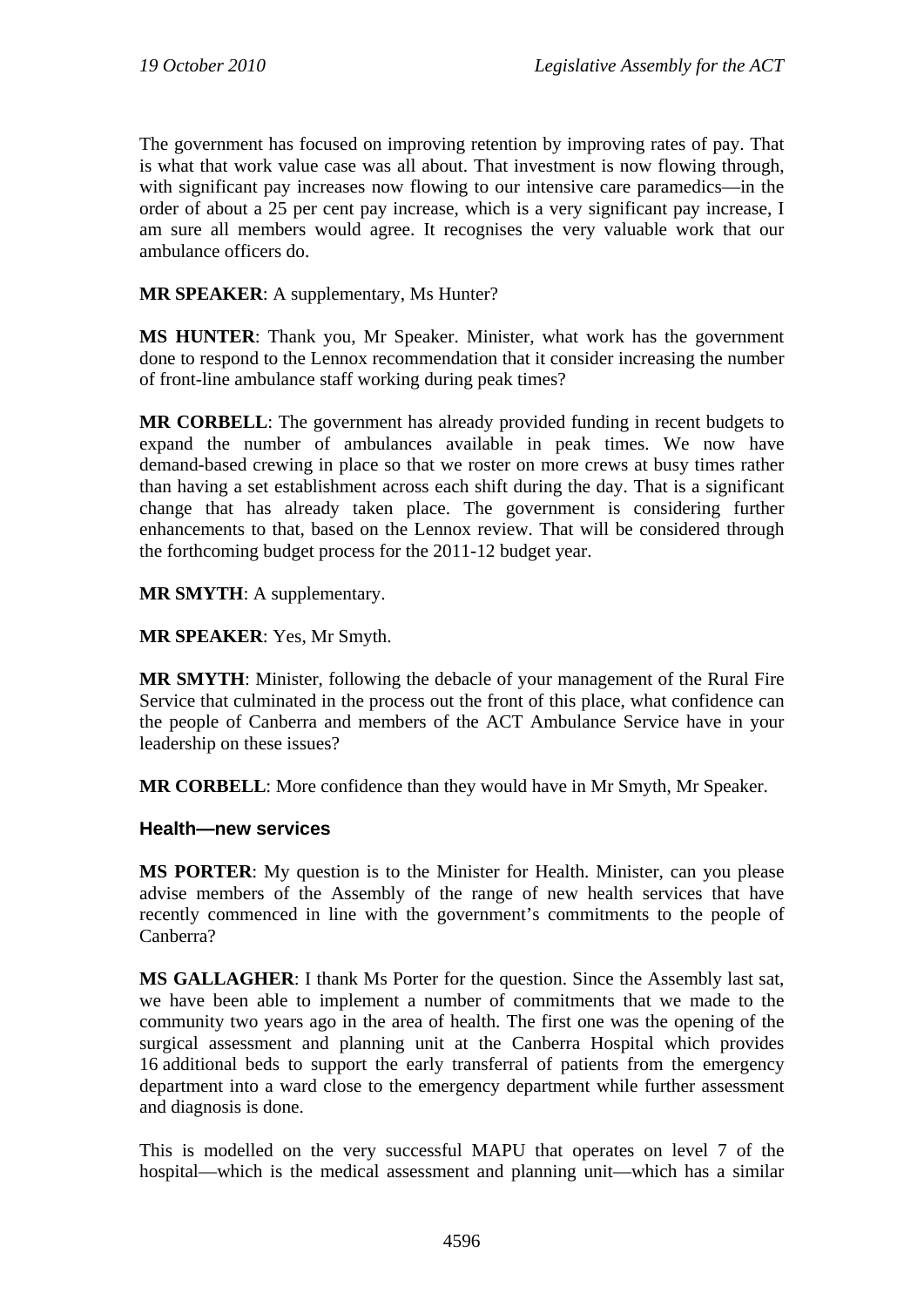aim—that is, to take complex patients out of the emergency department. These are the types of patients who have spent long periods in the emergency department while specialists consider treatment and assessment options prior to admission to the appropriate ward. This gets around the situation for patients who have multiple doctors considering their care taking that time to decide which particular ward they should be admitted to and they can be admitted to this new surgical assessment and planning unit. The idea is that it will cater for adults, that they may remain in the unit for up to 48 hours, and that they have a surgical condition. However, the intervention required is not clear, or the speciality required is not clear.

I went and met with the staff, and indeed some of the patients, in the SAPU the other day. It is a fabulous new building. It is the ward that was vandalised by an individual just prior to its opening, but it has opened on budget and on time. All the beds are operational. I think that the feedback that I got from the patients who had already been admitted to the SAPU was very positive.

This past three weeks also saw the launch of the public diagnostic breast imaging service and the digitalisation of BreastScreen ACT, which, again, were commitments we made in the lead-up to the election. So for the first time women in the ACT now have a public service where they can go and get their regular X-ray assessments with mammography and ultrasound assessments if they are referred by a medical practitioner. In the past women had to face going to the private system. It is not a service that we offered publicly. I think that probably the most major benefit is that women who found those costs prohibitive are now able to access a public system with state-of-the-art technology.

In BreastScreen ACT there has been a move to digital technology from analog technology. Women undergoing breast screening will now have their images relayed in real-time—whether it be to specialists here or interstate—to have those films reviewed. In the past we had to courier films to Sydney. There could have been a three to five-day turnaround to get opinions and then get them back to the Canberra breast screening service. Those images, which are of much higher quality, can now be turned around in one day.

I am also told, although I have not experienced it myself, that the machines used in the new system are much more comfortable for women. I hope that means that women who have not taken part in the breast screening program will get that extra incentive to go along and have a mammography. Again, I just issue a reminder that the target age group for that is women between the age of 50 and 69.

**MS PORTER**: A supplementary.

**MR SPEAKER**: Yes, Ms Porter.

**MS PORTER**: Thank you, Mr Speaker. Minister, how does the delivery of these commitments contribute to the government's overall strategy to rebuild the ACT health system so that it can be ready for the growing health needs of our community now and into the future?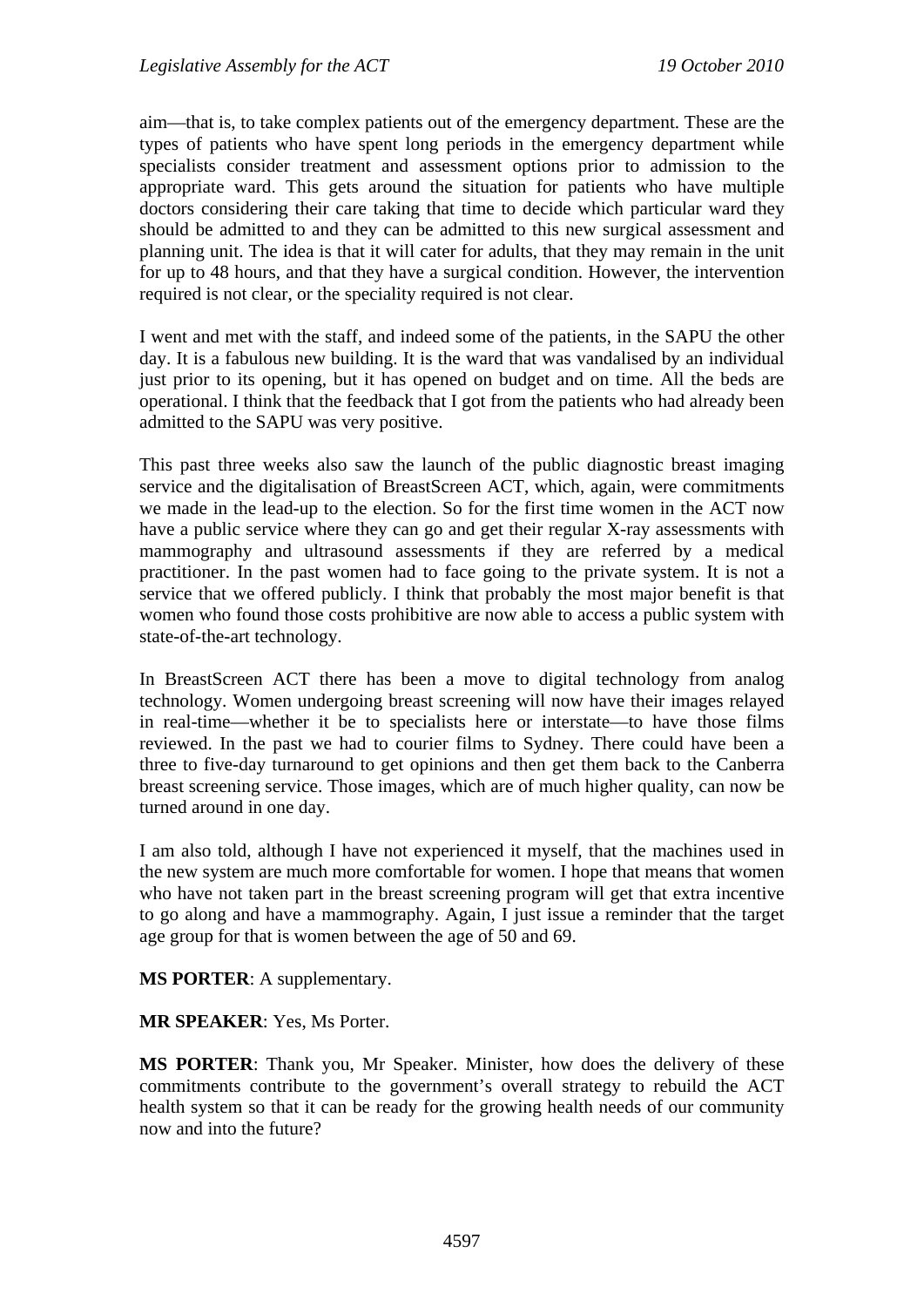**MS GALLAGHER**: I thank Ms Porter for the supplementary. The government went to the last election with a very ambitious range of commitments in the health area. A focal point of our campaign was to deliver additional beds, new operating theatres, to invest in e-health technology, to build a new neonatal intensive care unit, a new state-of-the-art neurosurgery suite, to provide extra money for aged care and rehabilitation, for mental health, for cancer treatment and for workforce development. And the government has started work on all of these initiatives.

In two years, we have been able to make progress or meet those commitments that we have made to the community. I am very confident that at the end of this term in office we will have a very proud record in terms of delivering on our commitments. But, more importantly, the people of the ACT will have access to a greater range of services, more modern and up-to-date technology, more workforce and additional specialties that have not been offered here before, in terms of building up their public healthcare system. This is a work in progress but I am very pleased, two years on, that we have made the progress we have. It is really to the credit of those working in ACT Health and with our partners in the non-government sector that we have been able to make the sort of progress we have to date.

**MR HARGREAVES**: Supplementary, Mr Speaker.

**MR SPEAKER**: Yes, Mr Hargreaves.

**MR HARGREAVES**: Thanks very much, Mr Speaker. Minister, when you talked about the extra capacity that the government delivered to our health system through extra beds and services, did you say how these new services would enhance the operation of our public health system overall?

**MS GALLAGHER**: Thank you for the supplementary.

**Mr Hanson**: Explain also why access block has got worse while you are at it.

**MS GALLAGHER**: I am happy to go to that if you would like, Mr Hanson, although it would be disorderly for me to respond to interjections across the chamber. When you look at the additional services and the additional beds that have gone into the public health system, what you can see—a key measure there is bed occupancy. We have set ourselves the target of 85 per cent. We have almost met that target for the first time this year. For the first time in the history of self-government, as far as this number has been recorded—

**Mr Smyth**: Are you sure?

**MS GALLAGHER**: Yes, because we introduced the bed occupancy performance reporting. We set the target at 85 per cent, and I believe it is at about 86 per cent. The issue with access block is that access block had been coming down. There was an issue with the reporting—

**Mr Hanson**: Oh—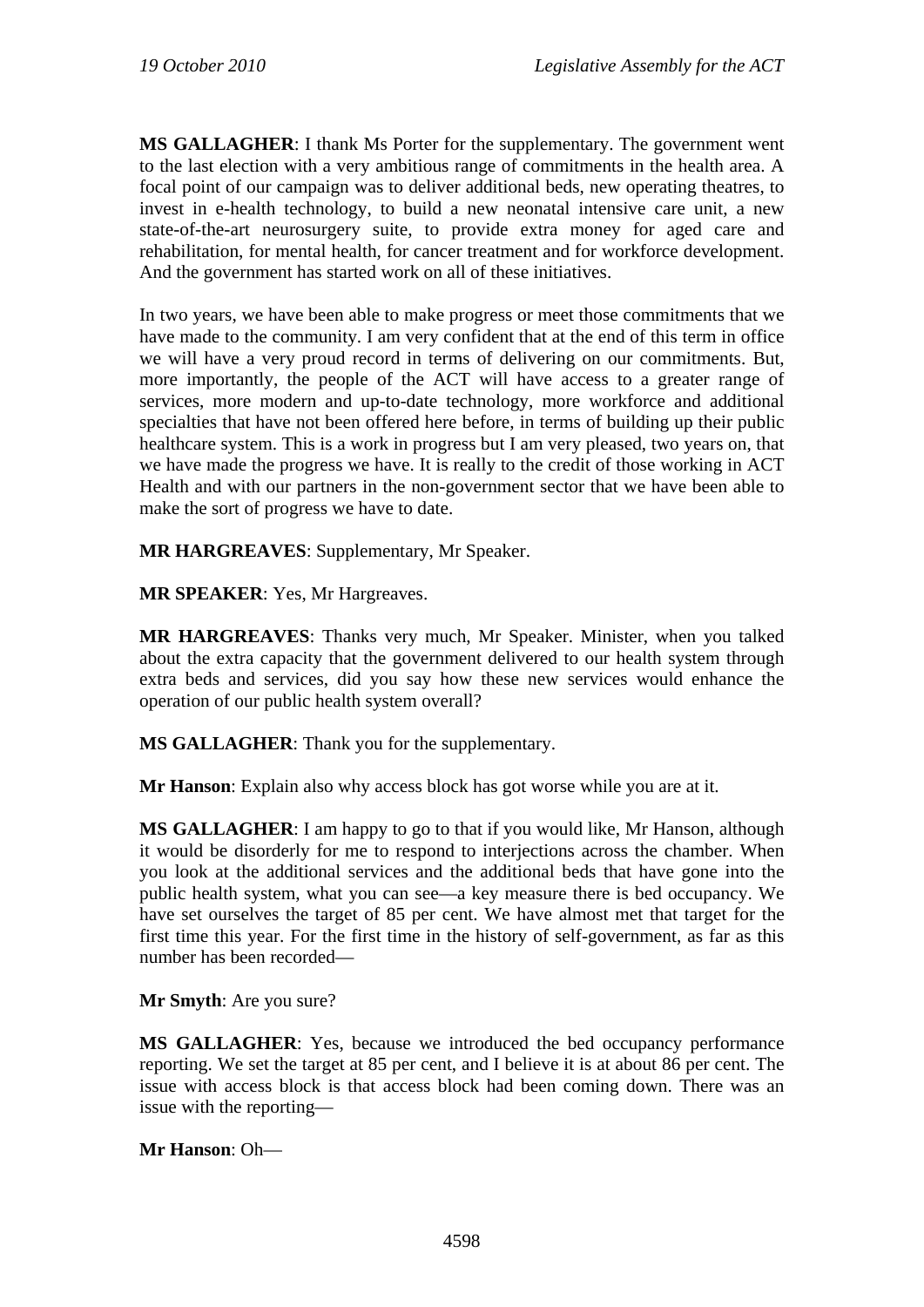**MS GALLAGHER**: If you read the annual reports and things, you will find this. There was a change in the way that Calvary record their access block data, which has changed those results. I think we need to give it a little more time—

**Mr Smyth**: Oh, always a little more time.

**MS GALLAGHER:** I do. I think we need to give it a little more time to see—now that Calvary are recording their access block consistently with the way ACT Health requested access block to be categorised, you will see again continued improvement in this area.

**MR HANSON**: Supplementary, Mr Speaker.

**MR SPEAKER**: Yes, Mr Hanson.

**MR HANSON**: Minister, will admission to the SAPU mean, for reporting purposes, that patients will be considered to have been admitted to it dead, or will they remain accounted for as being in an emergency department, until such time as they are actually admitted into the appropriate ward?

**MS GALLAGHER**: No, they will be an admitted patient in the hospital, which they are. That is how these units operate right around the country.

**Mr Hanson**: They certainly do.

**MS GALLAGHER**: What—you have had a problem with MAPU operating like that for the last three years, have you? These are patients that require admission to the hospital. What Mr Hanson is trying to suggest is that it is a way to get around access block. But these patients must be admitted type patients. The decision has been taken that they will require admission to the hospital, but it is unclear what part of the hospital they should be admitted to. That is the thing where you are getting it wrong, Mr Hanson. These—

**Mr Hanson**: Better than a trolley in the corridor anyway, minister.

**MS GALLAGHER**: Mr Hanson, this is a ward. Patients are expected to be admitted here. They may stay here for 48 hours and go home, if their procedure is relatively straightforward. If it is not, they may be admitted to the surgical short-stay ward or other surgical wards in the hospital, depending on the type of surgical intervention. But it is not the place that I think Mr Hanson is trying to allege because he has to spoil this innovation in the hospital as well. He has to wreck it, he has to oppose it. It is a 16-bed ward, Mr Hanson, and you are trying to create a negative sound around it. This is for patients that are requiring admission to the hospital, regardless of where they go.

### **Sport—Gungahlin swimming pool**

**MR HANSON**: My question is to the minister for sport and recreation. Minister, in the lead-up to the last election, ACT Labor promised to deliver a 50-metre pool complex to the people of Gungahlin. In a press release dated 4 August 2008 you stated: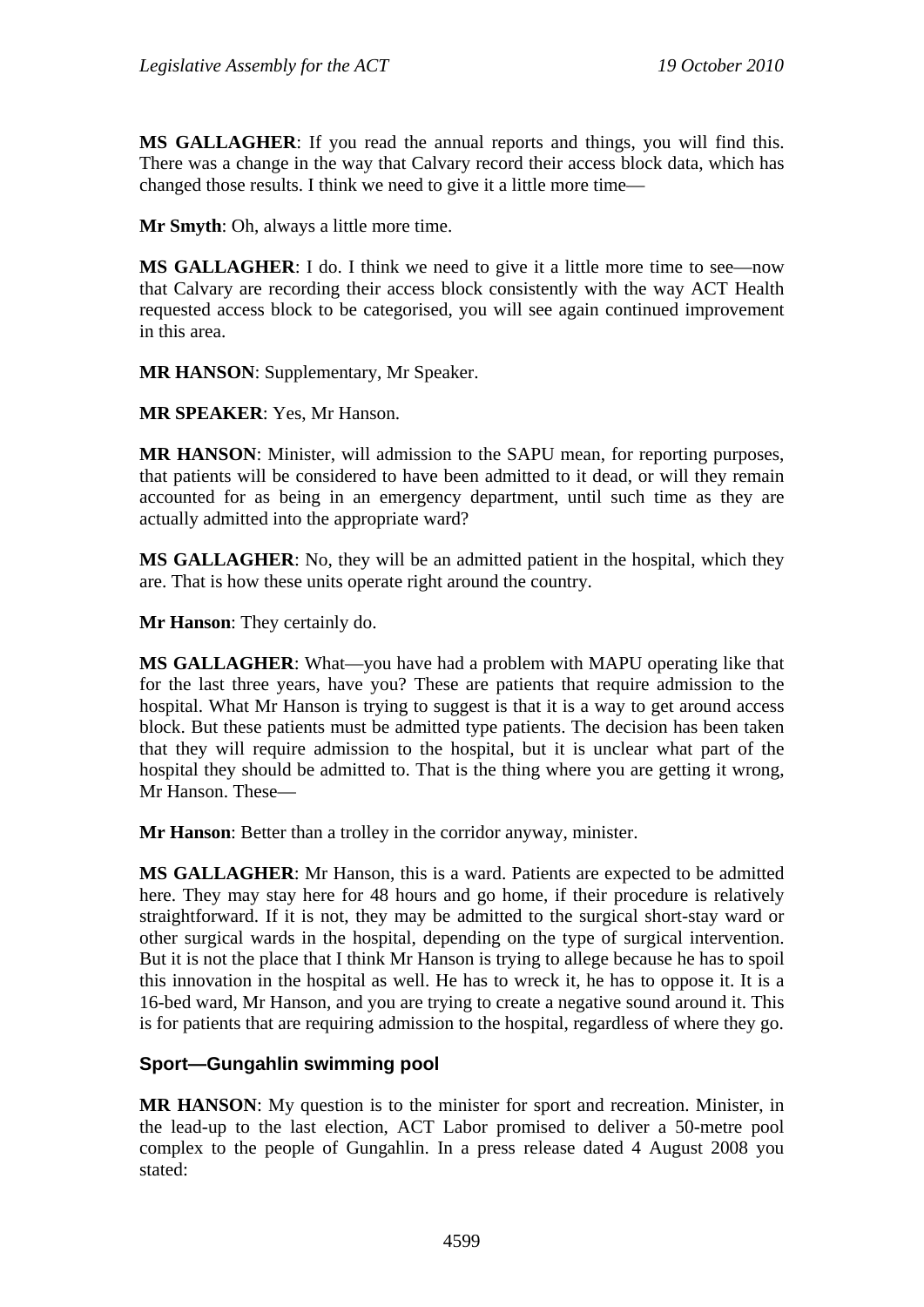… the centre which will include a 50 metre pool, a 25 metre pool at least 1 court space, for example a netball court and associated amenities such as a cafe and gymnasium.

Minister, recent media articles in the *Gungahlin News* and *GunSmoke* report government officials as saying that the government is in favour of a 25-metre pool. Minister, will the ACT Labor government deliver a 50-metre pool to the people of Gungahlin, yes or no?

**MR BARR**: I thank the member for his question. Mr Hanson has, indeed, correctly quoted from a media release I issued in 2008; so I will acknowledge that he has done so.

The government, through its sport and recreation policy, indicated that we would fund some feasibility and forward design work for a Gungahlin swimming pool. That work is progressing. There are, essentially, two options that are being considered through that work. One is the traditional 50-metre pool that members would be familiar with, with a deep end and a shallow end, which I think is the fairly standard pool configuration.

During this consultation phase, though, a number of organisations, including Swimming ACT and the Royal Life Saving Society, and a number of community members have also suggested a second option which would be a series of pools, ones that would cater specifically—

*Opposition members interjecting—* 

**MR SPEAKER**: Order! The minister is giving an informative answer. I think you should give him the courtesy of listening to him.

**MR BARR**: Thank you, Mr Speaker. As I was indicating, a second model has come forward during this consultation phase and that is a model that is being promoted by organisations such as the Royal Life Saving Society and Swimming ACT, amongst others, that involves a series of specialised pools—a pool dedicated to swimming and lap swimming, a dedicated pool for learning to swim, hydrotherapies and aquarobics and a dedicated wet play area. It is another model that has come forward during these consultations.

The government will have both options fully investigated and will then go back out to the community and seek its views on the two options and then make a final decision as to the configuration of the pool in a future budget round. As members would be aware, only a small proportion—I think it is just over \$1 million of the government's \$20 million commitment—has been allocated to the project to date. The final decision-making process, after the community consultation, after the feasibility and all the options are put forward, will be determined by the government during the budget process.

**MR HANSON**: A supplementary, Mr Speaker.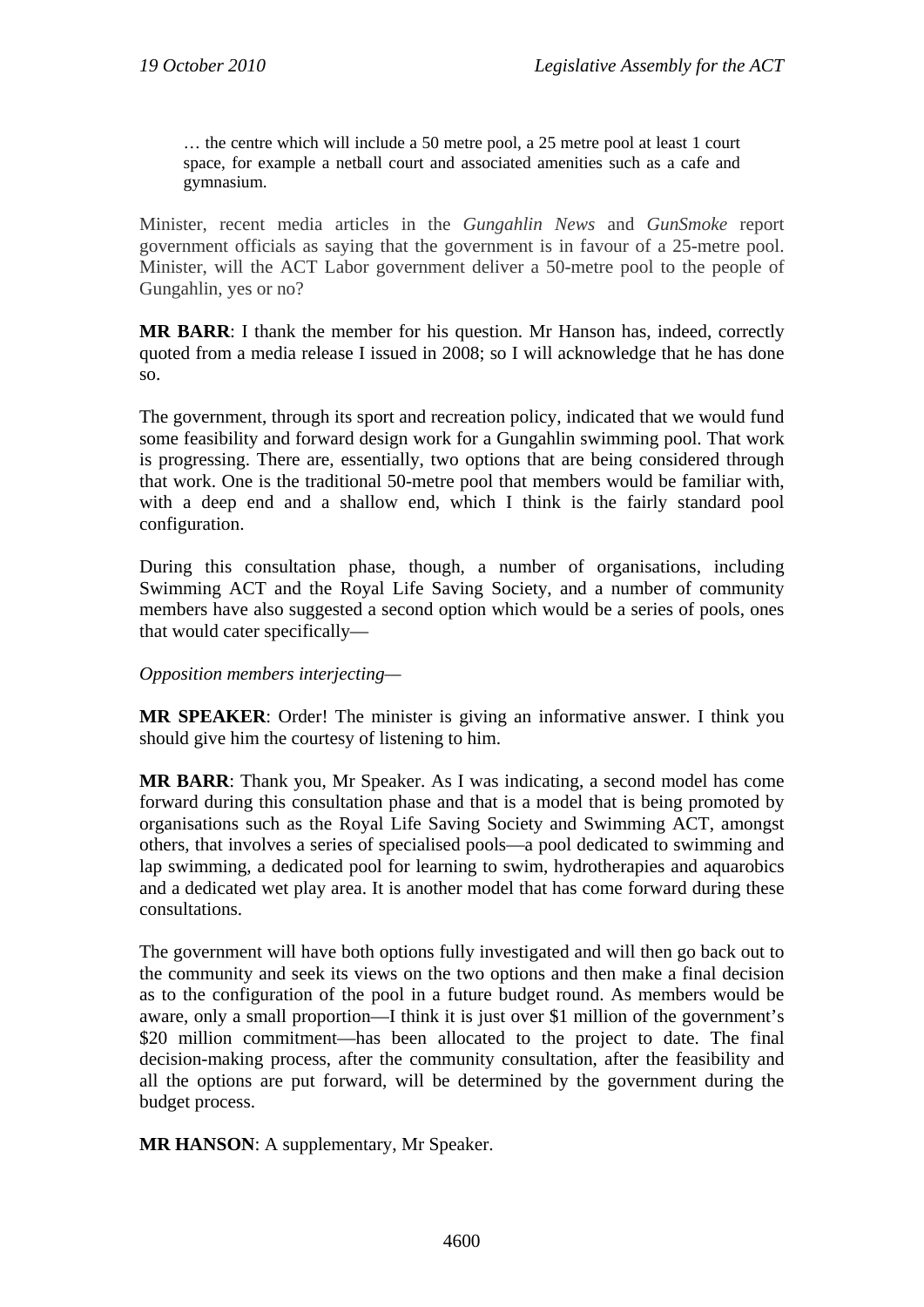**MR SPEAKER**: Yes, Mr Hanson.

**MR HANSON**: Minister, have you broken your promise to deliver a 50-metre pool to the people of Gungahlin?

**MR BARR**: No.

**MS LE COUTEUR**: A supplementary.

**MR SPEAKER**: Yes, Ms Le Couteur.

**MS LE COUTEUR**: Thank you, Mr Speaker. Minister, what is the relative cost of a 50-metre pool compared to the alternatives that the government is considering?

**MR BARR**: We do not have that information yet. We are not at that stage in the project. But once that information is available, obviously, that would inform a final decision. As we indicated in our sport and recreation policy, the final funding model and the possibility of a public-private partnership for the project will be determined once those feasibility studies are complete. And the government does not rule out adopting a similar approach to this project that was taken with the CISAC facility in Belconnen.

**MR SPEAKER**: Supplementary, Mr Seselja?

**MR SESELJA**: Thank you, Mr Speaker. Minister, when will the 50-metre pool complex be open and available for use by Gungahlin residents?

**MR BARR**: That is a matter that will be determined in due course once the processes are finished.

#### **ACT Policing—tasers**

**MS BRESNAN**: My question is to the minister for police and relates to tasers. Minister, following the public request from the Australian Federal Police Association that tasers be rolled out to all general duty ACT police officers, can you advise the Assembly on the process you as minister will follow to make a decision? In particular, who will you discuss the matter with and what data will you rely on?

**MR CORBELL**: I thank Ms Bresnan for the question. The Australian Federal Police Association have indeed advocated for the broader deployment of what are known as electronic incapacitating devices, EIDs, or what are popularly known as tasers. The government has not yet taken a decision as to whether or not tasers should be made more broadly available to general duties officers of the Australian Federal Police performing ACT Policing duties.

The Chief Police Officer has commenced a process of reviewing whether or not tasers should be made available more broadly and in what circumstances they should be made available more broadly to other police officers. At the moment tasers are only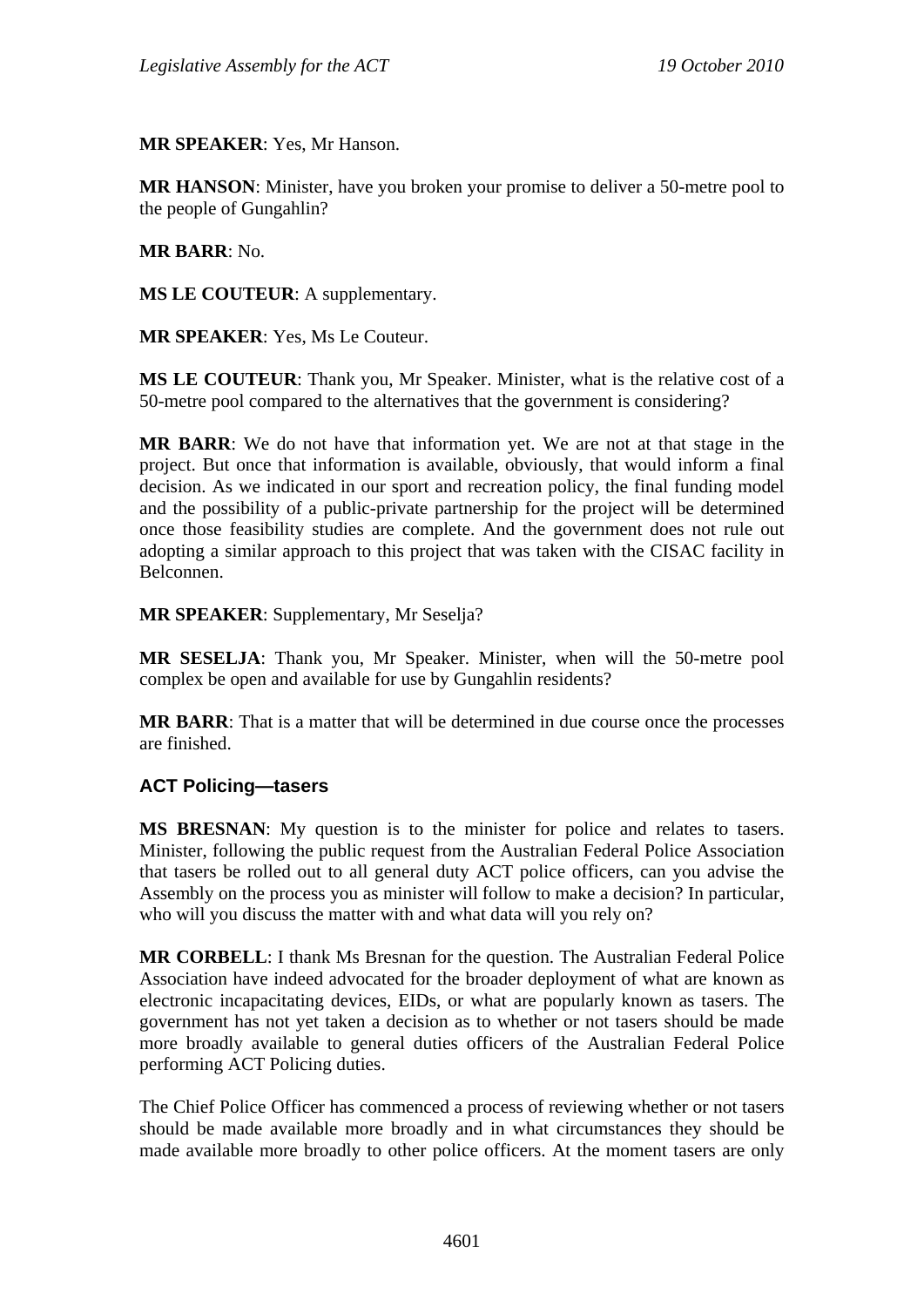available to specialist response police, and that process is a process that I believe has worked well in the community to date. I have indicated previously that the government would need to be convinced that it is desirable to expand the use of tasers to other officers within ACT Policing and that safety considerations must have a paramount role.

I expect the Chief Police Officer to complete his review of the use and the desirability of expanding the use of tasers in due course. I have had a discussion with the Chief Police Officer and with the Commissioner of the Australian Federal Police about the matter, and we have agreed that following the completion of that review the Chief Police Officer will discuss the matter with me, and I will also have the opportunity to discuss the matter with the Commissioner of the Australian Federal Police.

It is important to make clear that this decision is ultimately one that will need to occur jointly between myself as the minister and the Commissioner of the Australian Federal Police, who has operational control of ACT Policing. Indeed, the broader expansion of tasers will require changes to the commissioner's orders to permit them to be made available as a use-of-force option to general duties officers, or indeed other officers more broadly. But the government's position at this time is that we need to be convinced and there needs to be good reason for the further expansion of the availability of tasers. I will be happy to keep members informed of progress in this regard.

**MR SPEAKER**: Supplementary, Ms Bresnan?

**MS BRESNAN**: Thank you, Mr Speaker. Minister, who has ultimate authorisation to expand the use of tasers in the ACT? Is it you, as the minister for police, or the Commissioner of the Australian Federal Police force? And, as you did mention it just previously, can you expand on the legislative or regulatory instrument which provides for that decision?

**MR CORBELL**: Officers of ACT Policing are sworn members of the Australian Federal Police and they are subject to the direction and orders of the Commissioner of the Australian Federal Police. However, given the significant public interest in this matter, and indeed the broader community interest in this matter, the government has made clear, and the Australian Federal Police have indicated, that this is a matter that will need to be discussed between the government, as the purchaser of the service, and the commissioner, as the provider of the service. So this would be a joint decision between me and the commissioner—and indeed with the advice and guidance of the Chief Police Officer.

**MS HUNTER**: Supplementary.

**MR SPEAKER**: Yes, Ms Hunter

**MS HUNTER**: Minister, will the final decision regarding tasers take into account the findings of the Western Australian experience—being that, when tasers were provided to all general duty police, injuries to police rose 22 per cent and the use of handguns doubled?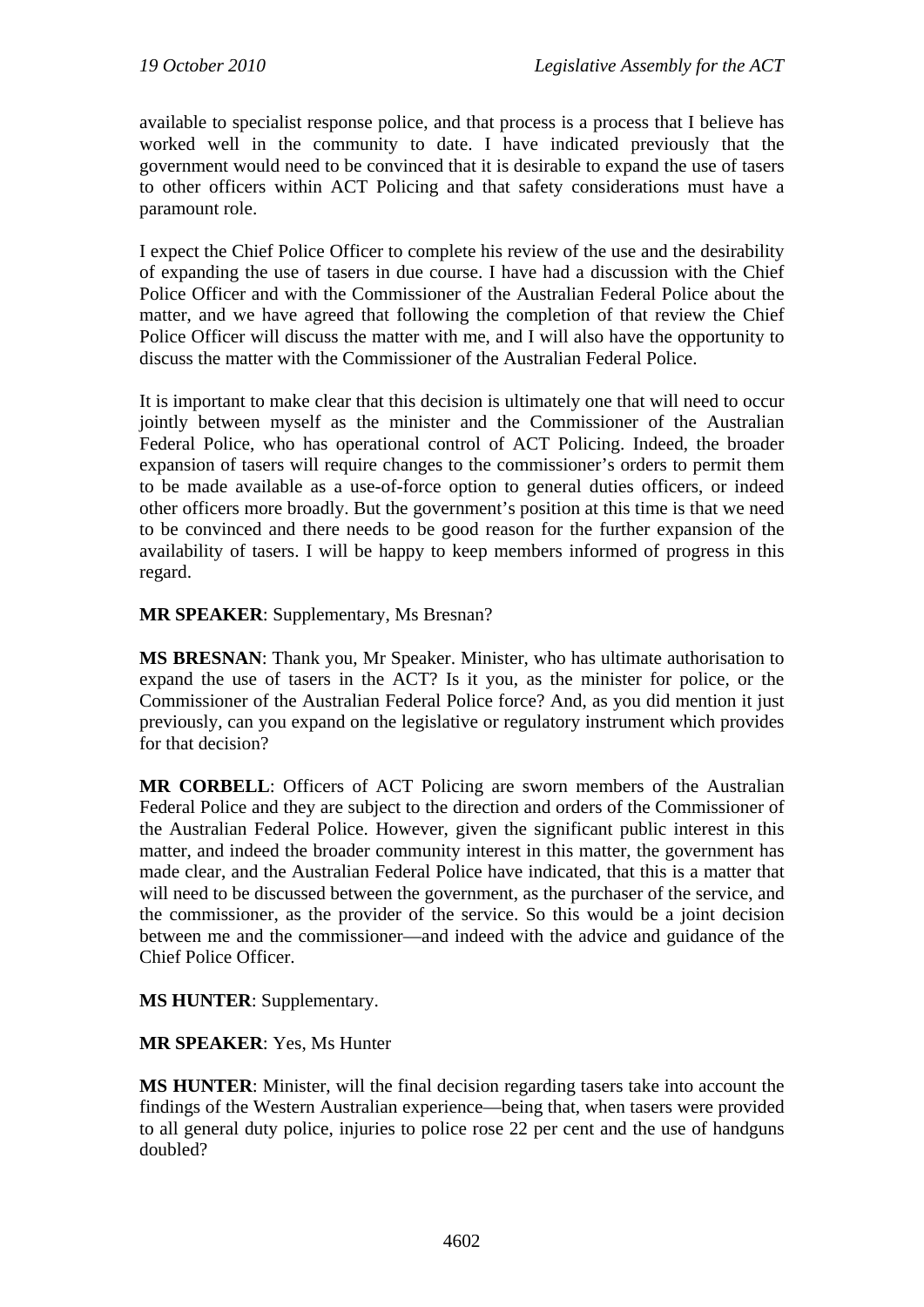**MR CORBELL**: ACT Policing will have regard to the experience of other police services; there is no doubt about that. I have to stress that this not a fait accompli by any means. I have reservations about the expansion of the use of tasers, although it may be warranted in some circumstances and in relation to some officers. This is a matter that needs to be addressed through the review process that ACT Policing are currently conducting, and I will wait to see the outcomes of that. Any expansion of the use of tasers will need to be justified, and there will need to be good reasons to do so, and we have to await that process before reaching those conclusions.

**MR HANSON**: A supplementary, Mr Speaker.

**MR SPEAKER**: Yes, Mr Hanson.

**MR HANSON**: Minister, are you aware of an ACT Labor Party resolution calling on police officers to be armed with tasers? Will this resolution affect your decision?

**MR CORBELL**: No such resolution has been communicated to me to date.

#### **Education—disability funding**

**MR DOSZPOT**: My question is to the minister for education. Minister, the head of the education department has said in relation to the backflip on disability funding that involvement from you in the decision of what would be cut would be a conflict of interest. Minister, did you or any member of your staff in any capacity have contact with the department in relation to this issue and the subsequent backflip on the funding of disability services in the ACT education system?

**MR BARR**: I thank Mr Doszpot for the question. I might add that I think it was grossly unfair—the weekend reports that Mr Doszpot was dead.

**MR SPEAKER**: Thank you, Mr Barr. The question, Mr Barr.

**MR BARR**: That coverage in the *Canberra Times* that he was carrying on like a character out of *Weekend at Bernie's* was grossly unfair and it is good to see his—

**MR SPEAKER**: Thank you, Minister Barr.

**MR BARR:** It is good to see that he is able to ask this question. As I have indicated—

*Members interjecting—* 

**MR SPEAKER**: Order, members! The question, Mr Barr.

**MR BARR**: As I have indicated, the government remains committed to achieving its budget plan as outlined in this year's budget papers. The efficiency dividend is a requirement for all ACT government agencies. It is indeed a matter that members of the Assembly are aware of and in fact voted for in passing the appropriation bills earlier this year. The department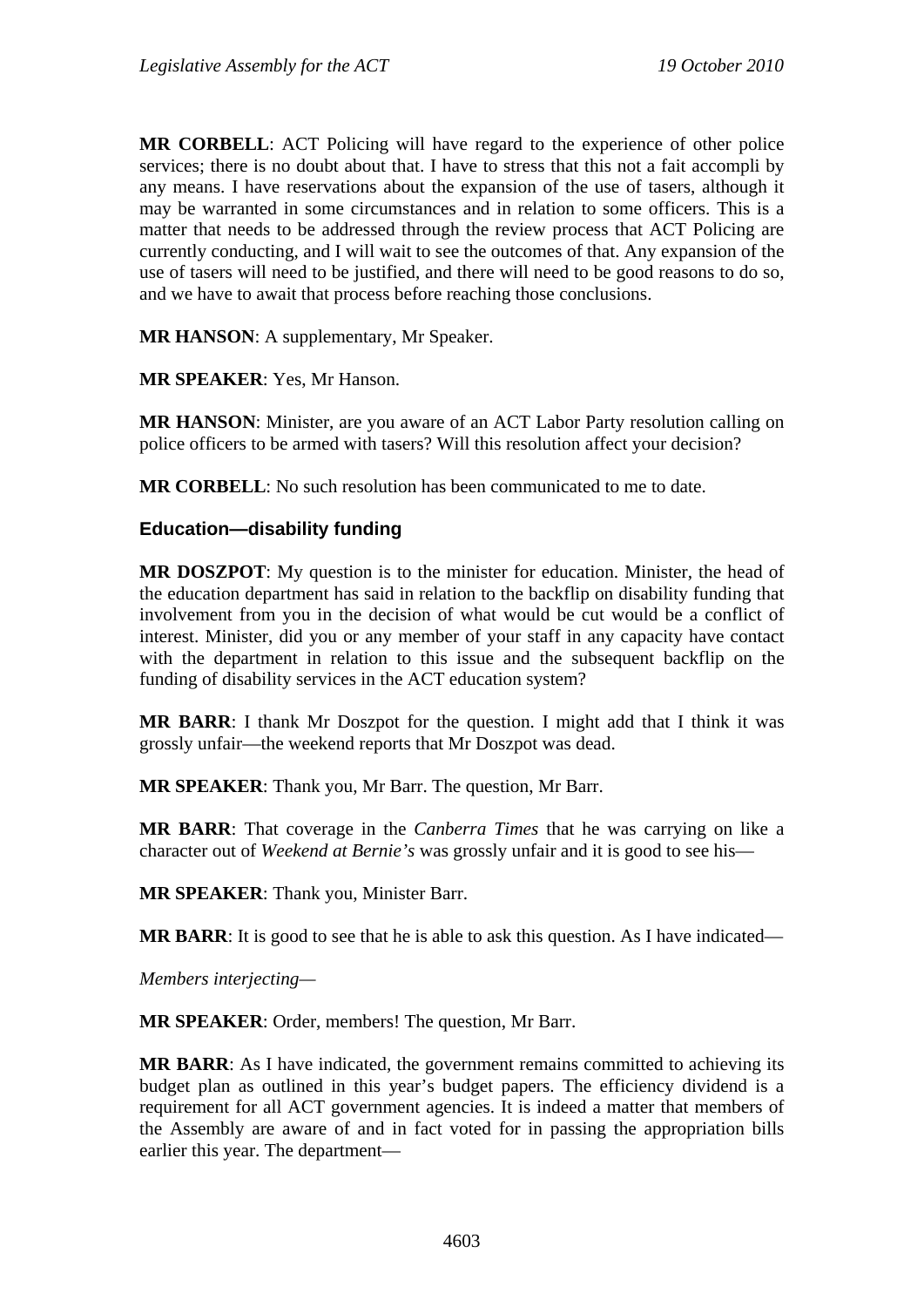**Mr Coe**: You're gutless, Andrew.

**Mr Hargreaves**: Point of order, Mr Speaker.

**MR SPEAKER**: Stop the clocks, thank you.

**Mr Hargreaves**: I ask you, please, to ask Mr Coe to withdraw the word "gutless".

**MR SPEAKER**: Mr Coe, that is unparliamentary language to be shouting across the chamber and I ask you to withdraw it.

**Mr Doszpot**: I think he is a coward actually, not gutless.

**Mr Coe**: I withdraw.

**MR SPEAKER**: Thank you, Mr Coe. Mr Barr, you have the floor.

**MR BARR**: As I was saying, the government remains committed to achieving its budget targets as outlined in this year's budget papers, and it was indeed a resolution of the Assembly, through the appropriation bills. That placed a requirement on ACT government agencies to achieve an efficiency dividend. In the case of the Department of Education and Training, that dividend is approximately \$4 million each year.

**Mr Seselja**: You weren't prepared to defend it, were you? You send your bureaucrats out.

**Mr Smyth**: You are just a jellyback.

**MR BARR**: It is a matter for the department to determine the application of that efficiency dividend in accordance—

**Mr Smyth**: Jellyback Barr. You are just a jellyback.

**Mr Hargreaves**: Point of order, Mr Speaker. I ask that you give us a parliamentary ruling on the word "jellyback", please, and, if so, ask Mr Smyth, having tested it, to withdraw.

**MR SPEAKER**: I am afraid I actually did not hear it.

**Mr Smyth**: I did say "jellyback".

**Mr Hargreaves**: Mr Speaker, he uttered it three times, on my count.

**Mr Smyth**: I am happy to say it. The man is a jellyback.

**MR SPEAKER**: Mr Smyth—

**Mr Hargreaves**: And while we are at it—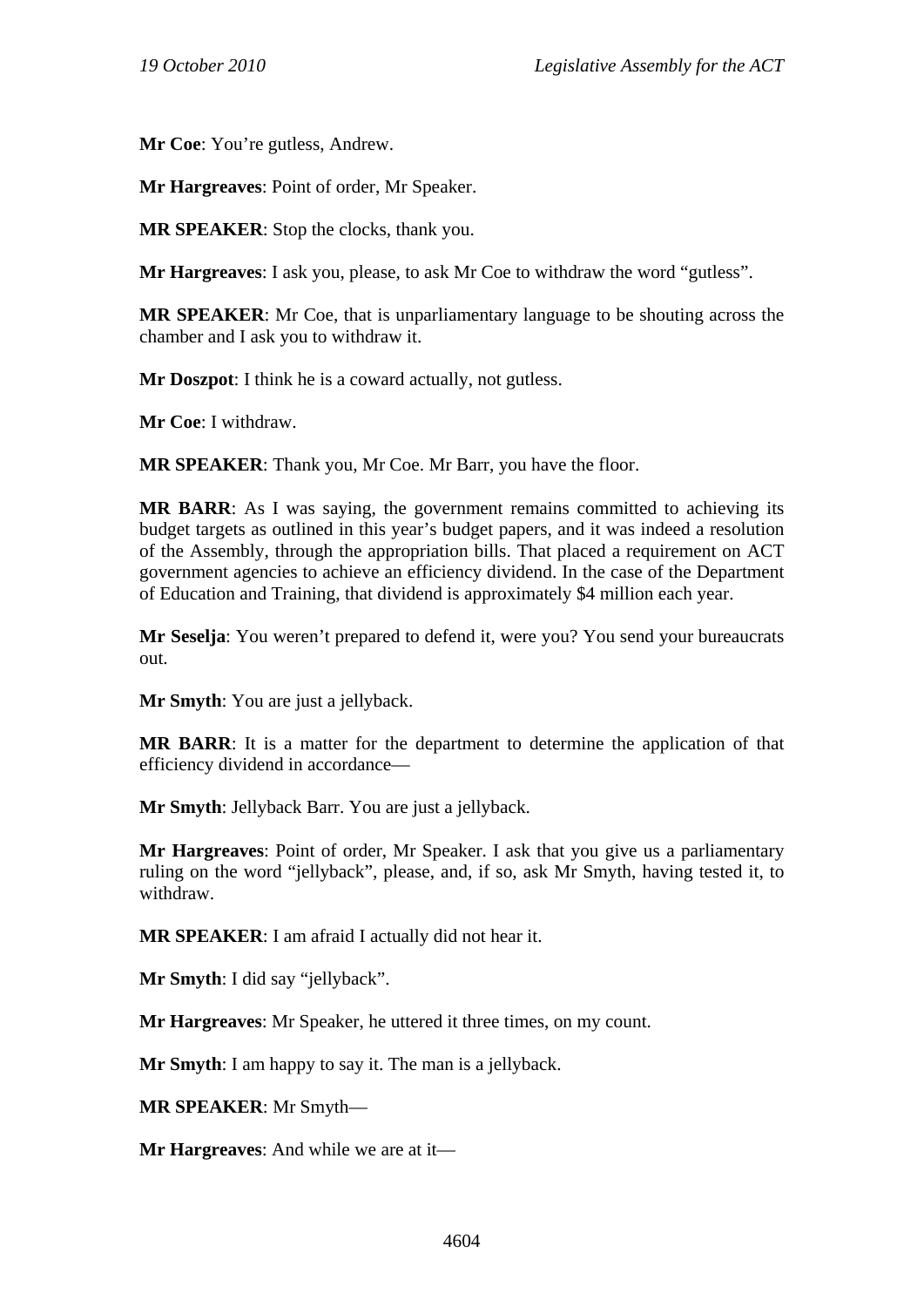**MR SPEAKER**: Order! Sit down, Mr Hargreaves, thank you.

**Mr Hargreaves**: I will do it again till we go home.

**MR SPEAKER**: Order! Sit down. Mr Smyth, I consider it to be unparliamentary for you particularly to stand up and so brazenly make that statement across the chamber. I invite you to withdraw.

**Mr Smyth**: Mr Speaker, I am happy to withdraw, and I would ask for your ruling on the fact that in the last two years in this place since Mr Hanson has been a member he has been consistently called a jellyback by the Chief Minister—Jellyback Jeremy. I think he uses it all the time. You would have heard it; you have never intervened. Why is there a double standard applied to the opposition and not to all members of this place? I seek your ruling on that.

**MR SPEAKER**: Mr Smyth, a lot of comments are made in this chamber, some of which I note and some of which I do not. I was explicitly asked on this occasion to make a ruling, and that is the ruling I am making.

**Mr Hargreaves**: And on a point of order again, I would like you to ask Mr Doszpot to withdraw the word "coward", please.

**MR SPEAKER**: I did not hear that. Sit down. Mr Barr has the floor.

**MR BARR**: Thank you, Mr Speaker. As I was indicating, the department has responsibility for the implementation of the efficiency dividend and is doing so in accordance with its enterprise—

*Members interjecting—* 

**MR SPEAKER:** Order, members! There will be an opportunity for supplementary questions in a moment. Mr Barr.

**MR BARR**: And is doing so in accordance with the enterprise agreements that are in place with the Australian Education Union and the CPSU through the general staff agreement. Those processes have been outlined. Members are aware of that. The department will continue to manage the process in accordance with those protocols.

**MR SPEAKER**: Mr Doszpot, a supplementary question?

**MR DOSZPOT**: Thank you, Mr Speaker. Minister, in another act of courage, did you or your office authorise the consultation for these cuts to occur during the school holidays?

**MR BARR**: Members would be aware, through the discussion paper that was released by the department, that in fact the consultation process began on 7 September, through phase 1. But I understand this document has been widely circulated and I know I have been copied in on a range of emails where the opposition have seen this.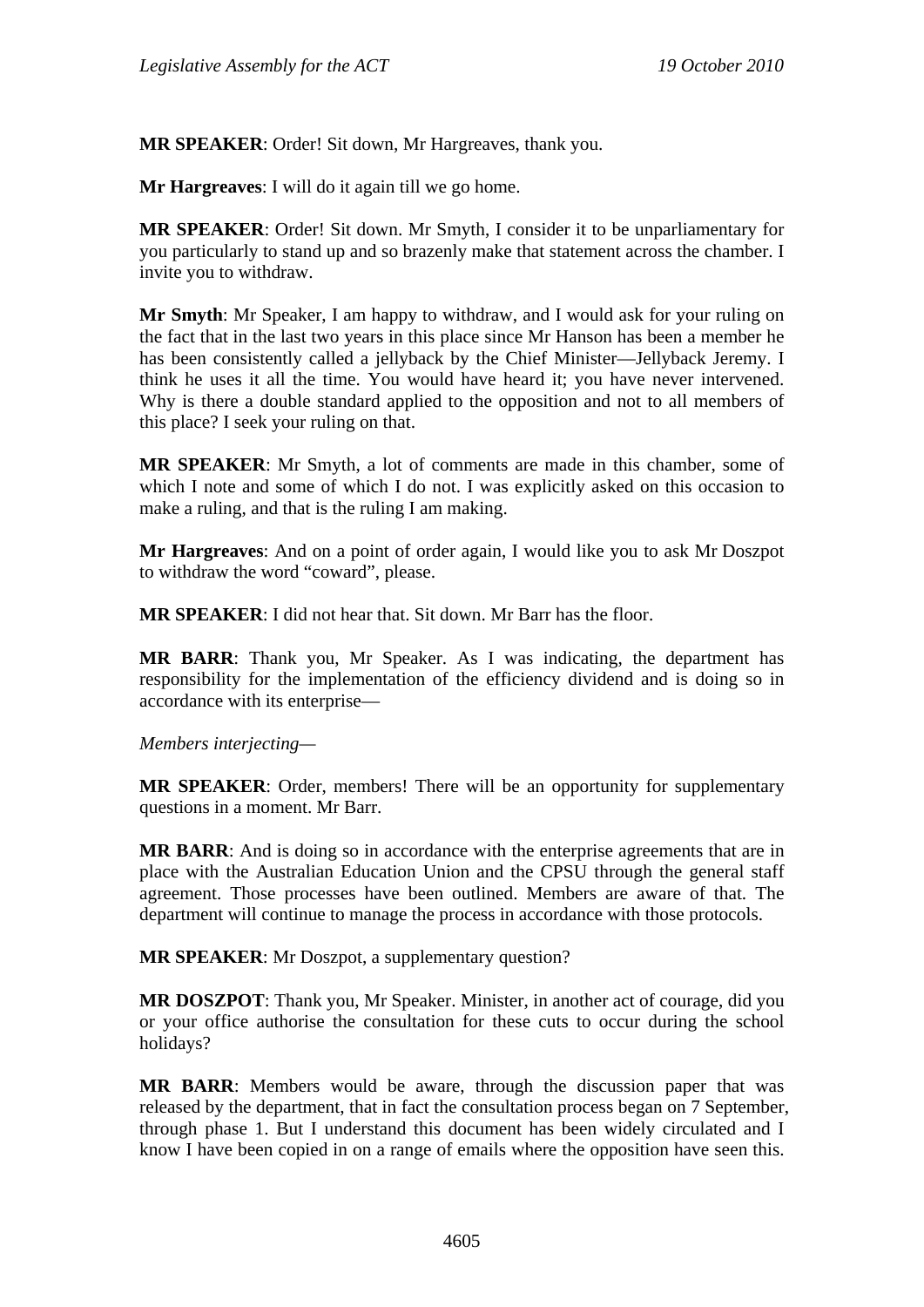There are three phases in the department's consultation process. But, as I indicated in my answer to the previous question—proof perhaps that sequels are never better than the original; that is certainly the case with the *Weekend at Bernie's* questions coming from Mr Doszpot—the department is managing its efficiency dividend process in accordance with its enterprise agreements, as you would expect it to, and the department will finalise its determinations in relation to the efficiency dividend and make the appropriate announcements in due course.

**MR HANSON**: A supplementary.

**MR SPEAKER**: Yes, Mr Hanson.

**MR HANSON**: Minister, why have you failed to accept responsibility for your backflip by refusing to front the media?

**MR BARR**: As it relates to a matter that is for the department to determine, I have taken responsibility, along with all members—

*Members interjecting—* 

**MR SPEAKER**: Order! Let us hear the minister.

**MR BARR**: of the government for the budget decisions that this government has taken. And we place the highest priority on our plan to return the budget to surplus. The government remains committed to that task, and no end of bleating from the opposition and their absolute failure to grasp important budget priorities will deter the government from this important task. The rank hypocrisy and appalling economic policy credentials of those opposite are on display again here this afternoon. They are simultaneously—

*Members interjecting—* 

**MR SPEAKER**: Order! It is not appropriate in this chamber for the minister to be shouted down while he is answering a question. Four or five members shouting at him at once is not acceptable. Mr Barr, you have the floor.

**MR BARR**: Thank you, Mr Speaker. As I was indicating, it is the classic hypocritical stance of the Canberra Liberals for them to be arguing simultaneously for a return to surplus and then specifically opposing every sensible measure, through efficiency dividends and our budget plans, to return this budget to surplus. The government will not be deterred by the petty policy indifference, the entire failure of the Canberra Liberal Party to present an alternative strategy, as clearly exposed by the editorial in today's *Canberra Times* and the entire weekend commentary on the first two years of this term of the Assembly.

**MR HANSON**: A supplementary, Mr Speaker?

**MR SPEAKER**: Yes, Mr Hanson.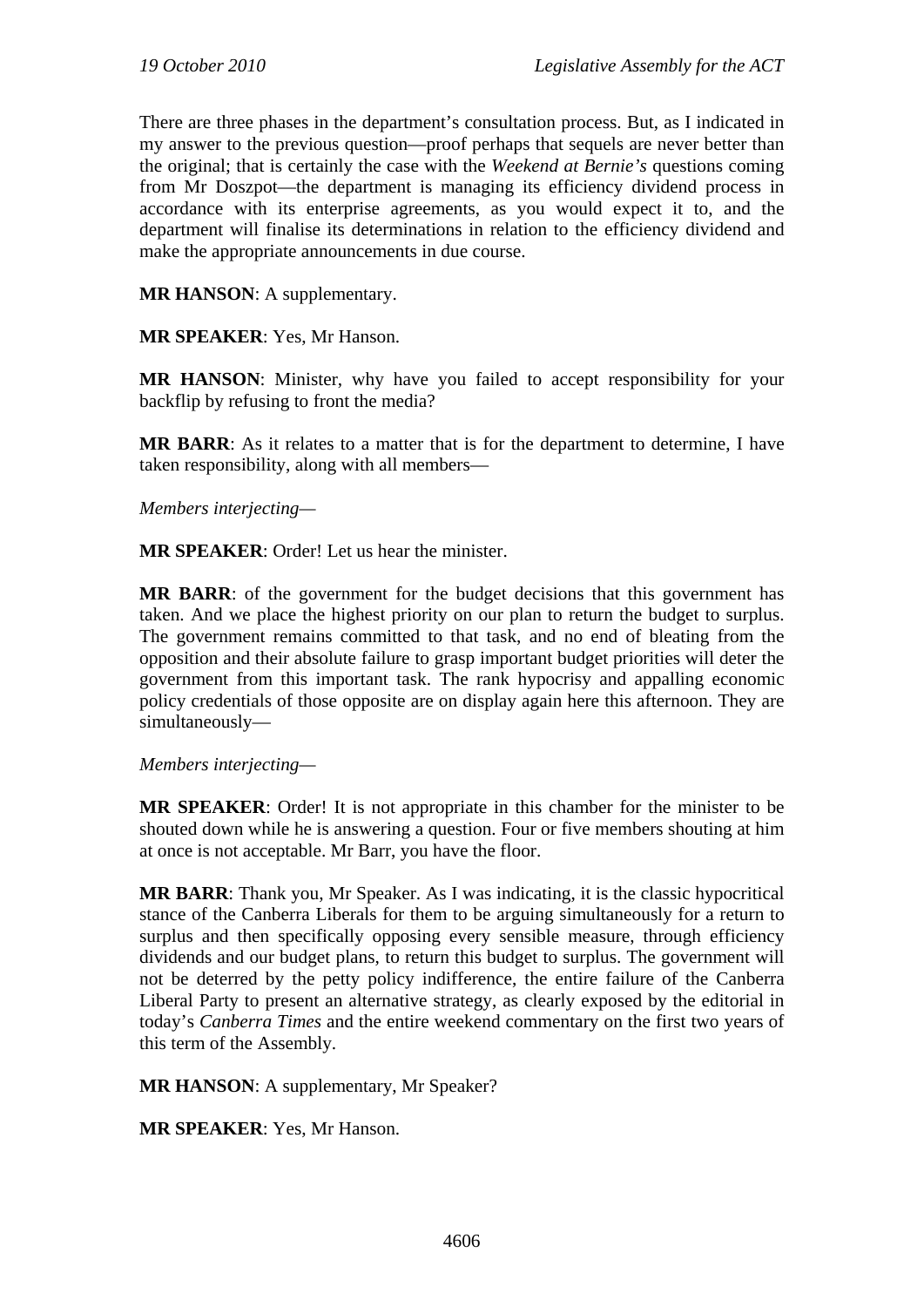**MR HANSON**: Minister, if we were wrong, why have you back-flipped and reinstated the positions?

**MR BARR**: The department has undertaken a consultation process, as you would expect the department to do, in accordance with its requirements under its enterprise agreements and its commitment to the government to achieve its budget targets. We do not resile from those budget targets. We will not be deterred by the petty squabblings of those opposite, the entirely inconsistent public policy positions that are put by the Canberra Liberals time and time again, their manifest failure to be able to address the budgetary issues that this territory faces, their inability to embrace any form of microeconomic reform. They are classic oppositionists for opposition's sake. They continue down this path and they have been exposed by the *Canberra Times* on the weekend and again today for the policy failures that they are.

This government remains committed to our budget target and to achieving the efficient delivery of public services across all ACT government departments. Education is no exception to that.

#### **Education—disability funding**

**MRS DUNNE**: My question is to the Minister for Disability, Housing and Community Services. Minister, in your capacity as the minister for disability and multicultural affairs, can you outline what input you or members of your department had in relation to cuts announced by the department of education in relation to disability support services, post-school options programs and ESL teaching support?

**MS BURCH**: The programs which you have asked about are things which Minister Barr has just responded to. I am certainly not aware of any conversation that has come through the department or my office that has been linked to the work that DET has done. The disability programs that I manage remain intact.

**MRS DUNNE**: A supplementary question, Mr Speaker.

**MR SPEAKER**: Mrs Dunne, a supplementary.

**MRS DUNNE**: Minister, what representations did you make on behalf of people with disability and people in the multicultural community about the impacts of the proposed cuts put forward by the department of education?

**MS BURCH**: I did indeed have a watchful eye on the conversation as it was unfolding, and particularly the misinformed conversation that was coming over from their end. A watchful brief included being aware of the impact of any changes. But given that these were all proposals on the table and decisions yet to be made, I am not quite sure how Mrs Dunne expected me to jump over a hurdle that was yet to be put in front of me.

**MS BRESNAN**: A supplementary?

**MR SPEAKER**: Yes, Ms Bresnan.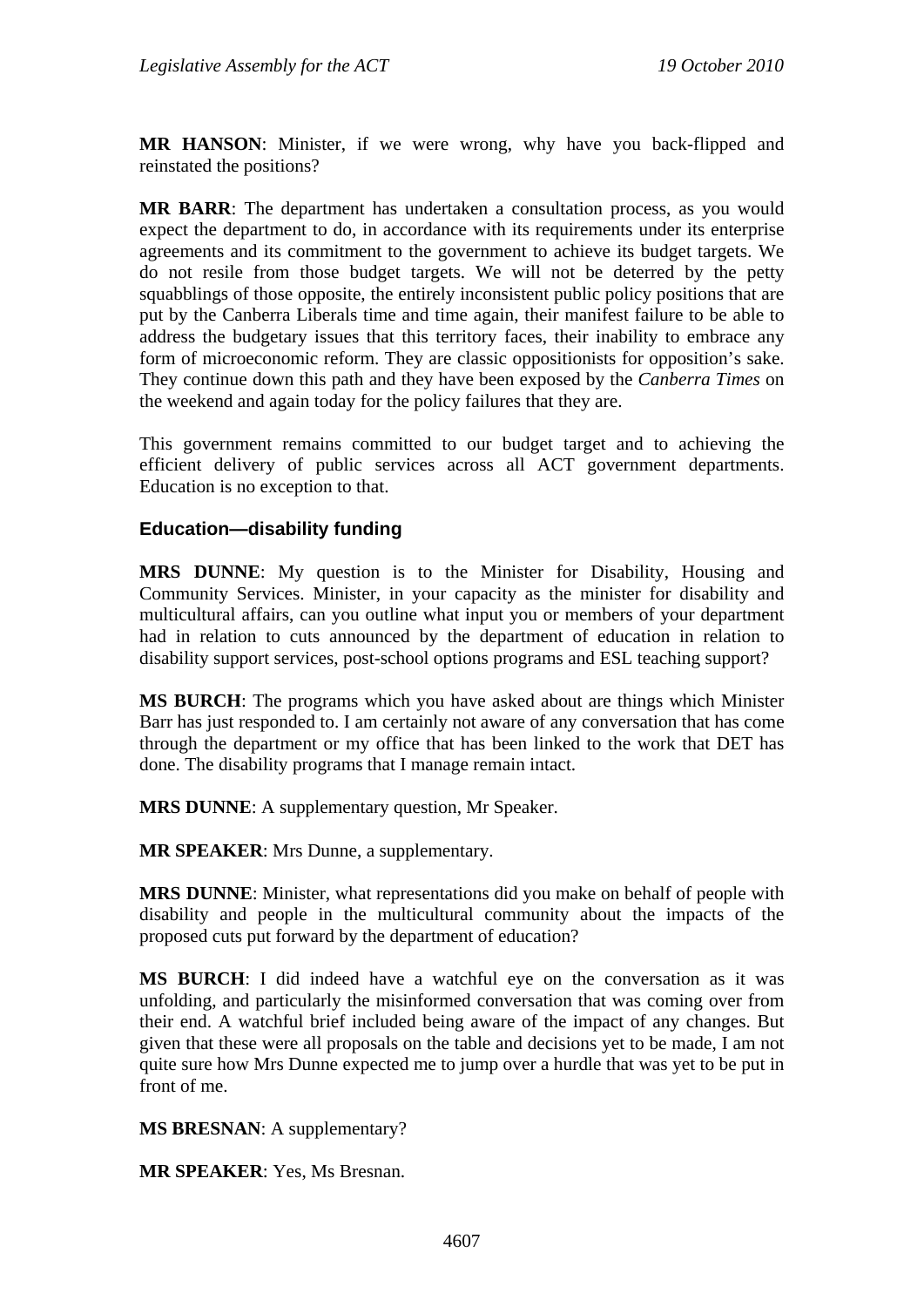**MS BRESNAN**: Minister, did you receive any concerns directly from community organisations or concerned disability groups about these cuts?

**MS BURCH**: I thank Ms Bresnan for her question. Certainly I am not aware of any direct approach.

**MR COE**: Supplementary, Mr Speaker.

**MR SPEAKER**: Yes, Mr Coe.

**MR COE**: Minister, has the Minister for Education advised you on how these services will be maintained and what has been promised and, if so, what was that advice?

**MS BURCH**: I have not had a full in-depth discussion with the minister, because I think those policies are still being determined. Once they have been, I am sure that the minister will advise me.

### **Canberra—growth**

**MR SMYTH**: My question is to the Acting Chief Minister. Acting Chief Minister, earlier today, in the climate change debate, your colleague Andrew Barr said: "It might be what is Australia's largest regional subsidy program, the city of Canberra, could finally come of age economically." Minister, do you agree that the city of Canberra is simply a subsidy program? Is it acceptable that your minister reduces hard working public servants and the residents of Canberra to this level?

**MS GALLAGHER**: I know that the minister for education has a deep love for Canberra and for what Canberra's potential could be. I think Mr Barr's comments related to the origins of Canberra.

*Opposition members interjecting—* 

**MS GALLAGHER**: I think that is what it was. You might find that hilarious but I think all of us on this side of the government support the potential of Canberra to grow into its own city.

*Opposition members interjecting—* 

**MR SPEAKER**: Order, members!

**MS GALLAGHER**: Thank you, Mr Speaker. I support the comments that Mr Barr made, but in the context in which they were made, which was about the origins of Canberra as the seat of government, what it has grown into today and what it is going to grow into in the future. I know on this side of the chamber we are working hard to talk with our community about where Canberra wants to be in the lead-up to our second century and over and beyond that. These are all the reasons behind the discussion we are having as part of the 2030 discussions, and discussions that I note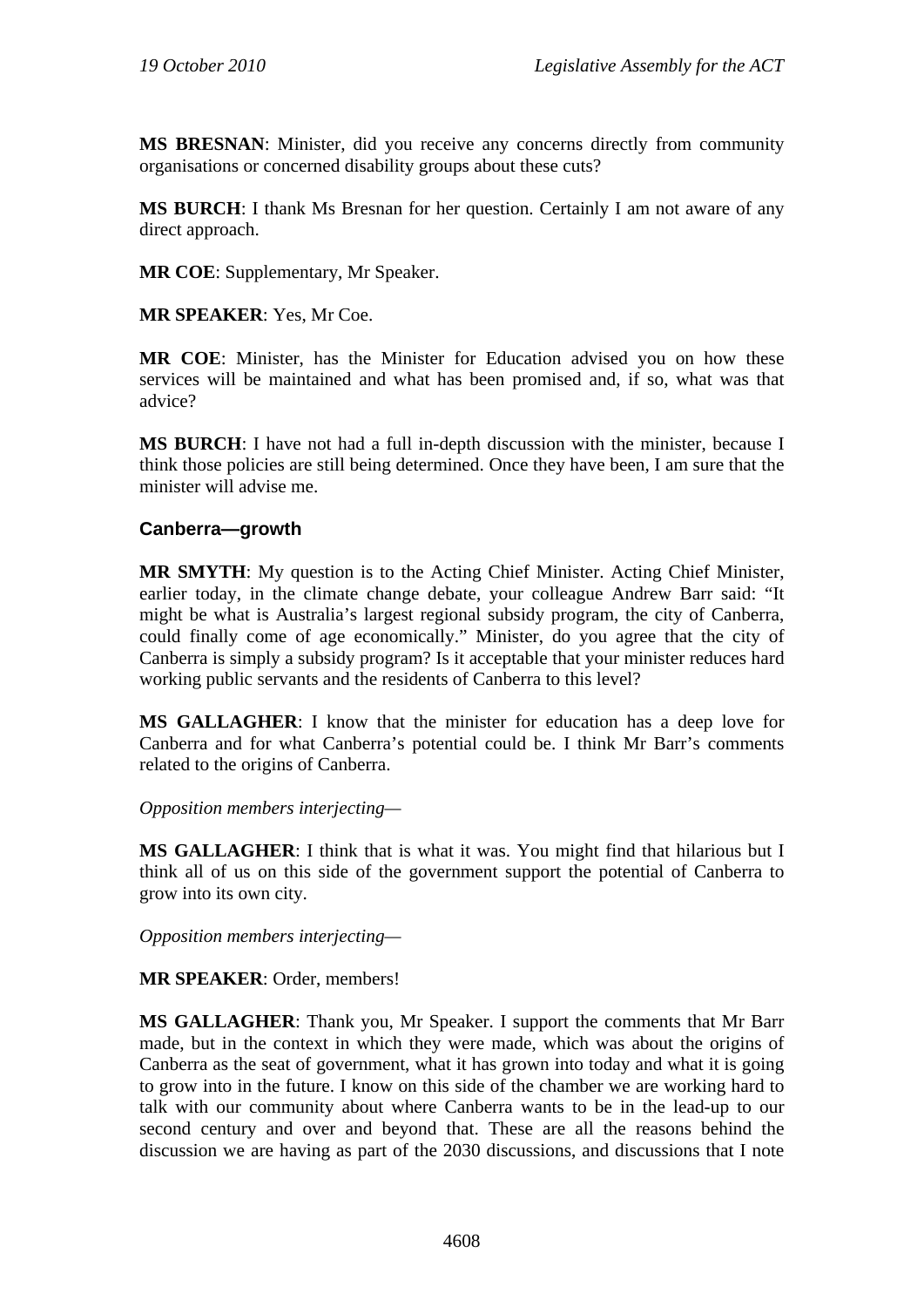the opposition to date have not taken part in. But these comments are from a passionate Canberran with passionate views about where this city should be, and I think it is entirely appropriate that these comments are made.

**MR SPEAKER**: A supplementary, Mr Smyth?

**MR SMYTH**: Thank you, Mr Speaker. Acting Chief Minister, will you ask Mr Barr to apologise for his thoughtlessness and his insulting remarks?

**MS GALLAGHER**: The scaremongering on the other side continues. I will—

**Mr Smyth**: How's it scaremongering?

**MR SPEAKER**: Mr Smyth, you have asked your question.

**MS GALLAGHER**: Mr Smyth, you are the classic in this place that can take a line, take it out of context and then try to wrap a scandal around it. You have got a reputation for it, Mr Smyth. As I have said, we on this side of the chamber are extremely excited about the potential in this city to grow and develop over the next few years into our second century and beyond, and I think the words of a passionate Canberran should be seen in that context.

**MR SPEAKER**: A supplementary, Mr Seselja?

**MR SESELJA**: Minister, given that you agree with the minister's comments, as stated in your answer, do you believe that Canberra is still a regional subsidy program? If it is not, when do you think it stopped being one?

**MS GALLAGHER**: I think Canberra stands on its own two feet but that does not take away from the fact that we are heavily reliant on the federal government. We on this side believe—

*Opposition members interjecting—* 

**MR SPEAKER**: Mr Seselja! Mr Coe!

**MS GALLAGHER**: Thank you, Mr Speaker. We are heavily reliant on the federal government. That has always been the case. It will not change dramatically in the future. But there is a lot more to be done in this town and this government is ready to do that work.

#### **Environment—climate change**

**MR HARGREAVES**: My question is to the Minister for the Environment, Climate Change and Water. Can the minister please advise the Assembly on the Labor government's progress in implementing its election commitments to meet the challenge of climate change and sustainability?

**MR CORBELL**: I thank Mr Hargreaves for the question. I am proud to say that the Labor government has made significant progress in the last two years in implementing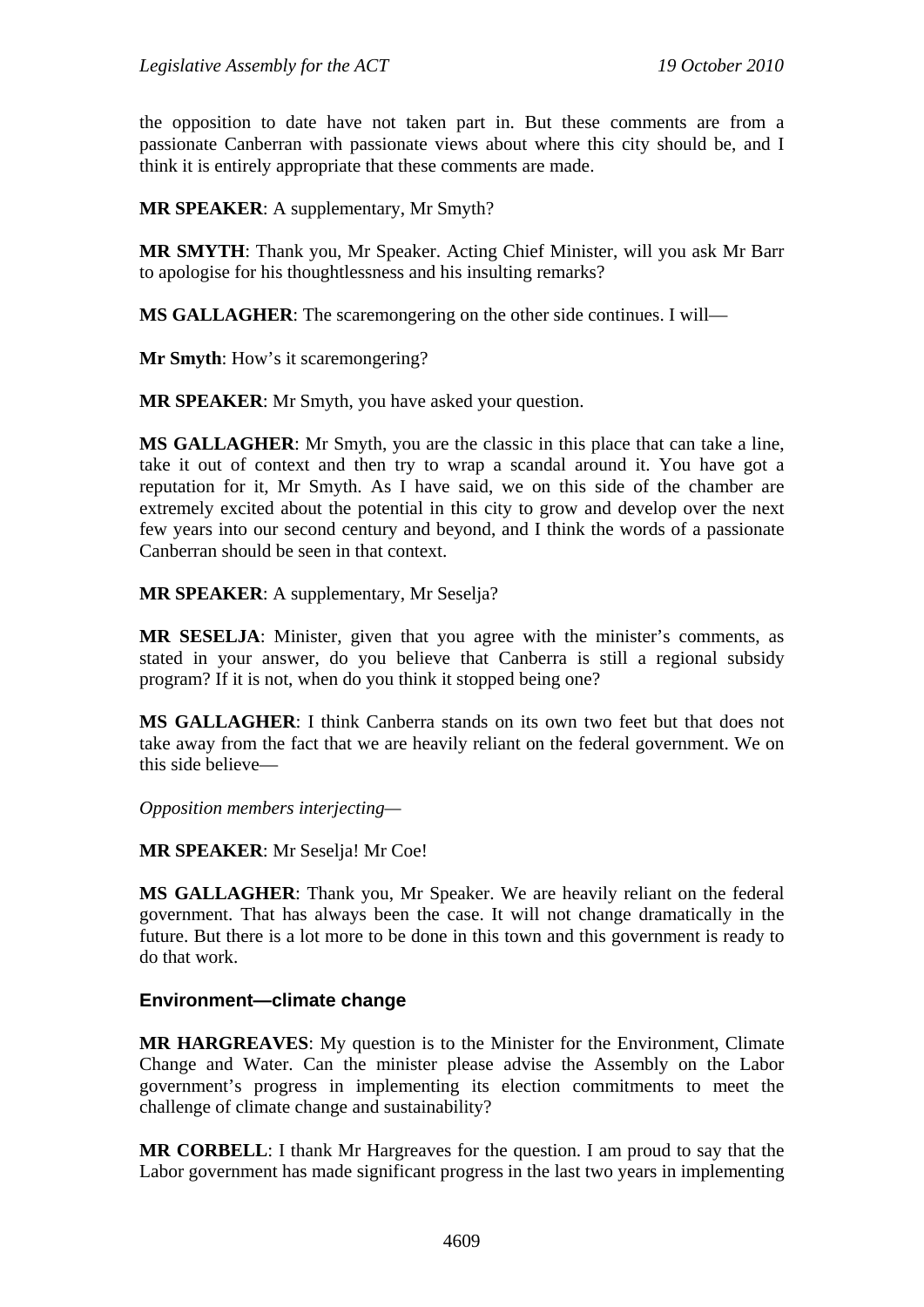its election commitments to build a better city, a stronger community and a more sustainable Canberra. The government has outlined and implemented already a broad range of measures designed to address the challenge of sustainability and climate change which our city faces. Of course, right now, this Assembly is debating legislation that will establish the leading greenhouse gas reduction targets for any state or territory—a 40 per cent reduction by the year 2020 and 80 per cent by the year 2050. It is truly a piece of legislation designed to make Canberra establish itself as a low-carbon city and a city that is an early adopter when it comes to sustainability measures, with all the economic advantage that flows from that.

Of course, I was surprised to see Mr Seselja trying to claim that 30 per cent was not going to come at a cost to Canberrans, but 40 per cent would. Anyone who believes that believes in the tooth fairy. Can he seriously claim that a reduction of 30 per cent can be delivered without some cost to the community but 40 per cent has overbearing costs? It is an absurd and simplistic position being presented by the Liberal Party and one that I think many people in Canberra are seeing through already.

The government is moving ahead with a range of important policy measures. The government has implemented its nation leading feed-in tariff, which is leveraging private capital to install renewable energy generation on roof tops across the city. In the first 18 months of its operation we have already seen close to six megawatts of generation capacity installed across the city, a very significant investment in renewable energy generation for our city. Of course, the government has announced significant expansions to that scheme, which the Assembly will be asked to consider in the coming months.

The government has implemented its election commitments to provide for improved energy efficiency assistance programs and rebates to Canberrans. The ACT-Smart suite of programs, which gives access to energy efficiency advice, orders and rebates for Canberra families and businesses, has been implemented and, indeed, there is over \$19 million in investment in both energy efficiency and water efficiency programs for Canberrans.

We are also promoting the uptake of green energy, through the make the switch program. This has placed the ACT community as a leader in green power purchases across the country. The ACT government's own operations are now being fuelled by 30 per cent green power and that will grow to 32.5 per cent in this financial year. So our own contribution to the purchase of green power is significant. But the government is very focused on assisting those people on low incomes, and a Labor government is very focused on ensuring that. *(Time expired.)*

**MR SPEAKER**: Mr Hargreaves, a supplementary question?

**MR HARGREAVES**: Thank you very much, Mr Speaker. Following on from that, can the minister advise what further steps the government has announced that continue its reform agenda in tackling climate change and achieving a low carbon city for the future?

**MR CORBELL**: Again, Mr Speaker, in particular our focus is on low income Canberrans, Canberrans who struggle to make ends meet. The focus on delivery of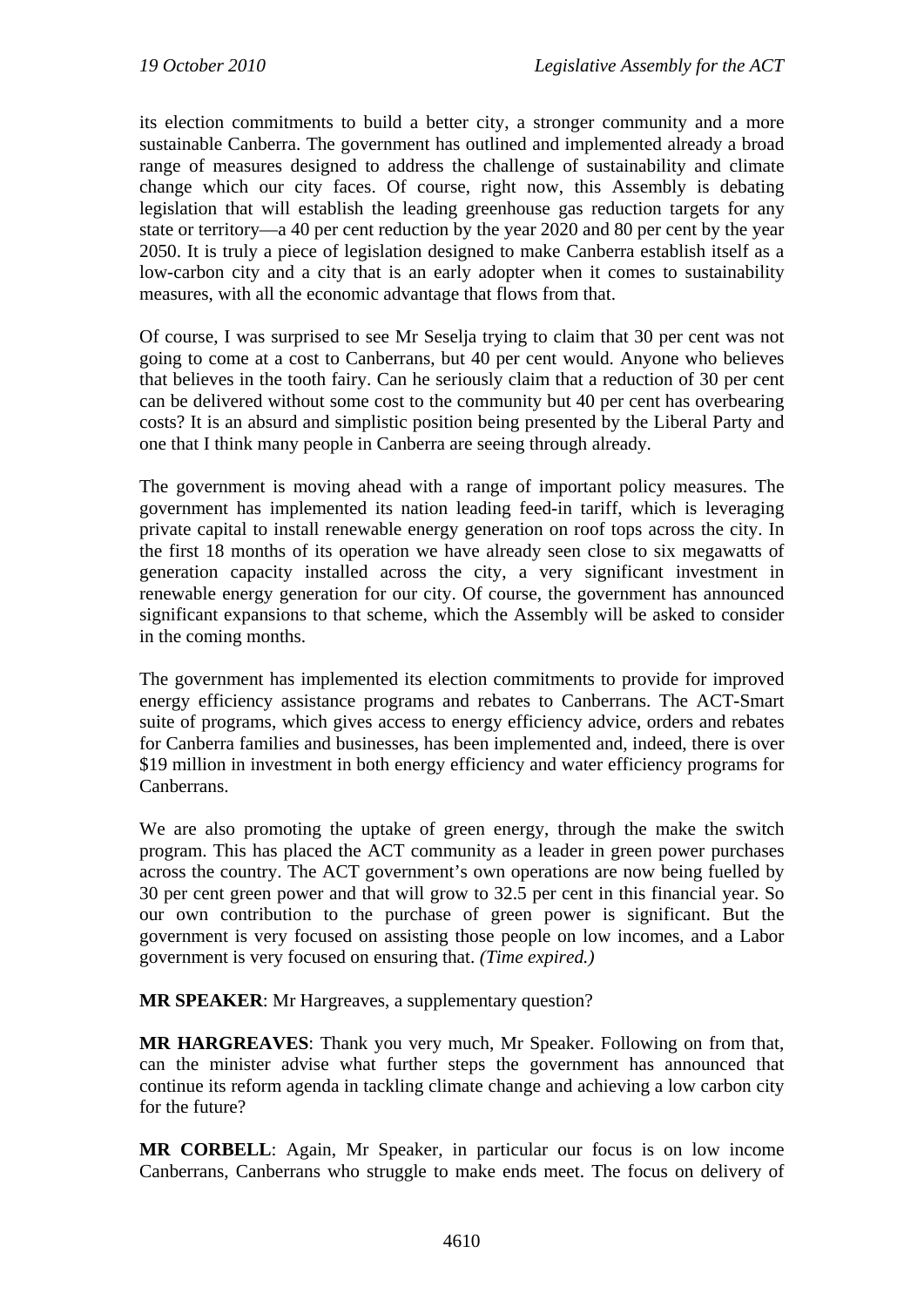energy efficiency programs and the provision of energy efficient appliances are all election commitments that the government made during the recent election and commitments that we are now implementing. So we see low income households getting energy efficient appliances, even if they are renting. We see energy efficiency being delivered into public and social housing. This is creating significant benefits for those residents and assisting them to manage their energy costs.

The government, into the future, has announced the expansion of the feed-in tariff scheme to large-scale generation. This will mean that the territory will be able to deliver on its commitment to establish a large-scale solar power facility for the ACT. Over 240 megawatts of generation capacity is proposed to be made available through the expanded feed-in tariff scheme, and that includes 210 megawatts for large-scale generation.

In addition to that, the government is supporting the efforts of other entities in the city to improve energy efficiency and the deployment of renewable energy technologies. In particular, the government is working closely with ActewAGL on the deployment of the Better Place trial for electric vehicles in the ACT. The ACT, Canberra, will become the first city in the country to have a large-scale electric vehicle charging infrastructure in place when Better Place roll out their technology in the next 12 to 18 months.

These are significant initiatives to help the city move towards its low carbon future. The Labor government is proud of its commitments and proud of its record in implementing those commitments. We look forward to working with other members to promote Canberra as a sustainable city into the future.

**MS HUNTER**: A supplementary?

**MR SPEAKER**: Yes, Ms Hunter.

**MS HUNTER**: Minister, can you inform the Assembly when you will be releasing the road map to zero net emissions, the weathering the change action plan 2 and the energy policy?

**MR CORBELL**: The energy policy will be finalised later this year. Action plan 2 will be released in the first half of next year. It will outline the detailed measures that the government proposes to adopt to ensure that we are on the path to achieving the significant greenhouse gas reduction targets.

Of course, this stands in marked contrast to the complete policy vacuum of those opposite. While this government is focused on building a better city, building a stronger community—

**Mr Smyth**: We debated a bill this morning.

**Mrs Dunne**: We debated our bill this morning.

**MR CORBELL**: They say they have a bill on the table but they did nothing for 18 months or nearly two years. They did nothing with that bill until today, when they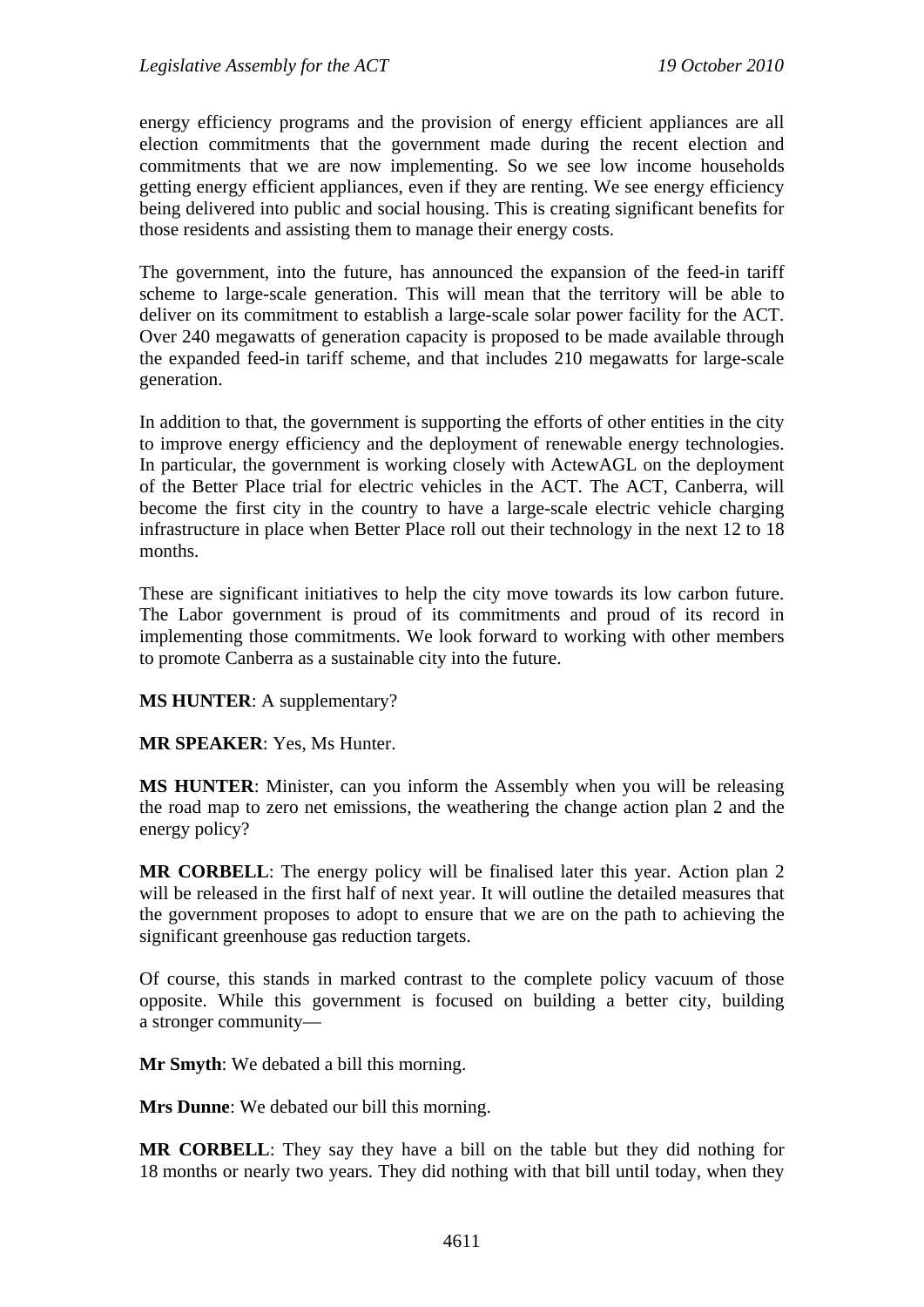introduced this wonderful legislation—legislation not supported by the Assembly committee and clearly not supported by the wider community. They did nothing with it.

**MR SPEAKER**: Mr Corbell, relevance to the question.

**MR CORBELL**: Those opposite are wreckers. They have no program of their own. They have no alternative policy agenda. They are now being called to account for it.

**Ms Gallagher**: I ask that all further questions be placed on the notice paper.

## **Papers**

**Mr Speaker** presented the following papers, the first three of which were circulated to members when the Assembly was not sitting:

Standing order 191—Amendments to—Children and Young People Amendment Bill 2010, dated 24, 28 and 29 September 2010.

ACT Legislative Assembly Secretariat—Annual Report 2009-2010, dated September 2010.

Auditor-General Act—Auditor-General's Report No 6/2010—Annual Report 2009-10, dated 29 September 2010.

Estimates 2010-2011—Select Committee—Answers to question on notice and question taken on notice—Received after 22 September 2010, as at 19 October 2010.

### **Executive contracts Papers and statement by minister**

**MS GALLAGHER** (Molonglo—Deputy Chief Minister, Treasurer, Minister for Health and Minister for Industrial Relations): For the information of members, I present the following papers:

Public Sector Management Act, pursuant to sections 31A and 79—Copies of executive contracts or instruments—

Long-term contracts:

Andrew Taylor, dated 28 August 2010.

David Dawes, dated 14 September 2010.

Short-term contracts:

Alan Traves, dated 23 September 2010.

Anne Ellis, dated 1 October 2010.

Bianca Kimber, dated 7 September 2010.

Derek Kettle, dated 7 September 2010.

Edith Hunt, dated 23 September 2010.

Geoffrey Rutledge, dated 14 and 15 September 2010.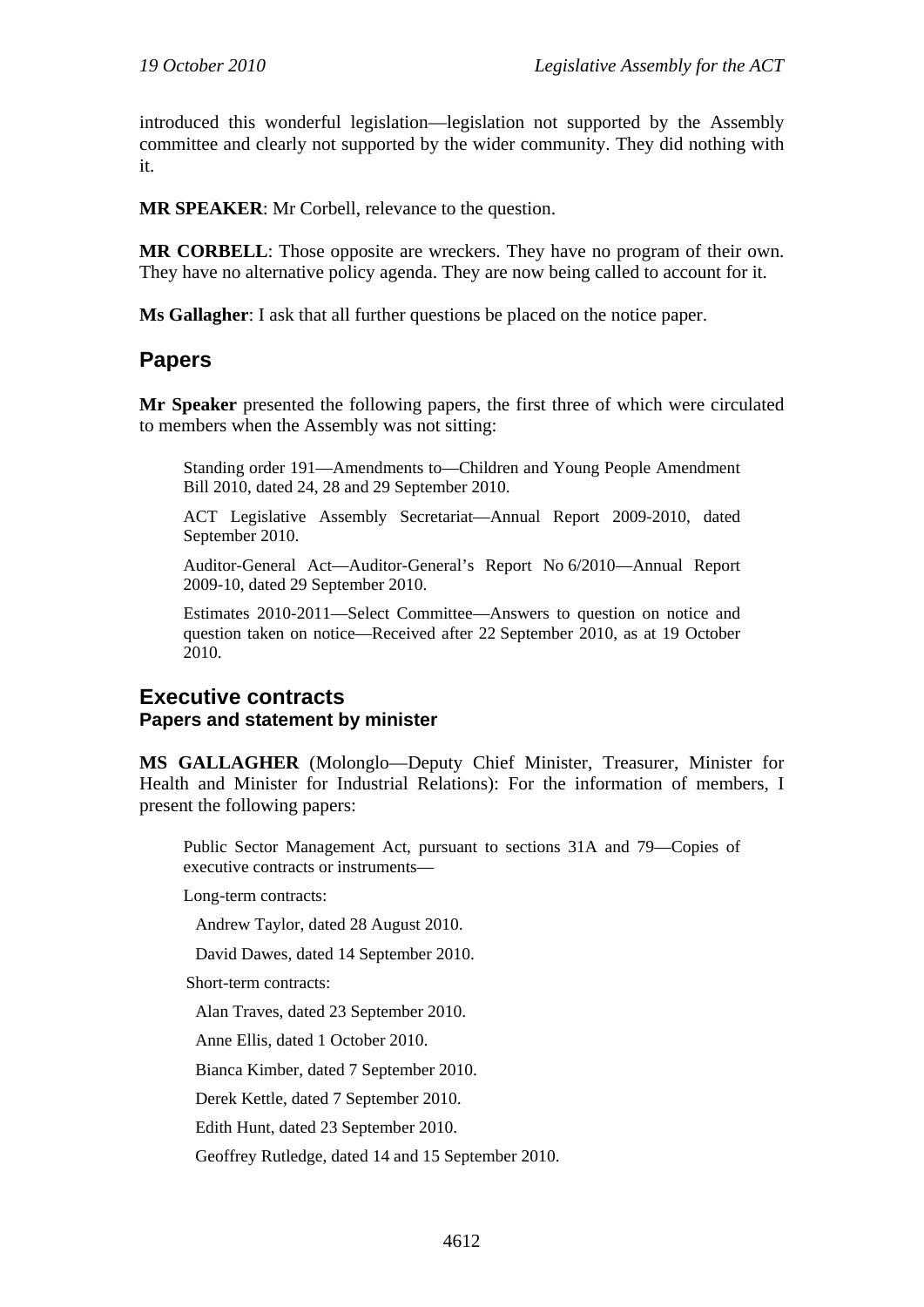George Tomlins, dated 17 September 2010. Gregory Kent, dated 26 August 2010. Jacqueline Wenner (2), dated 10 September 2010. Mark Whybrow, dated 1 October 2010. Mary Toohey, dated 7 September 2010. Michael Reid, dated 10 and 15 September 2010. Narelle Norma Ford, dated 27 August 2010. Pam Davoren, dated 5 October 2010. Richard Baumgart, dated 22 September 2010. Robert Gotts, dated 15 September 2010. Rowena Barrell, dated 20 September 2010. Sandra Kennedy, dated 24 September 2010. Timothy Grace, dated 26 August 2010. Tracey Cappie-Wood, dated 10 September 2010. Contract variations: Andrew Kefford, dated 8 September 2010. Anthony Polinelli, dated 1 and 5 October 2010. Hamish McNulty, dated 31 August 2010. Julie Field, dated 2 September 2010. Mark Huxley, dated 9 September 2010. Megan Young, dated 9 and 10 September 2010. Paul Wyles, dated 21 September 2010. Rebecca Kelley, dated 31 August 2010.

I ask leave to make a statement in relation to the papers.

Leave granted.

**MS GALLAGHER**: I present another set of executive contracts. These documents are tabled in accordance with section 31A and 79 of the Public Sector Management Act, which requires the tabling of all chief executive and executive contracts and contract variations. Contracts have previously been tabled on 21 September 2010. Today I present two long-term contracts, 21 short-term contracts and eight contract variations. The details of the contracts will be circulated to members.

### **Papers**

**Ms Gallagher** presented the following papers, which were circulated to members when the Assembly was not sitting:

Annual Reports (Government Agencies) Act, pursuant to section 13—Annual Reports 2009-2010.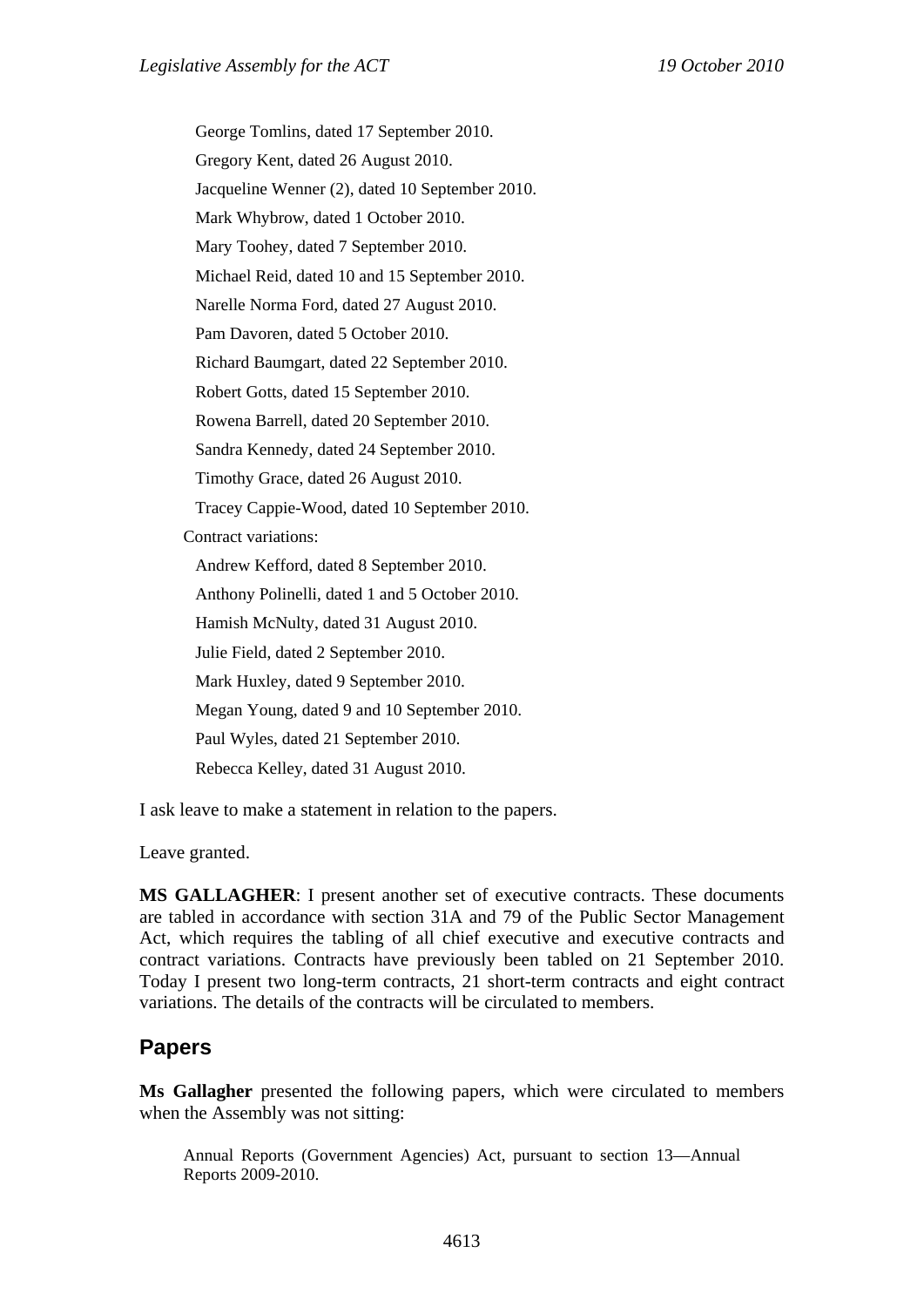Chief Minister's Department (2 volumes), dated 15 and 18 September 2010. Commissioner for Public Administration, dated 1 September 2010.

## **Public Accounts—Standing Committee Paper and statement by minister**

**MS GALLAGHER** (Molonglo—Deputy Chief Minister, Treasurer, Minister for Health and Minister for Industrial Relations): For the information of members, I present the following paper:

Public Accounts—Standing Committee—Inquiry—Auditor-General's Report No 1/2010—Performance Reporting—Government submission.

I ask leave to make a statement in relation to the paper.

Leave granted.

**MS GALLAGHER**: The Auditor-General's performance audit report was tabled in the ACT Legislative Assembly on 13 April 2010. The government welcomes this report as it emphasises the importance of transparent reporting to the Legislative Assembly and to the ACT public. This government is firmly committed to transparent and accountable government, evidenced most recently through our work on citizen-centred governance, the review of our community engagement guidelines, the Canberra 2030—a time to talk community conversation, and the current review of the government's performance and accountability framework.

The Auditor-General's report found that performance reporting by the audited agencies was, in most cases, accurate and sufficiently covered key activities set out in agencies' budget papers. The Auditor-General also made eight recommendations which will provide an opportunity for agencies to further improve the transparent reporting of their activities.

The ACT government is generally supportive of the recommendations themselves. The government agrees to five of the recommendations and agrees in part to three others. In many cases, the recommendations reflect current procedural guidelines or agency practice.

The ACT government agrees that agencies should, wherever relevant and appropriate, link performance indicators in the budget with their corporate objectives and strategic and business plans. The government agrees that departments should integrate performance indicators with decision-making processes, and this is done to a large extent already.

The government also supports the recommendations that departments should establish strategic indicators in line with Treasury guidelines, linking strategic indicators to outcomes and not merely describing activities.

Agencies' strategic indicators are reviewed annually and developed in line with Treasury's guidelines. The Auditor-General also made recommendations in relation to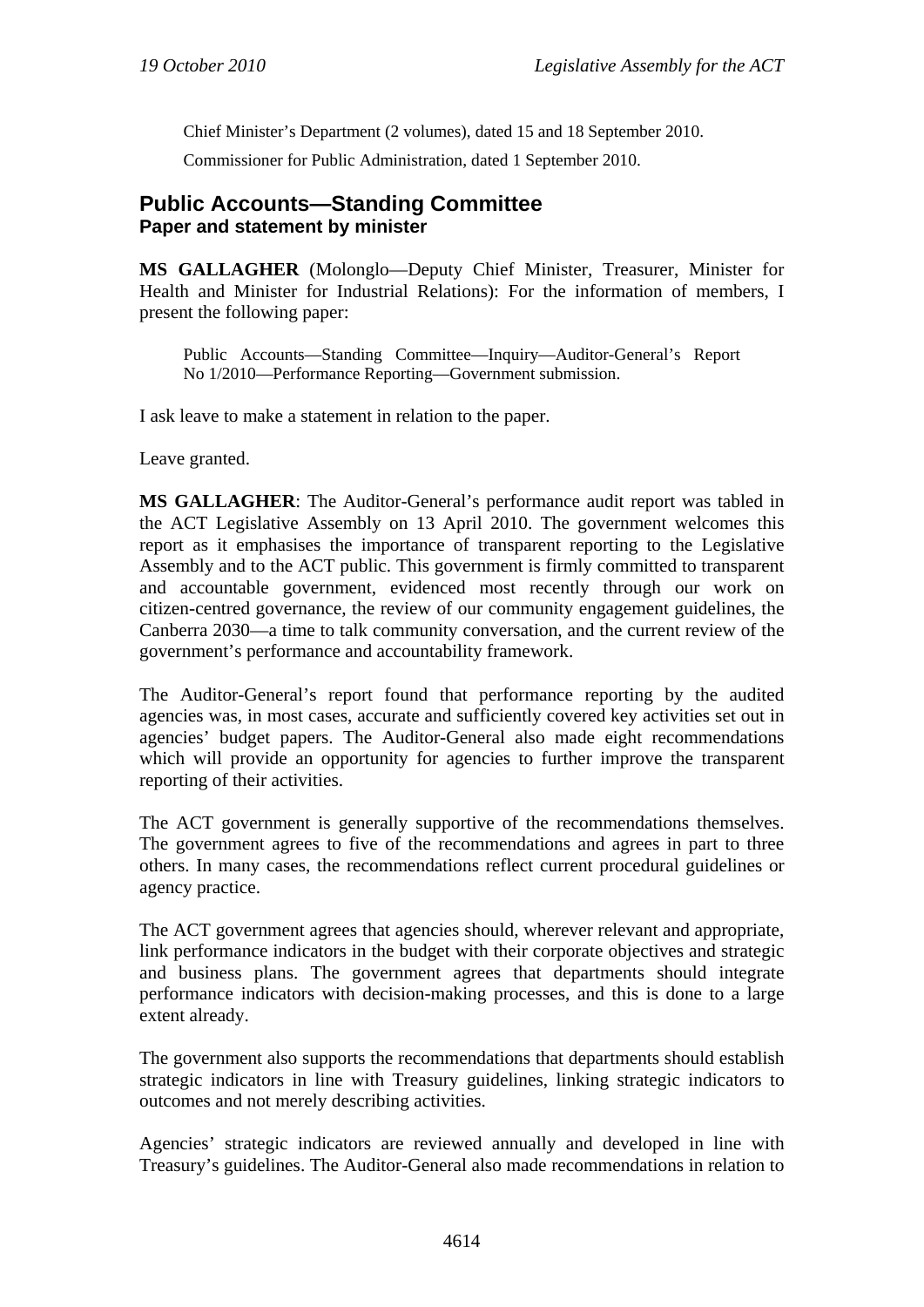statutory authorities, including that they comprehensively review performance measures included in their statement of intent and ensure that performance measures and the results in their statements of performance can be readily understood. Statutory authorities review their performance measures each year, including in relation to relevance, clarity and measurability.

The Auditor-General's seventh recommendation is that agencies should report in subsequent years on the outcomes of significant activities for which undertakings were made in the previous annual report. The ACT government notes that the audit confirms that in the majority of cases this is being fulfilled.

The first recommendation of the report is that agencies should provide indicators of quality of services as well as quantity for each output class. The government agrees that agencies should consider both quantity and quality aspects when determining the most appropriate indicators to use. The government, however, does not support mandating both quality and quantity indicators as a small number of focus indicators is preferable to a large number of indicators which might add little in measuring performance.

The government considers that it is better practice to allow agencies to choose the most useful key indicators to suit specific circumstances. The Auditor-General also recommends that the Chief Minister's Department should improve the usefulness of its accountability indicators. The government supports the need for clear and useful reporting from its central policy department. It is unclear from the report, however, as to how the report has assessed clarity and usefulness. The Auditor-General's report rightly notes the difficulty in providing indicators for policy-oriented departments.

Finally, the Auditor-General made a number of recommendations in relation to reporting on ecologically sustainable development. The government is proud of its strong record in implementing sustainability measures. This year the government has fulfilled its commitment to introduce triple bottom line reporting requirements into agencies' annual reports. The Chief Minister's Department and the Department of Environment, Climate Change, Energy and Water will also undertake a review of existing ecologically sustainable development indicators and related requirements in the annual report directions.

I have tabled the government's submission to the public accounts committee on the Auditor-General's report, and I would like to thank the Auditor-General and her office for the work in reviewing the ACT government's performance reporting and in developing their recommendations.

### **Papers**

**Mr Corbell** presented the following papers, which were circulated to members when the Assembly was not sitting:

Annual Reports (Government Agencies) Act, pursuant to section 13—Annual Reports 2009-2010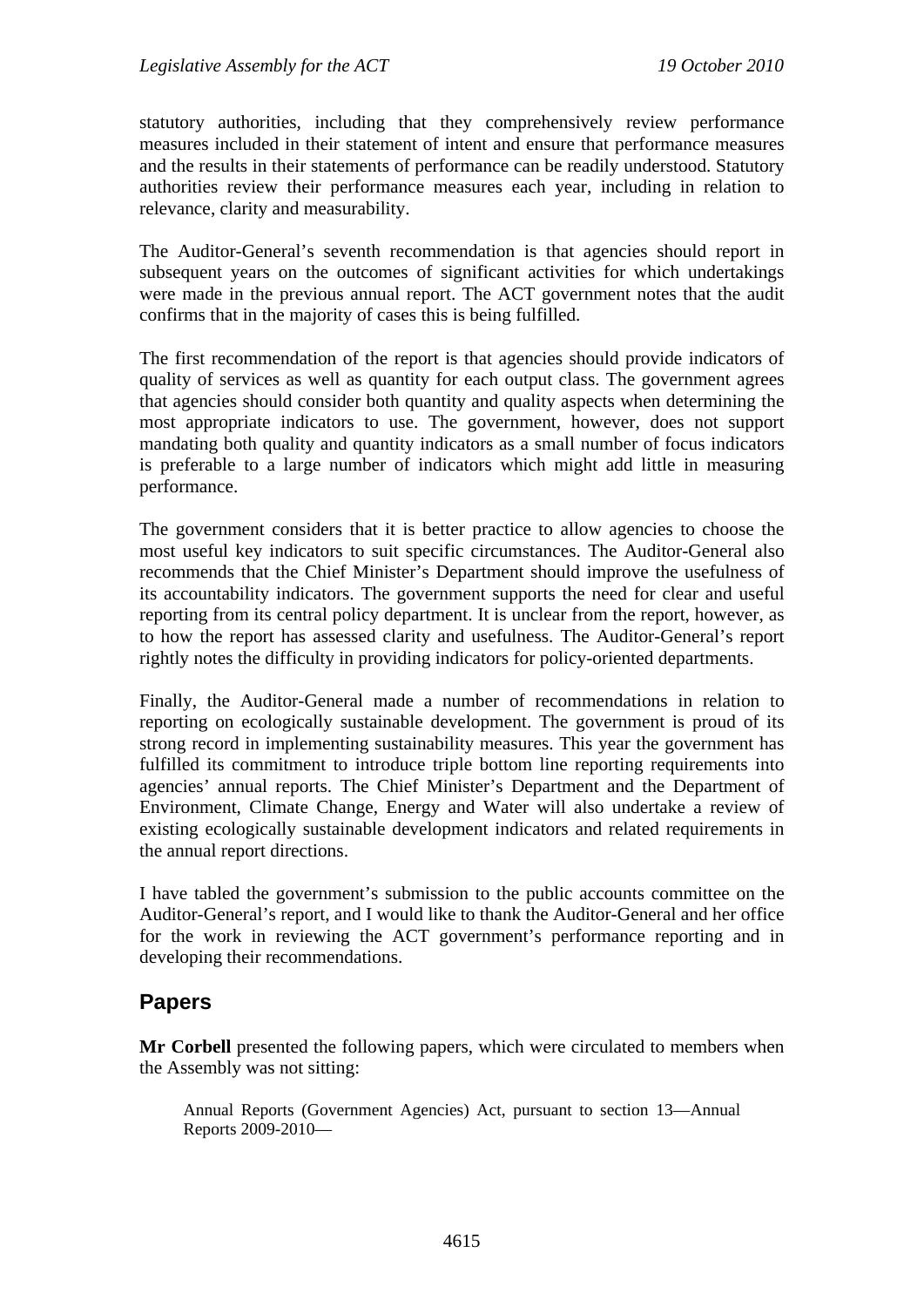ACT Government Procurement Board, dated 23 September 2010.

ACT Public Cemeteries Authority, dated 21 September 2010.

Department of Territory and Municipal Services (2 volumes), dated 15 September 2010.

**Ms Gallagher** presented the following papers, which were circulated to members when the Assembly was not sitting.

Annual Reports (Government Agencies) Act, pursuant to section 13—Annual Reports 2009-2010—

Department of Land and Property Services, dated 3 September 2010.

Land Development Agency, dated 20 September 2010.

Annual Reports (Government Agencies) Act, pursuant to section 13—Annual Report 2009-2010—Cultural Facilities Corporation, dated 22 September 2010.

Public Accounts—Standing Committee—Inquiry—Auditor-General's Report No 3/2010—Delivery of Budget Initiatives—Government submission.

### **Financial Management Act—instrument Paper and statement by minister**

**MS GALLAGHER** (Molonglo—Deputy Chief Minister, Treasurer, Minister for Health and Minister for Industrial Relations): For the information of members, I present the following paper:

Financial Management Act, pursuant to section 16B—Instrument authorising the rollover of undisbursed appropriation of ACT Planning and Land Authority, including a statement of reasons, dated 13 October 2010.

I ask leave to make a statement in relation to the paper.

Leave granted.

**MS GALLAGHER**: I thank the Assembly. Section 16B of the Financial Management Act 1996, rollover of undisbursed appropriation, allows for appropriations to be preserved from one financial year to the next, as outlined in an instrument signed by myself as Treasurer. As required by the act, I table a copy of a recent authorisation made to roll over undisbursed appropriation from 2009-10 to 2010-11. This package includes one instrument signed under section 16B. The appropriation being rolled over was not disbursed during 2009-10 and is still required in 2010-11 for the completion of the projects identified in the instrument.

The instrument authorises a total of \$253,000 net cost of outputs rollovers for the ACT Planning and Land Authority. These rollovers have been made as the appropriation clearly relates to project funds where commitments have been entered into but the related cash has not yet been required or expended during the year of operation—for example, where capital works projects or initiatives for which timing of delivery has changed or been delayed, where outstanding contractual or pending claims exist, or where there are delays in implementing budget recurrent initiatives.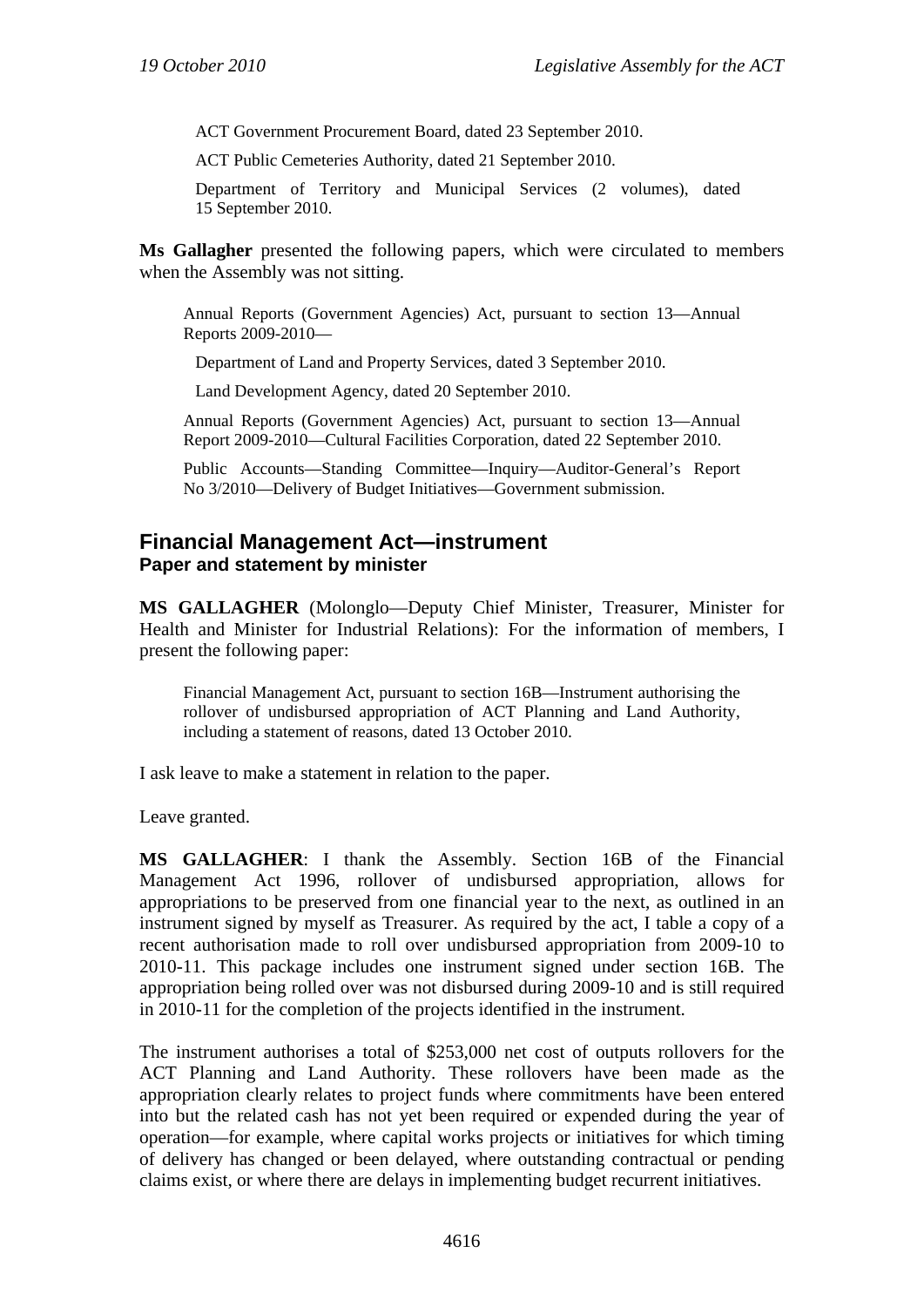The rollovers and net cost of outputs include \$119,000 for the East Lake sustainable urban renewable project to complete the planning and design framework for East Lake by mid-2010-11; \$76,000 for the East Lake environmental assessment, phases 2 and 3 project, to undertake remaining contracted works to complete the environmental assessment by October 2010; and \$58,000 for the future of water management options, Molonglo River project, to complete the remaining work associated with the feasibility study.

Specific details regarding these rollovers are included in the instrument. Mr Speaker, I commend the paper to the Assembly.

# **Papers**

**Ms Gallagher** presented the following papers, which were circulated to members when the Assembly was not sitting:

Annual Reports (Government Agencies) Act, pursuant to section 13—Annual Reports 2009-2010—

ACT Insurance Authority (including Office of the Nominal Defendant of the ACT), dated 21 September 2010.

ACTEW Corporation Limited, dated 8 October 2010.

ACTTAB Limited, dated 17 August 2010.

Department of Treasury (2 volumes), dated 21 and 22 September 2010.

Rhodium Asset Solutions, dated 31 August 2010.

Totalcare Industries Limited.

Annual Reports (Government Agencies) Act, pursuant to section 13—Annual Report 2009-2010—ACT Health, dated 1 September 2010.

Annual Reports (Government Agencies) Act, pursuant to section 13—Annual Report 2009-2010—ACT Long Service Leave Authority, dated 15 September 2010.

**Mr Corbell** presented the following papers, which were circulated to members when the Assembly was not sitting:

Annual Reports (Government Agencies) Act, pursuant to section 13—Annual Reports 2009-2010—

ACT Electoral Commission, dated 31 August 2010.

ACT Human Rights Commission, dated 23 September 2010.

ACT Ombudsman, dated 14 September 2010.

Department of Justice and Community Safety (2 volumes), dated 21 September 2010.

Director of Public Prosecutions, dated 23 September 2010.

Independent Competition and Regulatory Commission, dated 23 September 2010.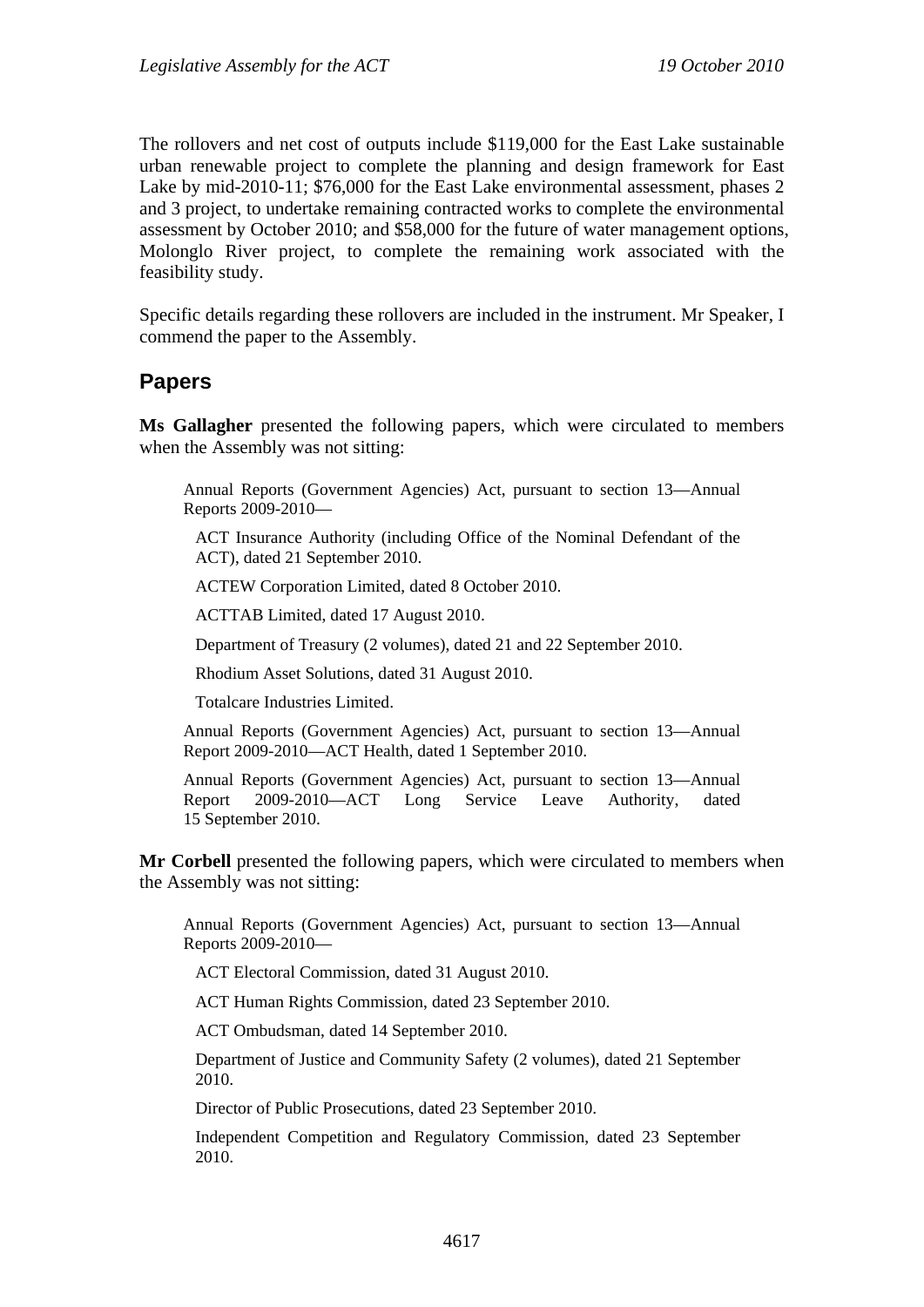Legal Aid Commission (ACT), dated 9 September 2010.

Public Advocate of the ACT, dated 16 September 2010.

Public Trustee for the ACT, dated 2 August 2010.

Victims of Crime Support Program (incorporating Victims of Crime Co-ordinator, Victim Support ACT and the Victims of Crime (Financial Assistance) Act 1983), dated 17 September 2010.

Civil Law (Wrongs) Act, pursuant to subsection 4.56(3) of Schedule 4— Professional Standards Councils—Annual Report 2009-2010.

## **ACT Policing controlled operations—2009-10 annual report Paper and statement by minister**

**MR CORBELL** (Molonglo—Attorney-General, Minister for the Environment, Climate Change and Water, Minister for Energy and Minister for Police and Emergency Services): For the information of members, I present the following paper:

Crimes (Controlled Operations) Act, pursuant to subsection 28(9)—ACT Policing Controlled Operations—Annual Report 2009-10.

I ask leave to make a statement in relation to the paper.

Leave granted.

**MR CORBELL**: I am pleased today to table the ACT Policing controlled operations annual report for 2009-10. In August 2008, the Assembly passed the Crimes (Controlled Operations) Act 2008, the act. This was new, nationally harmonised legislation that provided for the authorisation of conduct and monitoring of controlled operations conducted in the ACT and one or more other jurisdictions.

The act empowers police to involve themselves covertly in organised crime and criminal investigations under strict operational control to gain evidence and intelligence about criminal behaviour. The act protects officers assigned to the operation from criminal liability if they need to break the law during the operation. Controlled operations can only be authorised by the highest ranks in ACT Policing or the Australian Crime Commission and may only be carried out in strict accordance with the details of the formal authority issued for the operation.

Importantly, the act also contains a number of accountability provisions, one of which is that a report be provided to the Minister for Police and Emergency Services annually and presented to the Assembly. This is the first annual report provided to me since the act became operational.

The Ombudsman must inspect the records of a law enforcement agency utilising this act at least once every 12 months to ensure compliance. I can confirm this has occurred this year.

For the financial year 2009-2010, seven controlled operations certificates were completed. Due to the restrictions placed on disclosure of information relating to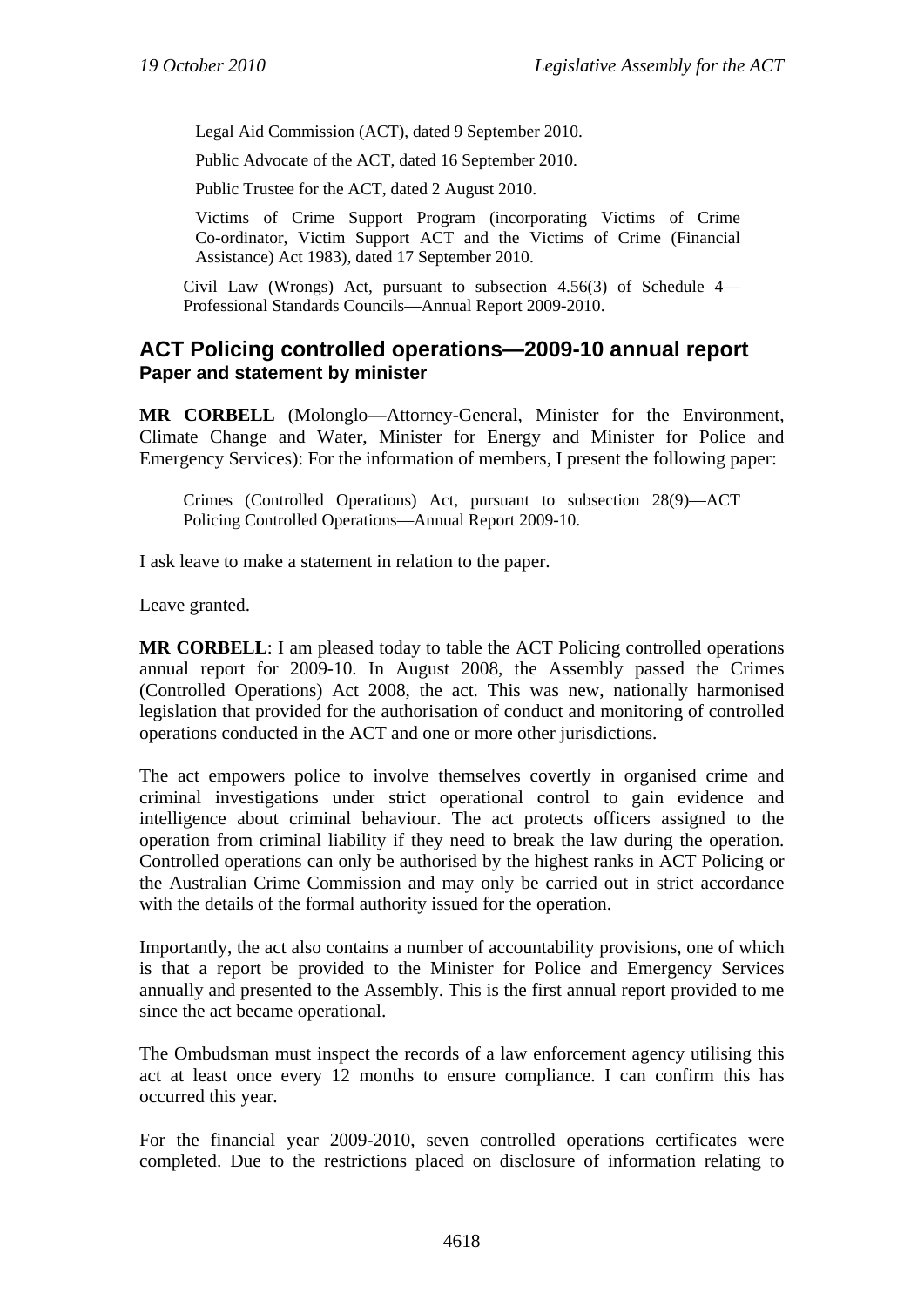control operations, I am not in a position to discuss any particular operation. I can say, however, that operations conducted had typically involved such things as a drug investigation where illicit drugs were seized and offenders charged with offences relating to the supply of drugs, and a homicide investigation in an effort to secure further evidence.

I would like to thank the Chief Police Officer for providing this report in a timely manner and I commend the report to the Assembly.

# **Papers**

**Mr Corbell** presented the following papers, which were circulated to members when the Assembly was not sitting:

Annual Reports (Government Agencies) Act, pursuant to section 13—Annual Reports 2009-2010—

Department of the Environment, Climate Change, Energy and Water, dated 8 September 2010.

Office of the Commissioner for Sustainability and the Environment, dated 16 September 2010.

ACT Policing, dated 17 September 2010, in accordance with the Policing Arrangement between the Commonwealth and the Australian Capital Territory Governments.

**Mr Barr** presented the following papers, which were circulated to members when the Assembly was not sitting:

Annual Reports (Government Agencies) Act, pursuant to section 13—Annual Reports 2009-2010—

ACT Building and Construction Industry Training Fund Authority, dated 10 September 2010.

Department of Education and Training, dated 21 September 2010.

ACT Planning and Land Authority, dated 23 September 2010.

### **Planning and Development Act 2007—schedule of leases Paper and statement by minister**

**MR BARR** (Molonglo—Minister for Education and Training, Minister for Planning, Minister for Tourism, Sport and Recreation and Minister for Gaming and Racing): For the information of members, I present the following paper:

Planning and Development Act, pursuant to subsection 242(2)—Schedule— Leases granted for the period 1 July to 30 September 2010.

I ask leave to make a statement in relation to the paper.

Leave granted.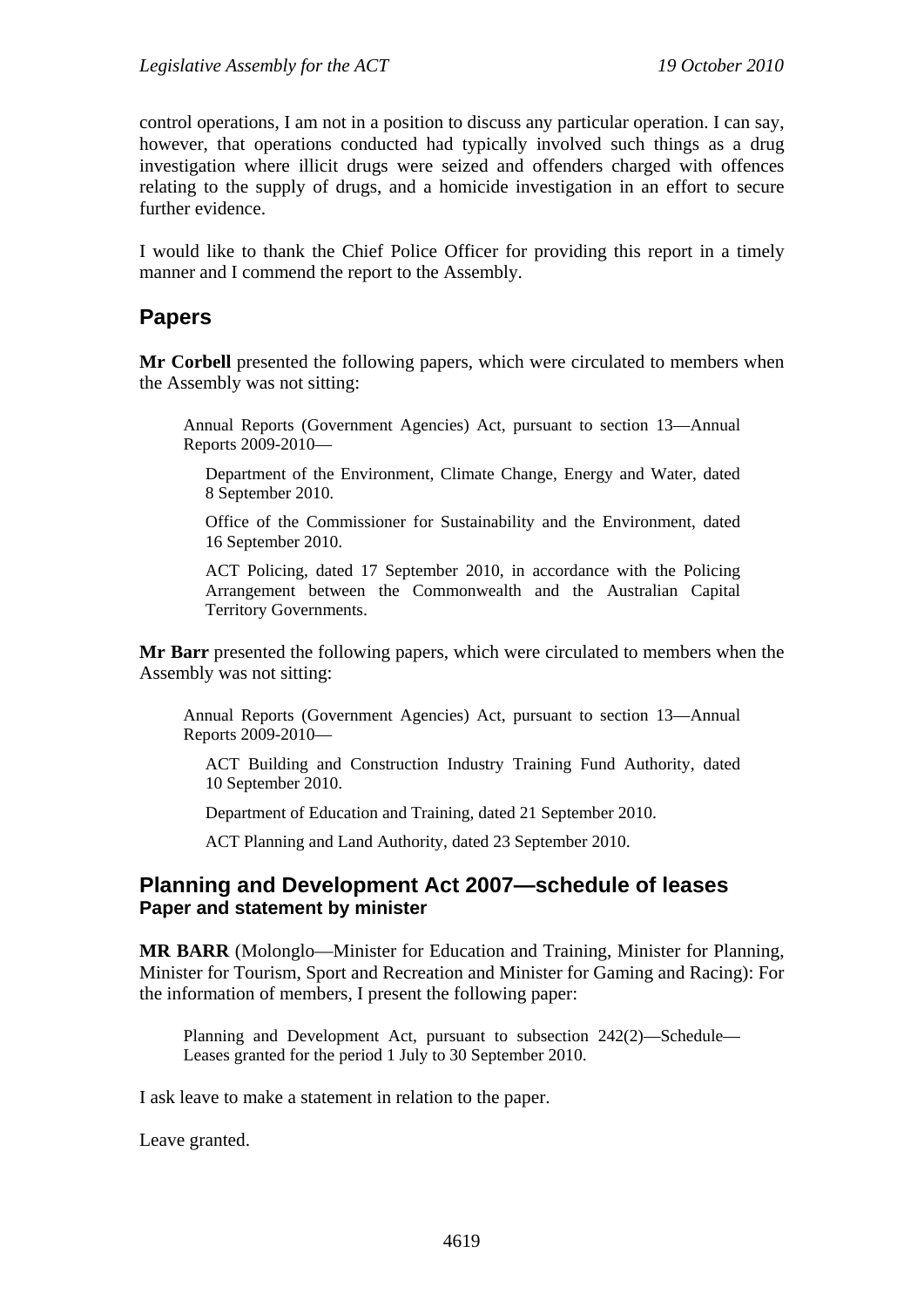**MR BARR**: Section 242 of the Planning and Development Act 2007 requires that a statement be tabled in the Assembly each quarter outlining details of leases granted by direct sale. The schedule I have just tabled covers the leases granted for the period 1 July 2010 to 30 September 2010. In addition, 58 single dwelling house leases, eight of which were land rent leases, were granted by direct sale in the quarter.

# **Planning and Development Act 2007—variation No 299 to the territory plan Paper and statement by minister**

**MR BARR** (Molonglo—Minister for Education and Training, Minister for Planning, Minister for Tourism, Sport and Recreation and Minister for Gaming and Racing): For the information of members, I present the following paper:

Planning and Development Act, pursuant to subsection 79(1)—Approval of Variation No 299 to the Territory Plan—Changes to zoning at Lawson South and the introduction of a Structure Plan and Concept Plan, dated 12 October 2010, together with background papers, a copy of the summaries and reports, and a copy of any direction or report required.

I ask leave to make a statement in relation to the paper.

Leave granted.

**MR BARR**: Draft variation No 299 to the territory plan proposes to introduce a structure plan, a concept plan and zoning changes for Lawson South. The ACT government announced in 2007 that it would commence a planning study to identify opportunities for future urban development in the southern part of Lawson. As you know, Mr Assistant Speaker, the southern part of Lawson is territory-owned land.

Consultation was undertaken as part of the planning studies. The issues raised by the community and government agency stakeholders were taken into consideration and addressed in finalising the planning study in September 2009.

The vision for Lawson South is for a liveable, sustainable urban village, one that minimises environmental impacts and maximises the positive aspects of the suburb. The revised zoning will enable a number of sustainability initiatives and higher density developments. The development is close to public transport, Lake Ginninderra, the Belconnen town centre, the University of Canberra and other services and facilities.

Planning for Lawson South envisages a well-connected, integrated, compact neighbourhood with higher densities than surrounding established suburbs. This will provide more sustainable development and increased residential and housing choice. The proposed development meets the broad objectives of the spatial plan for higher density residential development within a 7½-kilometre radius of the Canberra city centre.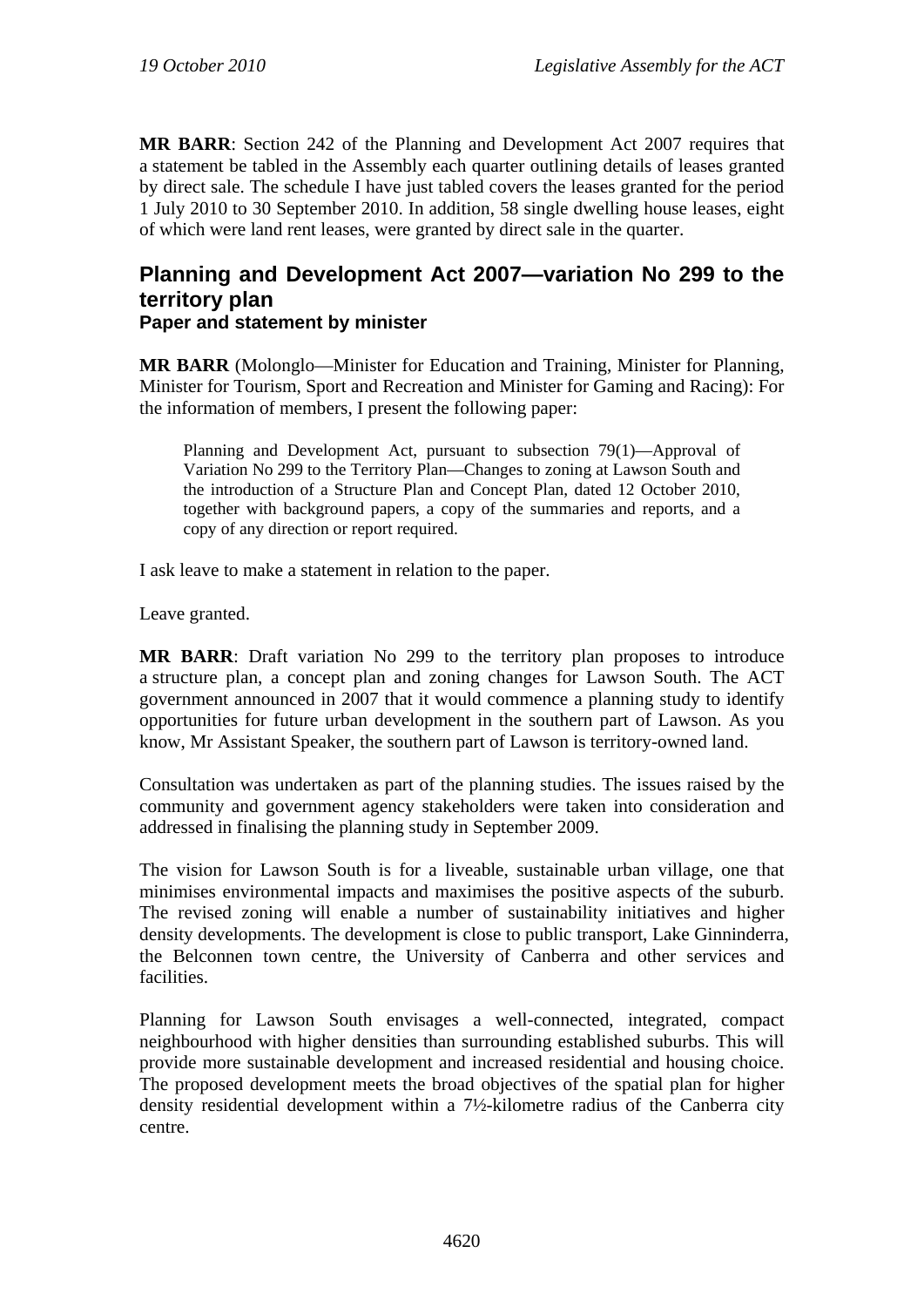Draft variation No 299, Lawson South, was released for public comment during October and November 2009 and attracted 14 public submissions. The main issues related to the controls on commercial floor space; the potential traffic impacts on adjacent arterial roads and intersections; the potential environmental impacts on grassland habitat and values; urban form, high-density residential development and subdivision design; pedestrian, cycle routes, linkages and facilities; the interface with the University of Canberra; the relationship with Lawson North; the width of the Lake Ginninderra foreshore; the location, revegetation, function and maintenance of open spaces; and the potential impacts on views.

A report on the consultation was prepared by ACTPLA, responding to the issues raised in the submissions. A copy of that report is included with the documents I have tabled.

Under section 73 subsection (2) of the Planning and Development Act, I referred the draft variation to the Standing Committee on Planning, Public Works and Territory and Municipal Services for consideration. The committee, in its report released on 28 July this year, made 15 recommendations. The committee recommended the variation proceed subject to a number of issues. The committee also expressed support for increasing the density of development at Lawson South.

On 8 September 2010, I directed ACTPLA to consider revising the draft variation in accordance with the recommendations of the committee. I put particular emphasis on recommendation 5, which was that the opportunity is retained for community gardens to be developed within Lawson South. I also requested that ACTPLA consider revising the draft variation to stipulate that the maximum supermarket size will be 700 square metres, within a maximum commercial component of 1,500 square metres.

The government has considered the issues the planning committee raised and has prepared a response that addresses the committee's recommendations and responds to my direction. I will now provide a brief outline of the government's response to report No 6 of the standing committee.

In regard to recommendation 1, as I have noted, the committee's first recommendation is that the draft variation proceed subject to further recommendations in the report. The committee's second recommendation supports the notion of increased density in Lawson South, and this is supported by the government.

The third recommendation proposes that some areas of Lawson South could have RZ2 zoning instead of RZ1 zoning, to increase density. The broad intent of this recommendation is agreed, as there is a clear intention for Lawson South to provide for higher density. However, RZ2 suburban core residential zoning relates to existing suburbs and is used to encourage appropriate redevelopment and to increase density surrounding existing commercial centres and zones. It is not intended as a high-density zoning in greenfield sites.

Both RZ1 and RZ2 zones allow increased densities with small-lot housing and multiunit development, whilst limiting the development to two storeys in height.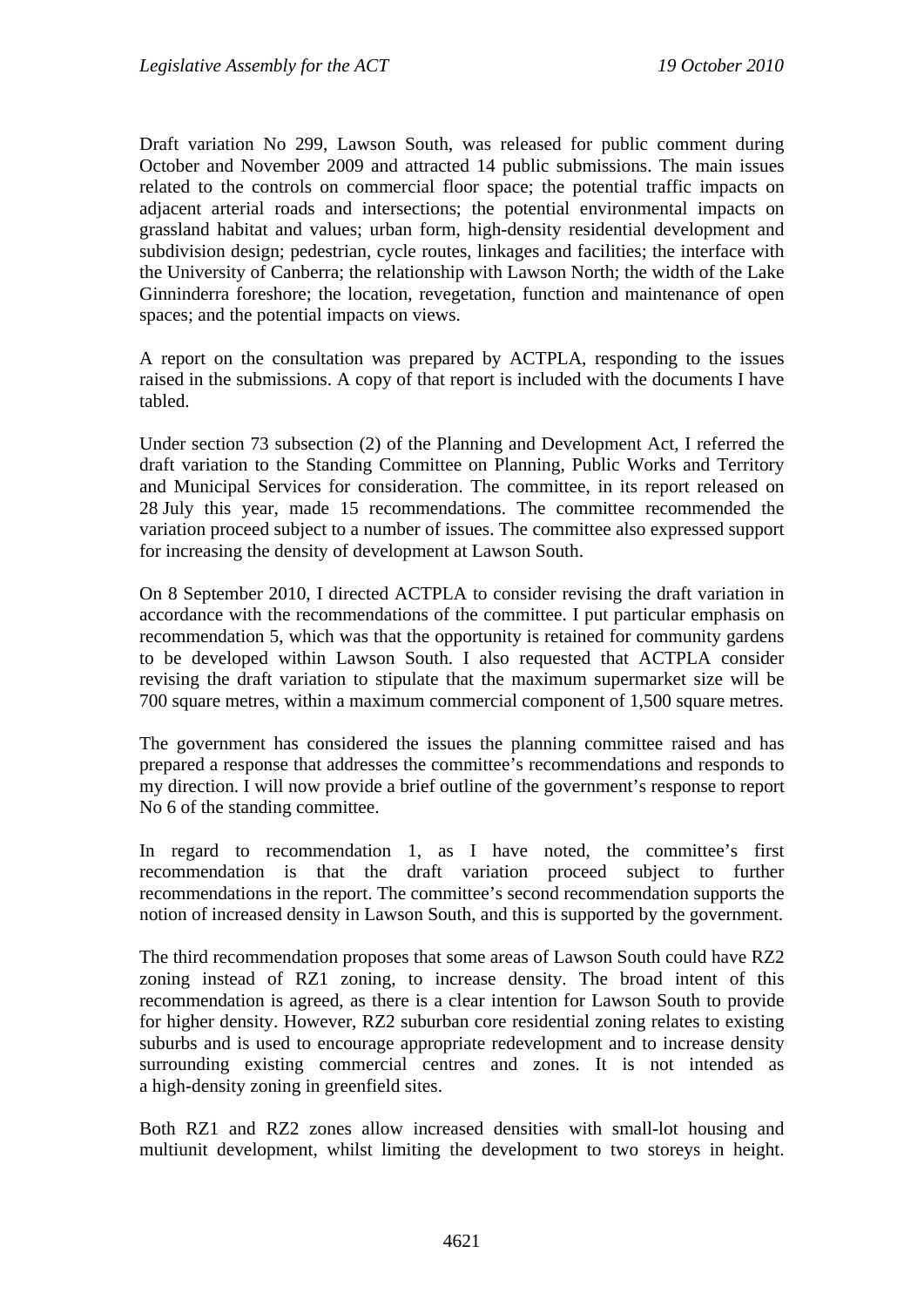Further increased density of development of up to three storeys is permitted through RZ4 zoning. The proposed zonings for Lawson South are RZ1, RZ4 or RZ5, as appropriate, to increase density rather than RZ2.

The variation also applies to a future urban overlay to Lawson South. This allows flexibility in land use zone boundaries to be refined through the detailed design stage in accordance with the provisions of the concept plan.

The committee's fourth recommendation is that the zone codes should reinforce the desired character of the streetscapes. This recommendation is agreed in principle, noting that the recommendation relates to territory plan policies more broadly than to just variation 299.

As members would be aware, ACTPLA is currently undertaking a broader review of all residential codes, including the residential subdivision development code. The substance of this review is expressed in current draft variations 301 and 303 which were released by ACTPLA for public comment in June of this year.

This draft variation proposes clearer statements of the desired character of each zone. I have requested ACTPLA to consider this recommendation of the committee, particularly in relation to draft variation 303.

A fifth recommendation is that the provision of space for community gardens should be a requirement of the development of Lawson South. This recommendation is agreed. To address the committee's concern, the variation has been revised to reflect that suitable space for community gardens is to be provided for in the future design of Lawson South.

The committee's sixth recommendation is that trunk cycle routes for Lawson South be identified at the concept planning phase. This recommendation is agreed in part. It is considered that the concept plan achieves this to the extent appropriate for this level of planning. The concept plan identifies a movement network of shared paths through Lawson South that provides for efficient connections to the trunk cycle network. This is reflected in the precinct code that forms part of this variation.

The committee's seventh recommendation is that ACTPLA be substantially involved in the urban design of open space in Lawson South. This recommendation is agreed. Existing protocols are applied to ensure ACTPLA will have a role in the development of the detailed design for Lawson South as well as, of course, a statutory role to consider future development applications.

The committee's eighth recommendation is that ACTPLA provide details in the Lawson South precinct code on how a biodiversity offset approach will be implemented in Lawson South. This recommendation is agreed in principle. The government agrees that a biodiversity offset approach is required for Lawson South. However, it is not the role of the precinct code to specify the biodiversity offset approach that is to be applied.

The approach is to be determined through agreement between the ACT and commonwealth governments and may include areas outside of Lawson South. The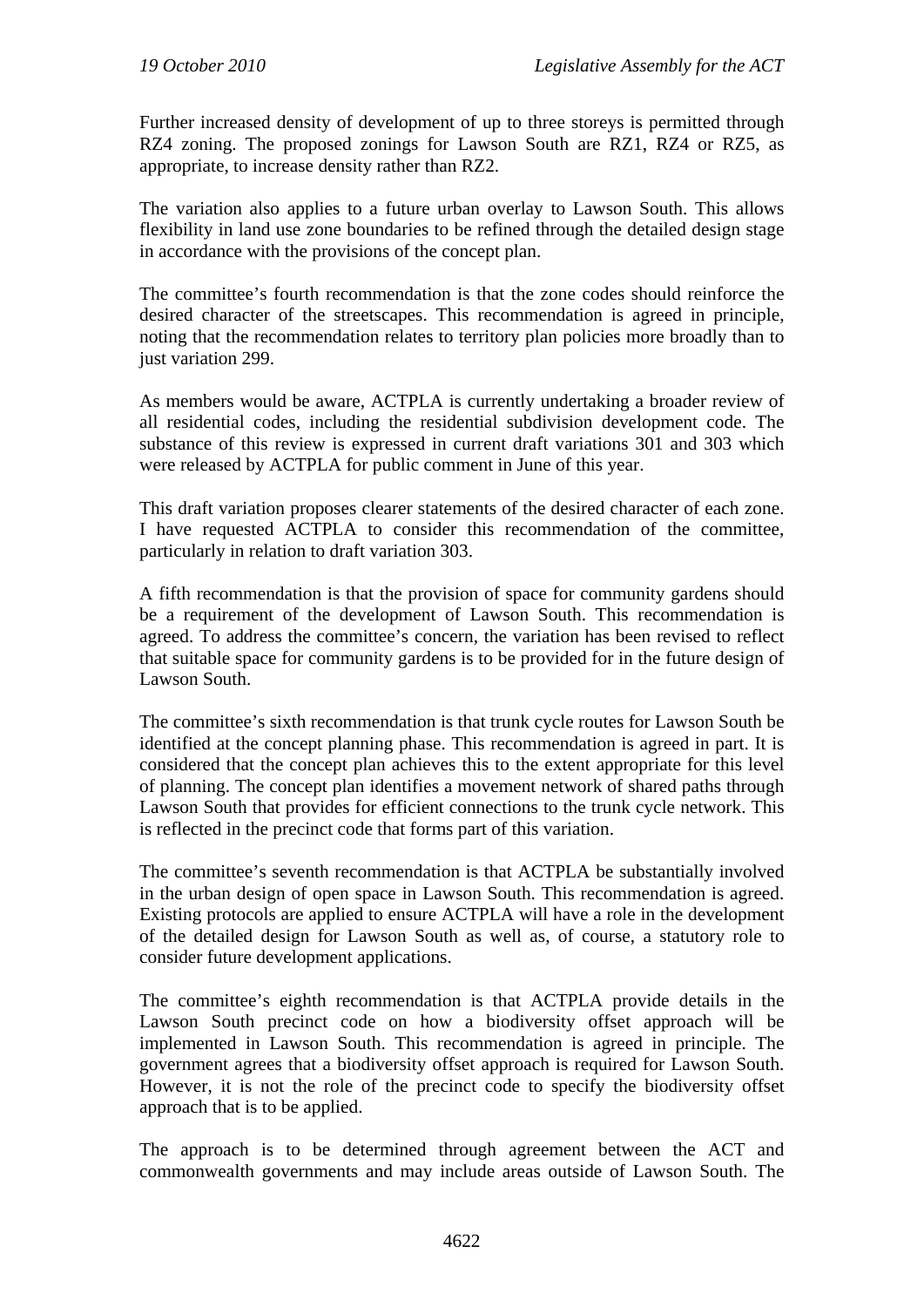approach to biodiversity offsets will also form part of the preliminary documentation submitted to the commonwealth for approval under the Environment Protection and Biodiversity Conservation, or EPBC, Act for development of Lawson South. Land development will be required to comply with any approval requirements, including biodiversity offsets.

The committee's ninth recommendation is that existing native grasslands, including stipa species in the area near the electricity substation, should primarily be maintained as native grassland. This recommendation is agreed in principle, noting that existing grasslands ecological communities are subject to consideration under commonwealth legislation. Retention of any areas of native grasslands forms part of the approval under the EPBC Act. This is the appropriate process to establish any requirement to retain threatened ecological communities and species habitat. Detailed design and development at Lawson South will be required to comply with the EPBC Act.

The committee's 10th recommendation is that further threatened species surveys be conducted prior to finalising planning of the new suburb and development of an estate development plan. Further ecological surveys were undertaken during the 2009-10 summer season within Lawson South to provide further data for the planning process. Additionally, the Land Development Agency is preparing to undertake further surveys during the coming summer. Any further surveys or requirements for land development will be undertaken in accordance with advice and approvals under the EPBC Act.

The committee's 11th recommendation is that the design of the lineal open space network in Lawson South should take into consideration the need for connectivity between wildlife corridors. This recommendation is agreed. The lineal open space network reflected in the concept plan considers the connectivity between wildlife corridors around Lawson South. This will be a further consideration in the detailed landscape design.

The committee made two recommendations relating to cat containment at Lawson. Recommendation No 12 recommends that the Minister for Territory and Municipal Services declare Lawson South to be an area where cats must be confined to their keepers' premises at all times under the Domestic Animals Act. Recommendation 13 is that the same provisions apply for Lawson North should that ever come under the management of the Department of Territory and Municipal Services. Both of these recommendations are agreed. The precinct code for Lawson South reflects this intention. The issue has been referred to TAMS for further consideration.

The government agrees with recommendation 14 which relates to the provision of playgrounds in Lawson South. The Lawson South area will require a number of playgrounds to be provided within public open space. The safe design of these facilities is controlled by existing territory standards, including separation from potential hazards such as waterways and roads.

The committee's final recommendation is that ACTPLA make greater use of onsite signage for new suburbs at the initial stages of planning to increase community awareness. This recommendation is agreed. ACTPLA will seek to inform the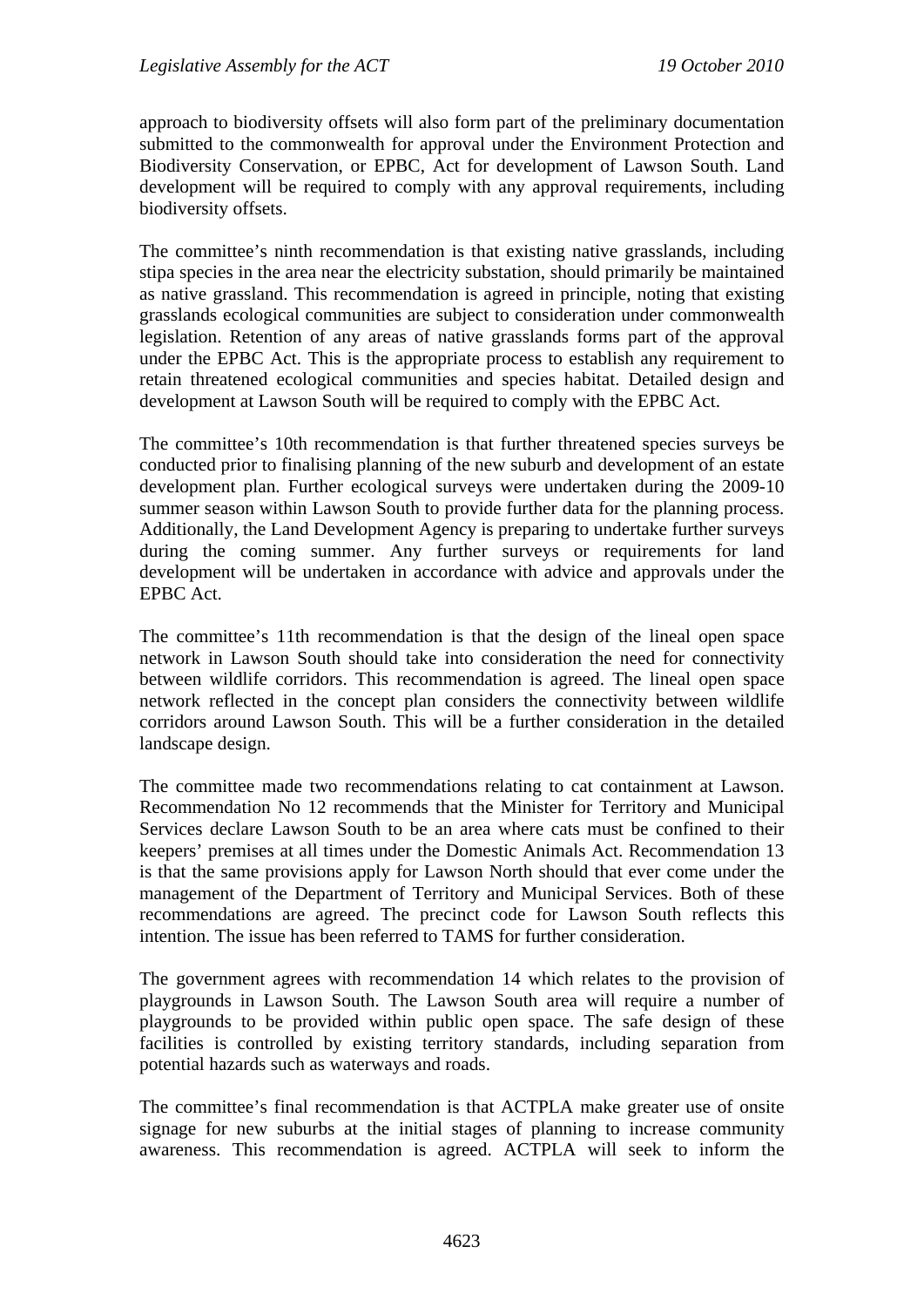community of all consultation opportunities using optimal methods of communication. This could indeed include onsite signage.

Further to the recommendations of the committee, ACTPLA has also revised the provisions in the variation that relate to the scale of the commercial centre, to introduce a maximum supermarket size of 700 square metres within a maximum commercial component of 1,500 square metres.

I thank the committee for its consideration and report on this very important variation and am pleased to table the improved variation to the territory plan No 299.

# **Papers**

**Mr Barr** presented the following papers, which were circulated to members when the Assembly was not sitting:

Planning and Development Act, pursuant to subsection 79(1)—Approval of Variation No 299 to the Territory Plan—Changes to zoning at Lawson South and the introduction of a Structure Plan and Concept Plan, dated 12 October 2010, together with background papers, a copy of the summaries and reports, and a copy of any direction or report required.

Annual Reports (Government Agencies) Act, pursuant to section 13—Annual Report 2009-2010—Exhibition Park Corporation, dated 15 September 2010.

Annual Reports (Government Agencies) Act, pursuant to section 13—Annual Report 2009-2010—ACT Gambling and Racing Commission, dated 15 September 2010.

**Ms Burch** presented the following paper, which was circulated to members when the Assembly was not sitting:

Annual Reports (Government Agencies) Act, pursuant to section 13—Annual Report 2009-2010—Department of Disability, Housing and Community Services (2 volumes), dated 1 September 2010.

This report was circulated to members when the Assembly was not sitting.

**Mr Corbell** presented the following papers:

#### **Subordinate legislation (including explanatory statements unless otherwise stated)**

Legislation Act, pursuant to section 64—

Animal Welfare Act—

Animal Welfare Advisory Committee Appointment 2010 (No 1)— Disallowable Instrument DI2010-207 (LR, 9 September 2010).

Animal Welfare Advisory Committee Appointment 2010 (No 2)— Disallowable Instrument DI2010-208 (LR, 9 September 2010).

Canberra Institute of Technology Act—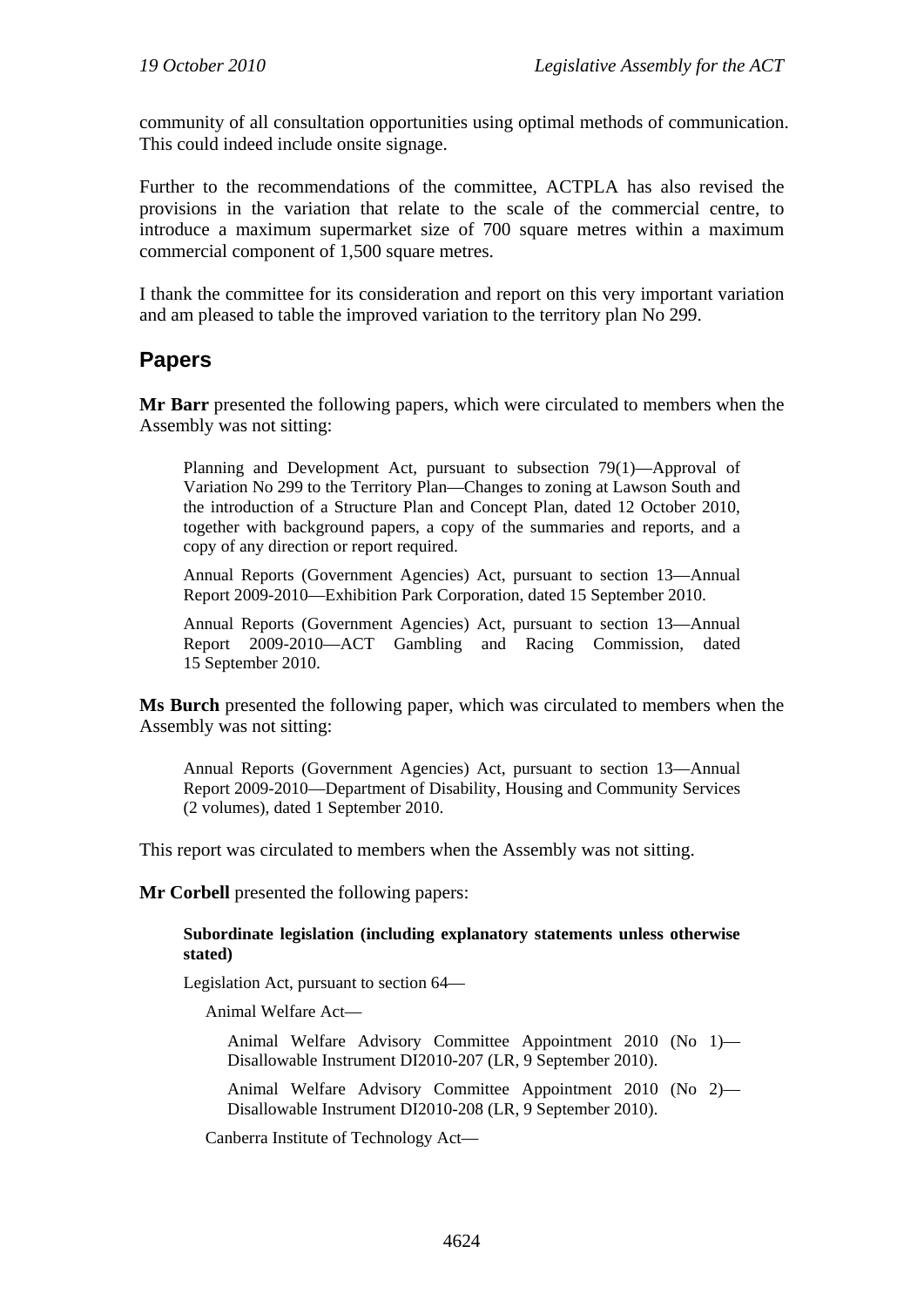Canberra Institute of Technology (Advisory Council) Appointment 2010 (No 3)—Disallowable Instrument DI2010-249 (LR, 20 September 2010).

Canberra Institute of Technology (Advisory Council) Appointment 2010 (No 4)—Disallowable Instrument DI2010-250 (LR, 20 September 2010).

Canberra Institute of Technology (Advisory Council) Appointment 2010 (No 5)—Disallowable Instrument DI2010-251 (LR, 20 September 2010).

Cemeteries and Crematoria Act and Financial Management Act—Cemeteries and Crematoria (ACT Public Cemeteries Authority Governing Board) Appointment 2010 (No 8)—Disallowable Instrument DI2010-224 (LR, 16 September 2010).

Civil Law (Wrongs) Act—Civil Law (Wrongs) Australian Property Institute Valuers Limited Scheme 2010 (No 1)—Disallowable Instrument DI2010-198 (LR, 31 August 2010).

Construction Occupations (Licensing) Act—Construction Occupations (Licensing) Amendment Regulation 2010 (No 1)—Subordinate Law SL2010- 36 (LR, 7 September 2010).

Education Act—

Education (Government Schools Education Council) Appointment 2010 (No 3)—Disallowable Instrument DI2010-260 (LR, 23 September 2010).

Education (Government Schools Education Council) Appointment 2010 (No 4)—Disallowable Instrument DI2010-261 (LR, 23 September 2010).

Emergencies Act—

Emergencies (Bushfire Council Members) Appointment 2010 (No 2)— Disallowable Instrument DI2010-252 (LR, 23 September 2010). 924 No 78—19 October 2010

Emergencies (Bushfire Council Members) Appointment 2010 (No 3)— Disallowable Instrument DI2010-253 (LR, 23 September 2010).

Emergencies (Bushfire Council Members) Appointment 2010 (No 4)— Disallowable Instrument DI2010-254 (LR, 23 September 2010).

Emergencies (Bushfire Council Members) Appointment 2010 (No 5)— Disallowable Instrument DI2010-255 (LR, 23 September 2010).

Emergencies (Bushfire Council Members) Appointment 2010 (No 6)— Disallowable Instrument DI2010-256 (LR, 23 September 2010).

Emergencies (Bushfire Council Members) Appointment 2010 (No 7)— Disallowable Instrument DI2010-257 (LR, 23 September 2010).

Emergencies (Bushfire Council Members) Appointment 2010 (No 8)— Disallowable Instrument DI2010-258 (LR, 23 September 2010).

Emergencies (Bushfire Council Members) Appointment 2010 (No 9)— Disallowable Instrument DI2010-259 (LR, 23 September 2010).

Fair Trading (Motor Vehicle Repair Industry) Act—Attorney General (Fees) Amendment Determination 2010 (No 2)—Disallowable Instrument DI2010- 262 (without explanatory statement) (LR, 28 September 2010).

Fisheries Act—Fisheries Prohibition and Declaration 2010 (No 1)— Disallowable Instrument DI2010-248 (LR, 15 September 2010).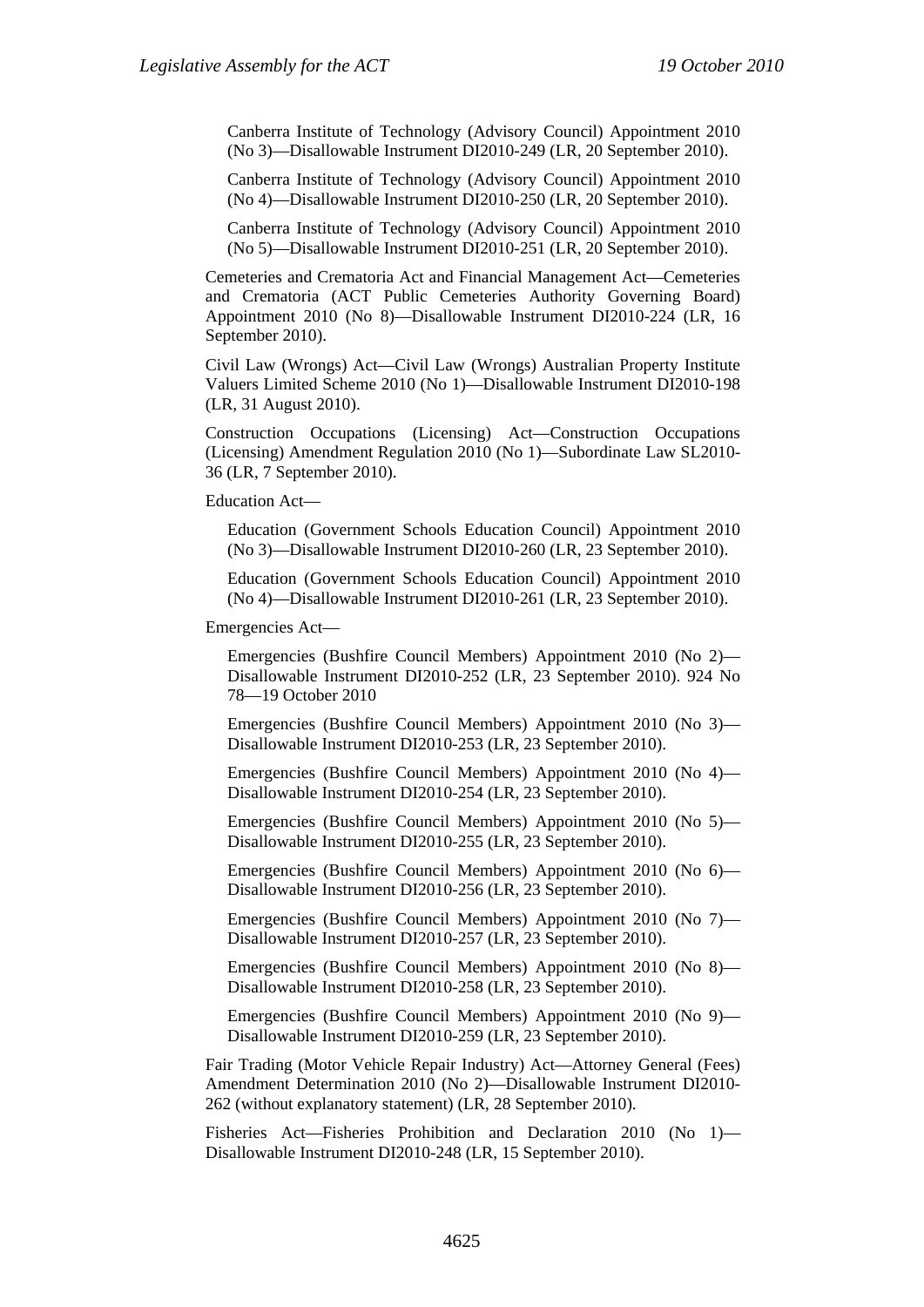Government Agencies (Campaign Advertising) Act—Government Agencies (Campaign Advertising) Exemption 2010 (No 3)—Disallowable Instrument DI2010-205 (LR, 9 September 2010).

Plant Diseases Act—Plant Diseases (Phylloxera) Prohibition 2010 (No 1)— Disallowable Instrument DI2010-265 (LR, 30 September 2010).

Public Place Names Act—

Public Place Names (Bonner) Determination 2010 (No 3)—Disallowable Instrument DI2010-200 (LR, 2 September 2010).

Public Place Names (Casey) Determination 2010 (No 2)—Disallowable Instrument DI2010-266 (LR, 30 September 2010).

Public Place Names (Yarralumla) Determination 2010 (No 1)— Disallowable Instrument DI2010-209 (LR, 13 September 2010).

Public Sector Management Act—Public Sector Management Amendment Standards 2010 (No 5)—Disallowable Instrument DI2010-206 (LR, 9 September 2010).

Road Transport (General) Act—

Road Transport (General) Application of Road Transport Legislation Declaration 2010 (No 7)—Disallowable Instrument DI2010-199 (LR, 2 September 2010).

Road Transport (General) Concession Determination 2010—Disallowable Instrument DI2010-264 (LR, 30 September 2010).

Road Transport (Public Passenger Services) Regulation—

Road Transport (Public Passenger Services) (Minimum Service Standards for Taxi Services) Approval 2010 (No 1)—Disallowable Instrument DI2010-203 (LR, 9 September 2010). *No 78—19 October 2010* 925

Road Transport (Public Passenger Services) (Minimum Service Standards—Taxi Network) Approval 2010 (No 1)—Disallowable Instrument DI2010-202 (LR, 9 September 2010).

Road Transport (Public Passenger Services) Taximeter Standards Approval 2010—Disallowable Instrument DI2010-204 (LR, 9 September 2010).

Road Transport (Safety and Traffic Management) Act—Road Transport (Safety and Traffic Management) Amendment Regulation 2010 (No 1)— Subordinate Law SL2010-38 (LR, 16 September 2010).

Road Transport (Safety and Traffic Management) Regulation—Road Transport (Safety and Traffic Management) Parking Authority Declaration 2010 (No 3)—Disallowable Instrument DI2010-201 (LR, 6 September 2010).

Taxation Administration Act—Taxation Administration (Amounts Payable— Land Rent) Determination 2010 (No 1)—Disallowable Instrument DI2010- 196 (LR, 30 August 2010).

Unit Titles Act and Planning and Development Act—Unit Titles Amendment Regulation 2010 (No 1)—Subordinate Law SL2010-37, including a regulatory impact statement (LR, 7 September 2010).

Utilities Act—Utilities (Water Restriction Scheme) Approval 2010 (No 1)— Disallowable Instrument DI2010-197 (LR, 31 August 2010).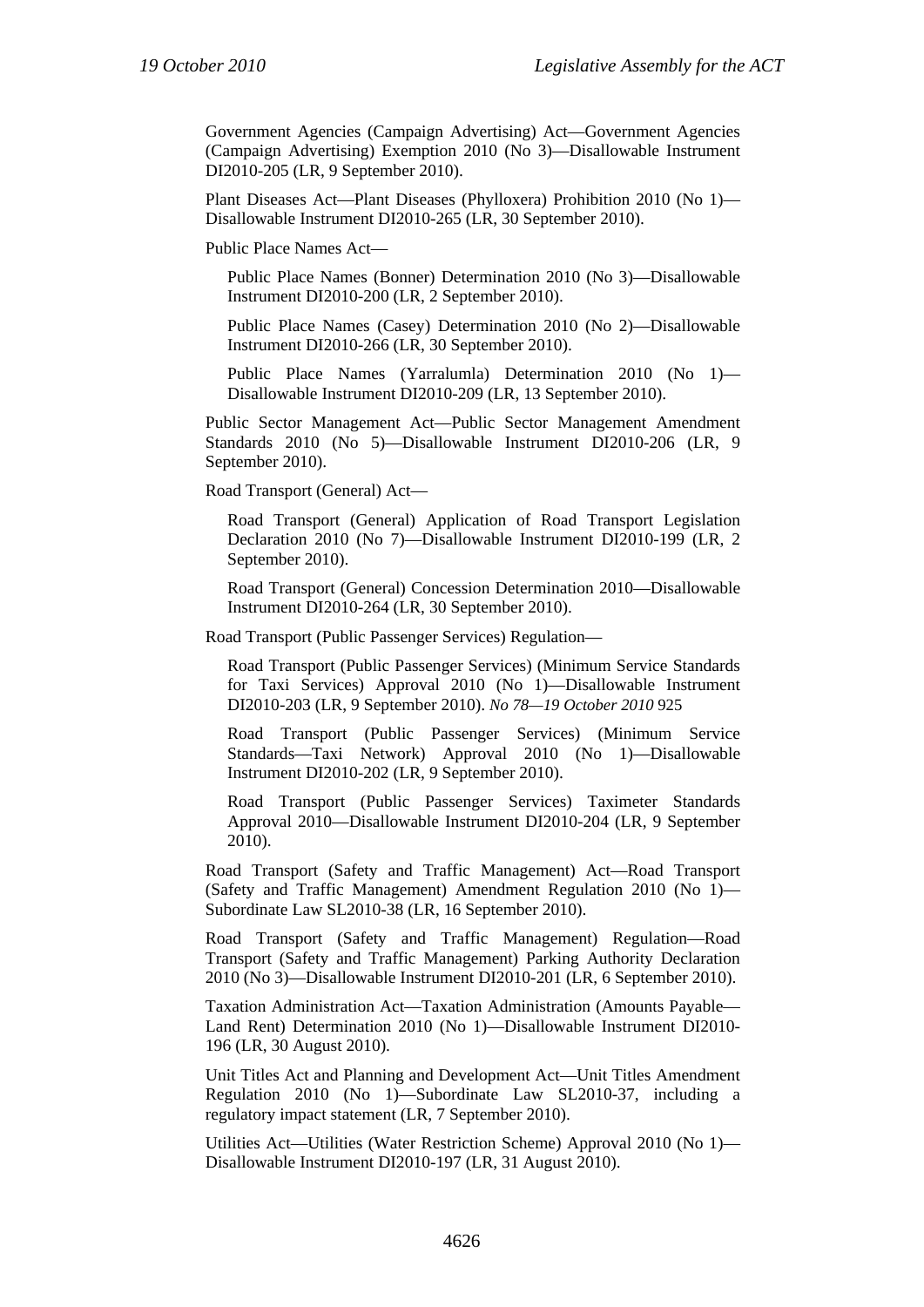Workers Compensation Act—

Workers Compensation (Default Insurance Fund Advisory Committee) Appointment 2010 (No 7)—Disallowable Instrument DI2010-245 (LR, 16 September 2010).

Workers Compensation (Default Insurance Fund Advisory Committee) Appointment 2010 (No 8)—Disallowable Instrument DI2010-246 (LR, 16 September 2010).

Workers Compensation (Default Insurance Fund Advisory Committee) Appointment 2010 (No 9)—Disallowable Instrument DI2010-247 (LR, 16 September 2010).

Work Safety Act—

Work Safety (ACT Code of Practice for Construction Industry Amenities) Code of Practice 2010—Disallowable Instrument DI2010-226 (LR, 16 September 2010).

Work Safety (ACT Code of Practice for First Aid in the Workplace) Code of Practice 2010—Disallowable Instrument DI2010-227 (LR, 16 September 2010).

Work Safety (ACT Code of Practice for Preventing and Responding to Bullying at Work) Code of Practice 2010—Disallowable Instrument DI2010-225 (LR, 16 September 2010).

Work Safety (ACT Code of Practice for Safe Demolition Work) Code of Practice 2010—Disallowable Instrument DI2010-228 (LR, 16 September 2010).

Work Safety (ACT Code of Practice for Smoke Free Workplaces) Code of Practice 2010—Disallowable Instrument DI2010-230 (LR, 16 September 2010).

Work Safety (ACT Code of Practice for Steel Construction) Code of Practice 2010—Disallowable Instrument DI2010-231 (LR, 16 September 2010). 926 No 78—19 October 2010

Work Safety (ACT Code of Practice for the Sexual Services Industry) Code of Practice 2010—Disallowable Instrument DI2010-229 (LR, 16 September 2010).

Work Safety (ACT Code of Practice for the Transport and Delivery of Cash) Code of Practice 2010—Disallowable Instrument DI2010-232 (LR, 16 September 2010).

Work Safety (National Code of Practice for Noise Management and Protection of Hearing at Work) Code of Practice 2010—Disallowable Instrument DI2010-242 (LR, 16 September 2010).

Work Safety (National Code of Practice for the control of Work-related Exposure to Hepatitis and HIV (Blood-borne) Viruses) Code of Practice 2010—Disallowable Instrument DI2010-234 (LR, 16 September 2010).

Work Safety (National Code of Practice for the Management and Control of Asbestos in Workplaces) Code of Practice 2010—Disallowable Instrument DI2010-244 (LR, 16 September 2010).

Work Safety (National Code of Practice for the Prevention of Falls in General Construction) Code of Practice 2010—Disallowable Instrument DI2010-236 (LR, 16 September 2010).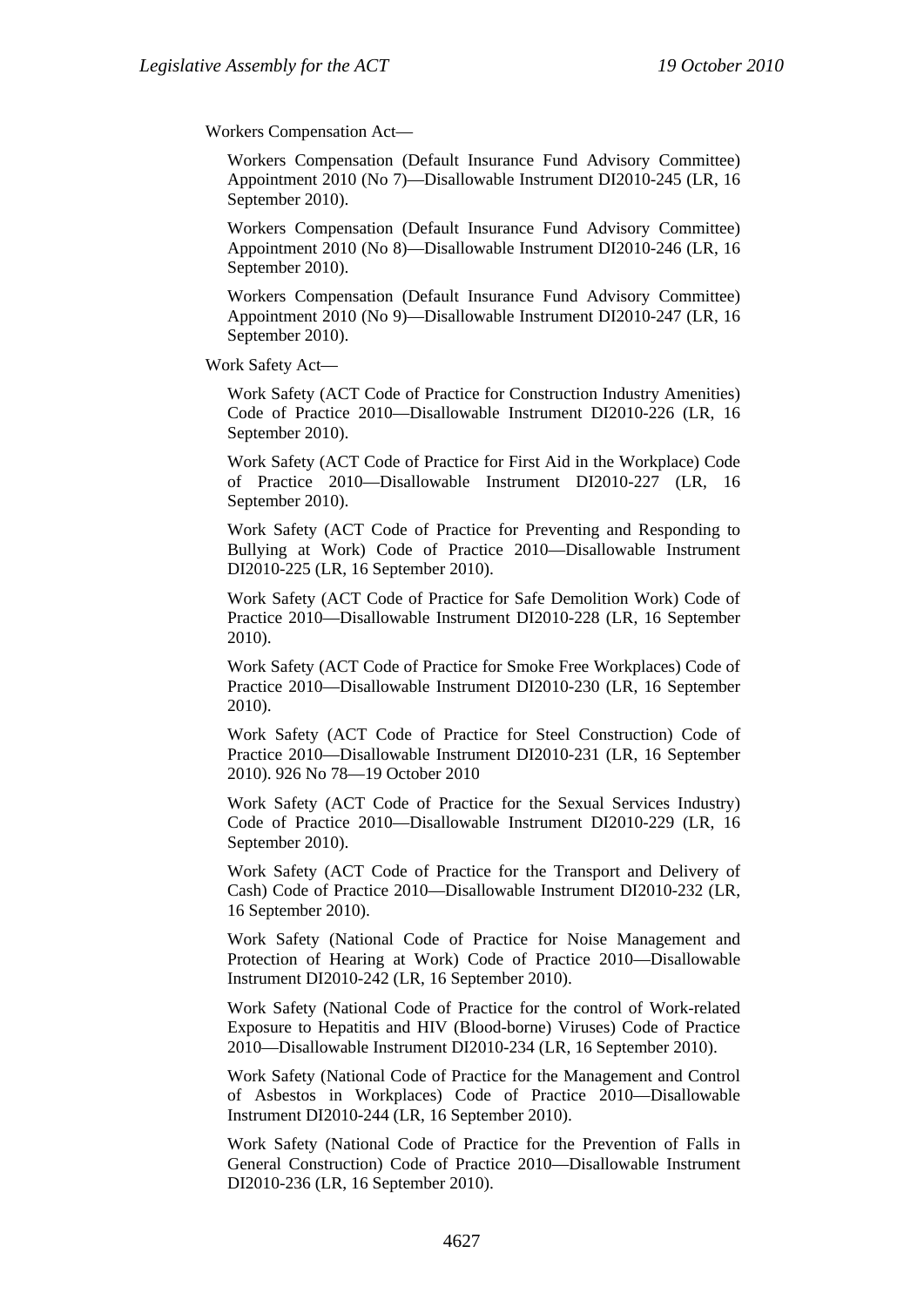Work Safety (National Code of Practice for the Prevention of Falls in Housing Construction) Code of Practice 2010—Disallowable Instrument DI2010-237 (LR, 16 September 2010).

Work Safety (National Code of Practice for the Prevention of Musculoskeletal Disorders from performing Manual Tasks at Work) Code of Practice 2010—Disallowable Instrument DI2010-239 (LR, 16 September 2010).

Work Safety (National Code of Practice for the Prevention of Occupational Overuse Syndrome) Code of Practice 2010—Disallowable Instrument DI2010-240 (LR, 16 September 2010).

Work Safety (National Code of Practice for the Safe Removal of Asbestos) Code of Practice 2010—Disallowable Instrument DI2010-243 (LR, 16 September 2010).

Work Safety (National Exposure Standards for Atmospheric Contaminants in the Occupational Environment) Code of Practice 2010—Disallowable Instrument DI2010-233 (LR, 16 September 2010).

Work Safety (National Standard for Construction Work) Code of Practice 2010—Disallowable Instrument DI2010-235 (LR, 16 September 2010).

Work Safety (National Standard for Manual Tasks) Code of Practice 2010—Disallowable Instrument DI2010-238 (LR, 16 September 2010).

Work Safety (National Standard for Occupational Noise) Code of Practice 2010—Disallowable Instrument DI2010-241 (LR, 16 September 2010).

Work Safety Council (Employee Representative) Appointment 2010 (No 1)—Disallowable Instrument DI2010-211 (LR, 13 September 2010).

Work Safety Council (Employee Representative) Appointment 2010 (No 2)—Disallowable Instrument DI2010-212 (LR, 13 September 2010).

Work Safety Council (Employee Representative) Appointment 2010 (No 3)—Disallowable Instrument DI2010-213 (LR, 13 September 2010).

Work Safety Council (Employee Representative) Appointment 2010 (No 4)—Disallowable Instrument DI2010-214 (LR, 13 September 2010). No 78—19 October 2010 927

Work Safety Council (Employer Representative) Appointment 2010 (No 1)—Disallowable Instrument DI2010-217 (LR, 13 September 2010).

Work Safety Council (Employer Representative) Appointment 2010 (No 2)—Disallowable Instrument DI2010-218 (LR, 13 September 2010).

Work Safety Council (Employer Representative) Appointment 2010 (No 3)—Disallowable Instrument DI2010-219 (LR, 13 September 2010).

Work Safety Council (Member) Appointment 2010 (No 1)—Disallowable Instrument DI2010-210 (LR, 13 September 2010).

Work Safety Council (Member) Appointment 2010 (No 2)—Disallowable Instrument DI2010-222 (LR, 13 September 2010).

Work Safety Council (Member) Appointment 2010 (No 3)—Disallowable Instrument DI2010-223 (LR, 13 September 2010).

Work Safety Act and Legislation Act—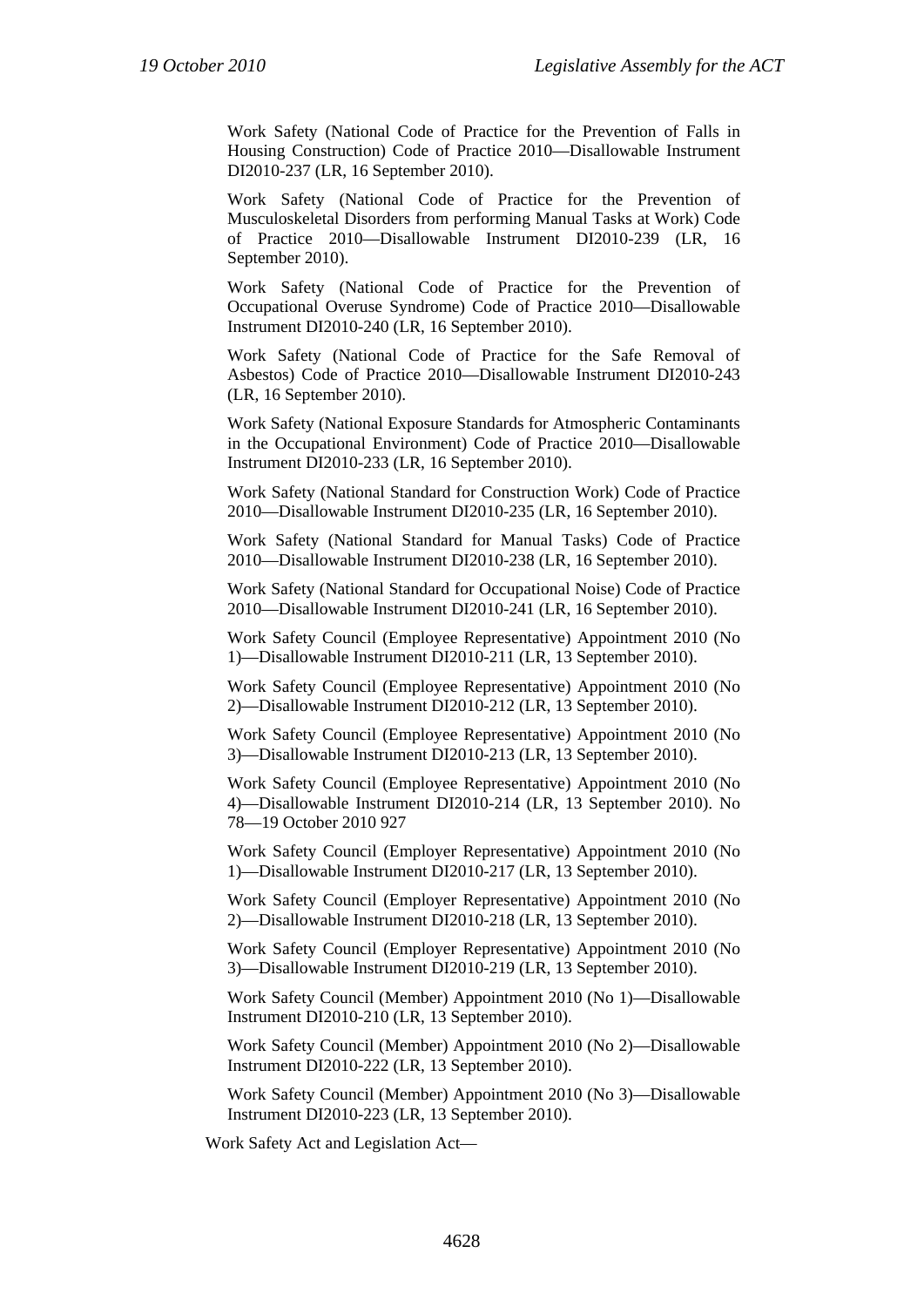Work Safety Council (Acting Employee Representative) Appointment 2010 (No 1)—Disallowable Instrument DI2010-215 (LR, 13 September 2010).

Work Safety Council (Acting Employee Representative) Appointment 2010 (No 2)—Disallowable Instrument DI2010-216 (LR, 13 September 2010).

Work Safety Council (Acting Employer Representative) Appointment 2010 (No 1)—Disallowable Instrument DI2010-220 (LR, 13 September 2010).

Work Safety Council (Acting Employer Representative) Appointment 2010 (No 2)—Disallowable Instrument DI2010-221 (LR, 13 September 2010).

### **Youth transitions Ministerial statement**

**MS BURCH** (Brindabella—Minister for Disability, Housing and Community Services, Minister for Children and Young People, Minister for Ageing, Minister for Multicultural Affairs and Minister for Women): I seek leave to make a ministerial statement.

Leave not granted.

#### **Standing and temporary orders—suspension**

**MR CORBELL** (Molonglo—Attorney-General, Minister for the Environment, Climate Change and Water, Minister for Energy and Minister for Police and Emergency Services) (3.43): I move:

That so much of the standing and temporary orders be suspended as would prevent Ms Burch from making a ministerial statement concerning youth transitions.

Minister Burch has circulated a copy of her statement in advance to members. This is an important statement about issues affecting the management of young people in care, and it is appropriate that she be allowed to make the statement.

**MRS DUNNE** (Ginninderra) (3.44): The Canberra Liberals are opposing leave, and the government knows the reasons for this, and I will put them on the record. It is not because this statement was not circulated. The last time Ms Burch made a ministerial statement, she circulated a form of words, according to convention, and then she came down here and broke the convention, by essentially wandering off the reservation and making a statement that was wildly disparate from that which she gave us as her prepared speech.

I raised this with Ms Burch and Mr Corbell at the time and gave notice that, until Ms Burch apologised for her actions and undertook to mend her ways, we would not give leave. I gave this warning in June this year, and I reminded Mr Corbell yesterday that this matter had not been resolved. At any time today, Ms Burch could have done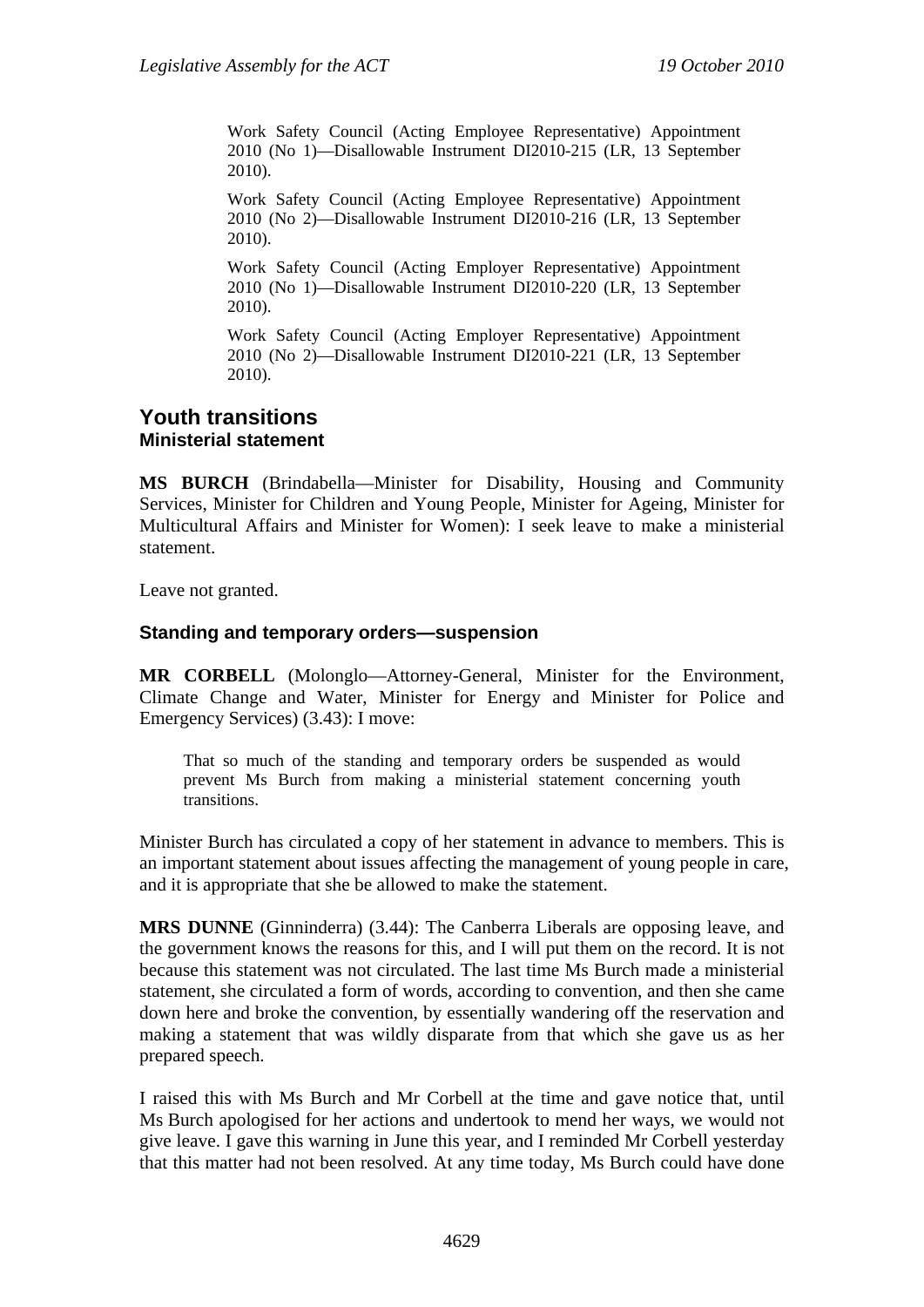something about it. She went out of her way to ask me whether I had a copy of the statement, so at any time Ms Burch could have corrected things and made things better, but she did not. This is why the Canberra Liberals on this occasion are not giving leave to Ms Burch. Ms Burch needs to learn the forms of this house and the conventions of this house. The forms and conventions of this house are that when a minister makes a ministerial statement, as a courtesy, which is something that I think Ms Burch is not particularly familiar with, you give those other members of the parties who are interested a copy of the statement, so that they have an opportunity to peruse what is going to be said.

Ms Burch, on the previous occasion, abused this and came into the Assembly and departed radically from the script, in a way that was critical of members of this place. If she was prepared to say it in here, she should have been prepared and should have had the courage to put in writing what she was going to say, which was critical of other members of this Assembly. She was not prepared to do it, and she abused the forms and conventions of this house. Therefore, the Canberra Liberals will not give Ms Burch leave. That is why we are opposing leave today.

**MS HUNTER** (Ginninderra—Parliamentary Convenor, ACT Greens) (3.46): The Greens will support the motion to suspend standing orders to allow the minister to make a statement. I must say that I do agree that Ms Burch fell well short of her obligations the last time she made a ministerial statement, and I understand and share the Liberal Party's frustration and disappointment with the standard of her conduct while making that statement. It simply is not appropriate to abuse the leave of the Assembly to make a ministerial statement and then to engage in political attacks on or take pot shots at other members.

Ministerial statements are an important means of communicating departmental activities to the Legislative Assembly, and it is appropriate that ministers be given the opportunity to do so. We entrust ministers with a significant level of responsibility, and it is necessary and appropriate that they report back to the Assembly on the work they are undertaking. It is for this reason that we agree to facilitate the ministerial statement today.

The subject of the statement is an important one and something that the Assembly should be formally made aware of. It is disappointing that we find ourselves in this situation and that we have a minister whose conduct has been so inappropriate that it warranted this criticism. I trust that Minister Burch will stick to her statement, and I do assure Liberal members that, if the minister does deviate from the statement that we have been provided with, we will take steps and support the prevention of her continuing to speak.

It is important, if we have been provided with a ministerial statement, that that is the statement that is delivered. As I said, these are important matters. Minister Burch has significant responsibilities. We do need to hear from her on these matters, but we really need to uphold the dignity of the Assembly, the integrity of the office and to "stick to the script", so to speak.

**MR CORBELL**: (Molonglo—Attorney-General, Minister for the Environment, Climate Change and Water, Minister for Energy and Minister for Police and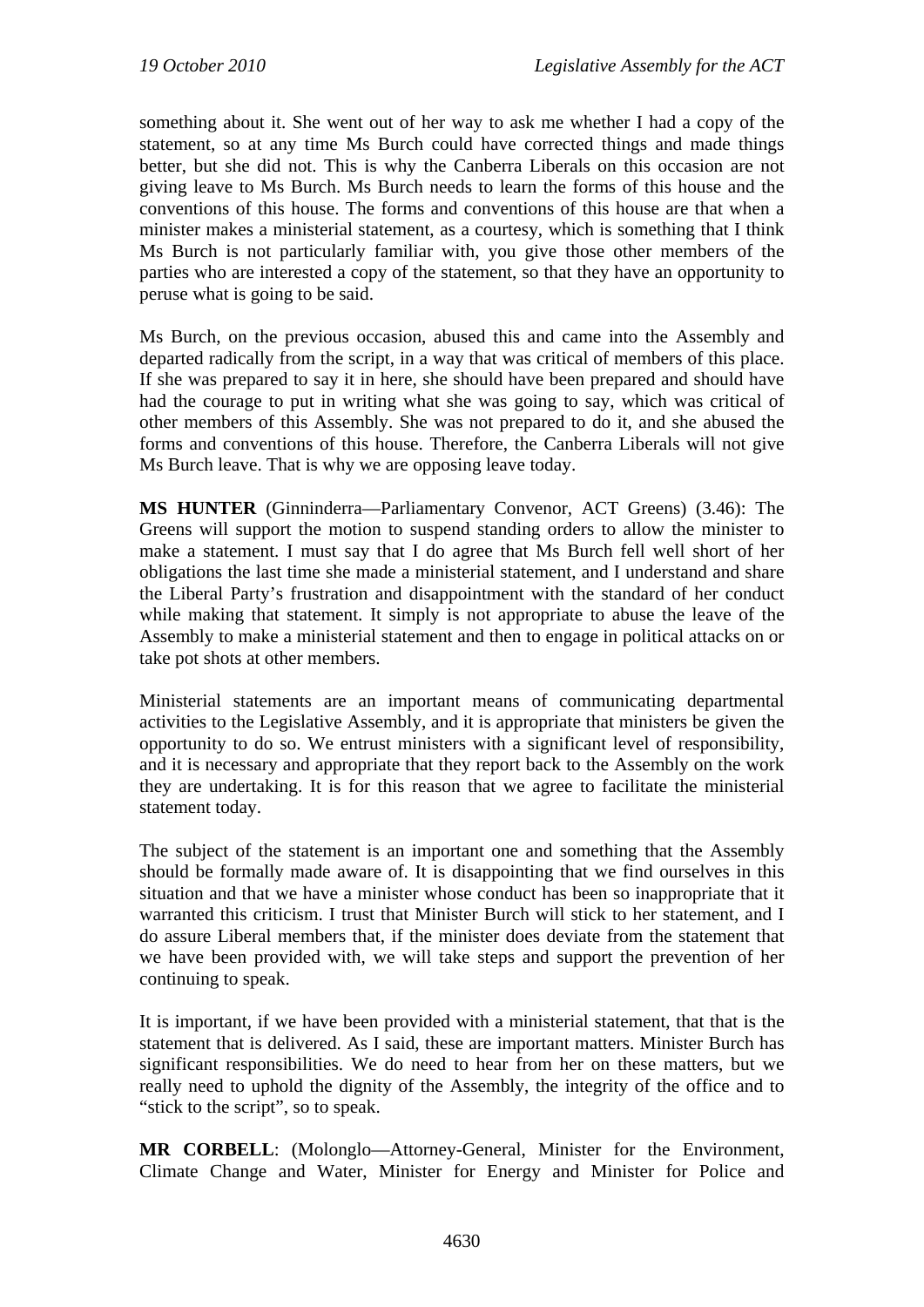Emergency Services) (3.48), in reply: I thank the Greens for agreeing to suspend standing orders. I would simply make the observation, in response to some of the comments made by other members just now, that ministers are entitled to add to their statements, if they believe it is necessary and appropriate. I find it quite extraordinary that members believe they can censor ministers in what they say in their ministerial statements.

Ms Burch was addressing matters that related to the subject matter of her ministerial statement and, if ministers choose to do that, they are entirely within their rights to do so. I find it petulant in the extreme that Mrs Dunne, because she has not received the apology in the form that she desires, is simply going to act in this childish and wrecking manner. It is pathetic. It is childish. It is unnecessary. Ministers are entitled to make a statement based on the matters that they have responsibility for, and they are also entitled to add to their statement, if they feel so fit. The provision of a statement in advance to members is a courtesy. It is not a binding obligation on the part of the minister to say no more or no less than that. To suggest otherwise really just amounts to a form of censorship. Nevertheless, I thank those who have indicated their support to suspend standing orders to allow Minister Burch to make her statement.

#### Question put:

That **Mr Corbell's** motion be agreed to.

The Assembly voted—

| Ayes 9 |  |
|--------|--|
|--------|--|

Noes 5

| Mr Barr<br>Ms Bresnan | Mr Hargreaves<br>Ms Hunter | Mr Doszpot<br>Mrs Dunne | Mr Seselja<br>Mr Smyth |
|-----------------------|----------------------------|-------------------------|------------------------|
| Ms Burch              | Ms Le Couteur              | Mr Hanson               |                        |
| Mr Corbell            | Mr Rattenbury              |                         |                        |
| Ms Gallagher          |                            |                         |                        |

Question so resolved in the affirmative, with the concurrence of an absolute majority.

**MS BURCH** (Brindabella—Minister for Disability, Housing and Community Services, Minister for Children and Young People, Minister for Ageing, Minister for Multicultural Affairs and Minister for Women) (3.53): I thank the Assembly for allowing me to make a ministerial statement, which I will stick to, to the word. And I will table the statement. The statement I am referring to is *Maximising potential: improving life transitions for young people in care*.

I would like to inform the Assembly of the work that my department is undertaking to improve the planning and supports that are in place for young people who transition from care to independence, an important milestone in their lives.

The government is committed to improving services and outcomes for children and young people and has particular responsibility for children and young people who are in care placement. They may be in care with a kinship or foster carer, in a residential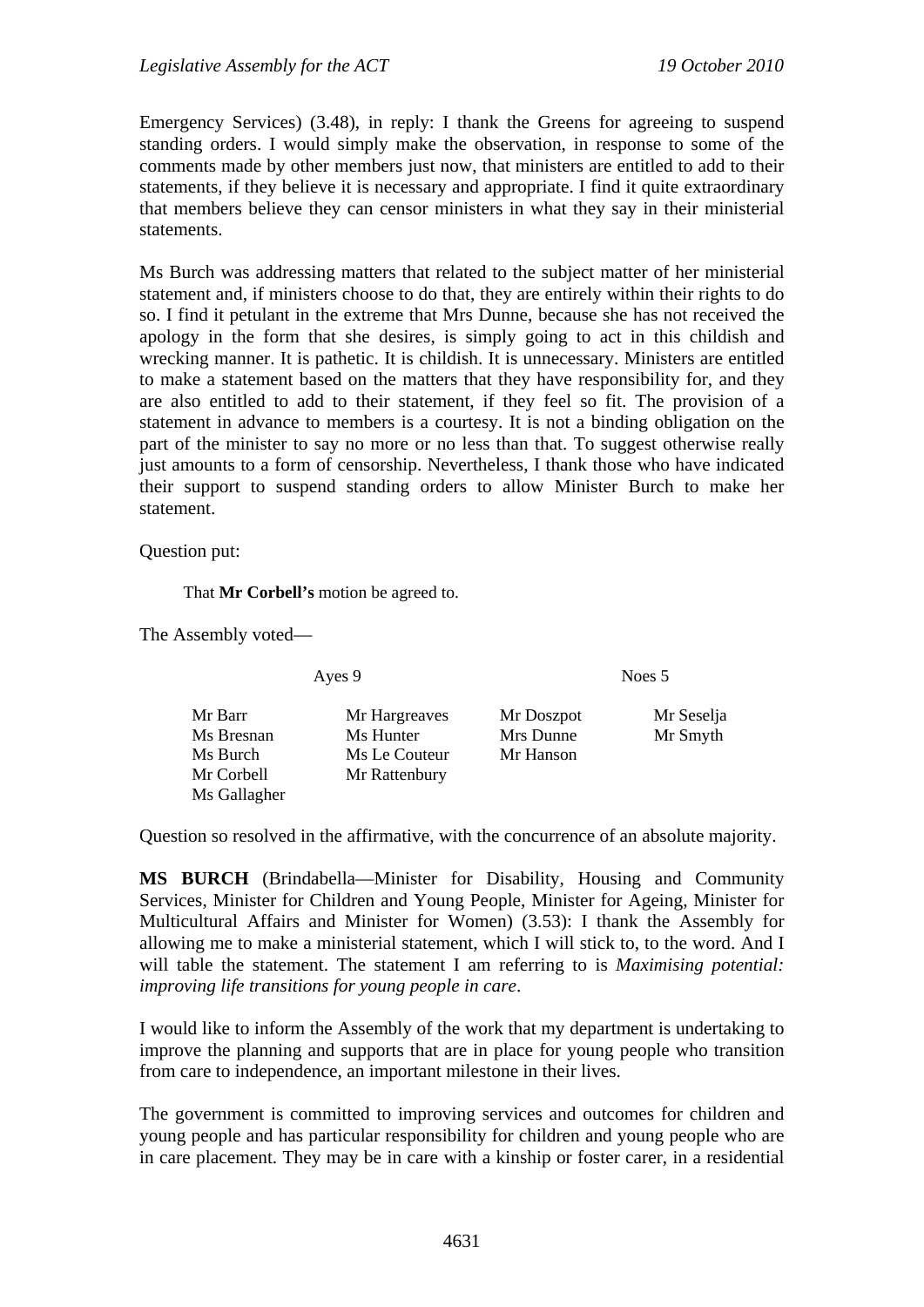setting, in our youth detention centre at Bimberi or involved with our community youth justice services.

The government is also committed to providing high quality services to this population, and my department works in partnership with community partners, other government agencies and kinship and foster carers on services to plan, support and meet the needs of these vulnerable children and young people as they grow and develop.

While the out-of-home care sector has a number of significant systems in place, national policy developments and community feedback have demonstrated a need for improvements and a realignment of existing service delivery models for young people who transition from care to independent living.

Research shows us that the outcomes for these young people in the early years of their adult life are likely to be poorer than those of their peers. It also tells us that this could be improved through the provision of more suitable support services that are responsive to their needs and will help them to achieve and maximise their potential.

Research also shows us that Aboriginal and Torres Strait Islander children and young people are over-represented in our care and protection and youth justice environments, and it is important that any work progressed has a particular focus on the particular needs of this population.

We have also listened to young people and carers. Feedback from young people, including in consultation undertaken during the development of the ACT young people's plan, and reports from organisations working with this specific group, such as CREATE, provide information on the need to improve services for young people during the periods of transition.

Carers tell us that issues for young people do not stop just because they turn 18 and that they often want to continue to support them into adulthood, but that this can be difficult if no supports are available. A number of community members I have spoken to have also raised the needs of this particular group with me.

This feedback, research and the national focus on the issue have highlighted the need for the government to focus more closely on improving the way services are provided to these young people as they move into adulthood.

Young people transitioning from care as they move into adulthood want what all young people want—they want to establish a good social network of peers, have an education and a career, and dream of having their own living arrangements. To achieve this dream they need to know how to access services and support; they need to have the skills to live independently, become financially independent, and find their own accommodation; and they need the support and skills to meet other requirements of adult life. Many young people in care may need to make these adjustments quickly when they turn 18 if their care arrangements cease.

Of course there are many fantastic carers and kinship carers in the ACT who offer ongoing supports to young people after they turn 18, and we need to recognise them for their great commitment and work. They help make this transition period easier.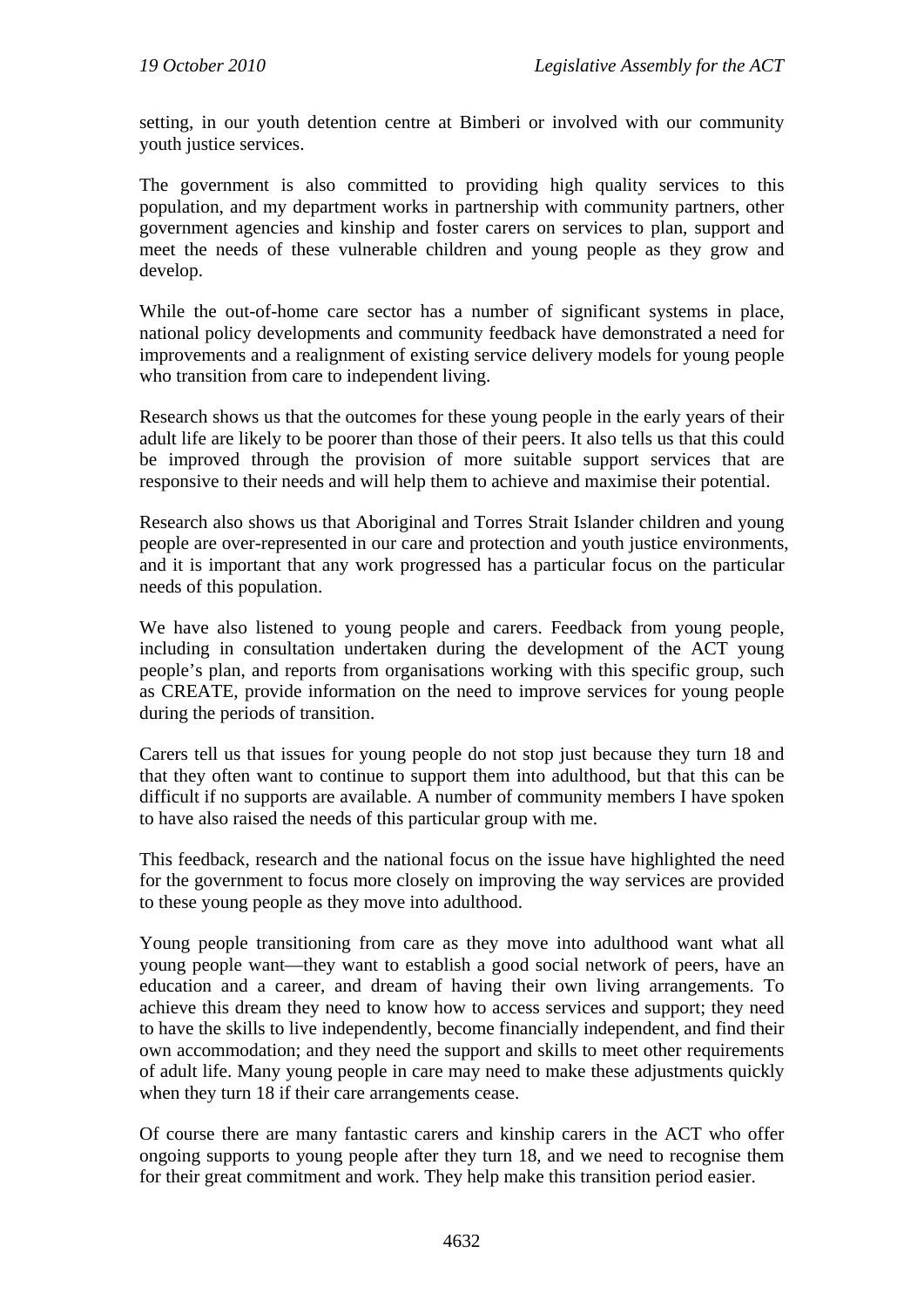For most Canberran families this transitional stage for young people can be an experience of trial and error. Young people will leave home and then come back, then stay at home for a while before they move on to try something else. Many young people want to explore different aspects of being a young adult from a safe and supportive base. They need support and guidance and sometimes what parents call picking up the pieces. Those supports are provided by family, friends and other networks within the young person's life.

Young people transitioning from care may not have the same family or carer supports to help them during this period. This can be a stressful time when relationships with families or carers are tested and can become fractured. There need to be improvements to the systems available to help those young people who do not have a range of suitable support mechanisms. They need more coordinated and integrated supports; people who they trust and who they can talk to about their concerns; and services they feel they can engage with which provide opportunities and options. It is also important that those young people with particular needs, such as those with a disability, receive high-quality supports and services that are customised to meet their individual needs.

The government already provides a number of services to support young people, including those transitioning from care, through the \$8.4 million it allocates to purchasing services from the non-government sector in the youth services and family support programs. Work on ensuring that these programs are most effectively targeted to the current needs within the ACT community is underway with the development of a service delivery framework for funded services working with vulnerable children, young people and their families. Other work relates to the improvement of housing options for young people and measures to reduce youth homelessness in the ACT. These pieces of work link into the continuum of services needed to support young people as they move into independent living.

We are committed to improving services for young people transitioning from care by developing a realigned and integrated system response to support young people as they transition from care. This new model of service delivery will provide flexible options to meet the individual needs of young people while they are in care and when they transition from care.

How will this be done? The first phase of this work has commenced. Earlier in the year a consultant met and discussed with agencies across government the priority of access to particular services that could be provided to meet the needs of these young people. This has resulted in the development of draft protocols for young people during care and transitioning from care which will be finalised as part of this process. These protocols will provide more streamlined and supported access to Centrelink entitlements and ensure that these young people receive specialised individual case management assistance from Centrelink when required.

Draft protocols were also prepared with headspace ACT and the Junction Youth Health Service, for improving young people's abilities to access health and mental health services, a crucial service for young people. Discussions with the Department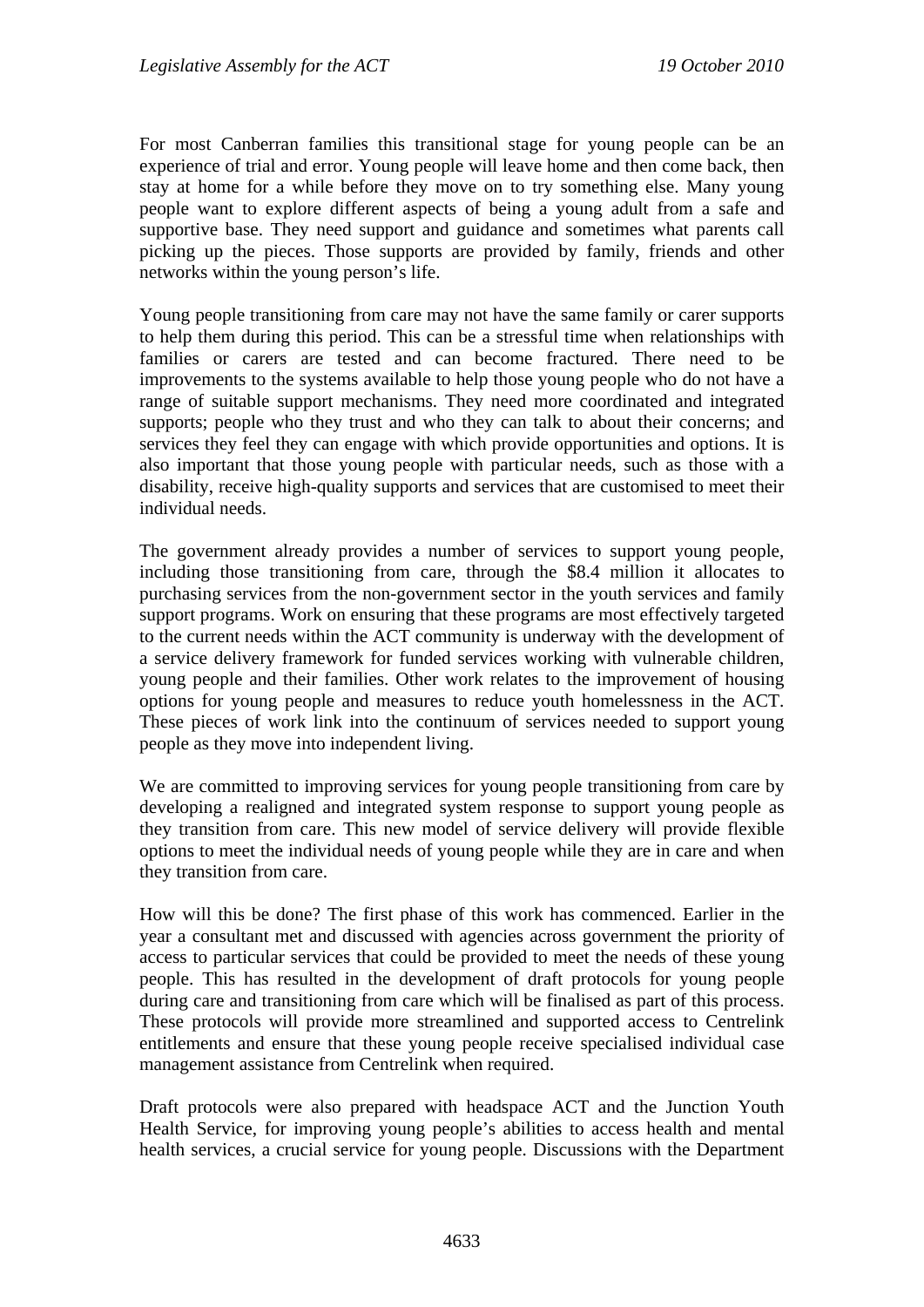of Education and Training and the Canberra Institute of Technology will lead to the finalisation of protocols to improve education and training pathways and support.

My department has also started work on the next phase, which is improving and planning for this transition period in a young person's life. Planning will begin at 15 years of age, and this planning will involve the young person and those people the young person wishes to be involved in this transition planning process.

As part of the process to inform the department and community thinking and planning, I am releasing a discussion paper today, *Maximising potential: improving life transitions for young people in care*. This paper discusses a proposal to develop a revised model of service delivery across government and non-government agencies for young people transitioning from care. The paper outlines the reasons for the need to change and proposes that we undertake to look at the services and supports already available in the government, non-government and general community and map them against the three important stages of transition. These stages are planning and preparation, transition and after care.

The department will ask young people and relevant stakeholders if this model makes sense. They will ask them to think what is needed in each of these stages and identify what services can be realigned or refocused. A consultative strategy will be developed as part of this process. A new model will be based on delivering the right services at the right time for young people. The department will also ask for innovative ideas that will help young people, such as developing community mentors to work with young people and accessing philanthropic organisations to offer supports.

Pivotal to the success of the proposed new model will be ensuring that young people are listened to and that services are integrated and customised to meet young people's needs. Gaps will also be identified. There may be gaps in funding and legislation identified that will be need to be considered. I look forward to learning about the feedback my department receives about this proposed new model. My department acknowledges a need to improve services for young people leaving care and is proposing a revised model to support the government's objectives that meets the needs of this group.

The discussion paper will be forwarded to peak bodies and agencies working within this group and young people for their consideration and comment. I will also be writing to young people in care to seek their views on what is required to meet their needs.

The department will welcome any feedback from young people, kinship and foster carers, Assembly members, community organisations, agencies and the ACT community who may like to make any comment. Following the finalisation of service models, I propose to inform the Assembly of the progress made and the services available to support the transition of young people from care.

The ACT government continues to be committed to providing services for children and young people.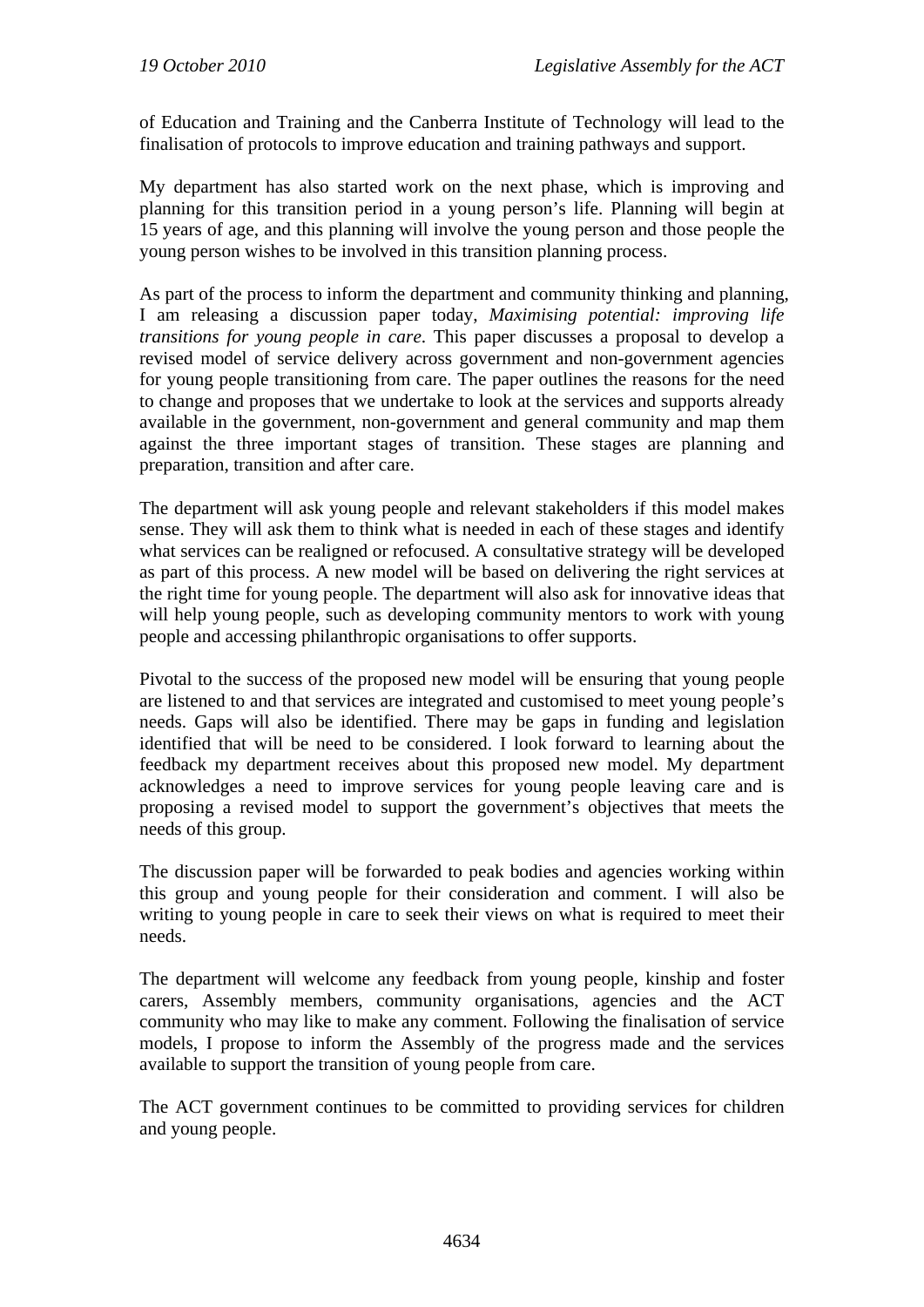At this point I want to digress from the prepared statement for one minute and acknowledge the work of the ACT Greens in this and their interest in this important area. I do appreciate an informed discussion. This is an important matter indeed. I thank the Assembly for leave to make the statement and I table the following paper:

Maximising potential: Improving life transitions for young people in care— Ministerial statement, 19 October 2010.

I move:

That the Assembly take note of the paper.

**MS HUNTER** (Ginninderra—Parliamentary Convenor, ACT Greens) (4.05): I am pleased to have the opportunity to be able to respond to the statement today. This is indeed an incredibly important issue and one that the ACT needs to be doing better on. At the moment we are not providing, I believe, the right amount of support for our young people who are transitioning out of the care and protection system.

To that end, as many members in this place would know, a couple of weeks ago I released a discussion paper, *Strengthening our support of young people transitioning out of care: a new framework*. I will be tabling that paper tomorrow here in the Assembly. That was an opportunity to really get out there the issues that are facing young people transitioning out of care.

We have had the CREATE report card 2009, which paints quite a grim picture of the outcomes for many young people—the high rates of homelessness and unemployment, the low rates of education attainment, and also the high rates of interaction with the justice system. These are issues that we really do need to take on board. The paper outlines that in other jurisdictions support is being provided for a longer period of time—up to the ages of 21 or 25 years—and that here in the ACT we need to catch up.

This is an issue that I am very passionate about, having worked in the youth sector for more than 10 years and having had quite a lot of engagement and interaction with organisations supporting young people, many of whom were in the care and protection system, or had been, and also with the young people themselves, many of them incredibly inspiring young people. Of course, over the years, many of them made it quite clear that they felt that they needed far more support than they were able to access.

I followed that up with a forum that was held a couple of weeks ago. That was an opportunity for some important players in this field. They included Annette Kelly-Egerton from Barnardos, Dr Justin Barker, Marion Le and Sue Mannion, covering the kinship care and foster care areas. Dr Morag McArthur, the Director of the Institute of Child Protection Studies, facilitated that event. That was really part of the consultation to try and find a new way forward on this important issue. When I came into the Assembly, that was an issue that I knew I was going to pursue. I am pleased that I was able to get out there on the front foot a few weeks ago.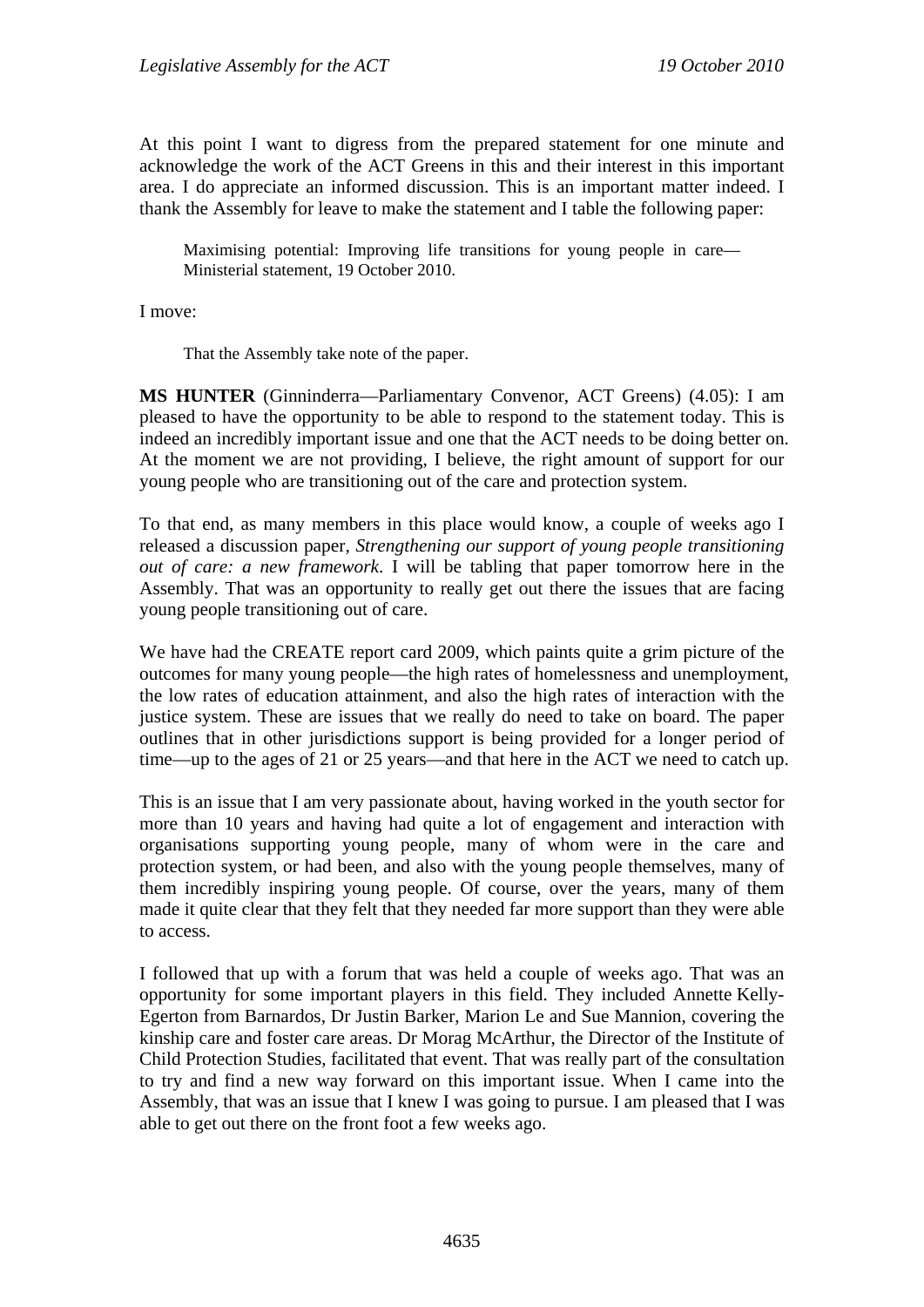I very much welcome the government paper. I look forward to reading that paper. I guess there are a couple of things I am a little concerned about that came out in the statement today. They are around the models that the minister was talking about. I suspect that some of this is around the fact that funding for the youth services program and the family support program is being reviewed at the moment; it may well be that this is going to be aligned with providing more support to children who are in the out-of-home care sector, the care and protection system.

This is already happening, of course, but I am a little concerned that what will come out of this is a focus for these programs or for the new revised and amalgamated program to solely focus on this group. I think that would be a mistake. There are many young people, some of whom have not been in the care and protection system or out of home care system, who also deserve the support of those services. We need to be looking at how we can increase the services, not limit them to a certain number of people. I thank the Assembly for the opportunity to speak today.

Question resolved in the affirmative.

## **Economy—employment Discussion of matter of public importance**

**MADAM ASSISTANT SPEAKER** (Mrs Dunne): Mr Speaker has received letters from Ms Bresnan, Mr Coe, Mr Doszpot, Mrs Dunne, Mr Hanson, Mr Hargreaves, Ms Hunter, Ms Le Couteur, Ms Porter, Mr Seselja and Mr Smyth proposing that matters of public importance be submitted to the Assembly. In accordance with standing order 79, Mr Speaker has determined that the matter proposed by Mr Hargreaves be submitted to the Assembly, namely:

The importance of a strong local economy to support local jobs.

**MR HARGREAVES** (Brindabella) (4.10): Before I start, I offer my condolences to Mr Coe. Madam Assistant Speaker, the Stanhope Labor government is committed to providing opportunities for Canberrans—the opportunity to live in a sustainable, fair, safe environment city, to participate in lifelong learning, to create, to be healthy and active, to share the benefits of an inclusive community.

This Labor government is committed to ensuring that Canberrans have the opportunity to do business, invest in new ideas and build partnerships and prosperity. Perhaps the greatest opportunity we can provide, an opportunity that is an absolute priority for this Labor government, is the opportunity to participate in a strong and dynamic employment market—job opportunities—and to protect and sustain those opportunities, particularly when faced with potentially catastrophic events, like the global financial crisis.

A stable job is the foundation, a precondition even, of so many other opportunities for Canberrans. It provides the income to support our families and sustain our community. It provides a sense of identity, purpose and inclusion, which support the wellbeing of individuals and society, and the goods and services that support our material welfare.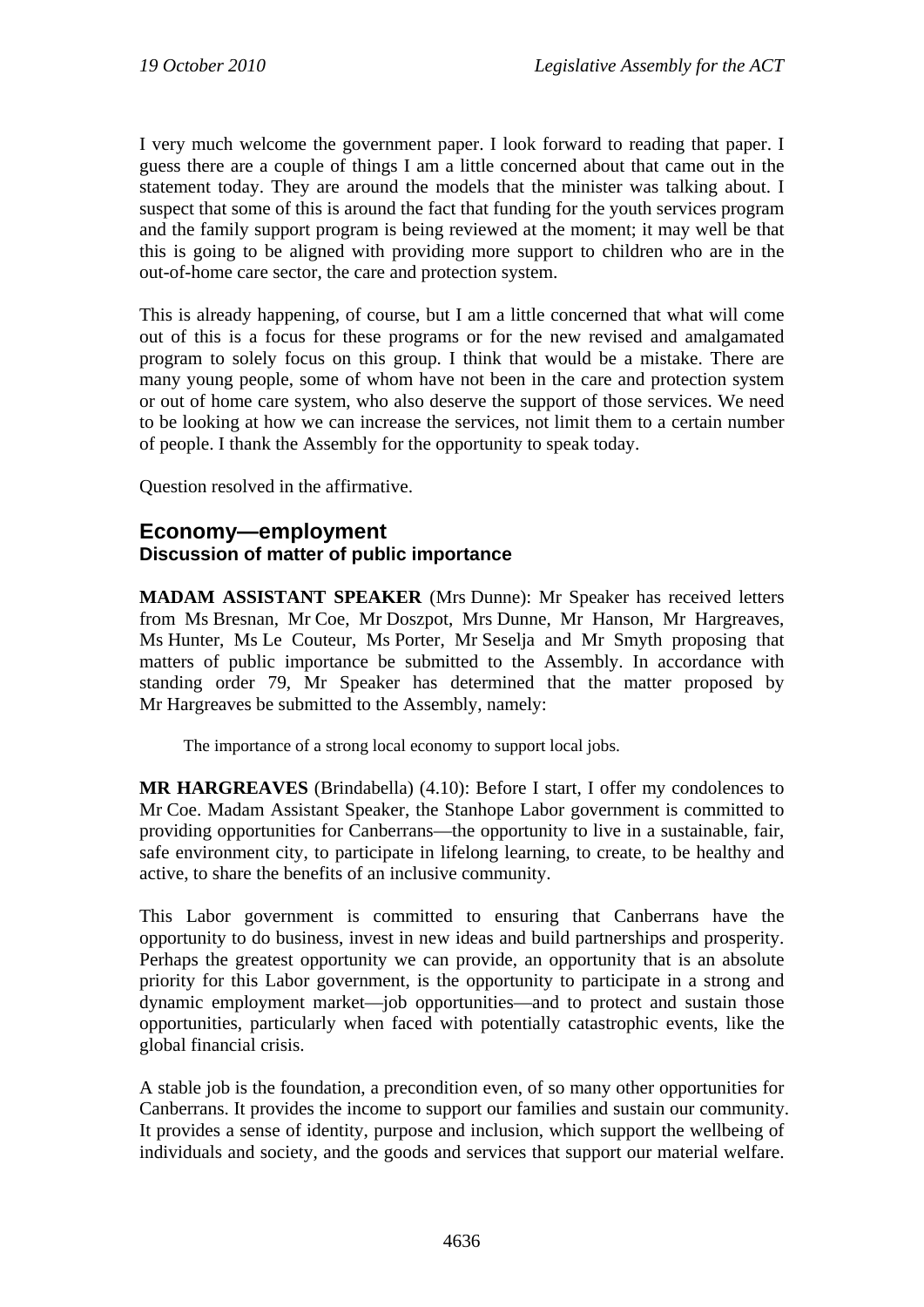This Labor government is committed to supporting a strong local economy and local jobs and has a sound economic framework to support this commitment.

Let us look at capital development. In support of local jobs, the government released in September 2008 its strategy to build a stronger, more dynamic and sustainable economy for the ACT—capital development towards our second century. It is a high-level strategic framework which sets enduring objectives and themes to guide the government's economic policies. The foundation of this strategy is the government's ongoing commitment to responsible financial management, appropriate regulation and sustainable development. These policies help create the macro-economic conditions to support business and consumer confidence in the ACT economy and ensure that the economy can achieve sustained growth and development.

Building on this foundation, three strategic themes guide the government's economic policies: investing in people to increase the capacity and flexibility of the economy; encouraging business and innovation to help foster a more creative, competitive and dynamic business sector; and building infrastructure and planning for the future to support and coordinate economic activity.

These strategic themes are supported by more detailed strategies and action plans, including the ACT government infrastructure plan, our skills strategy, and a range of business development programs. Capital development also reaffirms our commitment to working strategically with our region to increase economic and job opportunities.

The ACT is the heart of a dynamic and growing region. As the largest city in the Australian capital region, Canberra is its economic centre. It is by far the main employment and services centre. The ACT provides many services and opportunities for residents in south-east New South Wales and, in turn, the region provides Canberra with other services, contributes significantly to our lifestyle pursuits and helps drive local economic and job opportunities.

There are strong employment links between the ACT and surrounding region. According to the 2006 census, of the 22,500 non-residents travelling to the ACT each day for work, 19,230 of them were Australian capital region residents. This represents about 10 per cent of the ACT's workforce. Some 17,500 are from the ACT's commuter belt, including Queanbeyan, with 11,700 from Jerrabomberra and the semi-rural areas surrounding Canberra.

Given the extensive links throughout the Australian capital region, there are clear opportunities for all governments of the region to work more closely to develop the region's economic strength and help create more local job opportunities. Indeed, there is still work to be done.

The ACT is a strong supporter of regional engagement and has supported a number of initiatives and partnerships to help secure the economic growth and development of the ACT and region. These include the regional leaders forum, the ACT's Regional Development Australia committee and a regional management framework agreement with New South Wales.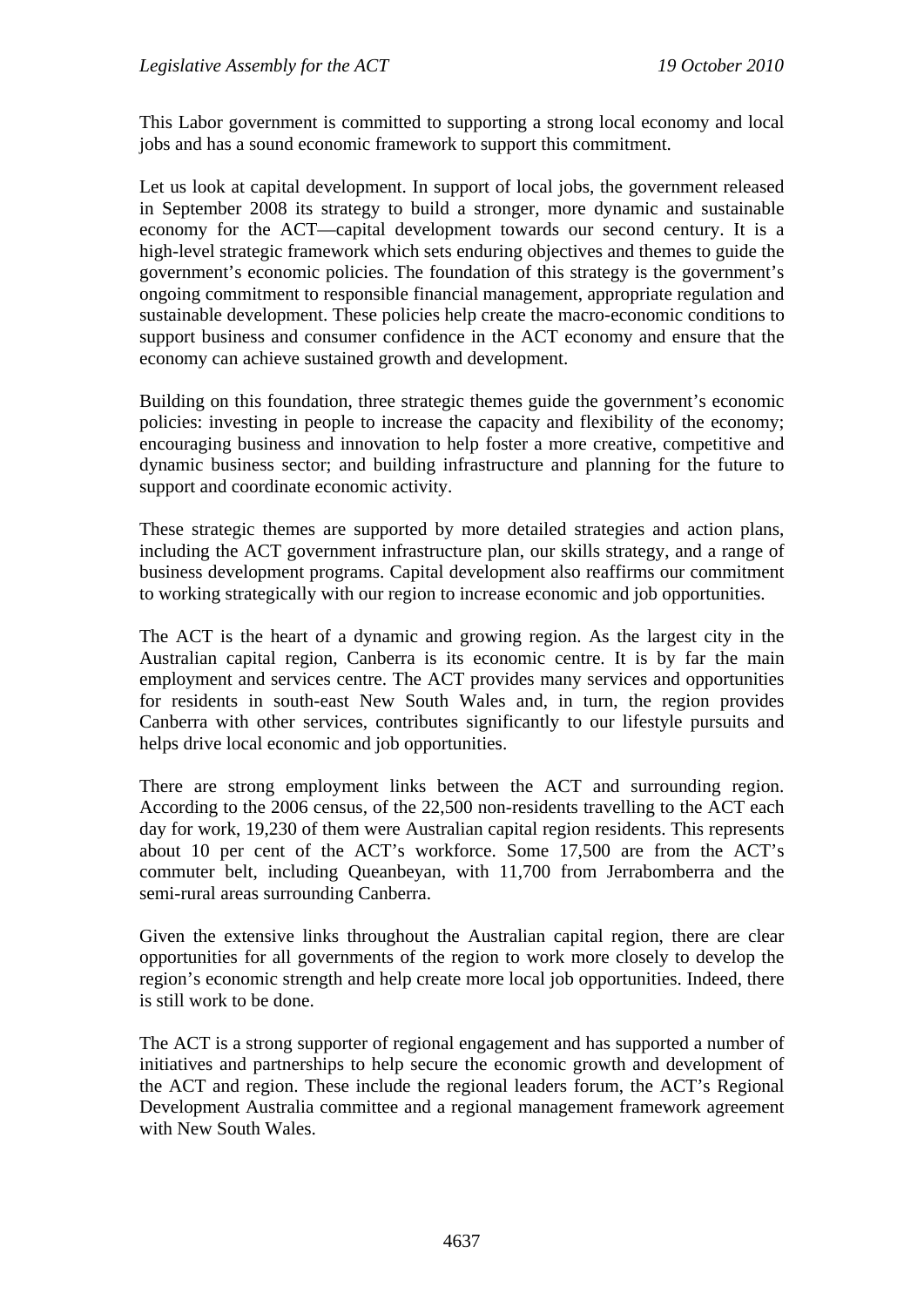The ACT government will continue to pursue a cooperative approach with the New South Wales government and surrounding local government areas on planning, economic growth and development, services and infrastructure and environmental matters, recognising that this is important for local jobs and economic opportunities.

Let us now focus on business development. The ACT government also actively supports private sector development in the ACT through a range of targeted and well-conceived programs. These programs help small companies at important stages in their development. They support businesses as they grow and employ more Canberrans.

This Labor government's commitment is well demonstrated through its initiatives. Let me remind those opposite of a few of them. The Canberra BusinessPoint small business advisory service delivered training to around 500 small business owners in 2009-10, engaged around 800 people in information and advisory events through the year and had 4,700 contacts through its e-learning programs.

Focused mentoring and advisory services for growth-oriented businesses are an important way to accelerate their development and their economic contribution to the territory's economy. Canberra BusinessPoint provides guidance and support for business start-ups. It facilitates links and opens lines of communication for established businesses and service providers. Guidance, support and access to resources are key components, as are support with finance, accounting and taxation obligations, business structures, intellectual property, managing relationships and alliances, insurance and liability, record keeping, capital raising and even succession and exit strategies.

The ACT Business Licence Information Service is a free online resource providing comprehensive access and information on the range of business licences, registrations, permits and approvals required when setting up a business in Canberra. Clients can readily search and explore the range of business requirements and obligations applicable to their situation and access levels of information pertinent to their needs.

The Lighthouse Business Innovation Centre works closely with early-stage creative technology businesses to shape and improve their business model and business systems. Part of the ACT's innovation pipeline, Lighthouse works with businesses to focus on the critical competencies and resources needed to make any business run efficiently and effectively.

Innovation Connect is a competitive grants program that provides funding for small technology-focused companies and entrepreneurs. Grants range from \$5,000 to \$25,000 to match applicant funding. This initiative facilitates innovation by focusing on ideas at the early and first stages of commercialisation. To date, 61 applications have been funded with approximately \$1.03 million committed in grant support.

Other resources include CollabIT, aimed at connecting local small and medium businesses to larger ICT companies. The program helps business grow through collaboration and participation in larger procurement projects. The government also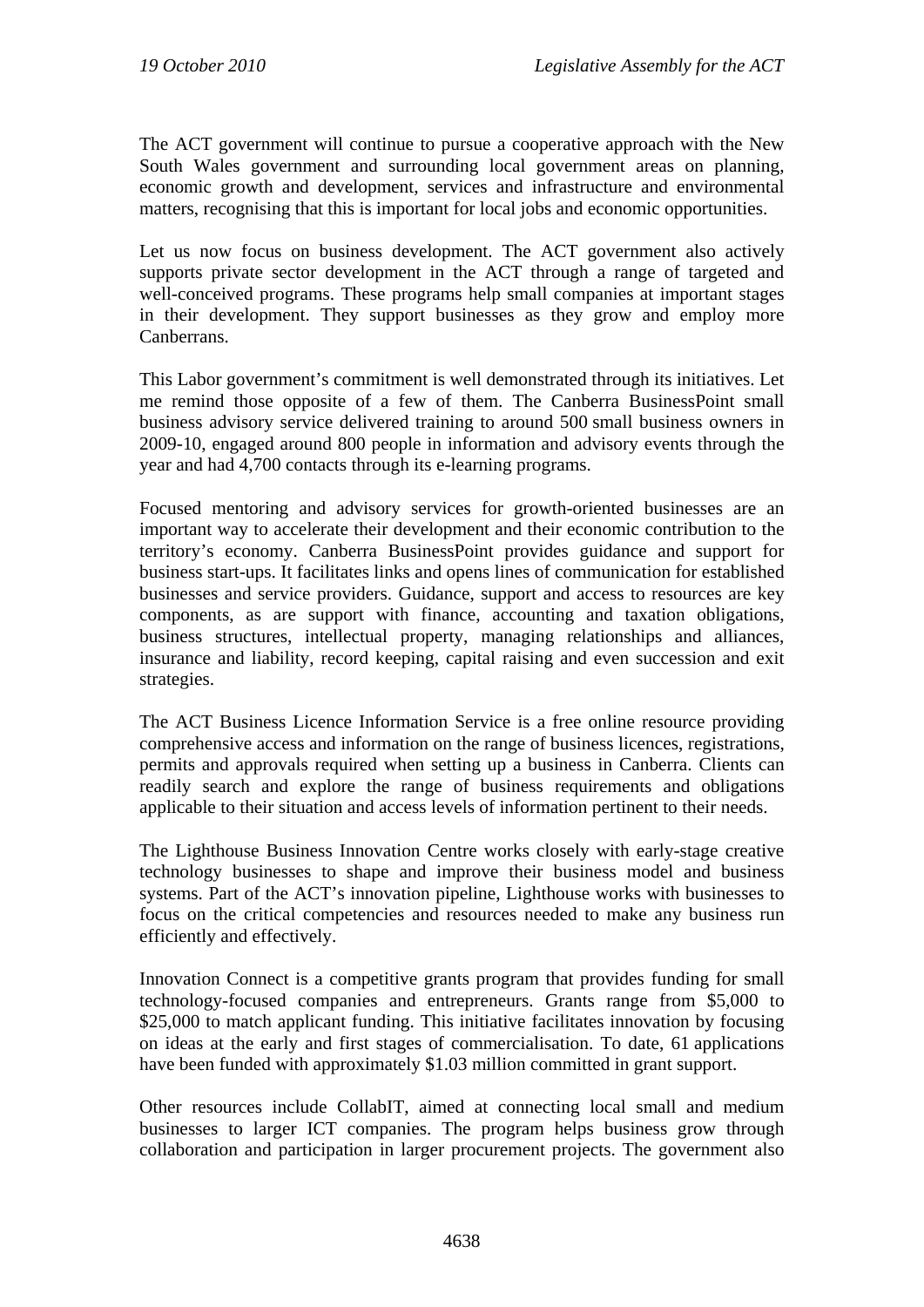supports the ACT Exporters Network and the ACT Chief Minister's export awards, providing private sector leadership for export-related activities.

This Labor government acknowledges that the ACT needs skilled workers to support a strong and dynamic local economy. In the 2008-09 budget, the government announced a suite of measures to tackle skills shortages in the ACT aimed at helping us attract quality workers, increase productivity, heighten participation and create more opportunities for education and training. The 2008-09 budget provided \$36.6 million over four years in recurrent funding and \$14.3 million in capital funding for skills, a total of almost \$51 million over four years.

Additional funding was provided in 2010-11 to augment the skills response and enhance collaborative approaches to skills and future workforce issues. The skilled and business migration program focuses on providing benefits to Canberra through increasing investment, skilled labour resources and knowledge capital. The 2010-11 budget also includes \$1.8 million to support Canberra's growing digital media, film and television production industry through the ACT film industry fund.

In response to the global financial crisis, the commonwealth government, as part of the nation building economic stimulus plan and jobs plan, invested over \$330 million in the ACT. These funds have been directed to work in schools, social housing, community infrastructure, road safety improvements, road upgrades, cycle paths and heritage properties. As well as providing much-needed facilities, this investment has secured jobs for many Canberrans at a time of great economic uncertainty. In addition, one of the stimulus plan requirements was for the employment of an average of 10 per cent of apprentices and trainees on projects funded under the plan, and also encouragement to increase the employment of Indigenous workers. The ACT has consistently performed in accordance with this target for apprentices and trainees, and in excess of 50 Indigenous workers have been employed.

A growing city needs more land for housing and business and to support its community. The government has a comprehensive and long-term land supply and release strategy in place to meet current demand for housing, respond to changing needs and support a strong economy. The 2010-11 budget provides \$8 million over four years to increase the supply of land ready for release in the ACT. Funding of \$3.6 million over four years has been provided to accelerate land development, with an additional \$1.7 million provided for coordination of the capital program to support the land release program.

Construction activity in the ACT continues to drive local employment growth. Almost \$7.2 billion worth of construction activity is currently underway in the region, supporting around 13,000 jobs. Right across the ACT, our community is benefiting from capital improvements to our hospitals and schools, safer roads, and more affordable housing. The construction and building industry is vital to the ongoing economic development of Canberra and the region. The industry creates long-term employment and has a flow-on effect in many areas of the economy.

The vibrancy and diversity of our local construction sector is highlighted in the ACT government's Canberra construction snapshot, which is prepared and released by the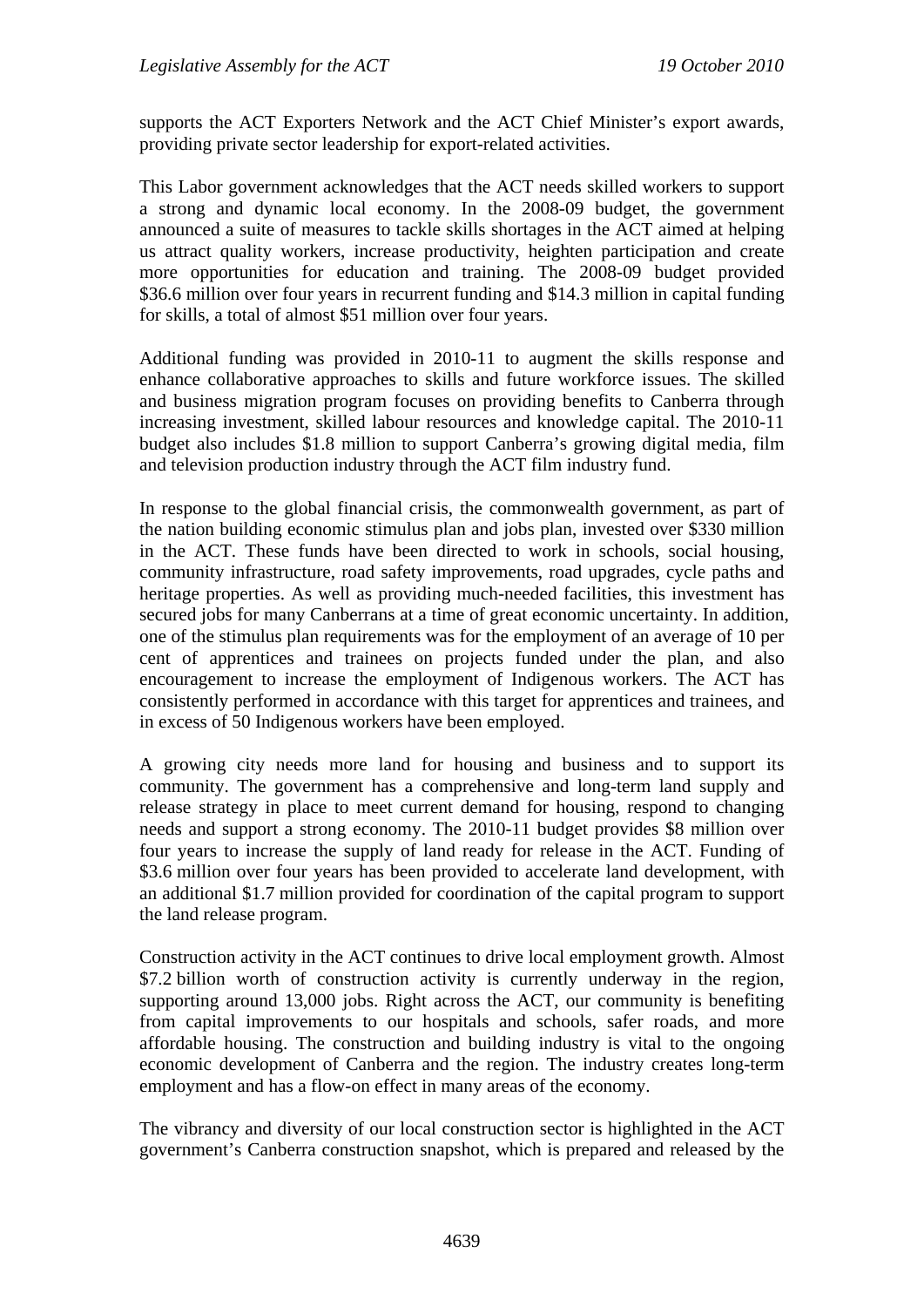Department of Land and Property Services. The third edition was released last month and continues to be an important tool in promoting the ACT and region as an investment location by providing up-to-date information on continuing and planned capital works and construction activities. The construction and building industry is vital to the ongoing economic development of Canberra and the region. The industry creates long-term employment and has a flow-on effect in many areas of the economy.

It is also pleasing to see that employer confidence in the ACT recently reached its highest levels since March 2008. A new report from the consultancy firm Hudson reveals a third of ACT employers plan to increase staff levels over the next quarter.

This government has delivered an unprecedented level of infrastructure investment in 2009-10. It has delivered a preliminary outcome of \$580 million in capital investment over the past financial year, almost double the previous record. The capital program is all about delivering valuable community assets for the people of the ACT and improving the infrastructure we rely on to deliver a wide range of services to our community.

Our investment in infrastructure supports the territory's growth and jobs and increases the productive capacity of our economy. This was particularly important during 2009-10 as we continued to recover from the global financial crisis and experienced ongoing uncertainty in the economic environment. The government's unprecedented infrastructure investment provided confidence to industry at this critical time, supporting jobs and economic activity. It is important to acknowledge the benefits of economic growth for our community. This growth supports local jobs and provides vital income streams for Canberrans, and it sustains our vibrant city.

The ACT has the lowest unemployment rate in the country at three per cent. More Canberrans are also able to benefit from employment with the second highest participation rate in Australia. Canberrans also benefit from higher incomes. Average weekly ordinary time earnings rose to \$1,469 in May 2010, well above the national figure of \$1,256. There was a seven per cent increase in the year to 30 May 2010. There is no denying that a strong and stable economy is essential for the welfare of our community.

As the national capital and the seat of the federal parliament, it is natural that the public service, particularly the commonwealth public service, will form a significant component of the economy. Under the economic stewardship of this Labor government, the ACT economy was protected from the worst of the global financial crisis, and the gross state product growth result for 2008-09 of 1.4 per cent reflects this. But the national government's presence in the ACT is not just about public sector employment. There is a large and dynamic private sector which services the needs of both government and its employees. I have already mentioned this government's investment in this sector.

Moreover, the employment in both the public and private sectors is a major factor in supporting the housing market and the construction industry, with the ACT enjoying the strongest housing market in the country. The housing market activity has been resilient during the economic downturn, supported by the federal government's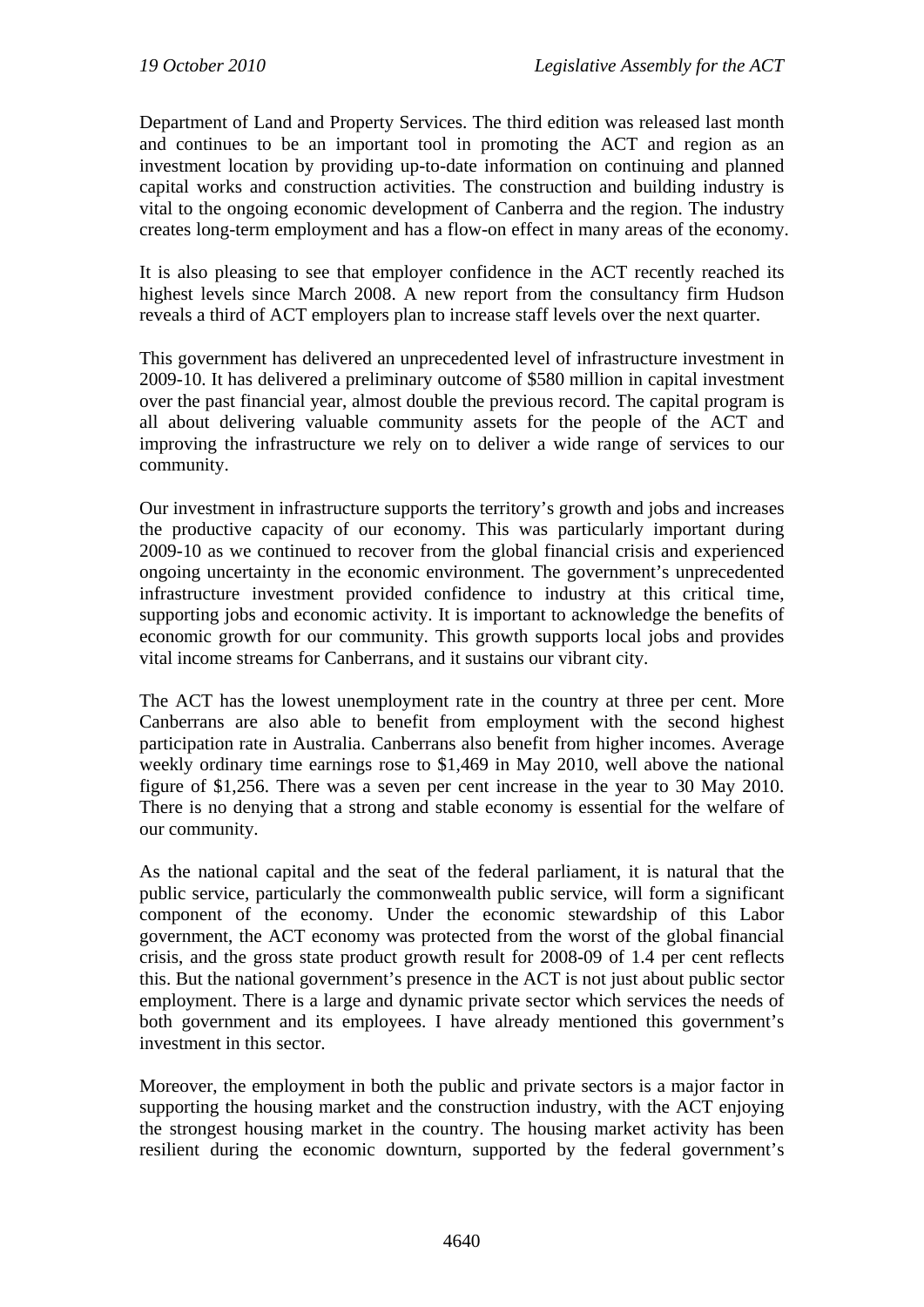first-home owners boost initiative, the relatively low interest rate environment and strong population growth.

Canberra has the best home loan affordability in Australia. The ACT's healthy economy, with an unemployment rate which is the lowest in the country and household incomes outstripping all other states and the Northern Territory has continued to support growth in house prices. Many statistical and financial indices show that buying a home in the ACT is still affordable for the majority of Canberrans, given the ACT's high median household income. The outlook for the local housing industry is positive, reflecting a strong demand and continuing a high level of housing affordability in the ACT.

**MR SMYTH** (Brindabella) (4.25): I would have thought that Mr Hargreaves, given his interest in these matters, would have stood up and immediately told us that he is now interested in the sustainability industries because, as you would recall, Madam Assistant Speaker, it was Mr Hargreaves who said he did not know what they were and he did not care. That was Mr Hargreaves's approach. It was interesting to have Mr Hargreaves stand and read somebody else's speech, which really was just a list of the things we have done—inputs again—without actually telling the people of the ACT what the outcome was. You can rattle off a number of measures in this regard. You can take all the credit that you want but, at the end of the day, what we have seen in the ACT since the Stanhope government came to office is a decline in private sector employment in the ACT.

#### **Ms Gallagher**: Not true.

**MR SMYTH**: Ms Gallagher, the Treasurer, says it is not true. The latest stats as of 30 June 2009 say that there was 49 per cent public employment and 51 per cent private employment. In 2001-02, it was 41 per cent and 59 per cent. So it has changed. To say it is not true is just wrong. We know that this minister is often wrong on these matters. It is glib and it is easy to say it's not true but the reality is that it has changed.

If you go to the official statistics, you will find that the percentage of private sector employment has declined. Why is that? It has declined because of the lack of leadership of people like Jon Stanhope and Katy Gallagher. Indeed, people like Ted Quinlan—and people know that Ted and I did not always agree, but at least Ted did try. One can only imagine his exasperation. We can see what it led to when he left this place. We know that he could not control his colleagues. We know that because of FOIs of the government's activities. There are letters. I recall one matter where Mr Quinlan said, "Yes, you can spend the current money that you have." It was a letter to Mr Wood at the time. I think he had Urban Services, Mr Hargreaves. He said: "Yes, you can spend within your budget, but there is no more money. This spending cannot continue." But the spending did continue. That is why we have deficits and that is why we have the prospect of large borrowings into the future.

It is interesting to go back. After all the whining and the lamenting from the government—I have said it here before and I am going to say it again—we had the summary from Mr Stanhope which was, "Yes, I lament the lack of a broader economic base." But what did they do about it? They did absolutely nothing. I waited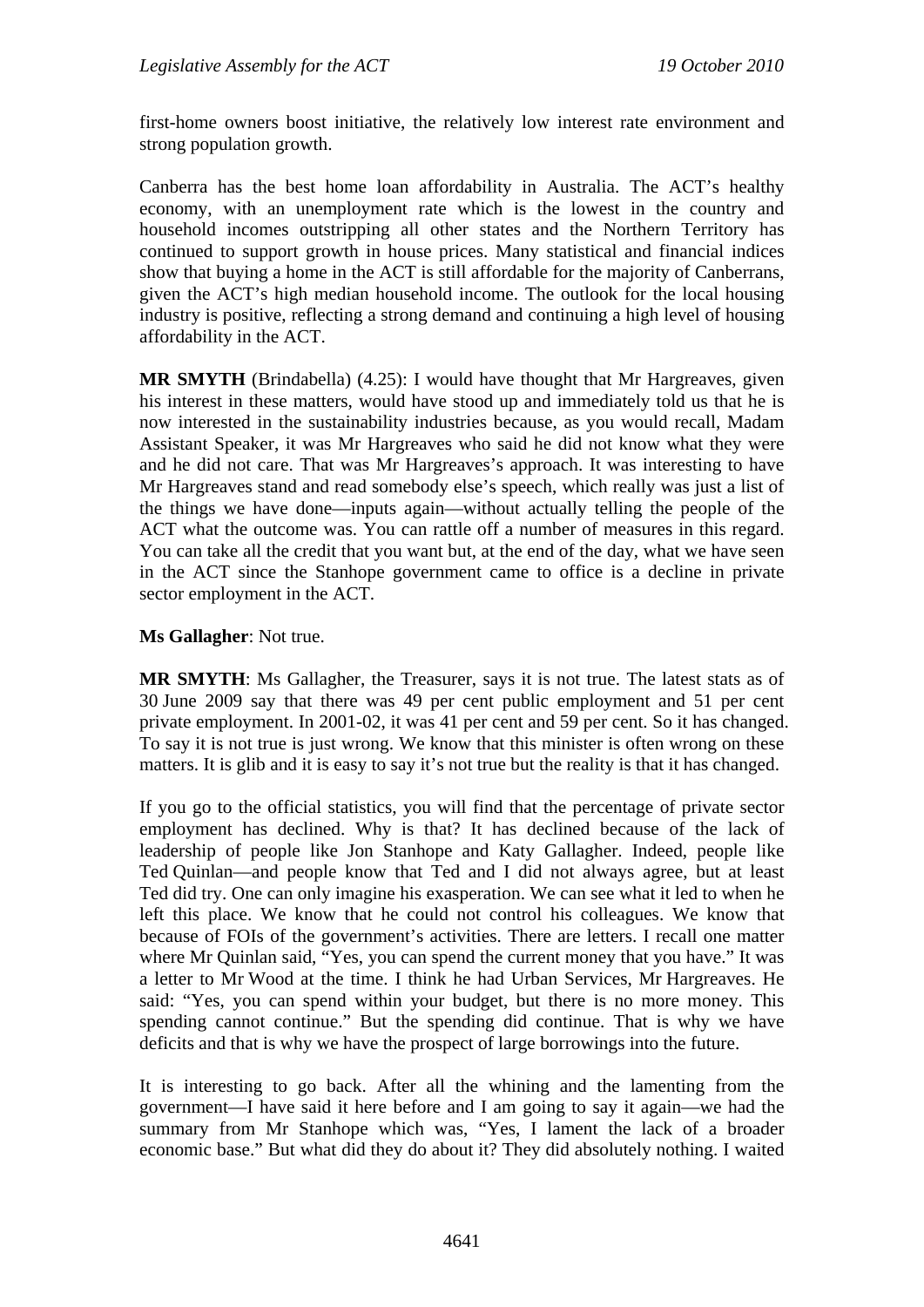for 15 minutes to hear Mr Hargreaves say what they had done, how they had broadened the economic base, but there was not a mention.

We know what they did. In 2006 it was to kill the programs, cut the funding to business support in the main and do the same to tourism—kill the programs, cut the funding and drag tourism back into the bureaucracy where it is rattled from department to department, lacking leadership from its various ministers and lacking direction. That is a failure to diversify the local economy and to make it stronger. That is a failing of this government.

As to the lament of the lack of an economic base, what did Ms Gallagher say when she was asked about it in this place? She said: "You cannot wind yourself off federal spending. That is all we've got. That is all we are ever going to be." Let me repeat it: "You just cannot wind yourself off the federal spending. That is all we've got. That is all we are ever going to be."

So there is no commitment to diversifying the economic base. There is no commitment to a strong local economy. According to the Treasurer and the would-be Chief Minister, we just hang off the fence: as long as the fence keeps spending then we will be okay. That is your strategy for the future. If that is how you think we have a strong local economy then you are fooling yourself.

The Chief Minister said on 8 April in this place, "We have to acknowledge that economic diversity opportunities are limited." The Treasurer said on 6 May 2009:

The ACT will have a large government sector for a long time to come.

She went on to say, about changing the proportion in any significant way of public sector and private sector, "I cannot do it; I am not even going to try." That is the commitment to—

**Ms Gallagher**: Where's that from?

**MR SMYTH**: From April last year. You should keep track of your words. That is the commitment in this place from the would-be Chief Minister. It is great that Mr Hargreaves brought forward the importance of a strong local economy to support local jobs. What the economy does not get from this government is the support that it needs, the attention that it deserves and the leadership that it craves.

**Ms Gallagher**: The strongest performing economy in the country.

**MR SMYTH**: The minister will get her chance. I am sure she will rattle off an endless set of statistics. They reflect very much the position that they were left and they reflect very much the fact that the ACT often outperforms the rest of the country. But the potential that we have here, what we could do in terms of securing the economic base and getting more revenue for the essential programs that we would all like to see—that is, spending on health, spending on education and on areas of need is the question for this government.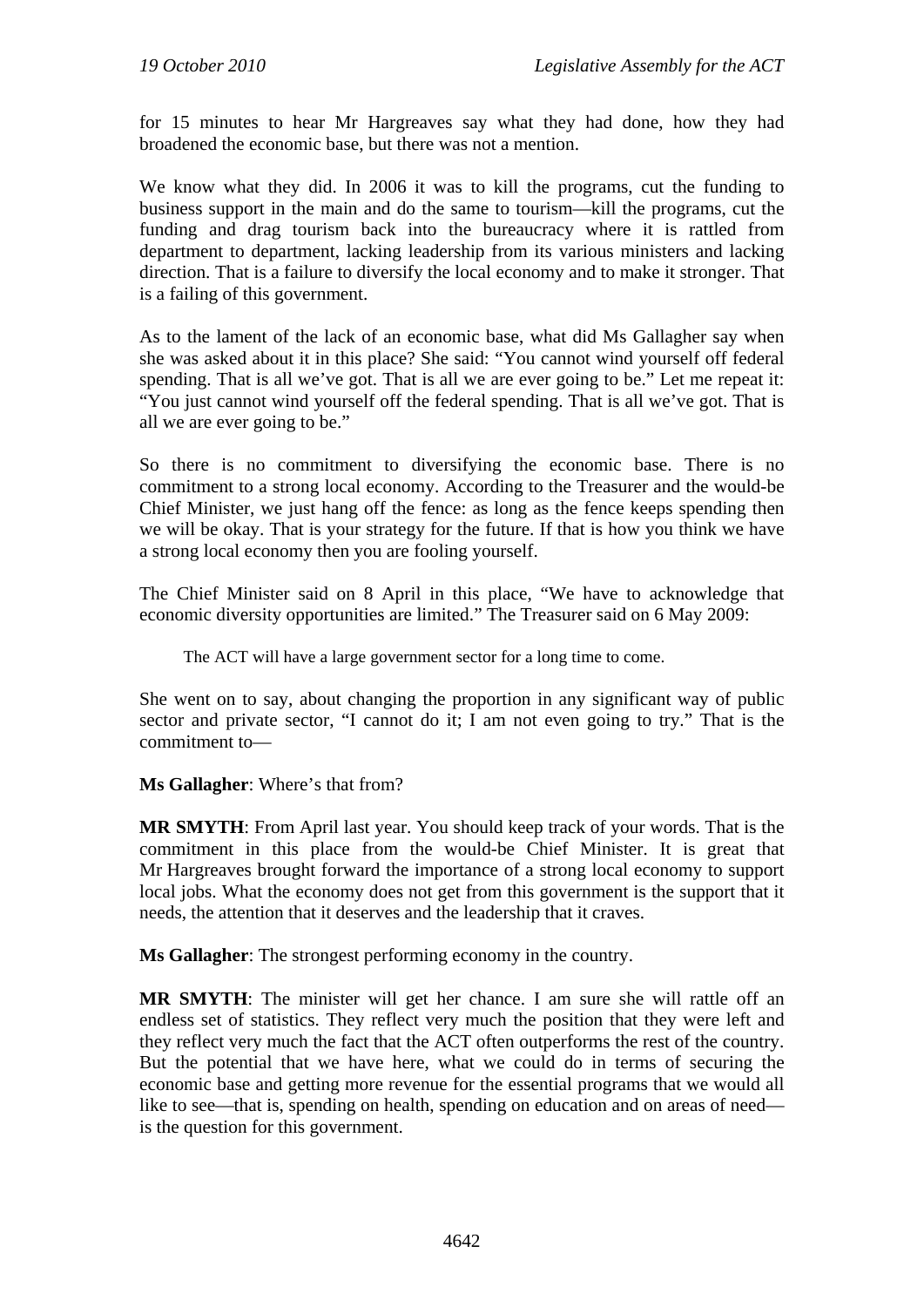Mr Hargreaves raised their answer, which is "towards our second century", which looks at some of the economics. He said it is a high-level plan. He is dead right: it is a very high-level plan. It is supposedly supported by a series of under-plans, one of which is the skills plan from the Skills Commission. That sort of activity has been there for several years now, but we are still not seeing an end to the shortage of skilled staff.

This government talks a lot about skills, but you have to question whether its activity over the last nine years has led to a stronger skills base. If you talk to the employer groups and to employers, they are still desperate for trained staff. In many ways they are the limiting sum on a strong economic base, a strong local economy. Again, this government talks about inputs and all the things we do, but when you look at the outcomes, the delivery is sorely lacking.

I would almost bet that we will not hear from the minister about the outcomes. We will get the same sort of rhetoric about "these are the statistics", but go underneath those and have a look at them. Give Ted Quinlan his due as Treasurer and economic development minister in his economic white paper. It had 49 recommendations, it had nine key areas of growth and it had targets in it. "Towards our second century", by comparison, is simply fairy floss. There is nothing in it. Ted at least had the courage to say that what he was saying was basic; it was a statement of the bleeding obvious. His government abandoned him and abandoned the economic white paper because it was too hard and they did not have the commitment to make it occur.

What have we seen from this government with regard to the economy? We have seen cuts to key areas, we have seen a failure to show leadership and we have seen opportunities lost, delayed or ignored. I will go to the convention centre. Ted Quinlan said at the Tourism Industry Council dinner in December 2001 that by December 2002, the following year, he would announce the location of the new convention centre.

Convention centres are not just the boxes that people used to build. Convention centres are the meeting places of this century. They are the places where ideas are exchanged, where business is done and where you very much stake your place in the world by the level of activity that you bring to your city. We do very well. Full marks to the convention bureau and the PCOs and the other people involved in those industries and everybody that works to bring business events. These events are not about tourism. They are business events. This is a critical part of a strong local economy. But nine years after Mr Quinlan made that statement, they are still waiting for the location of the new convention centre. This is just one indication of the failure of this government to actually act and deliver something.

There is a process in place. It is a process being driven by the business community, headed up by the Canberra Business Council, and I salute them. I thank the government for the \$250,000 contribution they made. But this level of planning everywhere else around the world and every other city around Australia is done by the government. Because of their disinterest, because of their lack of leadership, because of their lack of commitment and because of their failure to understand that convention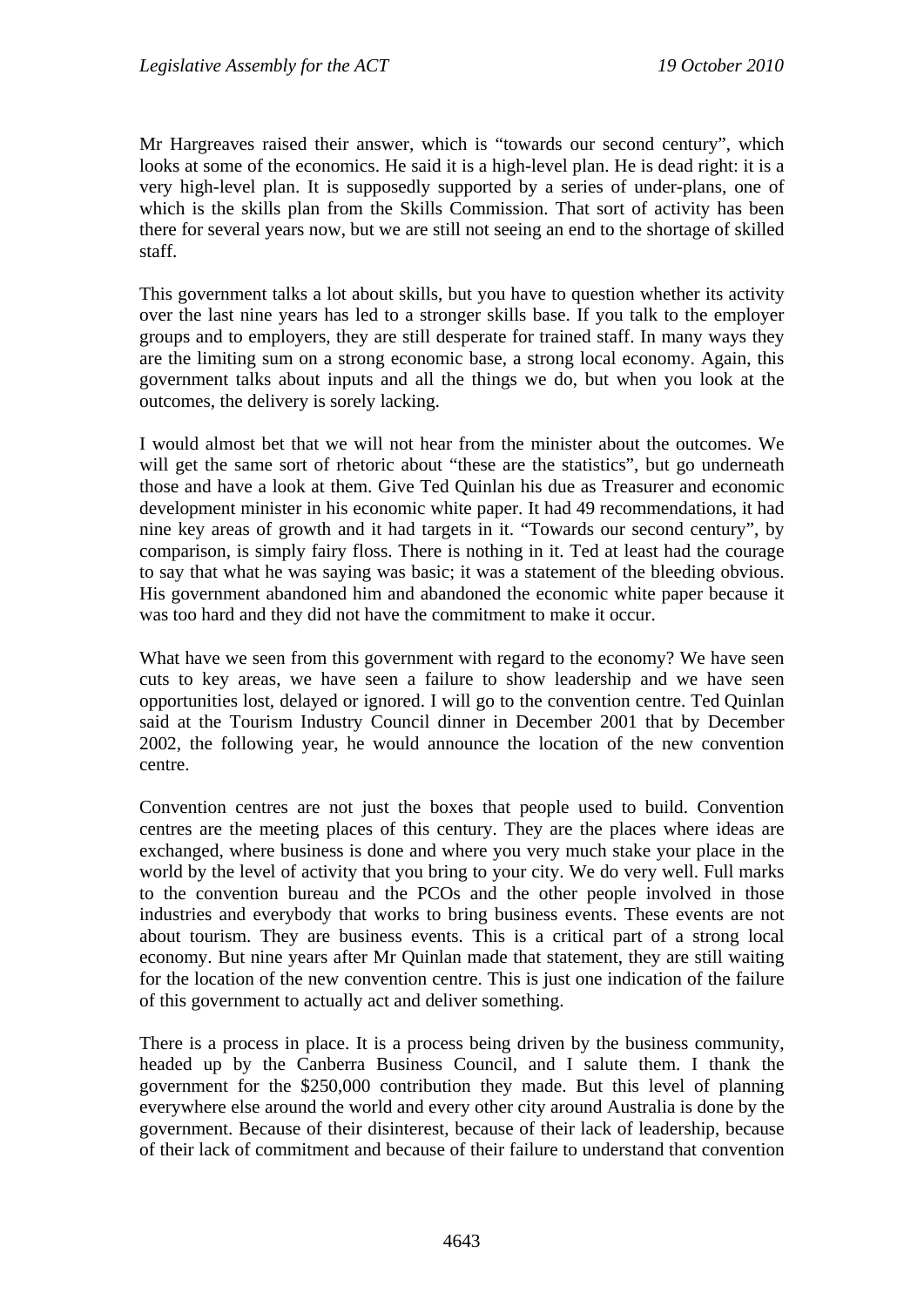centres are basic infrastructure, we do not have a convention centre commensurate with our place as the nation's capital.

**Mr Hanson**: Shame!

**MR SMYTH**: That is a shame and it has seen business go begging. There is a net loss of business from the ACT because certain government conferences cannot be held here because we do not have a facility. We put our position on the table in 2000 and stimulated this debate. The convention bureau is keen to see this happen. The Business Council are doing their bit as well. It is important that we get on with the job of providing the things that are essential for a strong economic base and a strong local economy into the future. The infrastructure in this regard is not being provided by this government.

Indeed, we have the whole problem of who is actually in charge of this area. Mr Barr in estimates basically said, "That is a private sector thing; let the private sector do it." It falls into the Chief Minister's portfolio of economic development. The Treasury has input because it is vital infrastructure. Again, the administrative arrangements that this government has lets down the community, the people of the ACT, because as a community we do not get the infrastructure we need. Let business go and do business. That is their job. It is the role of government to provide the infrastructure, the critical infrastructure, to ensure that they can do it, and we are not getting it.

We saw it at the airport. The airport ran the projects to deliver the road infrastructure to allow the airport to function because the Minister for Urban Services at the time was incapable of delivering that infrastructure. That is a great project, on time and on budget. It is ahead of time, ahead of budget, and it is delivered for the people of the ACT because the government could not, would not and did not do it. That is the problem. These are the things that hold back a strong local economy.

We saw the disaster that is Gungahlin Drive, and we have all seen the reports. We could rattle off the litany of wasted expenditure that could have gone into providing further infrastructure to allow business to get on with what it does—to enhance the role of the ACT public service and to assist the role of the federal public service—but we do not get that leadership and we do not have the plans. There are lots of plans. There are too many plans in many cases because the government's answer to everything is to drop another plan or have another review or another strategy. But if you go back and you track it through, what happens in the main is very little that contributes to a strong local economy.

I guess it is a good thing that we had initially 11 years of economic sunshine courtesy of the Howard government. Let's face it, the foundation of the strong economic foundation that we have now is in the reforms of the Hawke-Keating years. Well done to Prime Minister Keating in particular with some of his economic reform at the time, but even more credit to Costello and Howard in what they did to pay off the debt and deliver surpluses so that we can build the country a future and provide the economic services that people deserve.

What have we got? We have got deficits for years to come and the prospect of additional borrowing, but we have no attempt at all to diversify the economic base and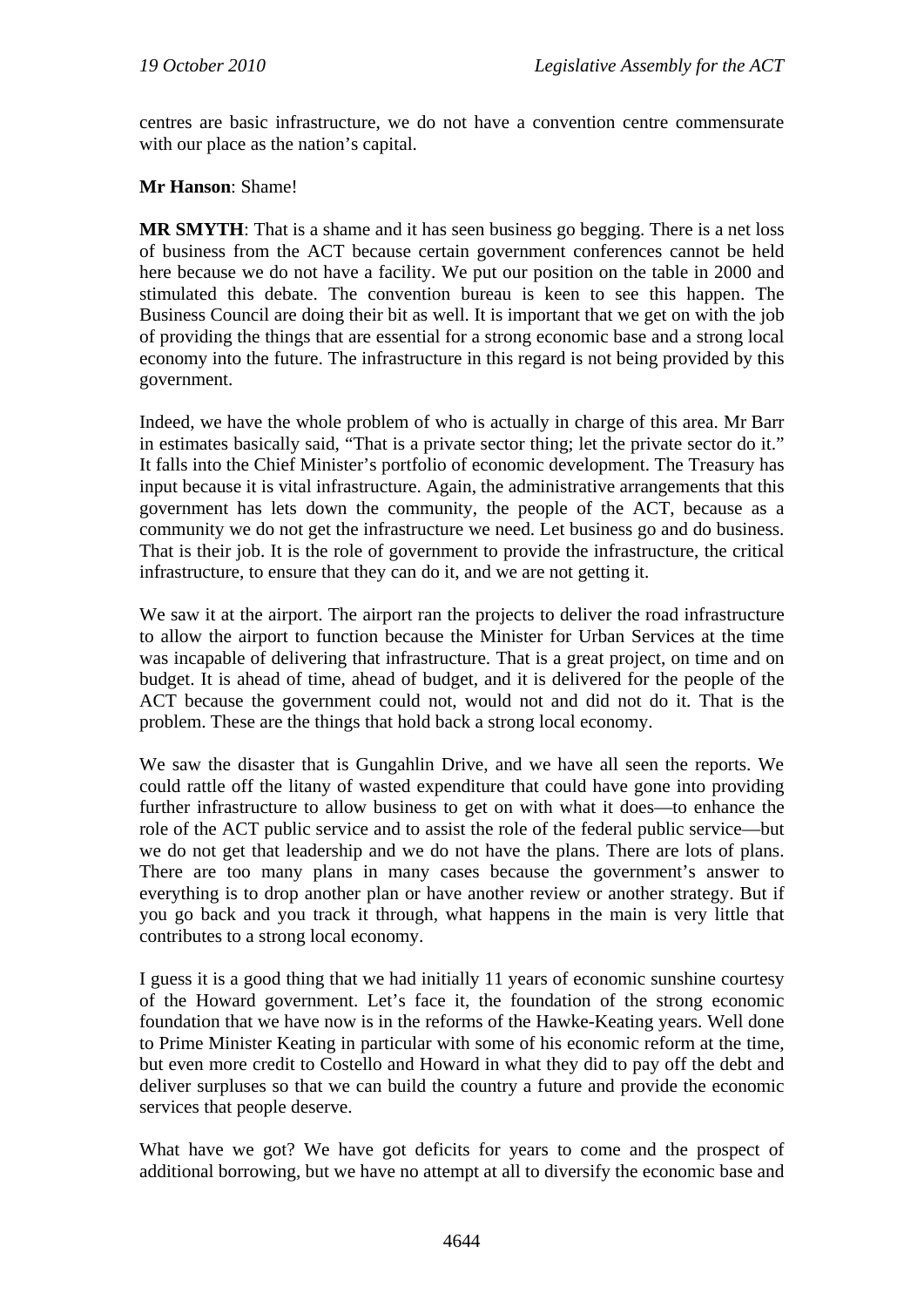no attempt at all to strengthen the local economy even more. Let us look at the opportunities. I have spoken about the convention industry. Let us talk about tourism. We have got three or four ministers who potentially could have answered the media's request to talk about the report on festivals. Mr Barr did not want to do it. Apparently Mr Barr never faces the media whenever there is a hard issue or there is something wrong; he flicks that to somebody else. They put up Ms Gallagher as the acting Chief Minister, so she copped this one—a report that says there is so much wrong with the way we deliver our festivals and our events.

I asked the minister in estimates whether he had an event strategy and the answer was, no, he did not. "Do you have a blockbuster strategy?" "No, but we've got a policy." "Did you have an accommodation strategy?" "No, I've got a list of sites." "Did you have an attraction strategy?" "No, that's the federal government's role." That is the problem with Mr Barr. You cannot trust him with a portfolio because he does not have an answer and he does not show leadership. When he is not interested, those portfolios suffer, and they suffer dramatically. Tourism has enormous potential for this city. If you want a strong local economy, support the things that we are good at. We have something that the rest of this country does not have—our federal cultural icons. No-one else has those. You can see the investment of the former Howard government in the recent opening of the National Gallery, particularly the new galleries devoted to Indigenous art. It is sensational. Let us back that up and make it happen.

We are still waiting for the detail of Mr Barr's new autumn event. Apparently the details are coming. They are always coming because they do not have any ideas. The blockbuster that was the masterpieces fell into their lap. What we need is a coherent plan, but then what we need is action. What we do not have is action from this government to deliver a strong, vibrant economy. *(Time expired.)*

**MS HUNTER** (Ginninderra—Parliamentary Convenor, ACT Greens) (4.40): We have discussed very similar MPIs in the recent past, and economic prosperity will, of course, be a pressing issue for any community. A strong local economy is an essential part of our local prosperity. A strong economy provides opportunities for all members of the community to make a contribution and provide for themselves and their families. On this we all agree. The challenge for us, as community representatives, is to provide options and initiatives to maintain our position as a strong economy and to support local jobs, as we transition to a low emission, green economy.

We all know that significant changes will have to take place, if we are to become a sustainable local economy that provides jobs that make a positive contribution to our community. All the traditional measures suggest that our economy is performing very well. The real challenge for us is to maintain that prosperity into the future.

For the purposes of today's discussion I would like to focus on how we create sustainable, green jobs in order to ensure the ongoing strength of our economy. I would like to quote the opening paragraph of the ACTU report entitled *Green gold rush: how ambitious environmental policy can make Australia a leader in the global race for green jobs.* It says: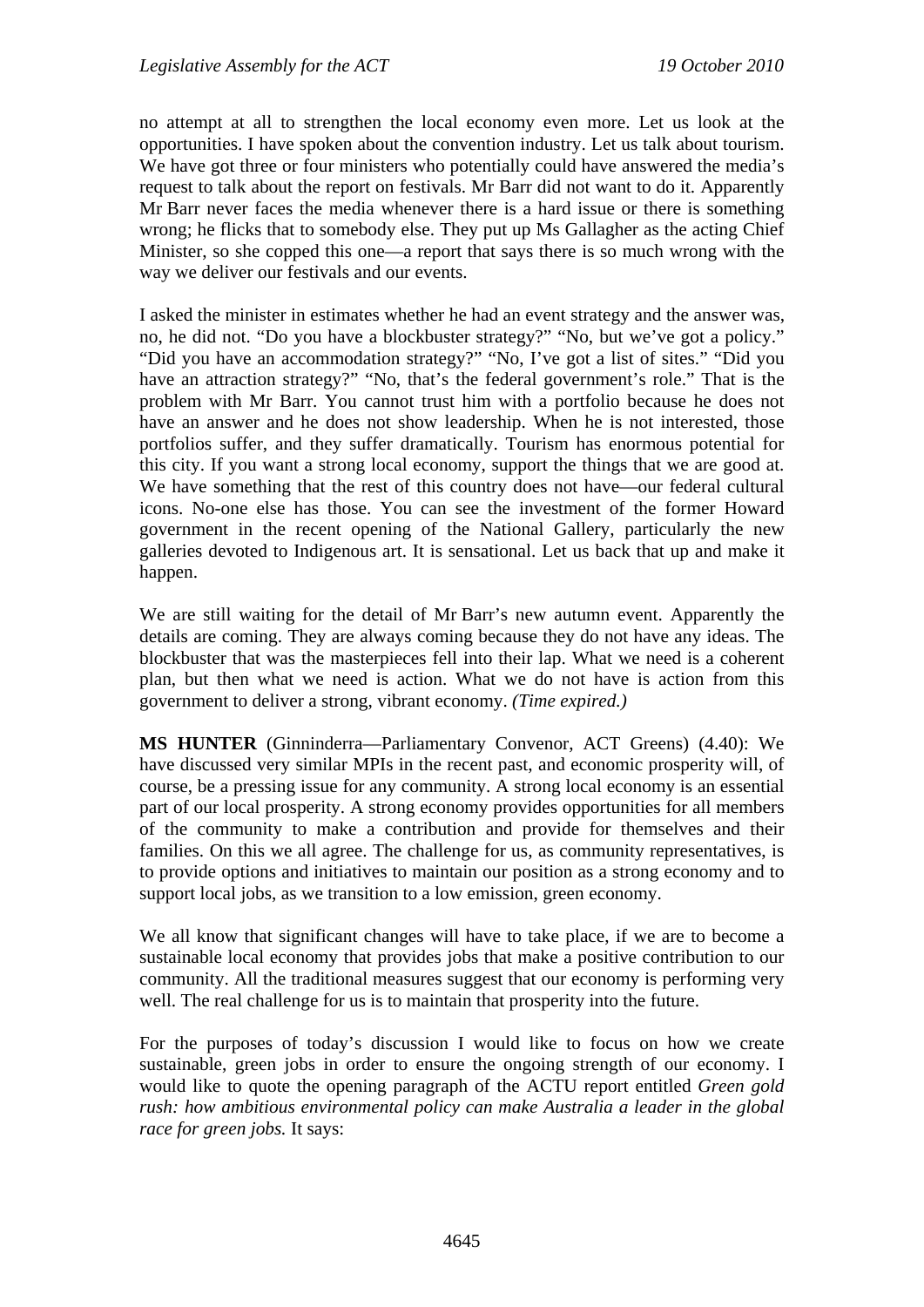In this time of economic uncertainty, one of the few good news stories is the continued prospects for the growth of green industries. Strong action on climate change will promote green jobs and green businesses and help secure Australia's economic prosperity.

The ACT is arguably Australia's leading jurisdiction when it comes to the provision of education. Not only does education directly generate jobs, it gives us the capacity to generate green jobs second to none. Jobs in new industries will, of course, involve learning new skills. Equally, the transition of current industries to new, more sustainable practices will involve significant upskilling for many in our community.

We are a knowledge-based economy and we should be investing in our strengths. Improvements to our IT infrastructure and capacity are in the ACT's economic interests and will allow us to participate in the knowledge economy and capitalise on our educational resources. I should reiterate the point that our educational institutions make a significant contribution to our economic prosperity and the Greens' view is that greater investment in education will lead to more sustainable, long-term economic prosperity.

There are tremendous opportunities for new initiatives and economic creativity. The most notable current example of a new initiative to diversify the ACT economy—and Mr Smyth has just spent some time talking about the importance of diversifying the ACT economy—is the feed-in tariff. I think it is very unfortunate that some in the Assembly appear not to be able to see past some of the superficial figures that do not offer any qualitative evaluation. We need to ask them what value they place on all the jobs that have been created installing solar panels. What value do they place on the fact that the feed-in tariff offers us an electricity supply at a set price for 20 years? It is simply not conceivable that coal-fired power will cost less than the current premium price in 20 years time. What value do they place on all the research and development that will go into solar energy generation as a result of the market that has been created for the product by the feed-in tariff?

Initiatives like the feed-in tariff form an important part of how we respond to climate change. The world over, feed-in tariffs have been the single most effective driver of renewable energy generation. This will be just one part of a range of initiatives that will need to be implemented to achieve the necessary emissions reduction and economic change.

One other necessary change will be a shift to a more effective public transport system that helps to connect people and communities and contributes to the Canberra economy. My colleague Ms Bresnan has spoken often about the benefits that public transport brings to the ACT. She has been a passionate and strong advocate for building a world-class public transport system here in Canberra. She has spoken of the role of ACTION in facilitating social inclusion, combating congestion and reducing transport emissions. However, it is the economic benefits of public transport that are most relevant for today's discussion.

Building a fast, frequent and reliable public transport system is a valuable investment in the Canberra economy. It allows families to make the economic decision to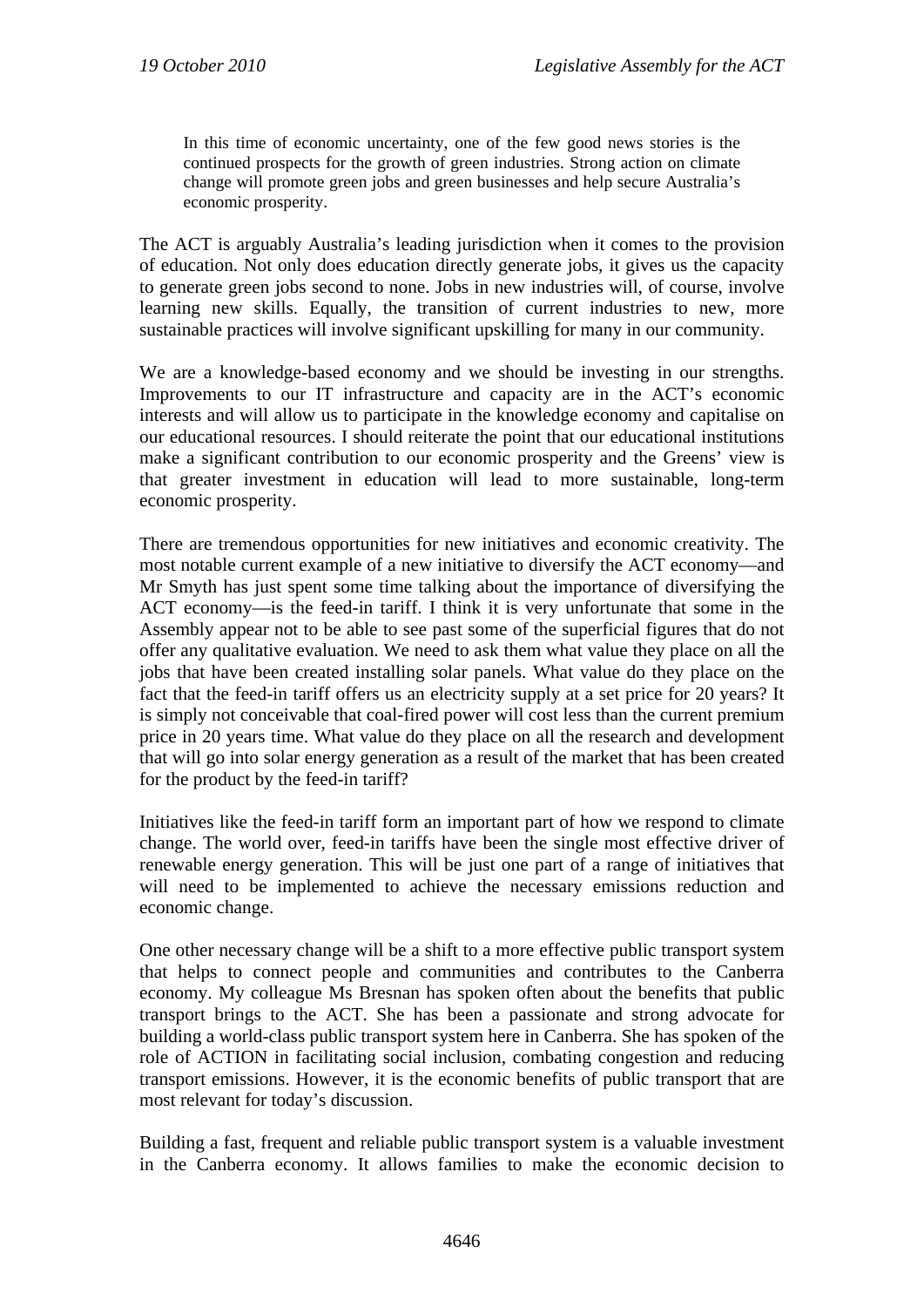minimise car use, with all the expenses that car use entails. An average medium-sized car's whole of life costs, calculated on a weekly basis, are around \$150, and that is before parking costs. This is a huge strain on weekly household budgets. Creating a society which, through inadequate investment in public transport, compels families to own multiple cars is a strain on families. Building a public transport system that works effectively returns money to Canberra families, and that can then be spent in our shops, our communities and our businesses. This builds successful local economies that create local jobs, rather than giving more money to multinational companies such as oil companies—money which is then lost from the ACT economy.

We heard in the earlier debate about climate change that the Canberra Liberals fear that the family car will be an added cost burden under any strategy to combat climate change. They are concerned about added fuel costs or other transport cost measures. However, we should all recall that, prior to the global financial crisis, most economists were predicting fuel prices of upwards of \$2.50 per litre, and the invisible hand of expanding demand and dwindling supply will drive up costs. Under-investment in a cheap, effective public transport alternative will lead the families that the opposition leader is so concerned about to lose more and more money to international oil companies, and spend less and less in local shops. Of course, this blind reliance on a misguided ideal of a multiple car household remaining affordable—if you call the current \$300 a week affordable—sabotages the economic aspirations of Canberran families. In this context, building an affordable transport system for all is crucial in building economically and environmentally sustainable local communities.

We must also remember the practical aspects of public transport in the local economy. As many small business owners will tell you, foot traffic is crucial to driving sales and building small business success. As the small business owners located in places like Mawson, Kippax and Calwell will tell you, public transport infrastructure like park-and-ride facilities encourage higher customer levels, as mums and dads pop into the shops for bread and milk or for a coffee on their way to work or on their way home.

Earlier this year the ACT government adopted social tendering. This is something the Greens have been pushing for for years, and we are very pleased that this commitment has been made. There can be no doubt that government expenditure is a vital part of our economy. Of course, this primarily comes from the commonwealth government, but the difference and contribution that ACT government expenditure makes to the ACT economy should not be overlooked. Social tendering and the social outcomes that can be achieved from targeted and well-considered government expenditure can make a real difference to small enterprises that deliver positive social outcomes. Small initiatives like employing public housing tenants in undertaking cleaning and maintenance of Housing ACT properties, as has been done successfully in New South Wales—another example of a small social enterprise initiative—can create local jobs.

As I have said many times before, we need businesses and infrastructure to deliver better returns on natural, human and economic capital investments, while at the same time reducing greenhouse gas emissions, extracting and using fewer natural resources, creating less waste and reducing social disparities. We know that we can do this, that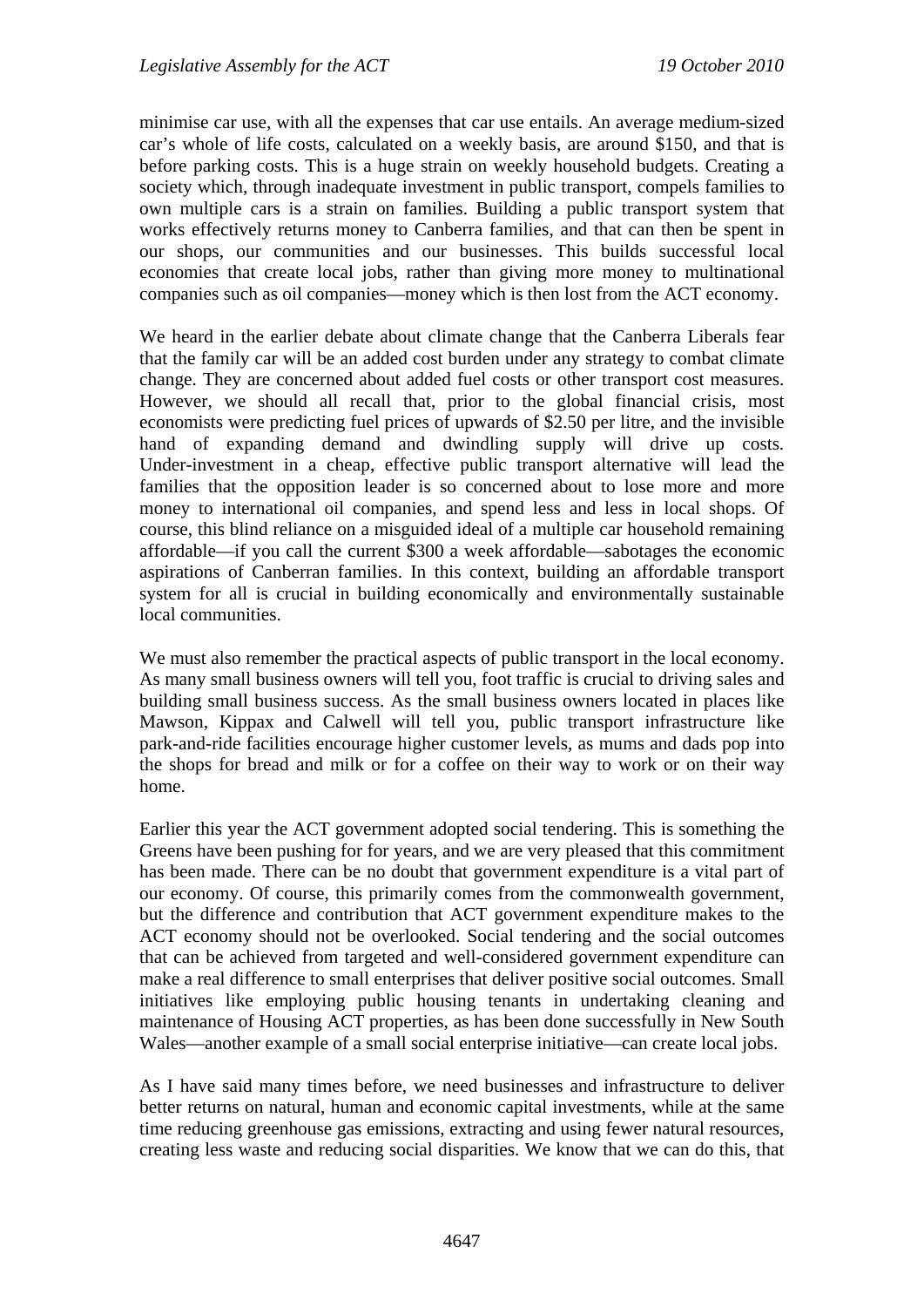it is in our economic interest to do so and that just about every sector of our economy wants this to occur. It will create jobs and ultimately make the ACT more environmentally and economically sustainable.

As I said at the outset of my speech, our economy is doing well and our level of unemployment is lower than the national average. I think that we are at a point now where the majority of the community understands that a low emission, green economy is the most appropriate and prosperous way forward for the ACT. I thank you, Mr Assistant Speaker, for bringing on this MPI topic today.

**MS GALLAGHER** (Molonglo—Deputy Chief Minister, Treasurer, Minister for Health and Minister for Industrial Relations) (4.50): I join with Ms Hunter in thanking you, Mr Assistant Speaker, for today bringing on this MPI about the importance of a strong local economy to support local jobs. I welcome the opportunity to outline the government's ongoing commitment to supporting local jobs by maintaining a strong and dynamic ACT economy. I know Mr Smyth cannot wait for this speech.

**Mr Smyth**: I am hanging off every word: you always say something I can use later.

**MS GALLAGHER**: That is good, Mr Smyth. I am glad I keep you entertained. The government's commitment to maintaining and building new high-quality infrastructure has been critical to this goal. We understand the importance of high-quality infrastructure as it expands the productive capacity of the economy.

It also attracts new investment and provides more employment and more business opportunities. It helps us to be more prosperous and it provides for the health, learning and amenity of ACT citizens. In short, high-quality infrastructure helps make Canberra a great place to live, work and do business. Not only does the government recognise the critical role of infrastructure; more importantly, we have acted strongly in this area.

This government's achievements in planning, investing in and maintaining the ACT's infrastructure are substantial. Importantly, this infrastructure investment has played a direct role in maintaining the strength of the ACT economy. This is evidenced through recent data from the ABS.

The data shows that the ACT economy's state final demand growth was above trend at 7.8 per cent in 2009-10. Data from the ABS clearly shows that the ACT economy's outstanding performance is a direct consequence of both the federal and the ACT government's stimulus initiatives. Public demand, both in consumption and in investment, contributed significantly to state final demand growth in 2009-10, with government investment being the main contributor to growth throughout the financial year. The combined ACT and commonwealth government public investment in infrastructure increased by 42.8 per cent in 2009-10.

Since coming to office this government has invested massively in infrastructure, to support jobs and our local economy, with record-breaking capital works delivered over recent years. Our annual capital works expenditure more than doubled from around \$110 million in 2001-02 to \$296 million in 2008-09. During this period, government investment as a share of the total economy also doubled.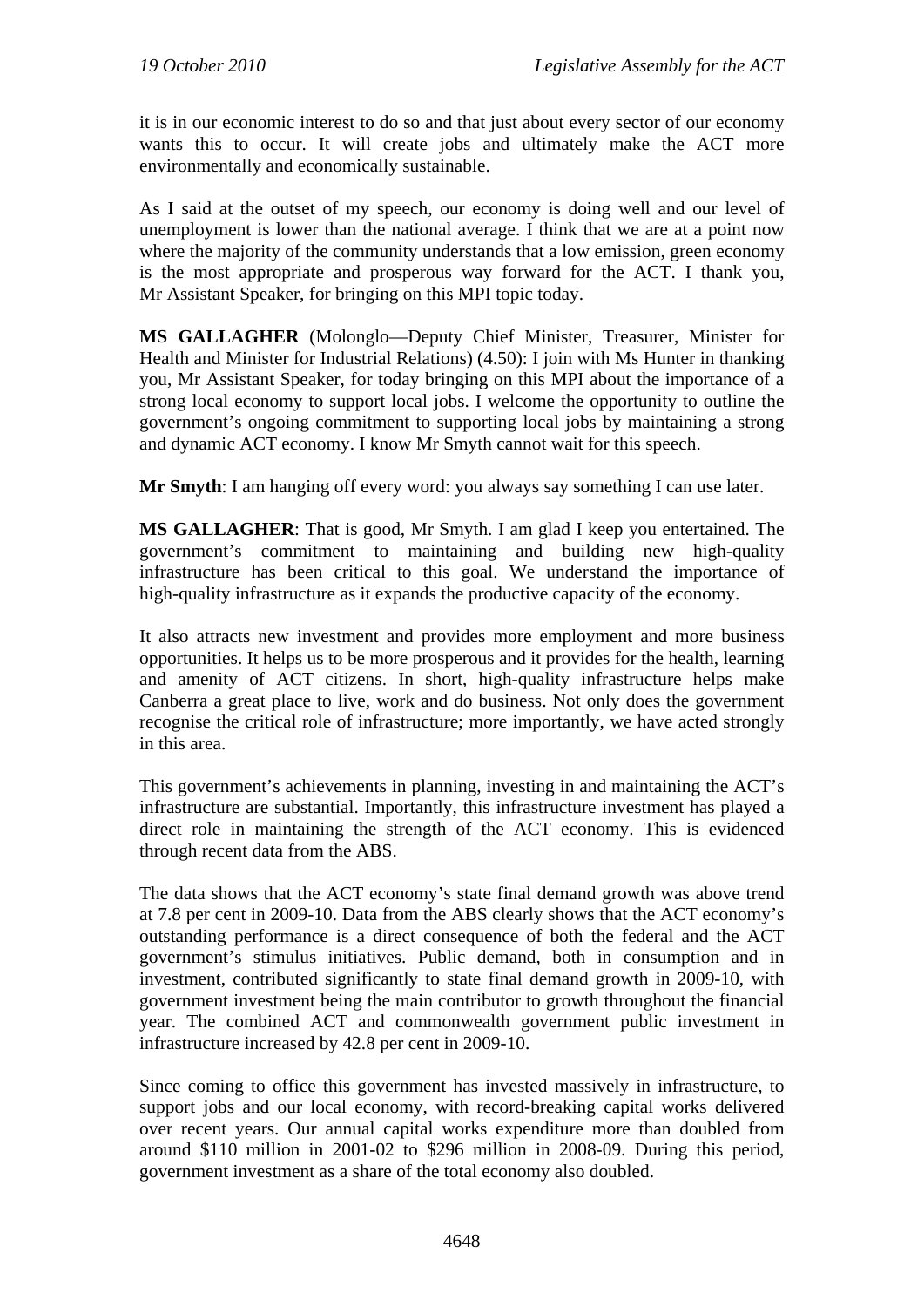In the 2008-09 budget, the government provided a record \$1 billion for the five-year building the future infrastructure program, which focused on establishing a health system to serve the needs of the future, improving the transport system, meeting the challenges of climate change, improving urban amenity, investing in public service infrastructure and providing for the growth of the city and its economy. This program was boosted with an additional \$685 million in 2009-10, with \$306 million funded by the commonwealth.

Additionally, the total 2009-10 budget capacity allocated to capital investment is just over \$2 billion over the next four years. This is an ambitious four-year program with unprecedented commitments to territory infrastructure. These commitments take a long-term focus in providing confidence and stability for industry to support jobs in the short term. They will increase the territory's asset base by more than 20 per cent and boost the productive capacity of the economy in the longer term. Given conservative estimates that \$1 million of capital expenditure supports an average of around three jobs in the construction and associated industries, the government's investments could support more than 2,000 jobs in the ACT economy.

The government has given particular focus to young people, to ensure that they do not suffer as a result of the long-term consequences of the financial downturn. Some examples of our support for a range of initiatives and infrastructure investment to help build the productive capacity of the workforce include: the delivery of up to 10,000 additional training places for existing workers and job seekers, through the COAG productivity places program; the expansion of the CIT scholarship program, helping around 1,000 students per annum with materials and fees in courses in areas of skill shortage, at a cost of \$1.4 million over four years; and providing almost \$10 million over four years to increase the number of school-based apprenticeships, with up to 100 new apprenticeships supported each year through the established group training arrangements. Students in this program can achieve a nationally recognised vocational qualification and are engaged in paid work, training and formal study as part of their year 12 certificate.

We are providing a further \$9.9 million over four years for the construction of a new purpose-built facility for electrotechnology training at the Fyshwick trade skills centre. This facility will focus on green technologies and industry partnerships, and will provide up-to-date training and equipment to ACT students. We are supporting ACT apprentices at risk of losing their job through a new service to help them stay at work and continue their studies.

Another important contribution we made to the local economy was to ensure strong local employment was part of the local initiatives package presented to the Assembly as Appropriation Bill No 3. This package included a very modest, but essential, spend of \$25 million worth of works to be delivered over two years. That contained a wide variety of works, targeted at areas where there was emerging capacity in the building and construction industry. The package was developed to respond in a timely manner to concerns that were identified within the building and construction industry and communicated to government through a series of roundtable meetings, and it was in addition to the significant work the government had announced and funded in the budget.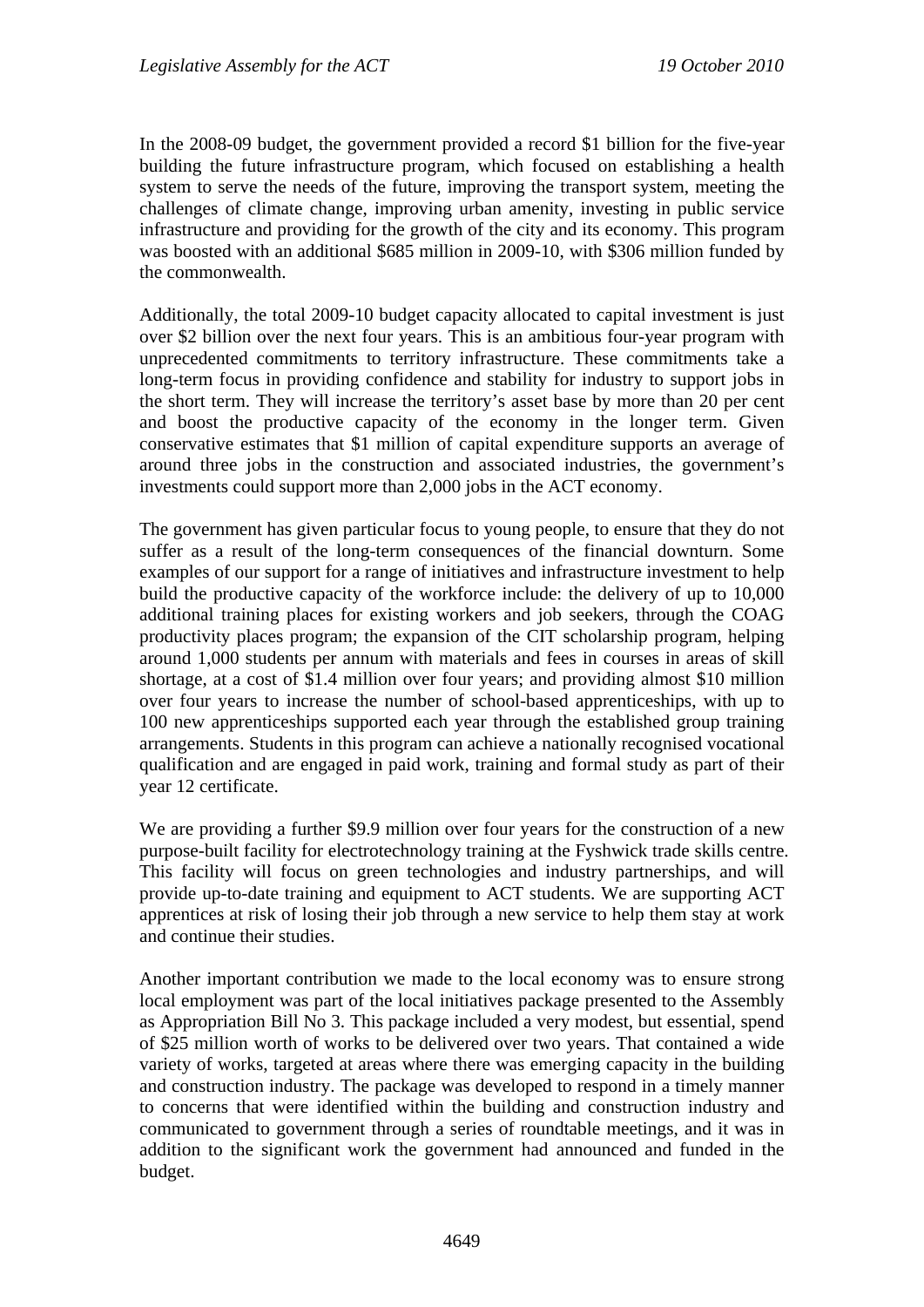The local initiatives packages also complemented the additional work which was announced by the federal government in its nation building and jobs plan. That package, of which the territory gets a \$350 million share, had a very positive impact on this city, both in terms of the additional or upgraded facilities that it will provide and in terms of the jobs that it supported.

Given the unprecedented global economic and financial conditions, the immediate priority in response for the government was to support economic activity and jobs in the ACT. As I mentioned earlier, the ACT government made a strong commitment to investing in health infrastructure to support our economy, job growth and the provision of high-quality services.

Over recent years the government has invested around \$500 million in the implementation of the capital asset development plan for health infrastructure. This plan is central to the achievement of many of the health priorities in *The Canberra plan: towards our second century*. The capital asset development plan contributes to the broader social and economic objectives in the Canberra plan, by providing a stimulus to the local building industry and contributing to the revitalisation of town centres across the territory in the form of new and expanded community health centres.

This investment in health infrastructure is also central to the health components of the ACT government's infrastructure plan, which sets out the broad elements of the capital asset development plan as priorities for government over the next 10 years. The government committed \$300 million over four years towards the capital asset development plan in the 2008-09 budget. New announcements in the 2009-10 budget, valued at \$148 million, related to e-health, the Belconnen enhanced community health centre, and the walk-in centre. Furthermore, we expanded on our commitment in the 2010-11 budget, through an additional \$33.1 million, including \$14 million towards a significant expansion of the Tuggeranong community health centre and \$15 million towards the extension of the clinical services reserve.

The 2010-11 budget also identified \$28 million for the commonwealth funded capital region cancer service centre. There have also been specific commitments towards local jobs in the health sector, through our support for GPs and increased numbers of nursing staff, more GP training scholarships, the successful lobbying for the pre-vocational general practice placements program—and, indeed, we also funded some extra professional development for allied health professionals, doctors, nurses, and assistants; they are well advanced. Additionally, eight new speech therapists have commenced with Therapy ACT and, in response to increasing demand for obstetrics and gynaecology services, we have also provided significant new resources in that area.

We have continued our efforts in working collaboratively with academic institutions, with a large number of student placements, covering a broad range of the health professions. Across government, we are working with our partners in the non-government sector and in the industry, to keep our eye on the main game, which is to make sure that our economy performs strongly.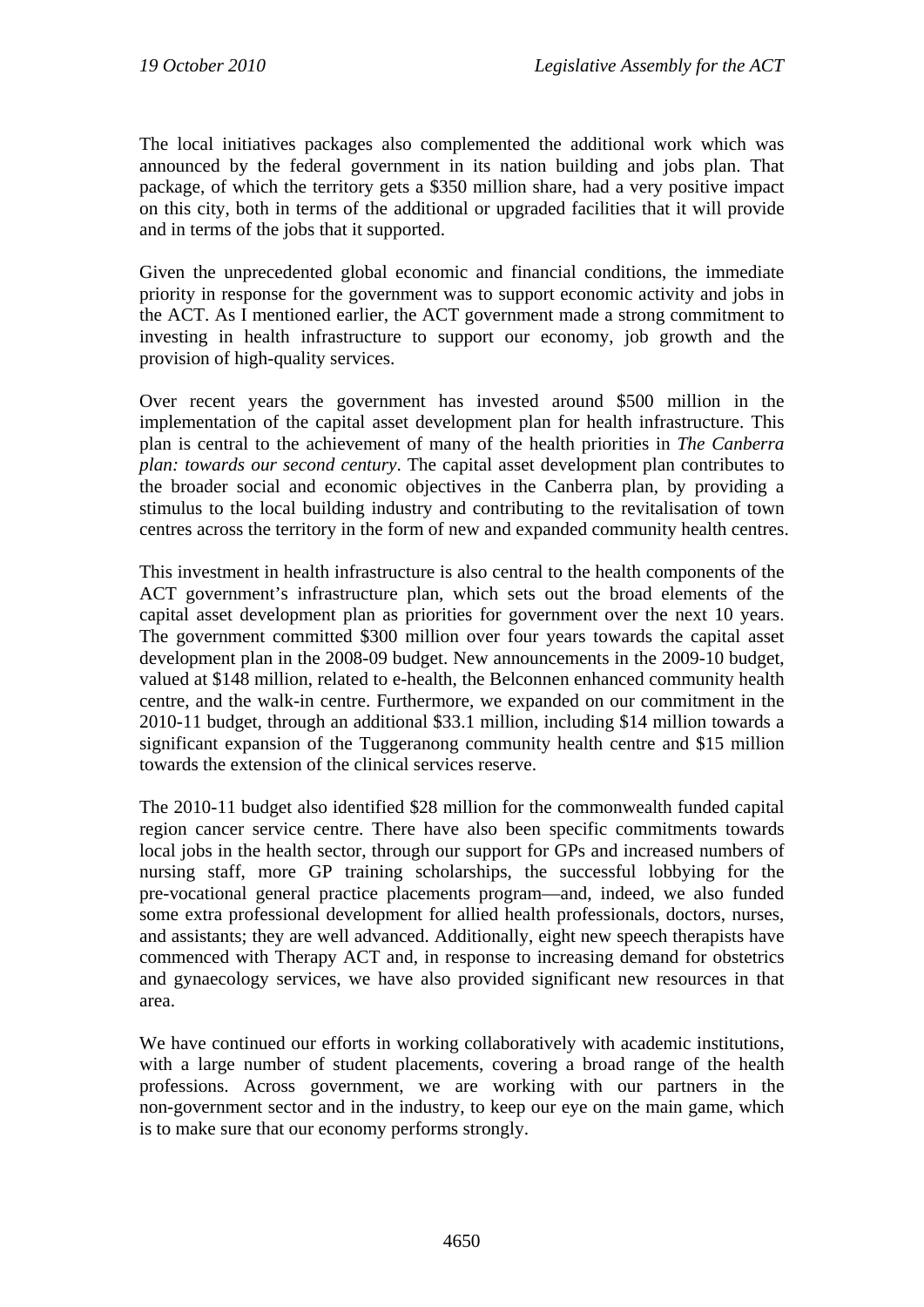Despite what Mr Smyth will have you believe if you listen to his speech today, we have the strongest performing economy in the country. I am not saying that that does not come without some risk, because there is only one place when you are number one, but this government's focus has always been on supporting jobs, making sure the environment is right for business and not picking winners but creating the right business environment. I do not think you can say that, after nine years of being in government, all of that is down to the Howard government. If you do, I beg to differ. I think the federal government does have influence, but I have to say that I do not think we would have such a strong economy in place in the ACT if the measures that this government has introduced over the last nine years were not working.

**MR ASSISTANT SPEAKER** (Mr Hargreaves): The discussion is concluded.

#### **Climate Change and Greenhouse Gas Reduction Bill 2010**  [Cognate bill:

Climate Change (Greenhouse Gas Emission Targets) Bill 2008 (No 2)]

Debate resumed.

**MS LE COUTEUR** (Molonglo) (5.01): I rise today to speak in support of the Climate Change and Greenhouse Gas Reduction Bill 2010. This target of 40 per cent reduction in greenhouse gas emissions on 1990 levels by the year 2020 is of course a top priority for the ACT Greens. We made the introduction of a legislated target the number one policy item in our parliamentary agreement with the Labor Party. And I am delighted we are going to pass that legislation today.

#### **Mr Smyth**: No.

**MS LE COUTEUR**: I guess I should say that I am hopeful that we will pass this legislation today. I am also conscious of the need to keep working on it so that we do more than pass legislation, we start a process to change the ACT so that we achieve the goal of this legislation.

As I said in my maiden speech to the Assembly in 2008, the main reason I stood for the Greens was the issue of climate change. Two years later I am even more concerned. World greenhouse gas emissions are going up, not down. It is the goal of me and all my Green colleagues to be part of changing how the world works so that we do face up to climate change. Business as usual will no longer work.

The Greens are working on change. Already in our short time in the Assembly, we have been driving changes in areas such as solar orientation, solar hot-water, sustainable transport, ethical investment, renewable energy, waste and recycling. All of these actions address climate change issues across the spectrum of portfolios. We are continuing this agenda, with the goal of ensuring that the ACT does its part so that, even in the absence of national leadership, the ACT meets the climate change obligations of all governments and all citizens of our one world.

There is simply no getting away from the reality that we must respond to climate change. And we need to do it in ways that are equitable so that the impact of climate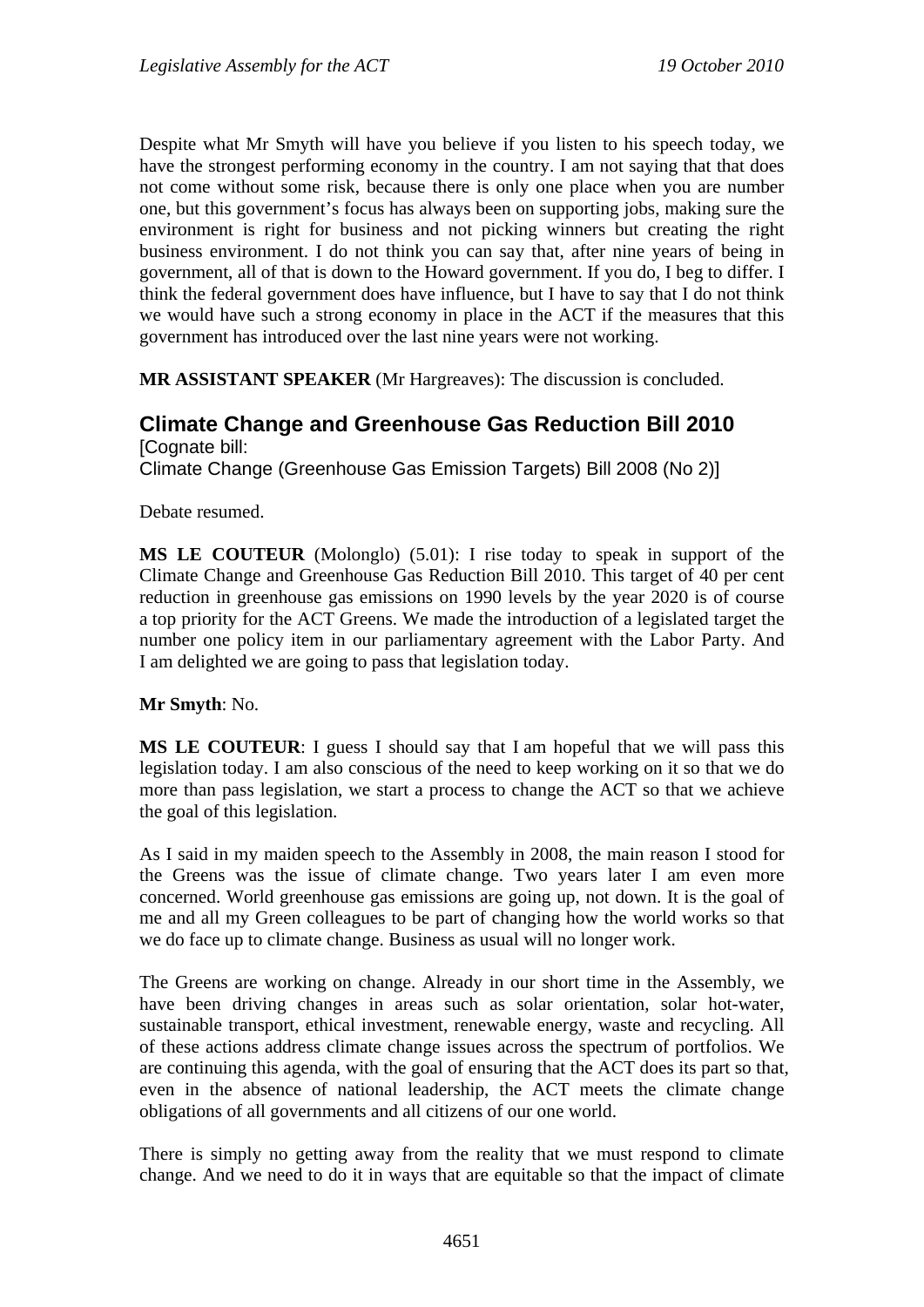change does not fall more heavily on the less fortunate members of our community. Climate change is a human problem, created by humans, affected humans, and it will be solved by humans, by us. We need to solve it with compassion and kindness as well as technology, skill and some great ideas.

I am sure we all have heard the dire predictions that are in store for us and for the planet's climate if we fail to respond to climate change. I referred to some of these changes in my maiden speech, to the global warming we have already experienced and the warming that is already locked in for the future. Each day the picture becomes clearer as there is more scientific evidence.

I will look in this speech at just one consequence of climate change, extreme weather. This is very disturbing. So far in 2010, 18 countries have broken their top temperature records. This is the most ever for a single year. In India, the heavy rainfall from monsoons has doubled in just the last 50 years. In May this year, Pakistan reached a temperature of 53.5˚ Celsius. This is the hottest temperature ever reliably recorded in Asia.

Arctic sea ice is at its third lowest extent on record and is declining fast. There is virtually none of the oldest ice remaining in the Arctic, that is, ice that is five years or older. David Barber, an arctic climatologist, recently declared that the changes in the Arctic are now irreversible and, as he put it, this is a very big change for the entire planet.

But these changes are not just happening somewhere else. Australia is one of the countries whose climate will be most impacted. We are of course very fortunate to be a wealthy country, which will put us in a better position than most countries to mitigate and to adapt. And mitigate and adapt is what we need to do now.

These changes are already impacting on human beings. This year in Pakistan extreme flooding left 20 million people homeless and, worse than homeless, they have lost for at least a season the agricultural land that they depend on for food. A paper published in the journal *Science* this year estimated that climate change will threaten the food security of approximately 60 million people in Asia by the year 2050.

Closer to home, we are currently struggling with the human impact of extreme events such as the Gippsland bushfires and the prolonged drought in south-eastern Australia.

As my colleague Mr Rattenbury said, there is a moral imperative to act on climate change. We know that every minute we delay will amplify the negative impacts of climate change in the future, making it harder for our children and grandchildren to address. This is why the 2020 target is so important. We need strong short and medium-term targets.

Like my fellow Greens and the ACT community, I am proud and pleased that the government has agreed to the target of 40 per cent. It is the target recommended by the Standing Committee on Climate Change, Energy and Water and by the ACT Greens. It would be wrong for us to set a target any lower than 40 per cent, despite the alternatives that Mr Seselja and the Liberal Party are trying to push today. The science is clear. Thirty per cent will not be enough.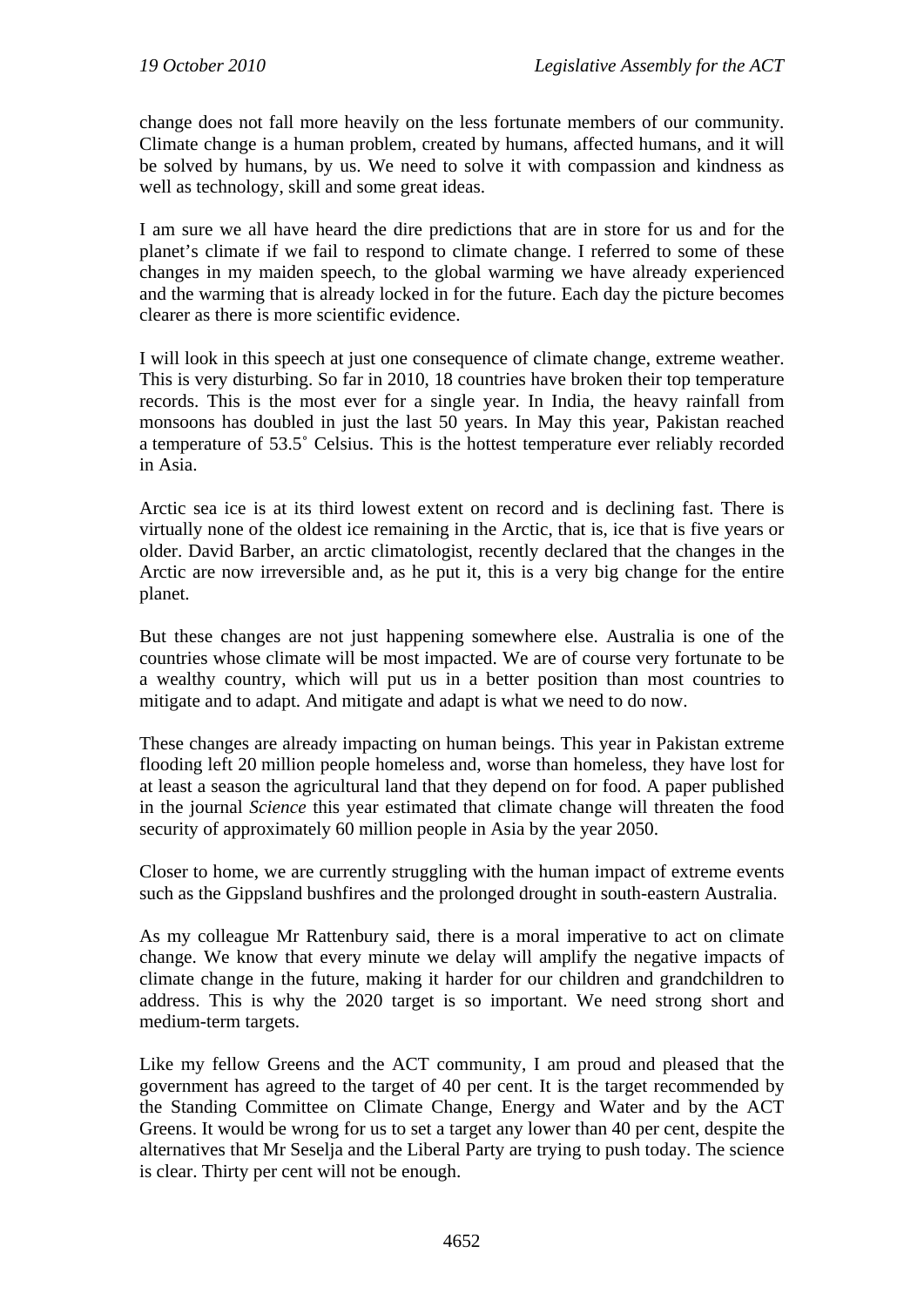Dr Hansen, one of the world's leading scientists on climate issues, said:

I am sorry to say that most of what politicians are doing on the climate change front is green washing—their proposals sound good but they are deceiving you and themselves at the same time. Politicians think that if matters look difficult, compromise is a good approach. Unfortunately, nature and the laws of physics cannot compromise—they are what they are.

And we have to deal with this.

Reaching our target of a 40 per cent reduction will, however, bring positive changes to our quality of life—cleaner air and water, a closer community and growing new green industries. And we can see it now. Using solar hot-water systems for water heating or passive solar design for houses saves their owners money over time. Walking, riding a bike or taking the bus saves money as well as giving us the exercise that most of us need and reduces greenhouse gas production.

One of the key things about this 40 per cent target is that it is just that, a target. It has to be backed by action. We do not want it to have the same fate as no waste by 2010. And in the ACT we are in a good position to act. As the recent ACT environment commissioner's annual report points out, our ecological footprint is 8.5 global hectares, which is nearly four times higher than the global average. But it has doubled in the past 10 years, which means that in the next 10 years we could reduce it by half and be back to square.

We have 10 years before 2020. Thinking about the changes we can make in the coming decade is very exciting. And if we do this right, this is going to be a truly great period for the ACT. I am going to discuss a few areas where we can make positive changes and I will concentrate on my portfolio areas.

Despite what Mr Seselja said, many things can be done which save money, reduce greenhouse gases and improve our quality of life. As I keep on saying in this place, we need to plan and build for the future. I hope we are not going to see any more battles in the Assembly like the one over my legislation to mandate more greenhouse friendly hot-water heaters. All of our long-life infrastructure must be consistent with reducing greenhouse gas emissions and meeting our climate change targets.

Buildings are responsible for 75 per cent of the ACT's greenhouse gas emissions. As I said earlier today in the Assembly when discussing the building quality forum, it is essential that we build better and for longer. A culture that says 35 years is an appropriate lifespan for a house is just not appropriate for a world that is reducing greenhouse gas emissions. We cannot afford the environmental impact of continually replacing buildings when we know that buildings can be built to last a lot longer.

We also know that houses can be built and have been built in Canberra that require no external energy. As a result of the Labor-Greens agreement, we now require all new houses to be six-star energy rated. We may need to go further to meet the greenhouse target. However, progress in solar orientation and solar access, also in the Labor-Greens agreement, seems to have stalled by being included in some controversial but unrelated planning changes.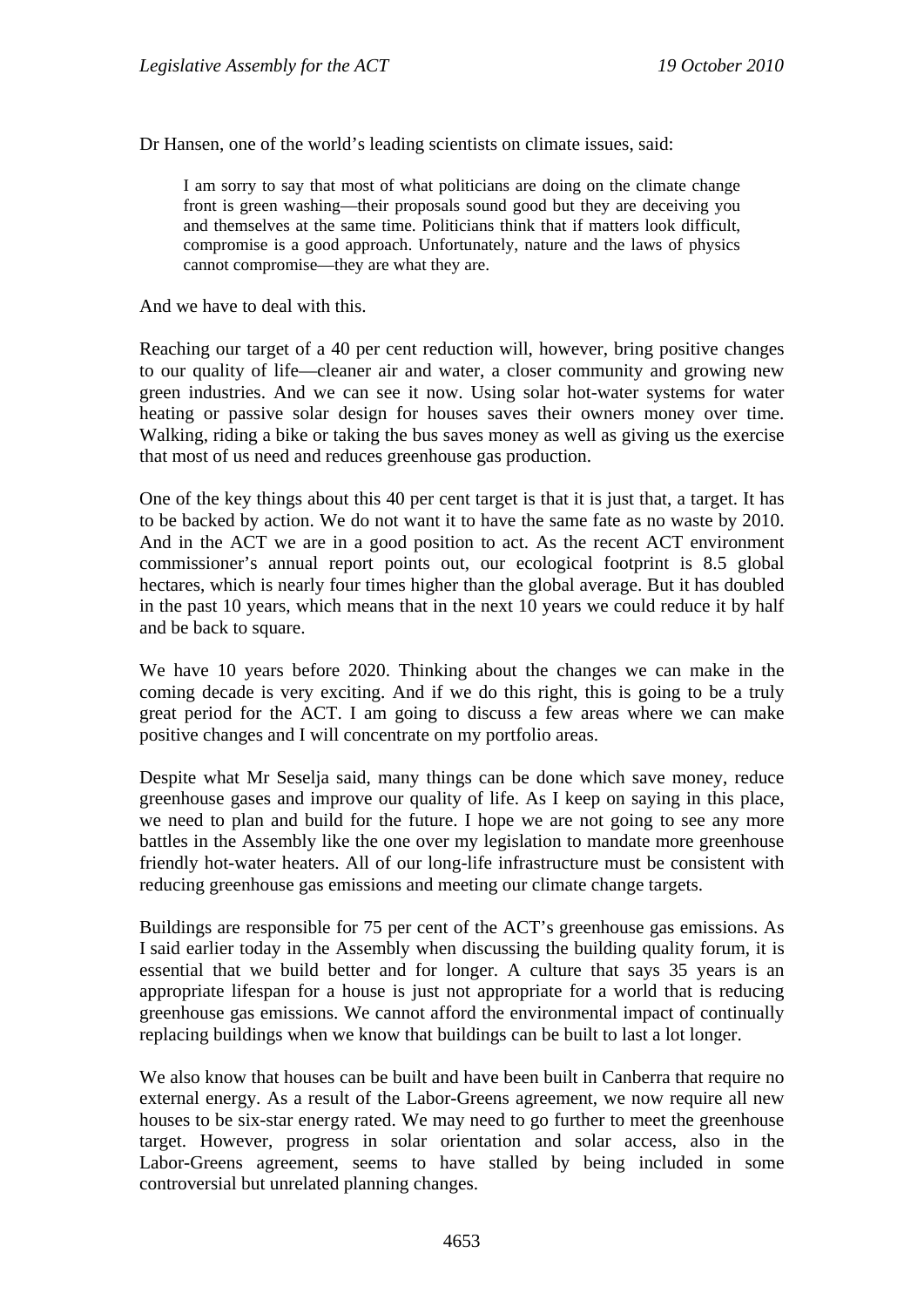There are now a small but significant number of houses in Canberra that do not need external energy to maintain a comfortable internal temperature. They are great to live in as they are comfortable, have very low or zero energy bills and produce very low or zero greenhouse gas emissions. They are showing us what we can do and they should become the norm. Houses in Canberra have been getting bigger over the years. They use more energy, materials and greenhouse gases to build and to run. At the same time, household sizes are going down. This is a trend which we need to change to meet our targets.

ACTPLA is working on new developments in East Lake which I understand will use 40 per cent less energy and water than current developments. We need all new developments in the ACT to be at least at that standard. So it is disturbing that we are continuing with conventional development, business as usual, in Gungahlin and Molonglo. The Greens have been calling on the government to change the Molonglo development to show, as it does say in our agreement, excellence in sustainable design.

We need to push for more of our new houses to be in existing town centres and near transport corridors. This will reduce transport-related emissions and preserve green space as well as providing an environment that, it is clear, many Canberrans want.

Of course, most buildings in the ACT are existing buildings, and we need to work on improving them. We can insulate them and weather-strip them. In many cases, the payback period for these improvements is only a few years, and they are very cost effective. For instance, when I insulated my ex-govie house, I halved my heating bills while improving the comfort of the house.

Commercial buildings can also be improved. Again, as a personal example, I used to work for Australian Ethical Investments, and, for our headquarters, we took a typical second-hand, 20-year-old commercial building and renovated it. It now uses 75 per cent less energy to run. As most commercial buildings are refitted or refurbished every seven years when they get new tenants, we should be able to quickly improve our commercial buildings.

Our car-based transport system faces the twin challenges of climate change and peak oil. Both of these mean we must use less fossil fuel. We can change our transport system by good planning so that we have more people living close to the facilities they need and close to transport facilities. We can change it with better use of ICT so that people telecommute sometimes, which can mean but not always means a reducing of greenhouse gas emissions. We need better footpaths and cycle paths so that we can use human energy, not just fossil fuel, to move us around. And we need a world-class public transport system.

With things like this and things which my colleague Ms Bresnan will speak about, we should easily be able to reach the goal that Canberra's families should only need a maximum of one car per family. And as each car costs at least \$5,000 a year to run, this will save money for the people of Canberra, as well as saving our environment.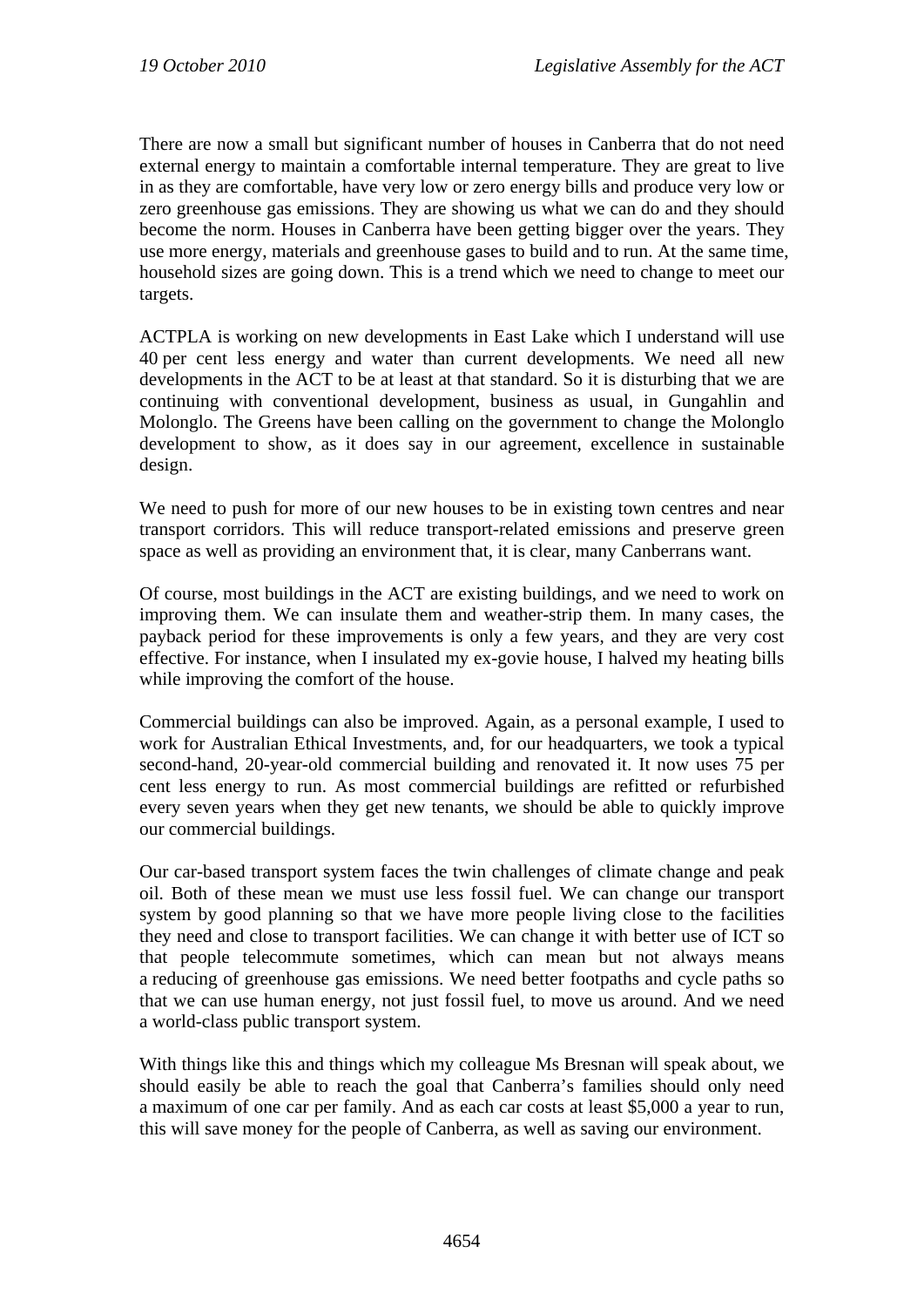Waste is another area needing attention. Our waste production has increased, unfortunately, by 80 per cent since 1995. Most of our organic waste goes to the tip. We are responsible for the majority of greenhouse gas emissions from the waste sector. We have reached 2010 and we do not have no waste. What we need is a new waste strategy.

One of the positive things of this target is advancing a green economy in the ACT. We all know that eventually all the world is going to adopt stringent greenhouse gas reduction targets. If the ACT does it early, it gives us the chance to develop industries, ideas and skills that we can export. We could export the retrofitting house industry. We could export the green building industry, if we develop it here. We could export ideas like the world-class solar research that is being undertaken at the ANU.

Looking at another of my portfolios, arts, it is clear that arts is going to be part of a positive adaptation to climate change. The arts can show us the full impact of climate change in a way that we can understand. A picture of a totally dried-out piece of land is so much more moving than hearing or reading about it in the paper. There are stories of how it has impacted people. The arts can tell us what climate change really is. Arts can also guide our way in terms of how we are going to adapt to climate change, how we can move positively, how we can make our community stronger and closer, more vibrant, more enjoyable in the context of climate change.

I will finish by saying that we live on one world and we share the climate with all the other humans and all the other species on the world. We need to remember this. We need to act on the old saying "live simply so that all can simply live".

**MS GALLAGHER**: (Molonglo—Deputy Chief Minister, Treasurer, Minister for Health and Minister for Industrial Relations) (5.15): I am very pleased to have the opportunity to speak in this debate on this very important piece of legislation before the Assembly. I think one of the previous speakers said that the commitment about achieving the 40 per cent target is important not in itself because of the target but because it has to shape all of government's thinking in terms of how we provide services and how we provide infrastructure to the community.

I have to say, having been in this place nine years now, I am amazed at the speed with which this debate and community thinking has moved. I know that nine years ago, whilst issues of sustainability were around, they were not at the forefront of consideration in the community to the point that they are now, certainly here in the ACT. I know of the work and the thinking that is going on in my own agencies, and I am going to use ACT Health as a good example of an opportunity that exists in this space as we are setting these targets and developing our health system to be mindful of how we are developing it.

ACT Health and health services in general are a huge user of energy. I was lucky to see some of the developments overseas in Norway and Denmark where they have already begun this very important work around designing buildings for the future with a very strong focus on reducing energy consumption across health services. Indeed, that trip has informed the development of a sustainability strategy in health which has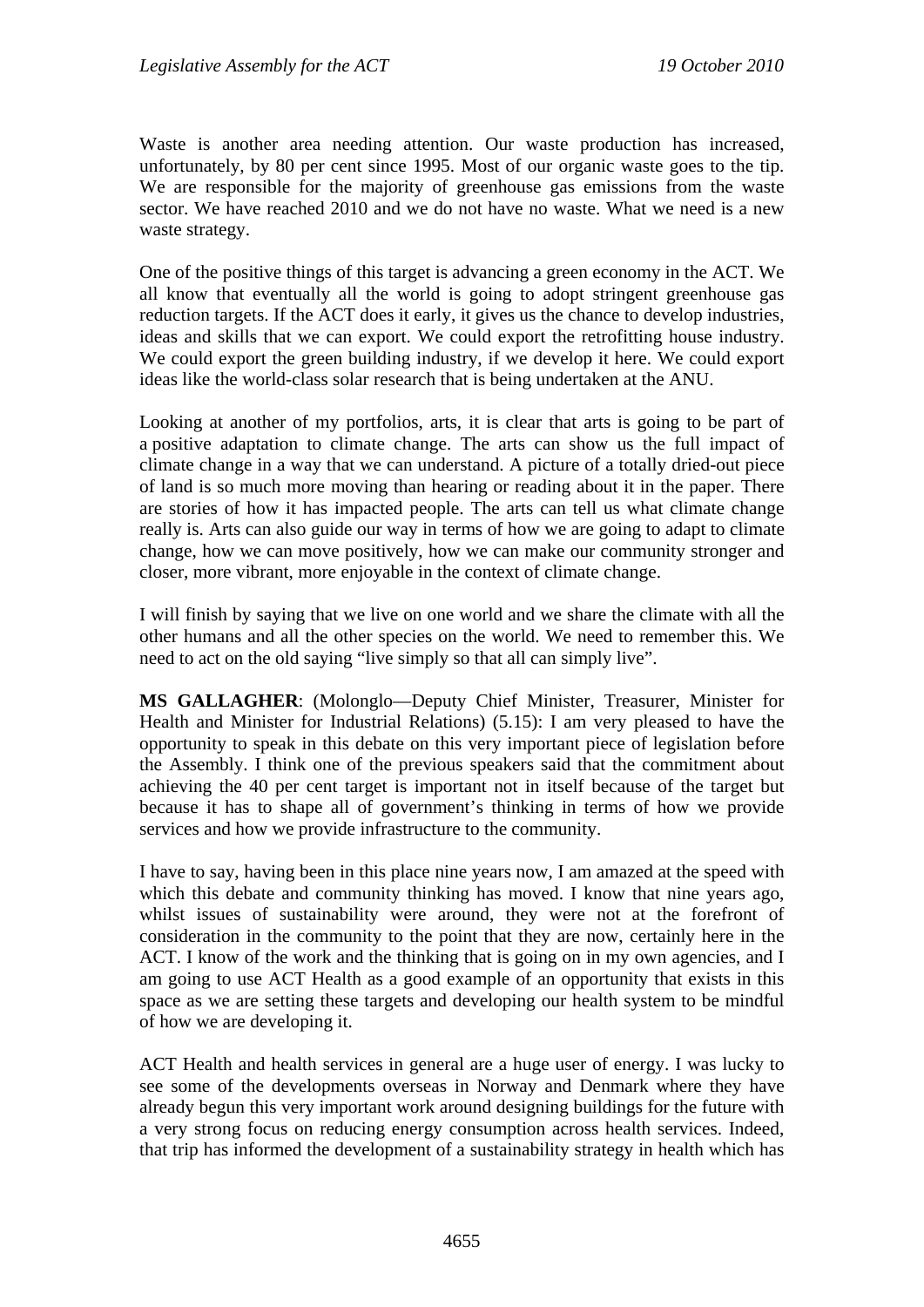recently been completed and also our thinking on the design of the new buildings that are underway across the ACT.

ACT Health has implemented a number of specific sustainability initiatives within the CADP and is continuing to plan on a number of other initiatives. But in terms of some of the sustainable actions already implemented, we have completed the designs of a number of new major health facilities that have integrated efforts to reduce greenhouse gas emissions. These include the women's and children's hospital, the new southern multi-storey car park, and the new adult acute mental health in-patient unit.

Some of the sustainability strategies that we have already used in these designs include rainwater harvesting tanks which are fitted to the new buildings. For example, there is a 50,000 litre tank fitted to the new women's and children's hospital and there is a 680,000 litre tank fitted to the multi-storey car park, and the water harvested from there will be piped into the landscaping around the new acute adult mental health in-patient unit.

Sun shading to the women's and children's hospital includes external sun shades as horizontal louvers which protect window openings from direct sun and which are activated by the patient from the patient's bed. There is a mixed mode of controlled ventilation with natural ventilation and patient-controlled air conditioning and heating to reduce the requirement for air cooling and heating and to enable patients to control their own room temperature.

Use of thermal mass where possible, particularly in the acute adult mental health in-patient unit will have a significant thermal mass achievement through the large on-ground concrete slab and more robust finishes through internal use of masonry. Other strategies include: high efficiency, low energy lighting throughout all new buildings; high efficiency heating and cooling plant to achieve resource efficiencies; positioning of stairs to encourage less use of lifts and, in addition, to provide a health benefit particularly to staff; use of endemic plants in landscaping to reduce the need for water; the elimination of polyvinyl chloride products where possible; and the use of low voltage organic compounds in paints and flooring material.

In addition, as part of our own upgrade program, \$300,000 has been allocated for work associated with reducing energy use and environmental sustainability. This includes the installation of more energy efficient hot-water systems in community facilities to replace outdated and inefficient hot-water systems, improved metering systems to improve efficiency and tracking capability, and window tinting to buildings 6 and 12 at TCH to reduce the thermal load on the air conditioning systems.

We are also implementing an integrated building management system at some non-acute sites to allow automated and/or remote monitoring of the environmental system and large plants such as chillers and boilers. There is the installation of energy efficient lighting, occupancy-censored or timer-controlled lighting for non-critical building lighting and air conditioning systems, the installation of flow restrictions or sensor systems for plumbing fixture appliances, the progressive replacement of old and less efficient heating and cooling systems with more efficient systems, and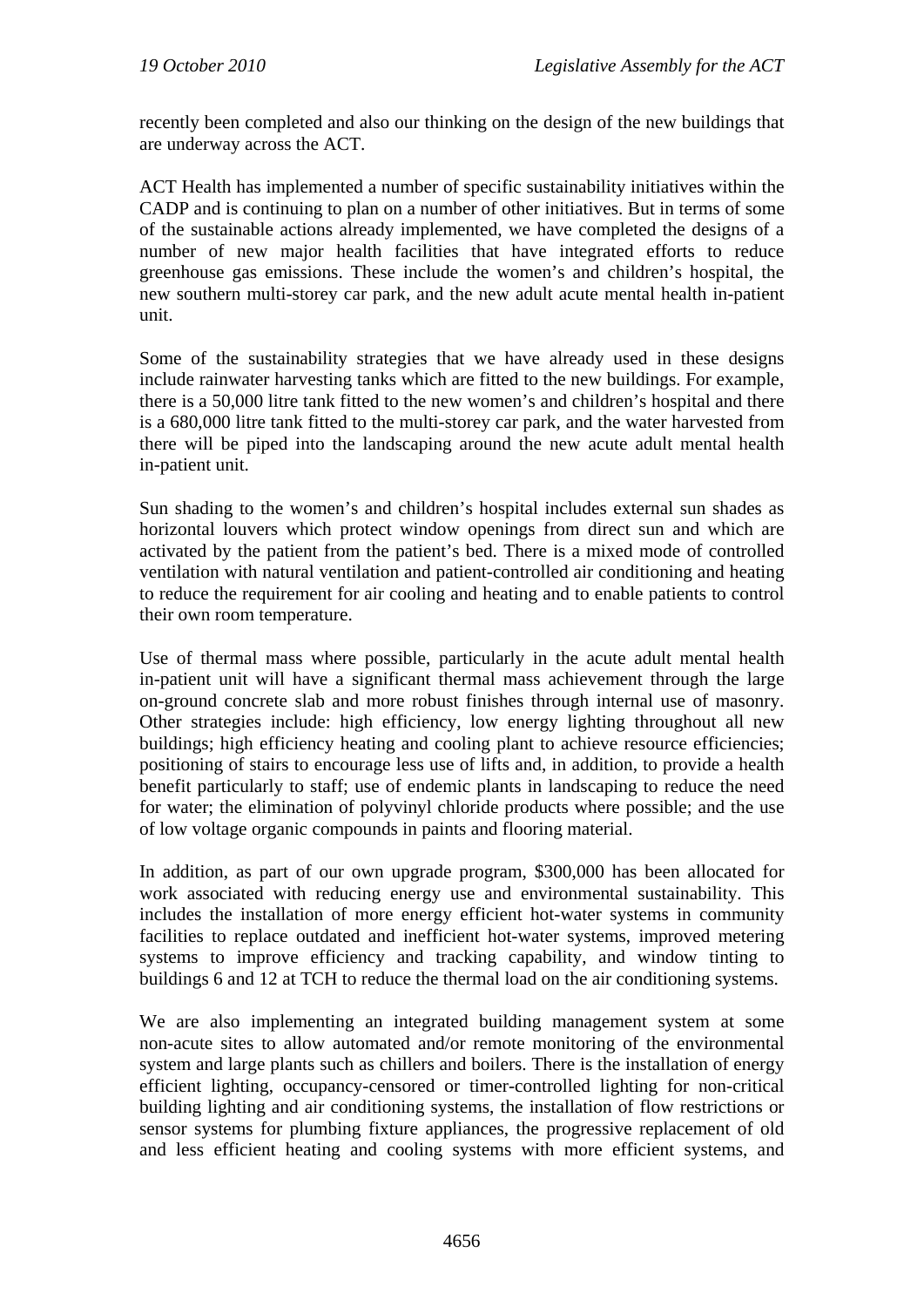progressively changing the vehicle fleet to low greenhouse gas-rated vehicles and limiting the number of vehicles by continuing to manage the utilisation of the fleet.

ACT Health has already reduced its transport related  $CO<sub>2</sub>$  equivalent emissions from 1,152 tonnes in 2005-06 to 972 tonnes in 2009-10, a reduction of 180 tonnes or 15 per cent. In addition, we are providing additional bike parking spaces in the main bike parking shed at the Canberra Hospital and incorporating additional bicycle parking spaces into building 24. There is the establishment of the smart travel car pooling to reduce air pollution, traffic congestion on roads and in car parks and converting gardens to drought-tolerant landscaping to reduce water usage.

Over the next five years ACT Health expects to spend at least \$1 million on projects aimed at reducing greenhouse gas emissions. Specifically ACT Health is planning to conduct a feasibility study into the possibility of providing a decentralised power supply for the Canberra Hospital as part of CADP. A decentralised power and co-location of heating and cooling plant may take advantage of economies of scale and be better placed to provide the sustainability initiatives of cogeneration and trigeneration.

ACT Health has also participated in a national study to determine the costs to premiums for obtaining various ratings under the green star pilot tool for health care facilities. This work is now complete and will assist to quantify the various cost benefits and investment return periods for achieving 4, 5 or 6-star green star environmental ratings. Further deliberations of the finding of the study by the government will be considered for incorporating inter-funding options for the entire CAPD to be conducted through a full cost-benefit analysis.

ACT Health has also recently endorsed a sustainability strategy to minimise the risk and cost from reactionary fragmented decisions and to future-proof for success in the changing environment and is developing actions directed at ensuring sustainable provision of services for the future. The background to the development of the sustainability strategy originated from increasing stakeholder pressure for a robust position on sustainability.

ACT Health is required to achieve the targets under the ACT climate change strategy, comply with the Building Code of Australia and meet ACT gas emission targets and at the same time attract and retain staff. The strategy is designed to provide a road map for a collaborative sustainable future and to mobilise the staff within ACT Health to consider sustainability initiatives to input into the formulation of an action plan.

The sustainability strategy will leverage off the following existing seven key focus areas of activity within ACT Health to ensure alignment of strategy across ACT Health, for example, into models of care. These areas are building and infrastructure, the digital health environment, transport, the regulatory environment, workforce, partnerships, and external service delivery. The road map of collaborative action between ACT Health and all stakeholders, clients and staff will ensure business and clinical services are linked with a strategy and incorporate actions and achievements to deliver the objectives of a sustainable health system for the future. But also, importantly, it will ensure we play a large role in the government's agenda to reduce our greenhouse gas emissions overall.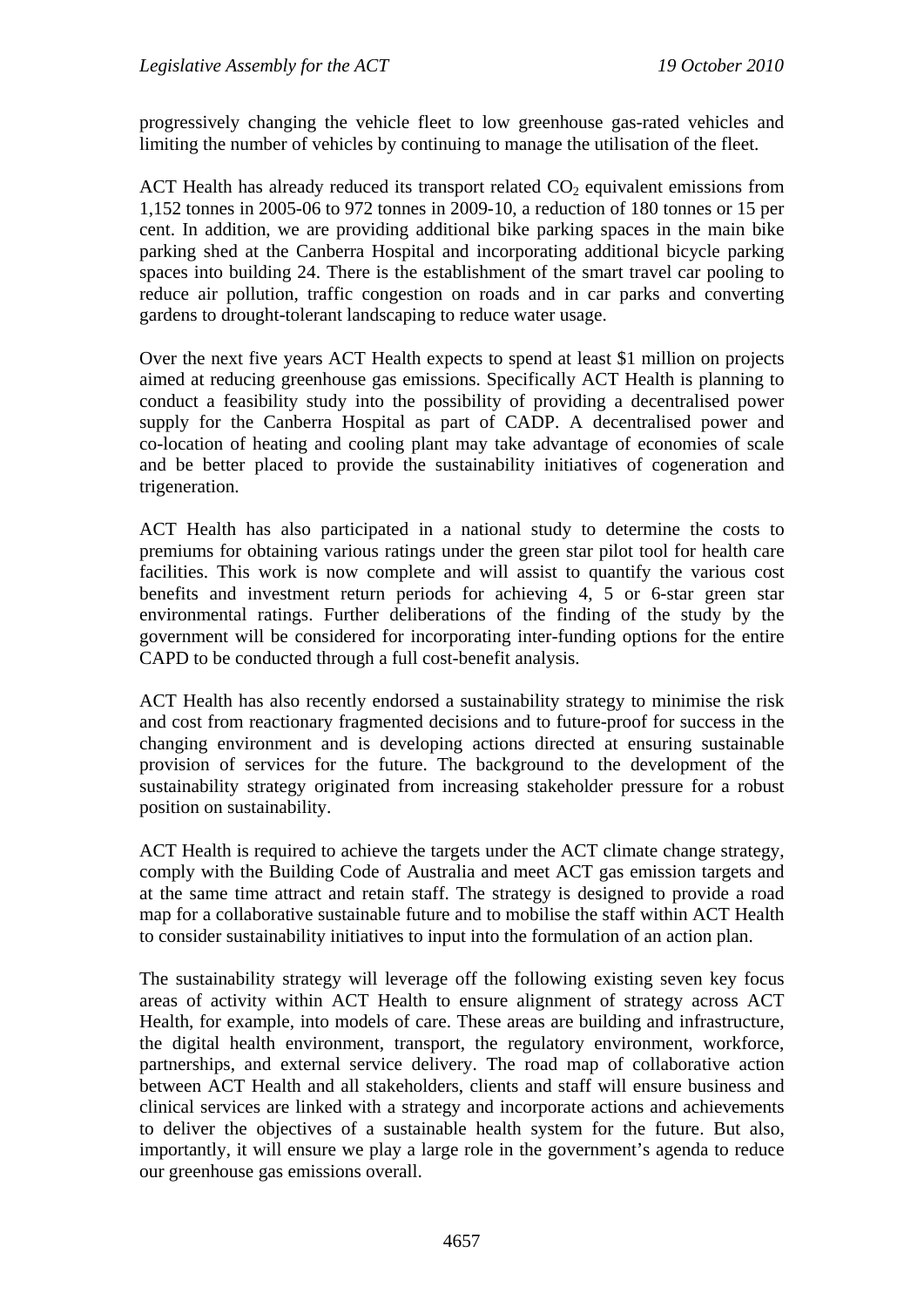I am very proud to be part of a government that has supported a 40 per cent target. I think it is important for governments to lead the way. It will be hard work to get there, but I know that it is the view of large parts of our community that we need to take this strong action now. I know from being the Minister for Health, as the head of a large agency responsible for large energy consumption across government, that we have extremely good buy-in from that agency about preparing for the future, making changes, making those changes early, walking those changes through with staff and being absolutely serious about playing a major role in the government achieving this target overall.

From where I have seen this area of policy development grow over the last nine years, I think significant steps forward have been made. There is more work to be done, and passing this legislation today, the government's legislation, is an important part of that journey along the way.

**MS HUNTER** (Ginninderra—Parliamentary Convenor, ACT Greens) (5.26): It has been a long time coming, and we are certainly not there yet, but at least we now have a tangible start with the government's bill on the table. Unlike any other jurisdiction in Australia, the ACT will probably—not today, but certainly by Thursday—commit to a level of action on climate change that will go some way to addressing the problems and the challenges we face.

The Bureau of Meteorology website states:

Australia and the globe are experiencing rapid climate change. Since the middle of the 20th century, Australian temperatures have, on average, risen by about 1°C with an increase in the frequency of heatwaves and a decrease in the numbers of frosts and cold days. Rainfall patterns have also changed—the northwest has seen an increase in rainfall over the last 50 years while much of eastern Australia and the far southwest have experienced a decline.

The changes are all around us. To some extent, our wealthy urban city is insulated from the early impacts, though we certainly will not be from the later ones.

So much has been said about climate change that it is hard to know what else to add. The world's best scientists have told us how urgent it is that we take drastic action now. Community advocates have told us of the litany of failures at every level of government, both in Australia and around the world, and the ACT community have heard the ACT Greens talking about the need to act on climate change for as long as we have been here in this Assembly.

In 1996 Kerry Tucker moved a motion calling on the government of the day to develop a greenhouse gas reduction target specifically for the ACT. At that time the framework convention on climate change set targets of a return to 1988 levels by the year 2000 and a 20 per cent reduction in greenhouse gas emissions by the year 2005. As we all know, far from achieving these goals, closer to the opposite has been achieved, and leaders of both political persuasions have hidden behind the actions of others to excuse their own failings.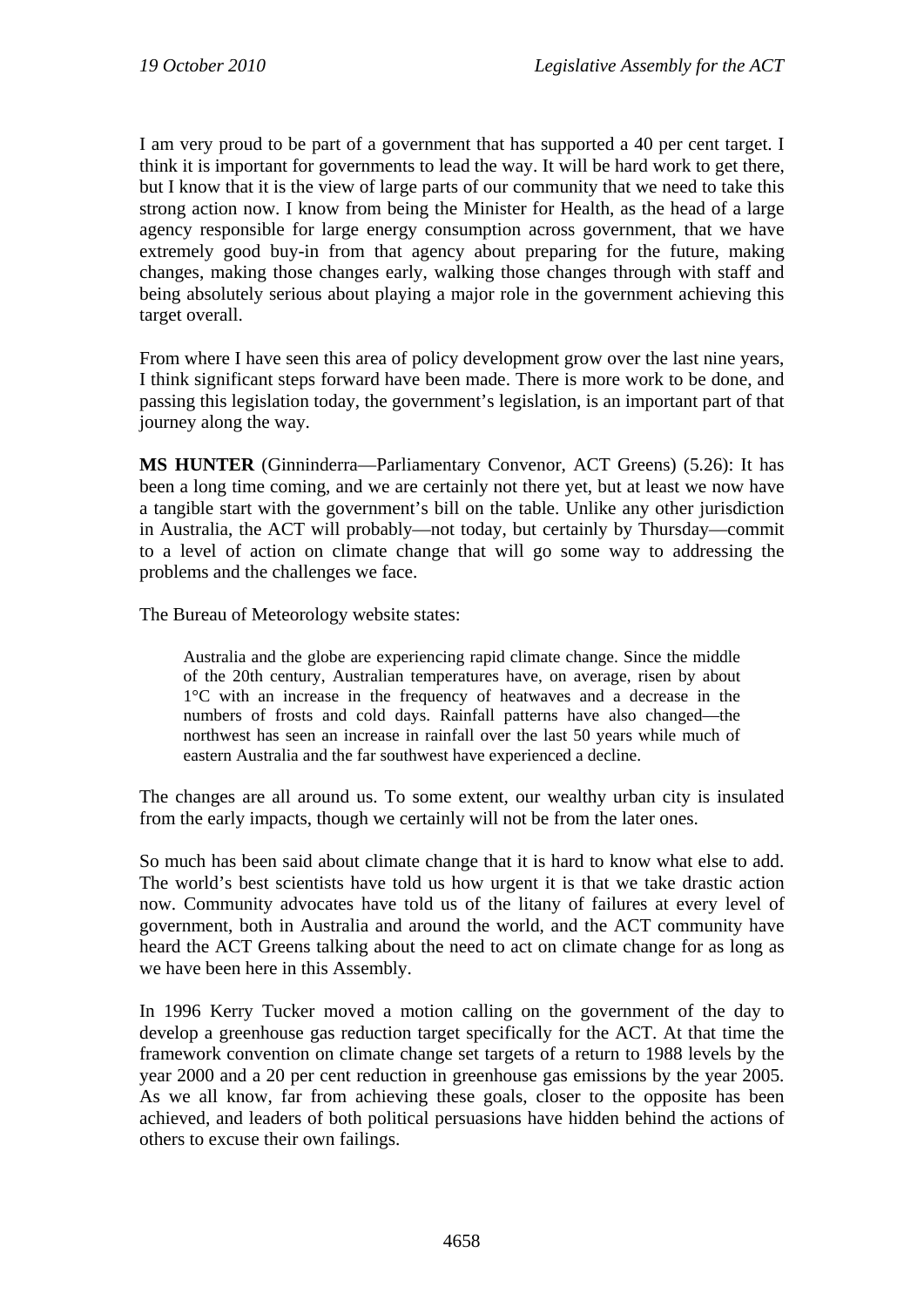Rather than dwell on the mistakes and failures of the past, it is worth while to reflect on how we got to where we are today and where this change will take us. Fifteen years ago, those who propounded the need to urgently address the impending tragedy that climate change will bring were labelled, criticised and ridiculed by those who did not want to face up to the problem. Deniers tried to brand climate change as just some new leftie environmental ideology. We now know—the science clearly shows—that the planet is warming and that it is our greenhouse gas emissions that are causing it. The only ideologues now are those left hanging to the barest threads of climate change denial, funded by vested interests and blinded by short-term profits. The only ones who do not see are the ones who refuse to objectively evaluate the science.

It is only because of those who are prepared to come to the matter with an open mind and evaluate the science objectively that we are here debating this bill today. There have been many agitators, and they all deserve our sincerest thanks for their persistence and tireless efforts in advocating for the most pressing cause we face this century. Thanks to their efforts, in the ACT at least we are no longer having a debate about the science, the moral imperative or the great urgency for meaningful emissions reduction.

What today's debate does show is that we are a progressive jurisdiction, and the fact that the question before us is whether we should adopt a 30 per cent or a 40 per cent target reflects very well indeed on the ACT. That said, it must be remembered that, as much as any other jurisdiction in the world, we are proportionately responsible for causing climate change and we are the ones who should be taking the most significant steps to reduce our negative impact on the planet.

It must also be made abundantly clear that we are only having the debate today because of the Greens. The Greens are the political party that have driven this issue across Australian parliaments, the only party that have advocated for meaningful action on climate change for the past two decades. We made it the first policy outcome in the parliamentary agreement with the ACT government, with the ALP. I must say that I am immensely proud and pleased that the commitment made in that agreement is being fulfilled this week.

Equally, as I mentioned earlier, it must be said that the credit also belongs to the many hundreds, if not thousands, of Canberrans that have devoted many thousands of hours working for change and also to the many thousands of Canberrans that have turned out to actively say they want real action on climate change. It is because of these people—they have advocated, participated and voted for the Greens—that we are having this debate today. We all know about the devastating impacts climate change will have, not only on the environment but on just about every aspect of our economy and society.

As has been indicated, the Greens will not be supporting the Liberals' bill. It is not consistent with current science and does not represent the best way forward for the ACT. There are important initiatives within the bill, but equally there are some unworkable provisions. On balance, the bill presented by the government, with the Greens' amendments that will be moved during the detail stage, represents the most appropriate way forward.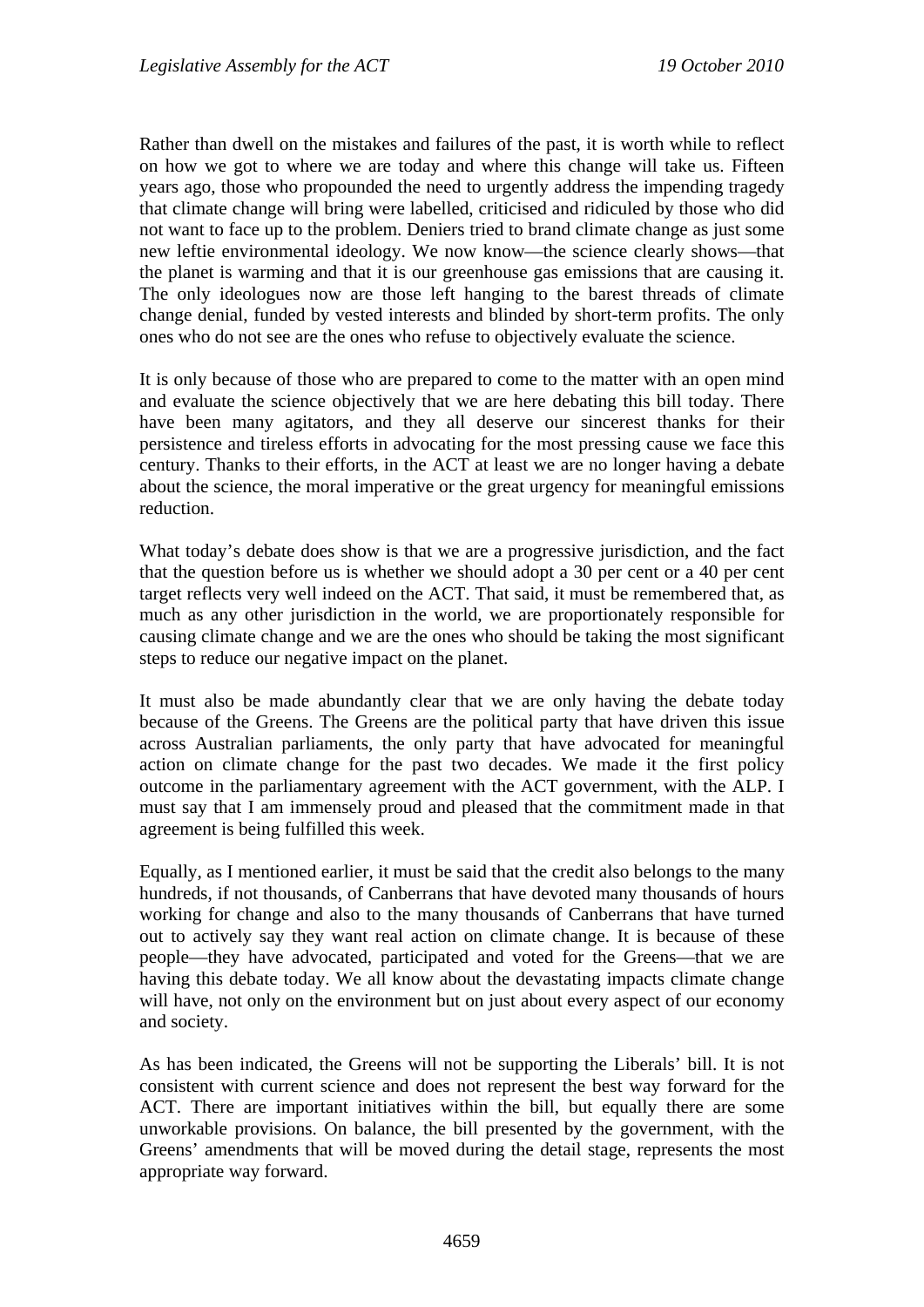On the question of what is an appropriate reduction, 10 years ago a 30 per cent emissions reduction target was appropriate. Today it does not represent the contemporary science. The IPCC reports have consistently found that increased action is required and that the level of urgency is greater than previously understood. Our understanding of the impacts of climate change increases almost daily. We must also respond to the science and recognise that it may well be the case that even more urgency than is provided for in the 40 per cent target may be required. Of course, 40 per cent is a good start. It is an ambitious target that will see significant and very positive changes in our community.

Human ingenuity knows no bounds. I am reminded of this every time I read about the amazingly energy efficient houses being built here in Canberra. I heard the other day that the coldest it has been in Canberra's sustainability house in Ainslie this winter is 18 degrees, with absolutely no heating whatsoever. The hottest it got last summer, I think, was around 25 degrees, with no cooling whatsoever.

It is now possible to buy an Australian-made electric car. The ANU is developing world-leading solar energy generation technology. And the implementation of the feed-in tariff has seen the number of PV panels on Canberra roofs grow exponentially. ACT schools teach our children about the impacts of climate change, and in many ways these children have been community leaders in encouraging sustainability initiatives that reduce our emissions and demonstrate how easy it is to have a positive impact.

The point that I am making is that Canberra is ready for this. This is something that we can achieve and be very proud of. We have come to a point now where almost everyone in the community wants change. Businesses can see how having a positive environmental impact can also have a positive economic impact. The Canberra Business Council have been very strong advocates for both light rail and high-speed rail in Canberra, two very important transport initiatives that will reduce our emissions, promote positive economic activity and make Canberra an even more liveable city.

The proposed emissions reductions will significantly change our economy. As much as it will be a challenge, it will also be an enormous opportunity. Countless experts have said that those who act first will not only do it at the lowest cost, but also will enjoy the greatest benefits.

The ACT can be a green economy of the future. We are well positioned to start the transition for existing industries and to develop new, green, clean technologies for export to the rest of the country and the world. Green jobs are the future. As long ago as 1990, the United Steelworkers union in the US declared:

… the real choice is not jobs or environment. It's both or neither.

Australian workers unions see this too. The union movement have been calling for action on climate change, for a strategic and steady shift away from polluting industries, and for the resources and education opportunities for people to learn new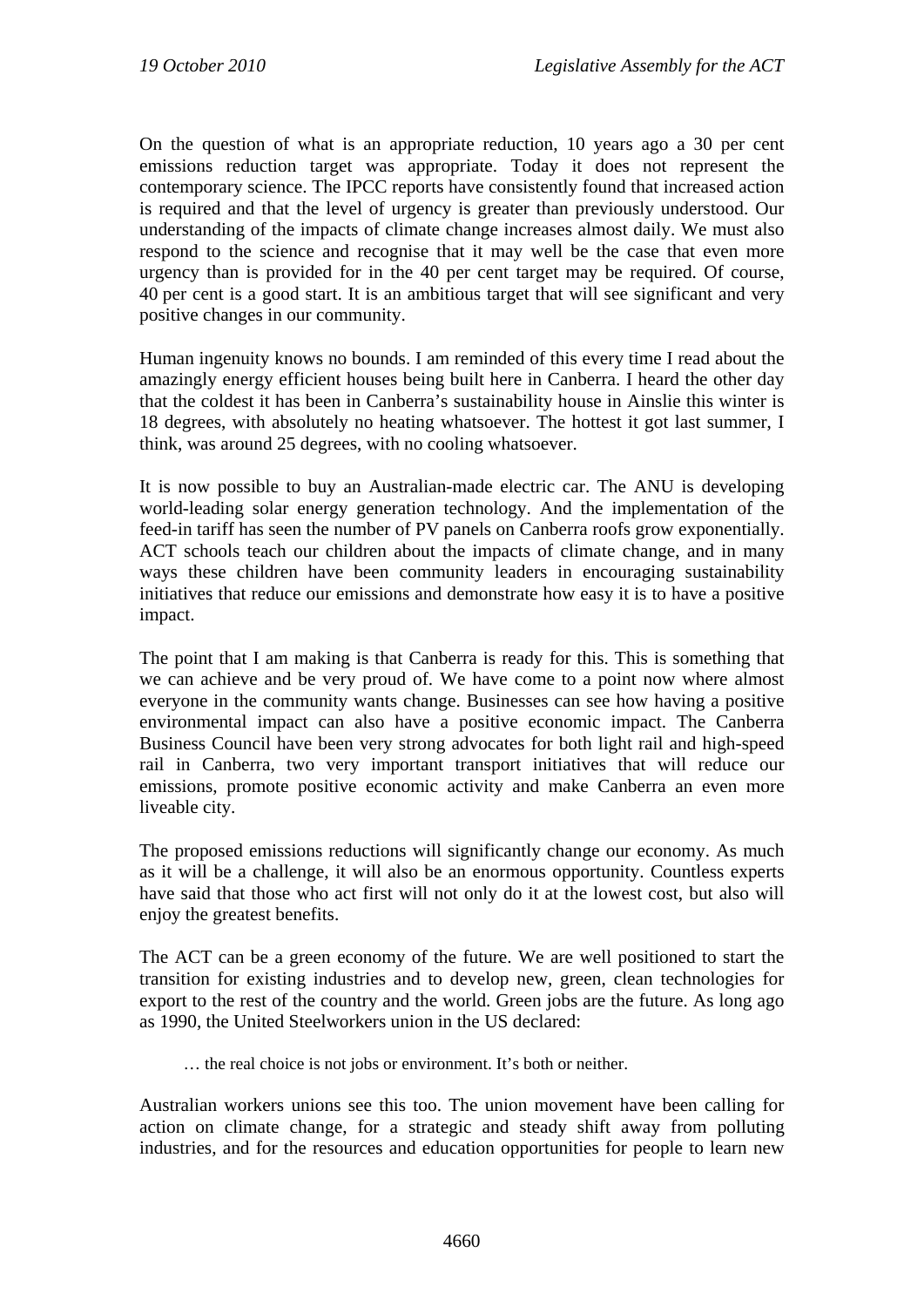skills and find sustainable and fulfilling jobs that make a positive contribution to our community.

The ACTU, as I mentioned earlier in the MPI, recently released a report entitled *Green gold rush: how ambitious environmental policy can make Australia a leader in the global race for green jobs*. That details a way forward for the Australian economy to take advantage of the transition that all economies will have to make.

Here at the Canberra Institute of Technology, the CIT, there is now a range of courses available both in new industries and in the traditional trades that have adapted to the water and energy constraints that we must recognise and live within. There can be no doubt that our long-term economic prosperity depends on us acting quickly on climate change and transitioning to a low emission economy. Diversifying our economic activity and participating in developing markets will be vital to our long-term economic sustainability.

When talking about a path to economic prosperity, it must also be noted that climate change will have a disproportionate impact on the most vulnerable people in our community. This is true in Canberra; it is true the world over. Perhaps the saddest part of the scenario we are faced with is that those who are least responsible for the problem will suffer the most from the consequences. It is vital that in our response to the challenge we are aware of this and we ensure that there are safeguards and safety nets in place to protect those who are vulnerable in our community, who may well be disproportionately impacted by climate change.

This week really is a momentous time in the history of the ACT. We were the first Australian jurisdiction to recognise human rights in legislation, and this week we are the first Australian jurisdiction to make the commitment to meaningful action on the most pervasive and important challenge our society faces and to properly acknowledge our responsibility to change and begin to find mechanisms to achieve that change.

This is, of course, the easy bit. Implementing measures that progress the change will be far more difficult. It is important to acknowledge that. There will be a transition period that will involve difficult decisions and at times disruption and readjustment. Members of this parliament and every future ACT parliament will now have a statutory mechanism for government accountability for action on climate change.

This is one of the most important bills that has or will be passed by the Assembly. I hope that everyone in the community recognises what it means, what it has taken to get here and the direction that we are now headed in.

I would like to acknowledge the role that the climate change committee made in this process as well. The climate change committee conducted the greenhouse gas reduction inquiry to see what sort of targets should be in place. I would like to acknowledge fellow members in that inquiry. There was Mr Zed Seselja; we had Mary Porter early on, and then Mr Hargreaves. And I thank Hanna Jaireth particularly for her support as our secretary on that inquiry.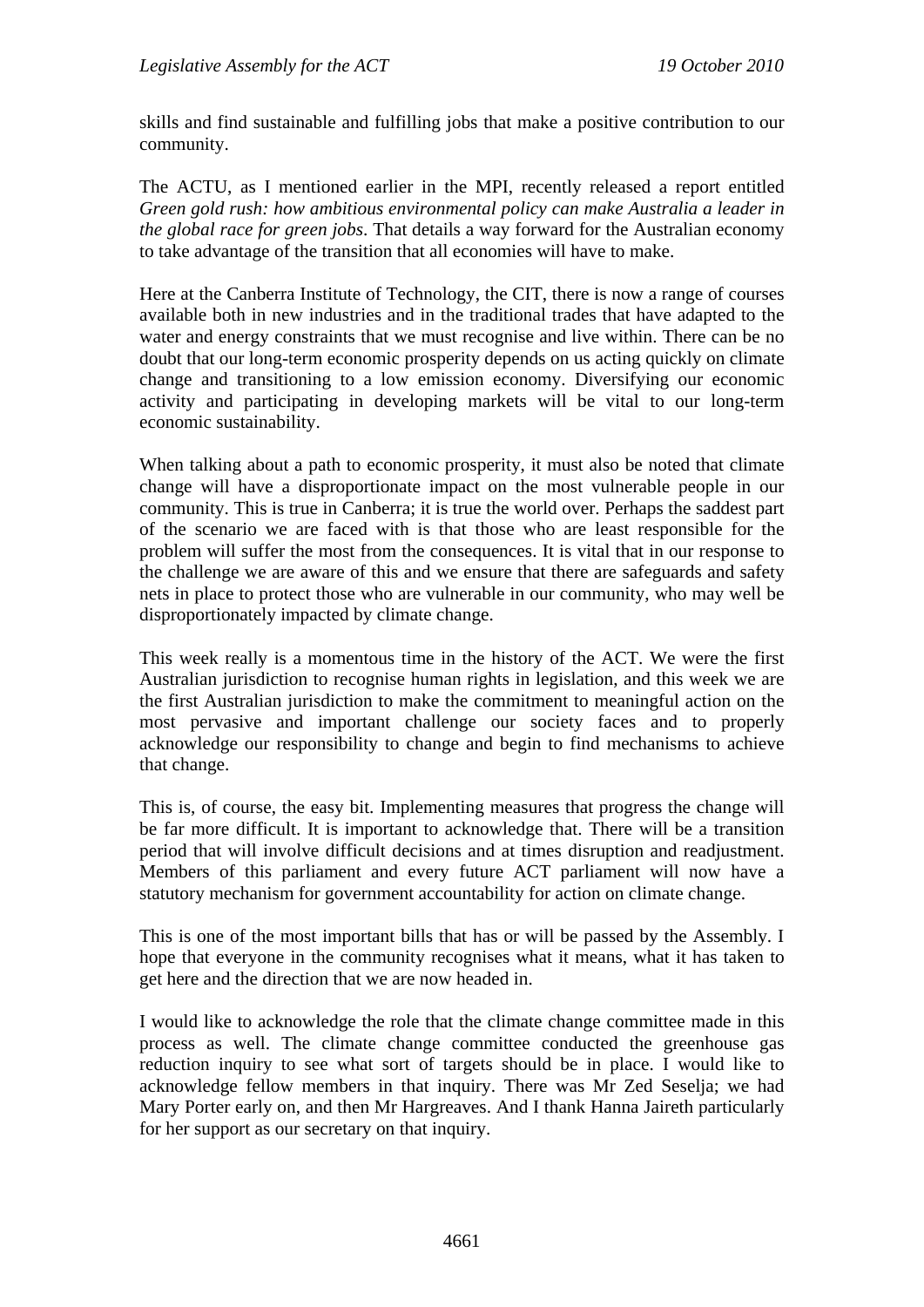That really was a wide-ranging inquiry. It gave an opportunity to have a conversation with the Canberra community and to seek a range of views—to seek input from the ANU and academic institutions, from normal people out there in the suburbs who are really trying to make a difference in their daily lives through to business and other sectors. That gave us a great insight into a feeling out there across Canberra that the ACT should be a leader in Australia—that it was our responsibility, that we were up for the challenge and that we had some great opportunities here to achieve that target and to be able to reposition ourselves, for instance to reposition our economy by looking at more clean, green jobs and the sorts of businesses and industries that go along with that.

I would like to acknowledge the hard work that was put in there. I think that that very much provided a lot of information and direction that I am pleased to say the ACT government did take on board. It has resulted in us this week debating this very important bill, the Climate Change and Greenhouse Gas Reduction Bill 2010. I am pleased to support the bill.

**MRS DUNNE** (Ginninderra) (5.41): This is an important bill, and there is a level of unanimity in this chamber on the issues. There is no doubt that all of the members in this place agree that the ACT should have climate change greenhouse gas emission targets. It is with some pride that I stand here as a member of the Canberra Liberals, because it was the Canberra Liberals who led the way on this. Not only did we lead the way in 2007, when I had the privilege to introduce into the Assembly the first climate change target emissions bill, but we did so back before that, in 1997, when Canberra, under the Liberals, was the first jurisdiction in Australia to sign up to Kyoto-like emission target reductions at that time.

Part of what Ms Hunter says is correct. Setting the targets is the easy part. As we found through the first part of the greenhouse gas reduction program and the strategies, it was very hard to do, and it will continue to be hard to do. I think this is where we depart from the rest of the chamber on this. The mechanism that was set up in the bill that we are debating here today presented by Mr Seselja is, in many ways, a better mechanism for dealing with those very stringent targets, those very difficult targets. Most of that has been thrown out by this government or will be thrown out by this government, with the connivance of the Greens.

The Climate Change (Greenhouse Gas Emission Targets) Bill 2008 (No 2) has a lot more mechanisms, a lot more grunt, behind it. That makes the whole process much more accountable. Mr Seselja touched on this this morning. This bill sets a range of interim targets, not just for greenhouse gas reductions but for those things which inform that. It sets interim targets for reductions in per capita use of electricity and also sets targets for the use of renewable energy—sets them in the legislation.

The interesting thing about that is that there are two mechanisms for reporting in this legislation. One is the minister's annual report, which is, to some extent, reflected in the government's bill; the second is a two-year report on progress and what needs to be done to ensure that we are meeting those requirements. That is not here. The single biggest criticism that I and the Canberra Liberals have had of the Stanhope and Labor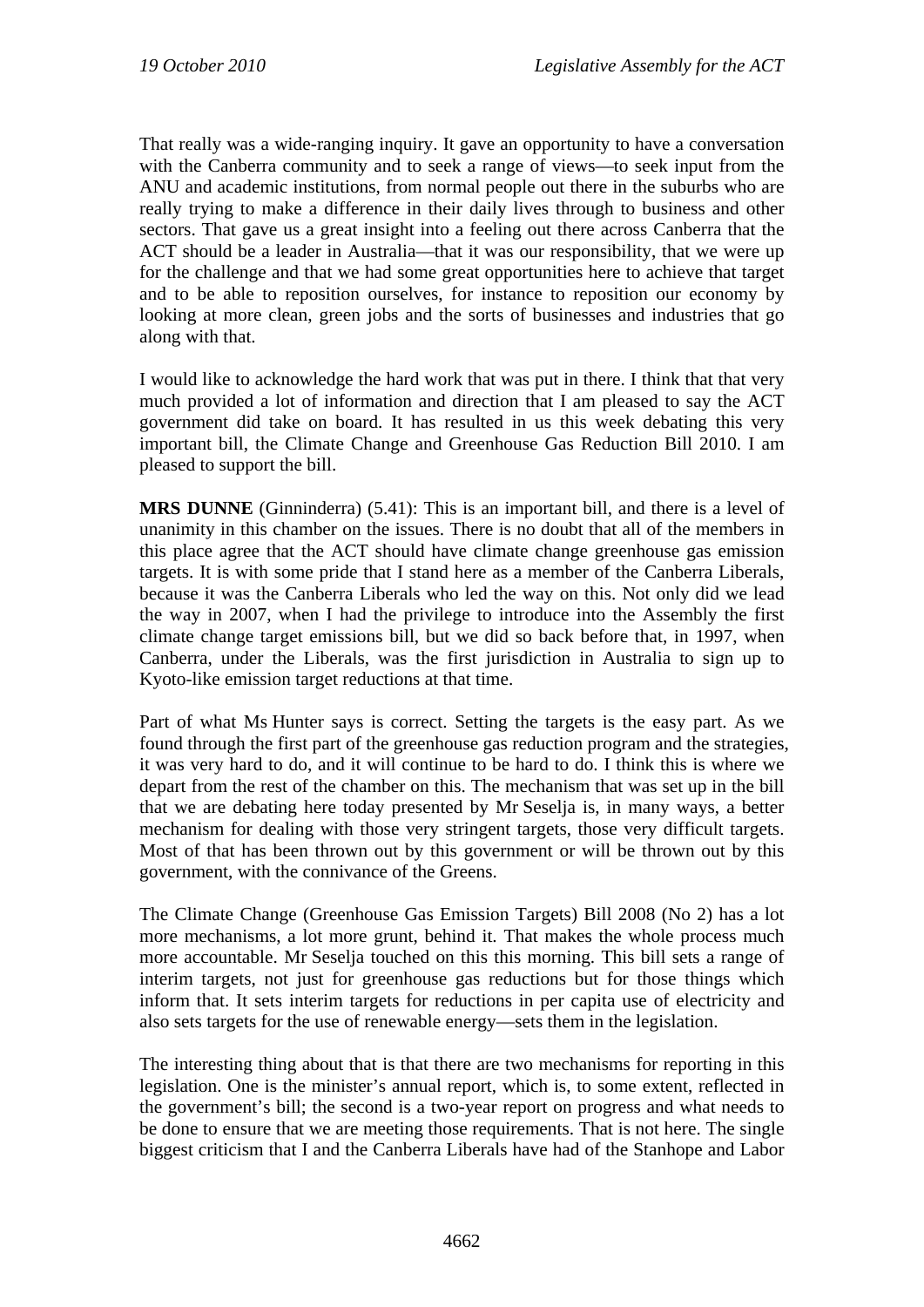Party approach to greenhouse gas emissions is that they have what I have classified as "set and forget" targets. It is easy to come up with a big number a long way away and then just leave it. Even 2020 is a long way away, and there are very few mechanisms between now and 2020 for reporting on this matter and keeping whichever government is in power accountable for progress.

The bill presented by Mr Seselja is in this regard far superior to the bill that has been introduced by the government. The government has a whole range of amorphous set and forget things. The government is not prepared to say what its renewable energy target should be. It is going to leave that for somebody else to do by regulation. It is not prepared even to countenance the issues of whether we should have targets for reducing per capita use of electricity. These things are not there.

As with a whole lot of other agencies that this government has set up, we are going to set up a council with a whole range of amorphous, ill-defined responsibilities. We are creating a situation where this minister will be able to deny responsibility when he fails to implement this legislation properly, when he fails to meet his targets. It will be very difficult to report against those targets and interrogate whether those targets are being met. Of course, he can then say, "But it's not me; it is the independent body that I've set up. They're the people who are failing." This is what has happened time and time again with this government and its statutory and so-called independent bodies. It is a way of distancing itself from accountability. It is a way of saying, "Don't blame me; blame somebody else." When things go wrong in planning, those opposite say, "It's not my responsibility; it's the responsibility of the planning authority." When things go wrong here, it will not be Mr Corbell's responsibility; it will be the responsibility of the independent council that he has set up.

When you look at the independent council, you see that its functions are fairly amorphous. When you look at the membership—I understand that Mr Seselja is going to move some amendments in relation to that—you see that some key areas are left out. We are talking about climate change here, Mr Speaker. The two single biggest contributors to greenhouse gas emissions in the ACT are the stationary energy sector and the transport sector. There is no-one on this committee that represents either of those groups. The two biggest contributors to greenhouse gas emissions in this territory do not get a seat at Mr Corbell's council.

That is a shameful omission from this piece of legislation—a piece of legislation that the Greens have, with panting anticipation, embraced. Again, it is: "Let's not worry about whether it will work. This is something, and therefore we must do it." It is the Nike approach, which you hear over and over again from the Greens: "Let's not worry about the consequences. Let's just get on and do it." You have been so uncritical that there are glaring errors. There are glaring omissions in this bill, but you do not care; you just want to get on to be seen to be doing something in an area which you think is important.

It is important; there is no doubt about this. This is an important issue. That is why today we are debating two bills. There are two bills on the table; there are two policy approaches here. And the policy approach of the Canberra Liberals is far and away the superior one. There is a superior approach to setting the targets. There is a superior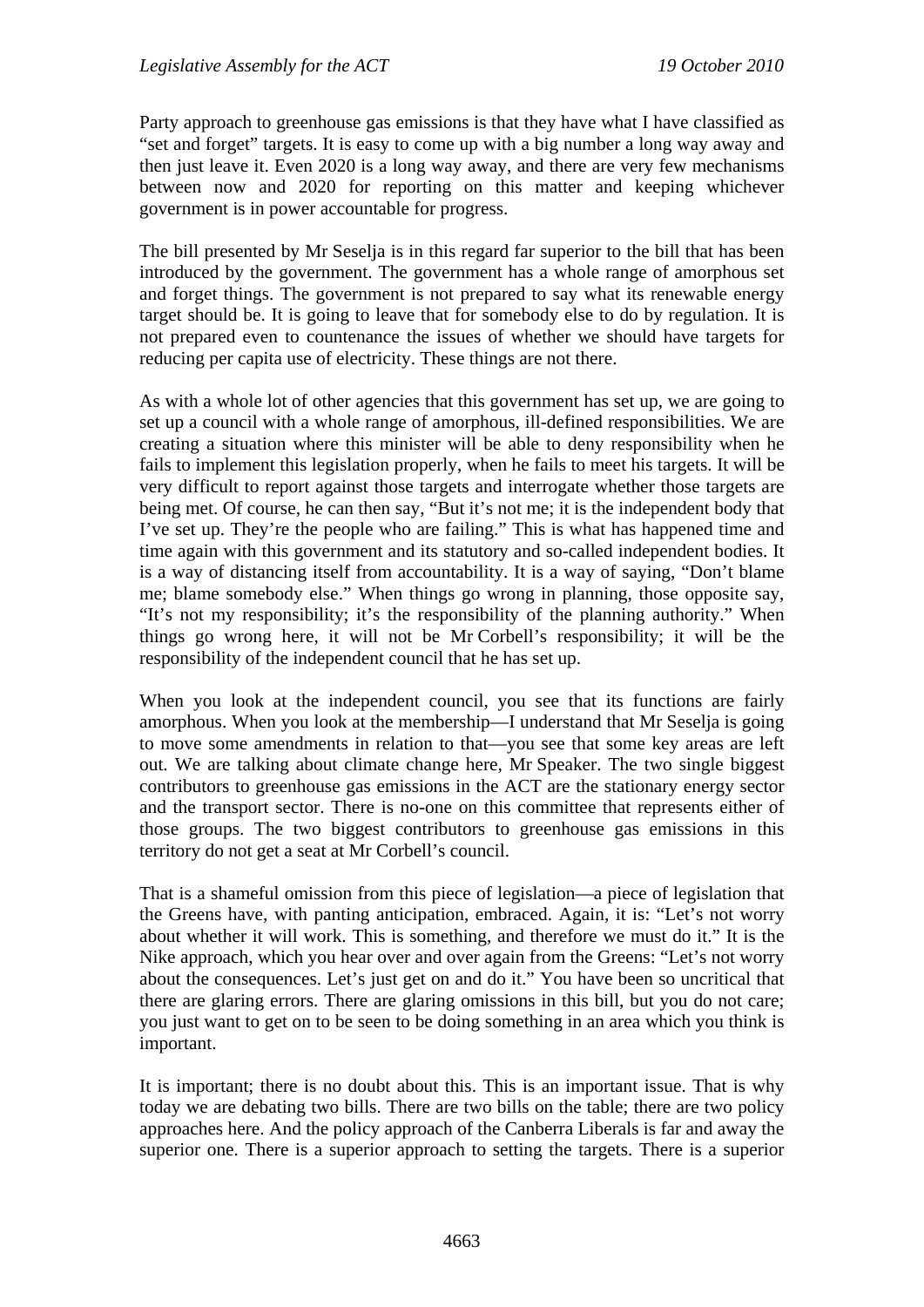approach to setting interim targets. There is a superior approach in reporting on whether or not those targets are being met.

It is very interesting that Mr Corbell and the Greens are not prepared to countenance reporting in the robust way which is advocated in the Canberra Liberals' bill.

In addition to that, the major difference is whether we agree to 30 or 40 per cent by 2020. This is a matter that the Canberra Liberals have considered for a long time. It has been our consistent view that 30 per cent was an approach that was robust and rigorous. It would require considerable effort on the part of the community, but it would not be so difficult as to cripple the average Canberra family and make their cost of living so exorbitant as to make it difficult for them to make ends meet.

The cost implications of meeting these targets, even with a 30 per cent target, are considerable, but they are more so with a 40 per cent target. It is easy for early adopters and enthusiasts to get carried away. I probably count myself as an early adopter in greenhouse gas emissions and energy efficiency, and it is easy for us to get carried away. But first of all we have to sell the story to a whole lot of people who are not yet engaged, and we have to make it financially affordable for them to do so. The ACT government has been quite remiss and quite lax in its approach to addressing issues of energy efficiency, helping ACT families address energy efficiency and actually advocating for energy efficiency in a way that would be appealing for a whole lot of people out there in the community who are still not engaged with this issue.

The fact that the ACT government puts forward a bill here today that does not look at cutting our per capita use of energy shows that it is not concerned about energy efficiency. Mr Corbell mentions it in passing, but he really likes glittering baubles rather than hard grunt. And energy efficiency is a hard grunt area. There are not ribbons to cut on solar power plants and there are not PV cells to unveil. It is actually hard grunt, and it is not sexy; therefore this government has not engaged in it.

I commend my colleagues in the Canberra Liberals for their commitment to this issue over a very long period. Since 1997, the Canberra Liberals have been the leaders in the ACT in relation to addressing greenhouse gas emissions and setting targets and trying to meet those targets. They are very difficult things to do. I am proud to be a member of a party that has had a consistent policy and has led in this regard all that time. I am proud to have been the first person in this place to have introduced target legislation. I am sad to see that the policy will go down today.

I have a word of warning for this minister. The task that he has set himself today on behalf of the people of the ACT is a herculean one. It will be an expensive one, and the people of the ACT will bear that cost in their everyday family budgets. The minister needs to deliver this commitment in a way that does not cripple the average family member in the ACT who has enough to do sending their children to school and paying the already high taxes imposed by the ACT government.

I commend the Climate Change (Greenhouse Gas Emission Targets) Bill 2008 (No 2) to the Assembly.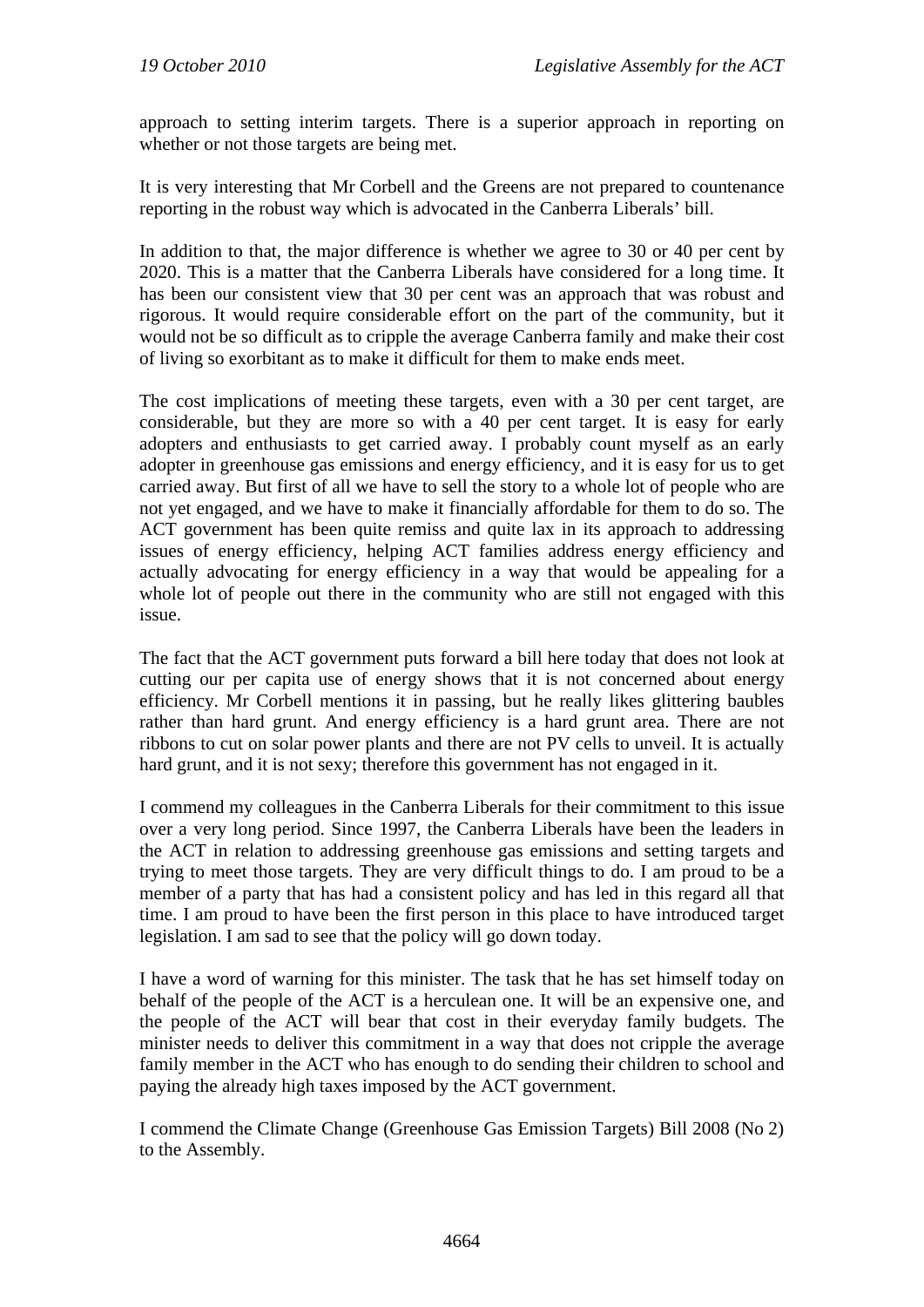Debate (on motion by **Mr Smyth**) adjourned to the next sitting.

# **Adjournment**

### Motion by **Mr Corbell** proposed:

That the Assembly do now adjourn.

### **Economy—employment**

**MR HARGREAVES** (Brindabella) (5.54): I want to follow up on some of the things that I spoke about in the MPI. Mr Smyth was a bit critical of what I had been saying. I talked about all the things we had done but I did not talk about outcomes. I actually do want to talk about some of the outcomes, some of the things that we did.

We actually preserved quite a number of jobs in the building industry. We preserved a number of apprenticeships and traineeships. What we did not do was introduce policy that cost us so many jobs in Tuggeranong. In fact, I can remember in 1996 it cost 7,000 jobs in Tuggeranong. I might ask rhetorically, of course, Mr Speaker: who was the federal member for Canberra in February 1996?

It is a trivial pursuit question but it is not a trivial question. The answer is Mr Smyth. Who was the member for Canberra at the end of March 1996? It was Annette Ellis. Why do you think that was? It was because Mr Smyth was an apologist for the economic and workplace relations policies of John Howard. We suffered 7,000 jobs lost in our electorate because of the policies of John Howard. Mr Smyth was a member of that government in those days. Of course, the people in Tuggeranong said, "No, we want the jobs for our kids preserved, not sacked like that."

I can remember, in fact, campaigning and looking at all of those "to let" signs around the windows—all the businesses that went bust in Tuggeranong because of it. These are the small businesses. I hear Mr Smyth saying, "What are you doing for small business?" The answer is that we are trying to support small business.

I ask now in return what he was doing. He was the small business adviser for that prince of balaclavas, Peter Reith. That is who he was the small business adviser for. And what happened? Swathes of businesses went down the guts—down the toilet. They were absolutely slashed in Tuggeranong. What happened? He got tossed out.

I think there is a little bit of hypocrisy at play here. I really think that is a little disappointing. I think we need, as we have been told so often in the past from Mr Smyth, to go back and have a look at a bit of history. He was also a minister in the Carnell government, as a matter of fact. We saw their great business support initiatives—an overnight loan, which was a real beauty. I can remember, in fact, the "feel the power of Canberra" campaign. Where was that? It was smack on the side of a big aeroplane that did not get off the ground.

It was not the only thing that did not get off the ground, Mr Speaker. The Liberal Party's re-election did not get off the ground because they lost it in 1998. Then we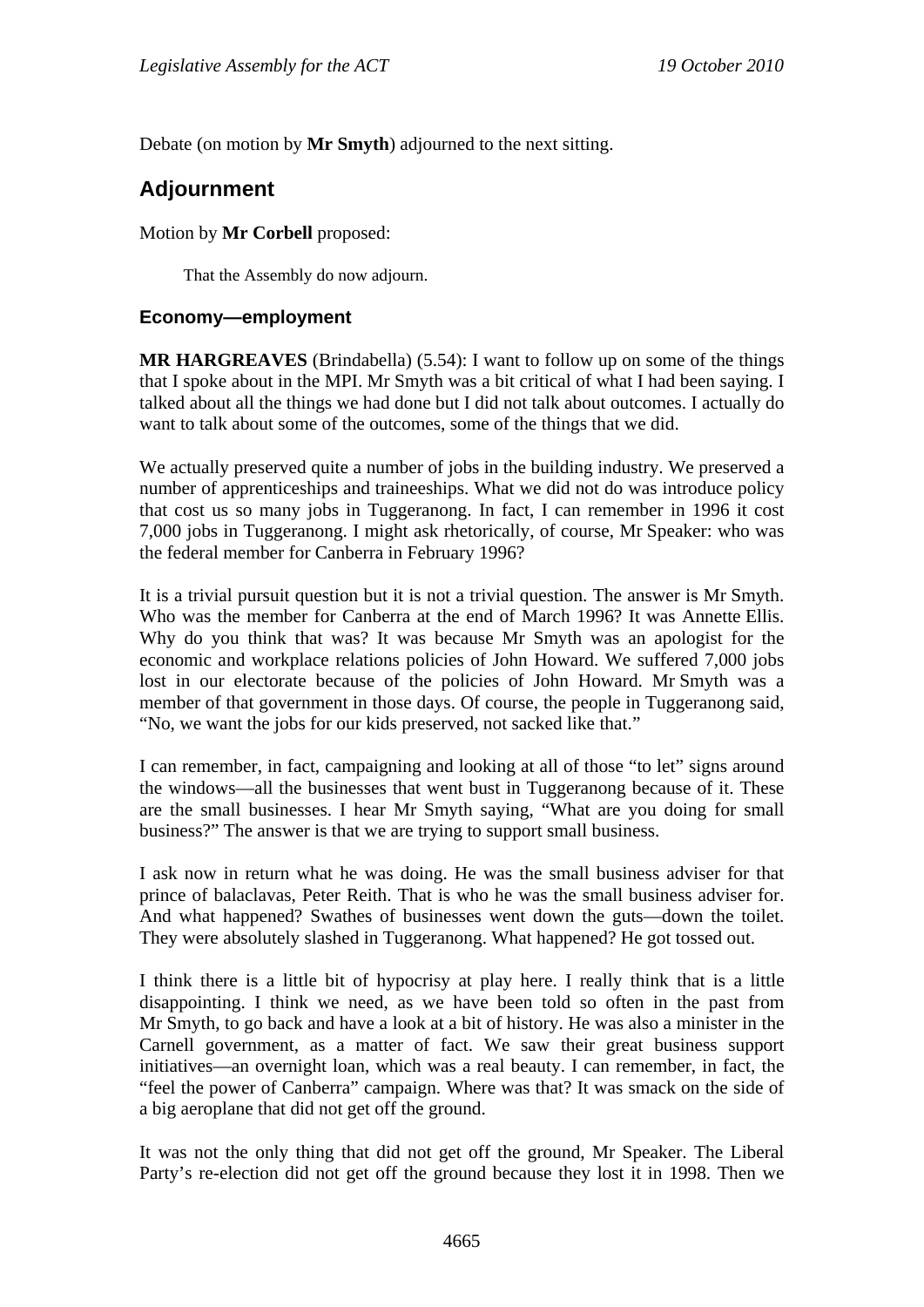had the green grass of home at Bruce. Then we had, of course, trying to put some impetus into the building industry. How about the Hall-Kinleyside affair? Who was a minister during those days? It was not me. I became a mere humble backbencher then, like I am today.

We cannot allow such rank hypocrisy to come across the chamber that we have got to talk about outcomes. What we had to do in the first term of office was undo all of that pain and misery that was perpetrated and visited upon the people of Canberra, particularly in our own electorate. What are we seeing now? We are seeing the Stanhope Labor government over the last nine years injecting huge amounts of money, huge amounts of competence, into things.

I did not hear Mr Smyth say, "Chris Peters does not reckon it is a good idea." This is because Chris Peters actually does think that what we have done is a good idea. I did not hear him quoting Bob Winnel. Bob Winnel reckons it is a great idea. Go and ask Steve Byron what he thinks of the road out to the airport. What about the confidence to get the money to build the airport? He went to the banks and said, "Can I have some money to build an airport, please? I want a better airport." The bank said, "We will have to think about the economic environment of the ACT. It is a lot of money. Okay, you can have it." Terry walked away with the money to build a new airport.

Look at the forest of cranes around the city. What we saw, in fact, when the Liberals were previously in government was a scorched earth policy in the ACT. It was a period of negativity. Everybody was downtrodden, felt miserable and did not think that their kids would have a better start in life than they did. Well, they do now. Our education policies, processes and infrastructure improvements have given the kids an absolute boost.

I can honestly say now that thanks to this Labor government my kids and their kids and their kids after them will have a better start in life than I got when I was a youngster. That is all I asked for to be successful in this place.

## **Canberra Girls Grammar School War veterans**

**MR SESELJA** (Molonglo—Leader of the Opposition) (5.59): I briefly want to make mention of a couple of events I have had the opportunity to attend recently. I had the opportunity on 13 October, along with a number of colleagues including Mr Smyth and Mr Barr, to attend the official opening of the new Clements Hall at Canberra Girls Grammar School. It was great to be welcomed by the grammar community.

We were made to feel very welcome and we heard from Ms Heather Ablett, the head of the junior school, the Reverend Paul Harris, the chaplain at the school, Bruce Handley, the acting principal and David Holmesby, the chairman of the school board, along with Gai Brodtmann who was there as well.

I want to pay tribute to the Canberra Girls Grammar School. I was particularly impressed by the students who were there to welcome us, who made us feel very welcome, and who I think represented Girls Grammar very well on the day. I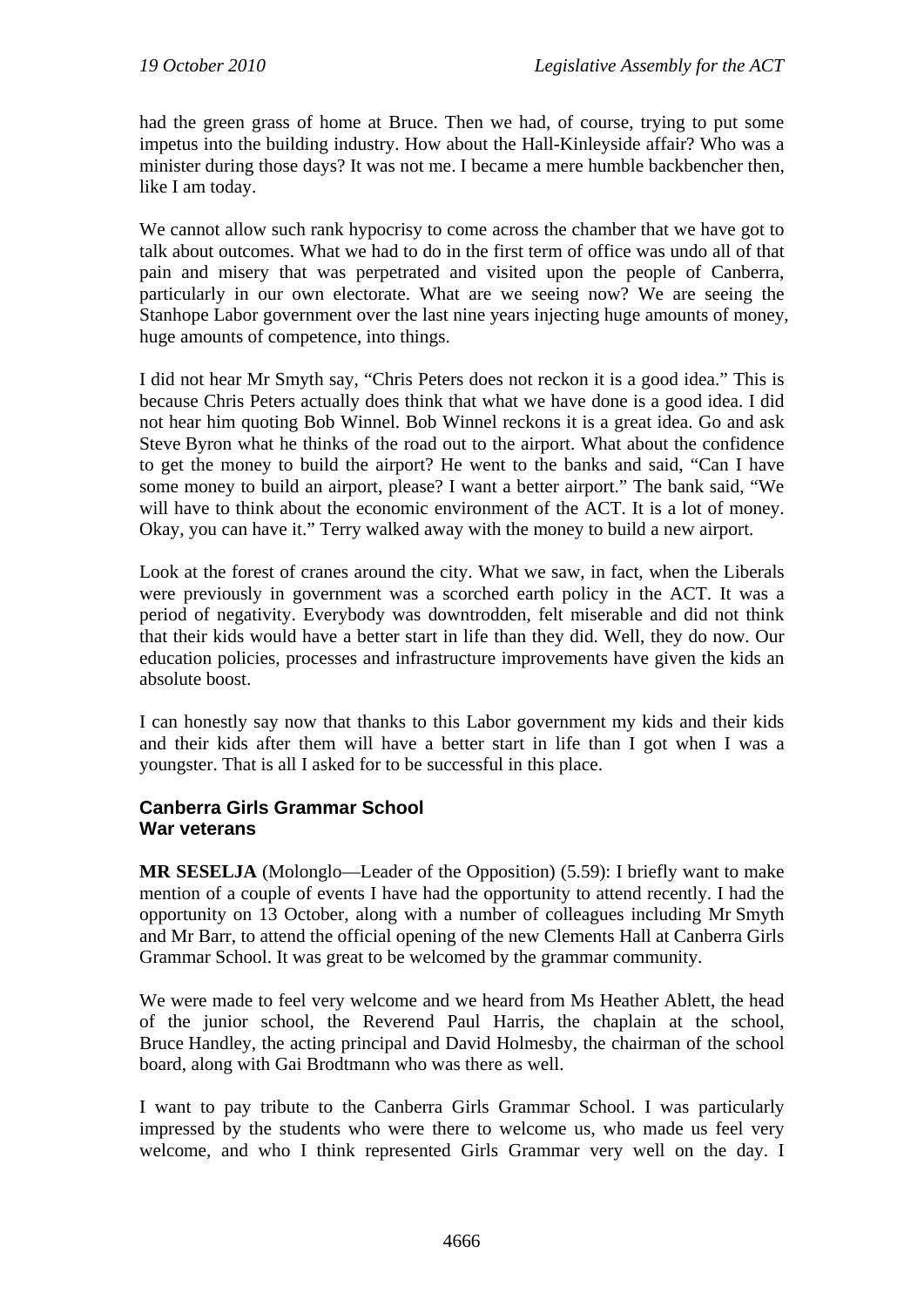particularly thank the chairman of the school board, David Homesby, for the wonderful work that grammar does, for the contribution that it makes to our community and the contribution that it makes to the education of many Canberrans and Canberra families.

I would also like to pay tribute to Peter Cooke-Russell from the Naval Association of Australia who was the master of ceremonies at the annual commemoration service at the national naval memorial on 7 October this year. Peter does an outstanding job there. Peter and I, as we chatted at the memorial, talked about how many different groups there are representing veterans.

There are so many of them who do a sensational job for the veterans community, but they also contribute in a broader way to our community. They contribute in terms of charitable donations and charitable functions and, of course, look after our vets and provide social functions for many of our vets.

It must be said that many of our vets are ageing. Many of our vets are from World War II in particular. That was the largest group. While many of those have passed away, many still remain with us. There is also, of course, a large group, but not as large, of Vietnam vets and there is a strong Vietnam veterans community in Canberra.

I thank Peter Cooke-Russell and Chaplain Owen Davies for the welcome that they give me when I attend their events and for the sensational contribution they have made as veterans representing our nation, serving on behalf of all Australians, and for the contribution that particularly Peter Cooke-Russell continues to make in his role as the president of the Naval Association of Australia.

### **Mental health—mindfulness exhibition Drugs**

**MS BRESNAN** (Brindabella) (6.02): I would like to talk about a couple of events I was able to speak at in the last couple of weeks. First off, I had the honour of opening the mindfulness exhibition for Mental Illness Education ACT, who are also known as MIEACT. This was on World Mental Health Day on 10 October, the beginning of Mental Health Week at the Huw Davies gallery.

The exhibition was the coming together of the *Moving minds* and mindfulness projects, which are a collection of films and portraits involving MIEACT photo access in the Tuggeranong arts centre. *Moving minds* was a short film project coordinated and given artistic direction by Jenni Savigny from MIEACT through which 13 courageous volunteers tell their stories about their lived experience with mental illness.

*Moving minds* is a very unique project because while we have had people telling their stories about their lived experience with mental illness on film before, these films actually have very strong and powerful visual images that accompany them which indeed do make them very unique and also quite powerful. I understand from MIEACT that the films have already been used as a resource by a number of organisations in the ACT and also interstate for people recovering from mental illness and exiting psychiatric services.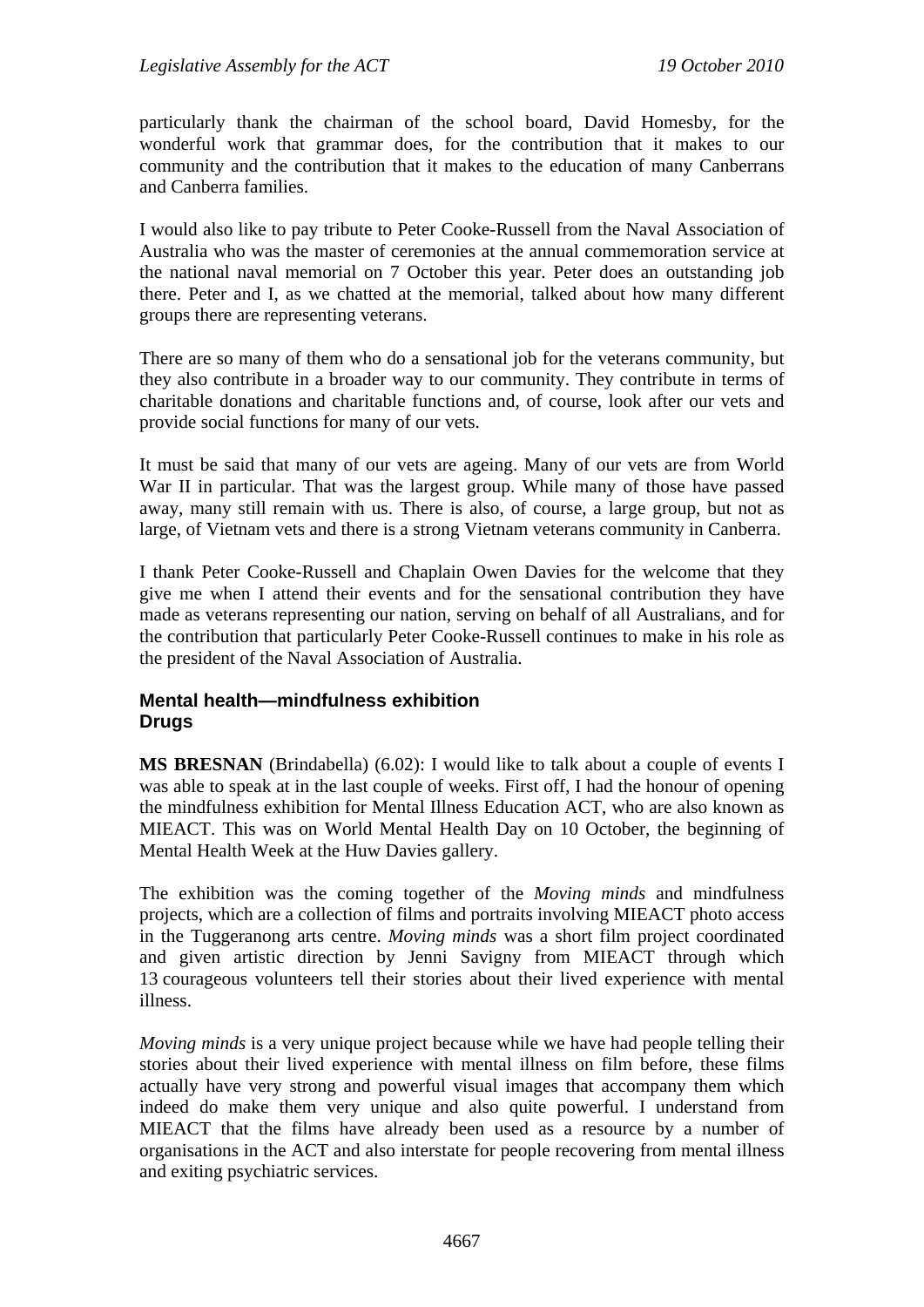Mindfulness is the photographic exhibition of the portraits of the 13 filmmakers behind *Moving minds*. Barbie Robinson created the portraits and Ed Whalen and Katie Ryan gave creative and technical support for photo access. The ultimate credit does obviously need to go to the 13 wonderful filmmakers. Their names are Matt, Annie, Greg, Jenni, Charmaine, Michael, Rosie, John, Lisa, Isabel, Laurie, Joe and Jacqui for having the courage to tell their very moving and honest stories of living with mental illness.

There is still much stigma associated with mental illness and projects such as this go a long way towards addressing the stigma and also showing people with mental illness and their families and friends that people can receive treatment and become well through their mental illness. People telling their own personal stories is often the most powerful way of dealing directly with misconceptions about mental health. Groups such as MIEACT are vital with the work they do in addressing this.

The other event I spoke at was the annual remembrance ceremony for people who have lost their lives to illicit drugs, which is organised every year by the Friends and Family for Drug Law Reform in the ACT. I would like to acknowledge Brian and Marion McConnell for their work in not only organising this event but for their tireless efforts in raising the issues associated with the impact of drugs on people and their families.

The ceremony is for people to come together to share their grief for loved ones that they have lost and also to celebrate their loved ones' lives. There is often much shame and stigma associated with drug addiction and with the loss of a life from drugs. Being able to publicly display and acknowledge the loss is an important part of letting people know how they feel and being able to share their grief with others who understand.

I would also like to acknowledge the other speakers at the ceremony. Jo Wade spoke very eloquently about her daughter who lost her life to drugs and provided her story of how this has impacted on their family and their friends. This was a very brave action to take and I think Jo should be applauded for having the courage to tell her story.

Reverend Rex Graham, a social justice consultant from the Uniting Church, read out the names of the many people of different ages and from all walks of life who have lost their lives to drugs. Reverend Graham also spoke about the supervised injecting room in Sydney run by the Uniting Church which, after 10 years of being on a so-called trial, has been given ongoing funding.

I would just like to read from the statement in the program for yesterday's ceremony which I think really sums up why this type of ceremony is so important for people.

Let us draw strength from their life and show our tenacity. We have been pressured to hold our loss to ourselves, even to invent a different life and cause of death. In short we have been pressured to deny one whom we love. Our gathering today is a rejection of that blame and shame. Gathering together today, in public in the midst of all this beauty is a statement—"a cry against the ports of space, Beating their sides to make its fury heard". We go forth from here into the light.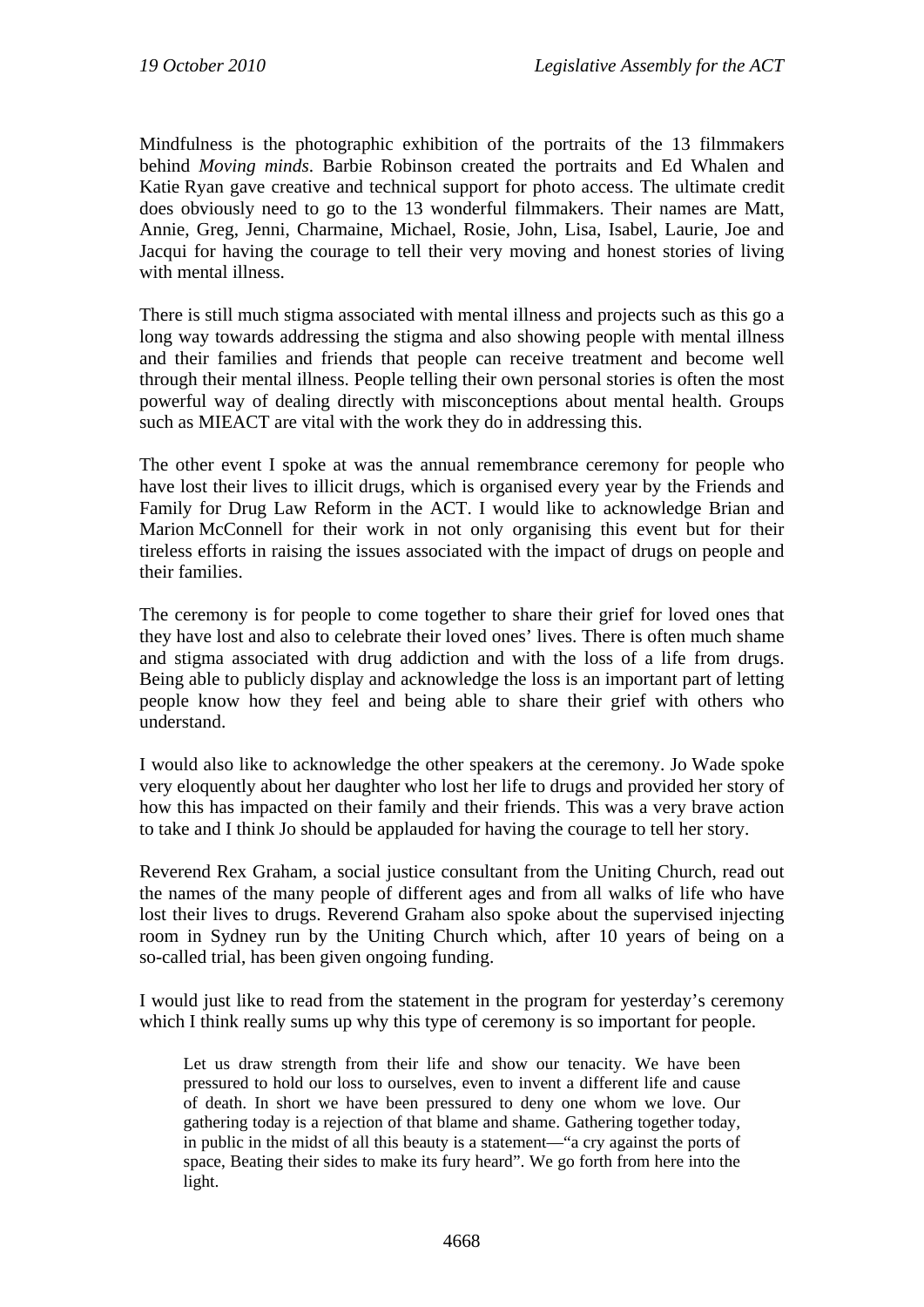## **HESTA awards**

**MS BURCH** (Brindabella—Minister for Disability, Housing and Community Services, Minister for Children and Young People, Minister for Ageing, Minister for Multicultural Affairs and Minister for Women) (6.07): Thank you, Ms Bresnan, for bringing that to the Assembly.

I just wanted to talk about the 2010 national winners of the first ever HESTA early childhood education and care awards that were announced on Friday, 1 October. These awards recognise the achievements of individuals in the provision of outstanding early childhood education and care. The pursuit of excellence in early childhood education and care professionals is recognised as being vital to ensure that early childhood services in Australia are world's best practice. Nominations for the awards were made from early childhood education and care practitioners, the families of children attending childcare services, operators and colleagues who wanted to recognise individuals.

I am very pleased to say that in the first ever HESTA awards the winner of the individual excellence in early childhood education and care award went to a local early childhood provider. Raeline George, from Forrest primary outside of school hours care, won the individual excellence award. It is very good for a local girl to be recognised in that way. For Raeline to secure that award—she received a \$5,000 travel voucher and a \$5,000 educational grant, courtesy of ME Bank—she had to display the highest standards of early childhood education and care, and professional practice in her role, working with children. She had to enhance the image and status of early childhood education and care in Australia and she had to have undertaken the achievements to support improved outcomes for children in early childhood education and care settings.

Those are fairly high nomination criteria. As I said, to have the first ever HESTA award taken out by an ACT worker against a very strong field is something that we should recognise in the ACT. It goes to show that the childcare sector in the ACT is one of solid work and best practice. My congratulations go to Raeline George on her efforts. Indeed, it is also an opportunity to say thank you to each and every childcare worker in the ACT. Whether they are in long day care, family day care or after school care, they all do a fantastic job for the children of families in the ACT.

#### **Canberra bachelor of the year**

**MR COE** (Ginninderra) (6.09): I rise this afternoon to put on the record my thanks to a number of people involved in the Canberra bachelor of the year fundraising event held last week at the Realm Hotel. As I stated on 22 September in this place, the fundraising event was held to raise funds for the ACT Eden Monaro Cancer Support Group. The event was a great success, with a considerable sum being raised for the charity. A good night was had by all and it is a testimony to the hard work undertaken by Danielle Neale and Erin Molan.

I would like to congratulate the winner, Trent Kingi, the runner-up, Mal Osborne, and all the contestants for the good spirit in which they took part. As members would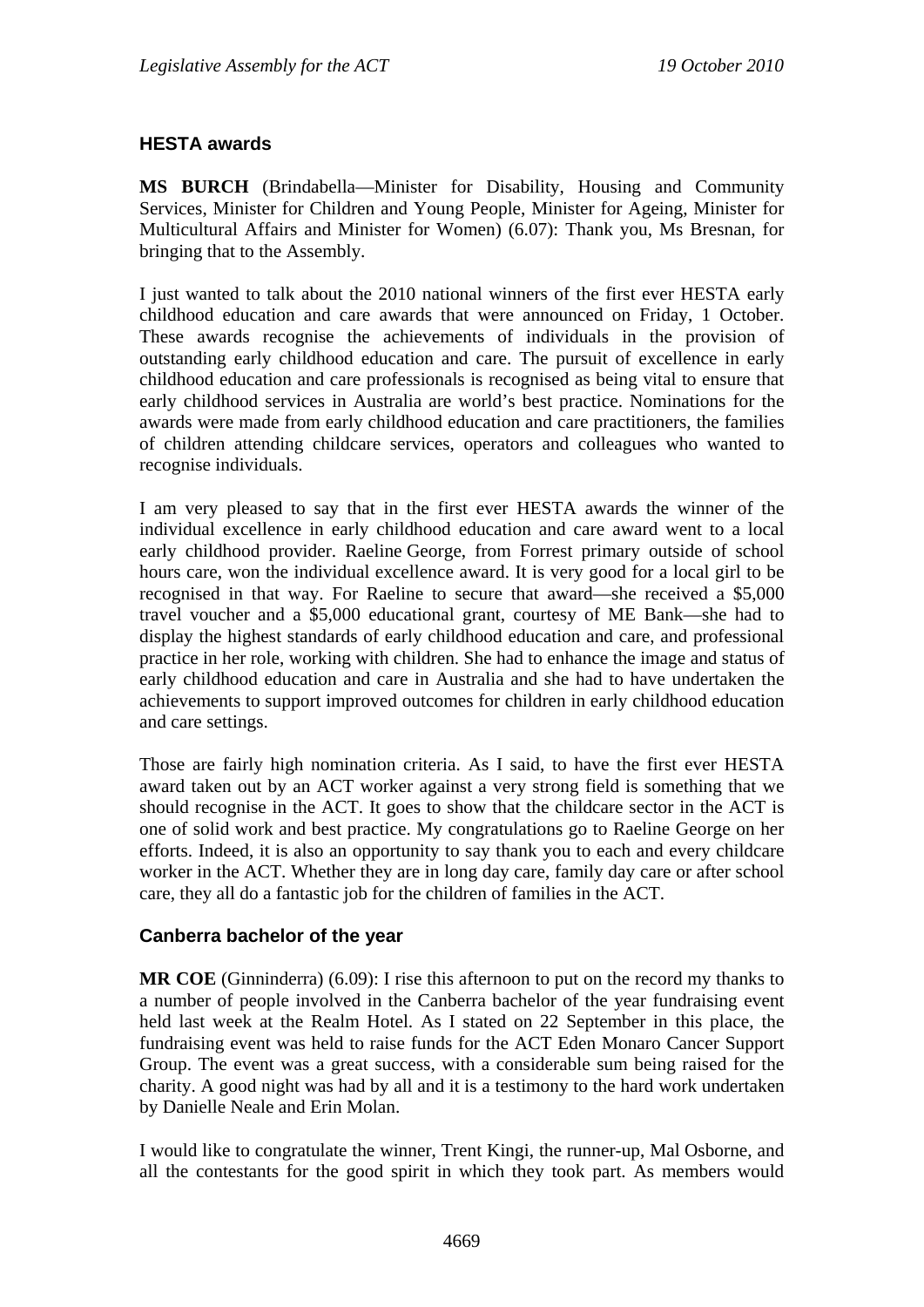know, I was pleased to take part in the event, and I am grateful for the generous support offered to the Eden Monaro Cancer Support Group through my involvement.

I would like to thank the following organisations in particular: Ryleho Home Solutions, Maria Selleck Properties, Metro Constructions, Consolidated Building Ltd, Canberra Airport Group and Peak Property Group. I would also like to thank the individuals that made donations to my fundraising efforts or attended on the night.

The Eden Monaro Cancer Support Group was founded by Yvonne Cuschieri in 1986 with a goal to provide emotional support and financial assistance to cancer patients and their families. The group is a not-for-profit organisation which relies on the generosity of businesses and the local community, and fundraising such as the Canberra bachelor of the year event, to carry on its good work.

I would like to commend the members of the group's board: founder Yvonne Cuschieri; president, Caroline Comparelli; treasurer, Carol Williams; and members Paul Walshe, Hugh Percy, Kathy Richardson, Elaine Graham, Bernard Powderly, Andrew Herring and Dale Jordan. The board are also well assisted by many volunteers who keep the organisation running so well on a day-to-day basis.

The ACT Eden Monaro Cancer Support Group are currently supporting 1,700 families, and counting, who live in the region and are living with all kinds of cancer. The youngest member is just two years old and their oldest is 87 years old. Thursday night's attendees at the finale heard from both Warren and Tristen, who are both living with cancer. They relayed to the crowd their own personal experiences of being diagnosed with cancer and also gave the crowd an idea of the kind of support the Eden Monaro Cancer Support Group can offer individuals and their families in times of need. Hearing from both Warren and Tristen was a really moving experience and it did reassure me why we were all there. Again, I thank all of those involved in the event and the sponsors who came on board to make the event possible.

#### **Canberra bachelor of the year Prostate Cancer Support Group Rotary Club of Weston Creek Juvenile Diabetes Research Foundation**

**MR HANSON** (Molonglo) (6.12): I would like to pass on my congratulations to Mr Coe on supporting such a good event and putting himself out there as a contender for bachelor of the year in support of such a worthy cause. Well done.

A few weeks ago, on 24 September, I and other members of the Assembly went to King O'Malley's and supported the Prostate Cancer Support Group of the ACT at the minister's barbecue. The event was held in City Walk outside King O'Malley's in Civic and was supported by Peter Barclay, who is the owner of King O'Malley's, and Dean Hall from the CFMEU. We cooked over \$600 worth of sausage sandwiches and sold them to the many people who attended the event.

As I said, there were seven members of the Assembly at the event, and most of us actively participated in the cooking and selling operations. I would like to note that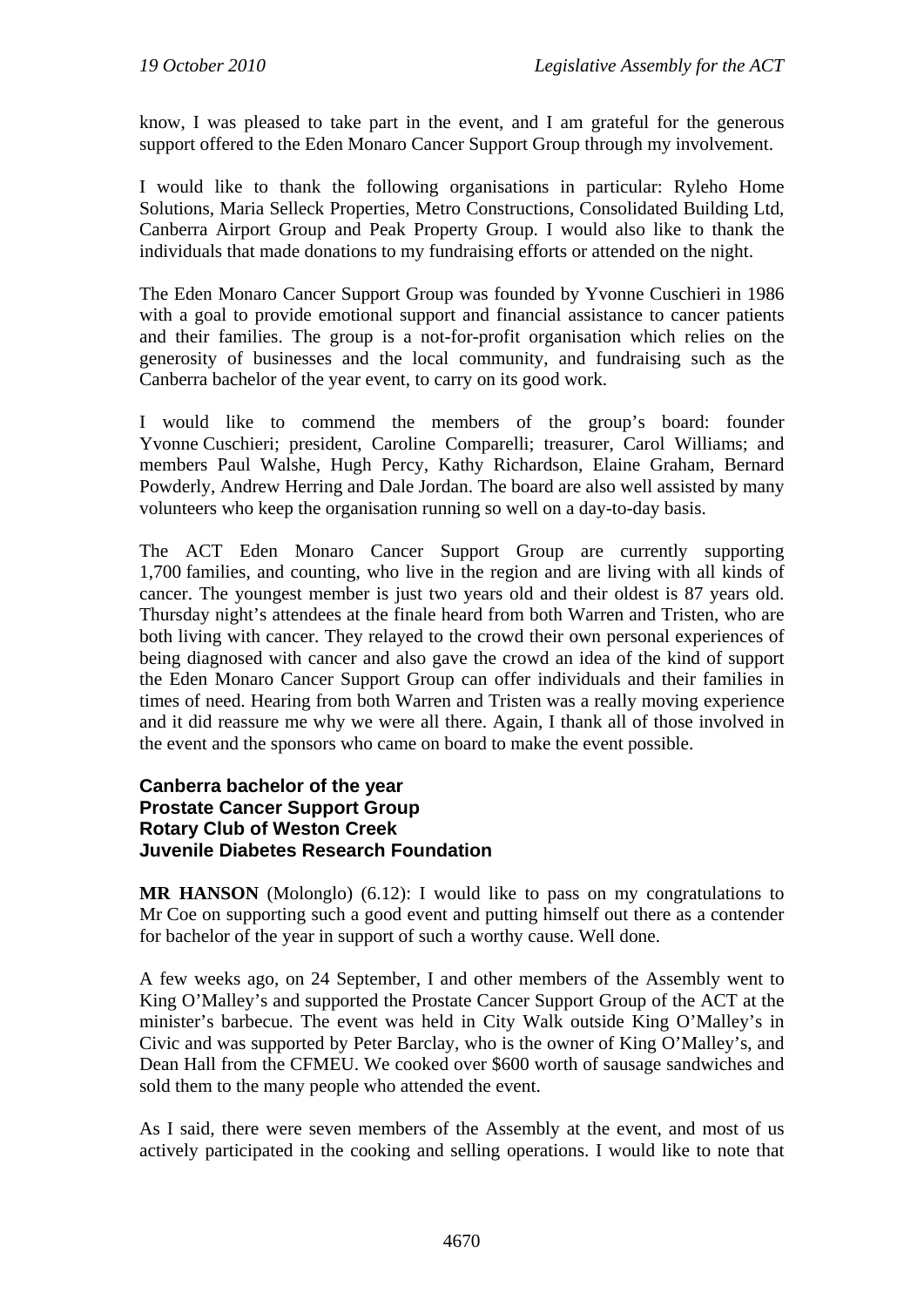members included the minister, Katy Gallagher; Alistair Coe; Mary Porter; Meredith Hunter; Vicki Dunne; Shane Rattenbury; and me. I particularly acknowledge the minister's role and her office's role in organising and putting on the event and welcoming other members of the Assembly at what was a tripartisan event. I think it was a very good opportunity for a community organisation and the public to see members from the various parties shoulder to shoulder working together for a good cause.

A number of media personalities also attended, including Ross Solly, Michael Milton, Tim Gavel and Lachlan Kennedy. Well done to them. They are the sort of people that go to many events. They sacrifice a lot of their time supporting community organisations such as this.

The minister, Mary Porter, Amanda Bresnan and I also attended the relaunch of the Prostate Cancer Support Group website earlier in September. I am sure that all members of the Assembly would join with me in offering our thanks and support to the group for the important work that they do in helping men with prostate cancer and increasing the awareness of this disease in our community and the need for timely check-ups. Mr Speaker, you might be a bit young, but I am sure that you are aware that you are getting closer, as am I. Well done to the president, Peter Daley, and to all members of the group, including John Hayhoe, Malcolm Whyte, Steve Sweet, Dennis Armstrong, Mike Boesen and Jim Clough.

I would also like to congratulate the Rotary Club of Weston Creek on the recent success of their book fair that they held at the Weston Creek community centre last Friday and Saturday. The book fair sold thousands of second-hand books that they had collected. The club put in a monumental effort in collecting the books in the first place, sorting them and transporting them and then selling the books. I would also like to acknowledge the Islamic school who offered space to the Rotary Club of Weston Creek to store the books in. There were piles and piles of them. All the moneys raised will be going to Camp Quality and to local Rotary projects. I commend the president, Janice Paull, all the members of the club and the other volunteers who attended to make the event such a success.

In the time remaining, I would also like to acknowledge the work of the Juvenile Diabetes Research Foundation in walk for a cure 2010. The organisation conducts this event every year. It is to raise money for research and to support people, particularly children, who have this insidious disease—juvenile diabetes, which is type 1 diabetes. I think that there is a real distinction between type 1 and type 2 that is often not understood in our community. Type 1 is a disease that affects often children and does not have a cure. People get it not because they are overweight or through lifestyle habits but simply for no other reason than, I guess, they lost the lottery.

It was great to see so many Canberrans out supporting this cause and walking to raise money—children like Cassie, a very brave little six-year-old girl, who has diabetes. It was also good to see my colleague Brendan Smyth at the event. I would like to put it on the record that Brendan Smyth can walk very fast. I have a body geared, I think, for jogging. He has a body that is geared for walking, and he certainly set the pace. He attends every year, and he should be congratulated on doing so.